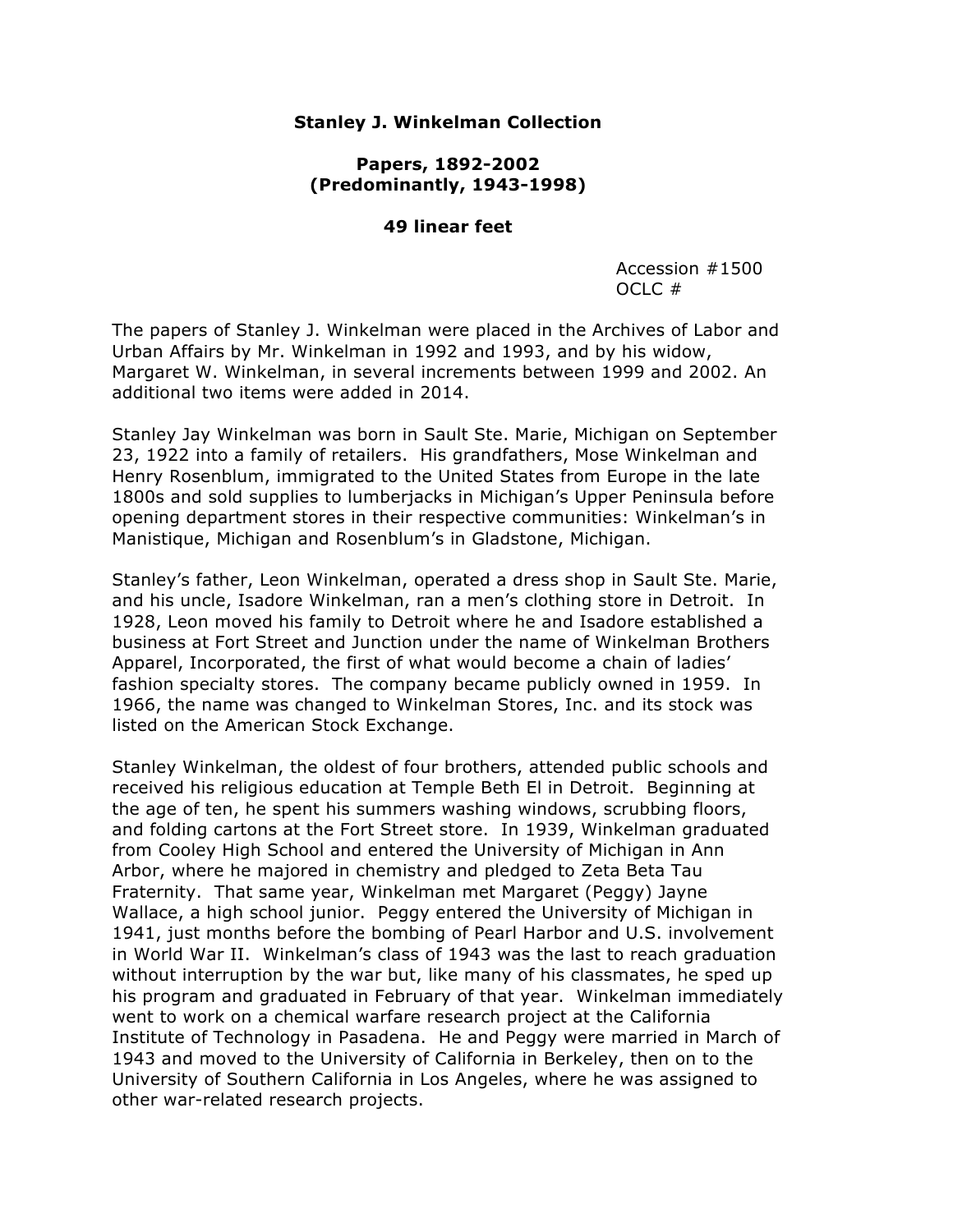In 1944, Winkelman accepted a commission in the Amphibious Forces of the United States Navy and served as Deck Officer and Supply and Commissary Officer on LST-384, the second-oldest LST (Landing Ship Tank) in the fleet, until his discharge in 1946. His first child, Andra, was born in 1945 while he was deployed in the Pacific, but it was another year before they would meet.

Following his discharge from the Navy, Winkelman joined the company founded by his father and uncle, Winkelman Brothers Apparel, Incorporated. He began as a general merchandise administrator, and rose through the ranks to Executive Vice President in 1960, President in 1965, and Chairman and Chief Executive Officer in 1976. In 1957, he made the first of many buying trips to Europe, and quickly developed a flare for analyzing the fashion market, forecasting trends, and adapting products to meet customer tastes. Winkelman Stores offered its shoppers imported European fashions at affordable prices and the chain rapidly grew to nearly 100 stores in Michigan, Illinois, Pennsylvania and Ohio.

Winkelman retired from Winkelman Stores, Inc. in 1984, following the corporate takeover of the company by long-time competitor Milton Petrie and Petrie Stores – a takeover precipitated by the sale of company stock by Winkelman family members. The stores retained the Winkelman name, but closed in 1998. Following his retirement, Winkelman established Stanley Winkelman Associates, Inc., a management consulting firm that specialized in strategic planning. He also sat on several corporate boards, and combined his love of photography and his knowledge of the European fashion scene to become a photojournalist and a member of the working press. For twelve years he attended and photographed the European prêt-a-porter (ready to wear) designer showings each March and October, putting his opinions and photos into a column for the *Observer & Eccentric Newspapers* of Michigan.

Throughout his professional career and his "retirement," Winkelman also played an active and important role in the business, civic, educational and cultural life of the City of Detroit and the State of Michigan. He served as President of the Metropolitan Affairs Corporation and as a board member of the Detroit Economic Growth Corporation, Detroit Renaissance, the Economic Alliance for Michigan, and the Greater Detroit Chamber of Commerce. Winkelman also sat on the boards of the United Foundation and United Community Services. He was a member of the Orchestra Hall Advisory Council, and was appointed Chair of the Michigan Commission on Art in Public Places by Gov. James J. Blanchard in 1986.

Winkelman was a life-long member of Temple Beth El and a leader in the Jewish as well as secular community. He served as President of the Jewish Community Council of Metropolitan Detroit and board member of the Jewish Welfare Federation and the Jewish Home for the Aged.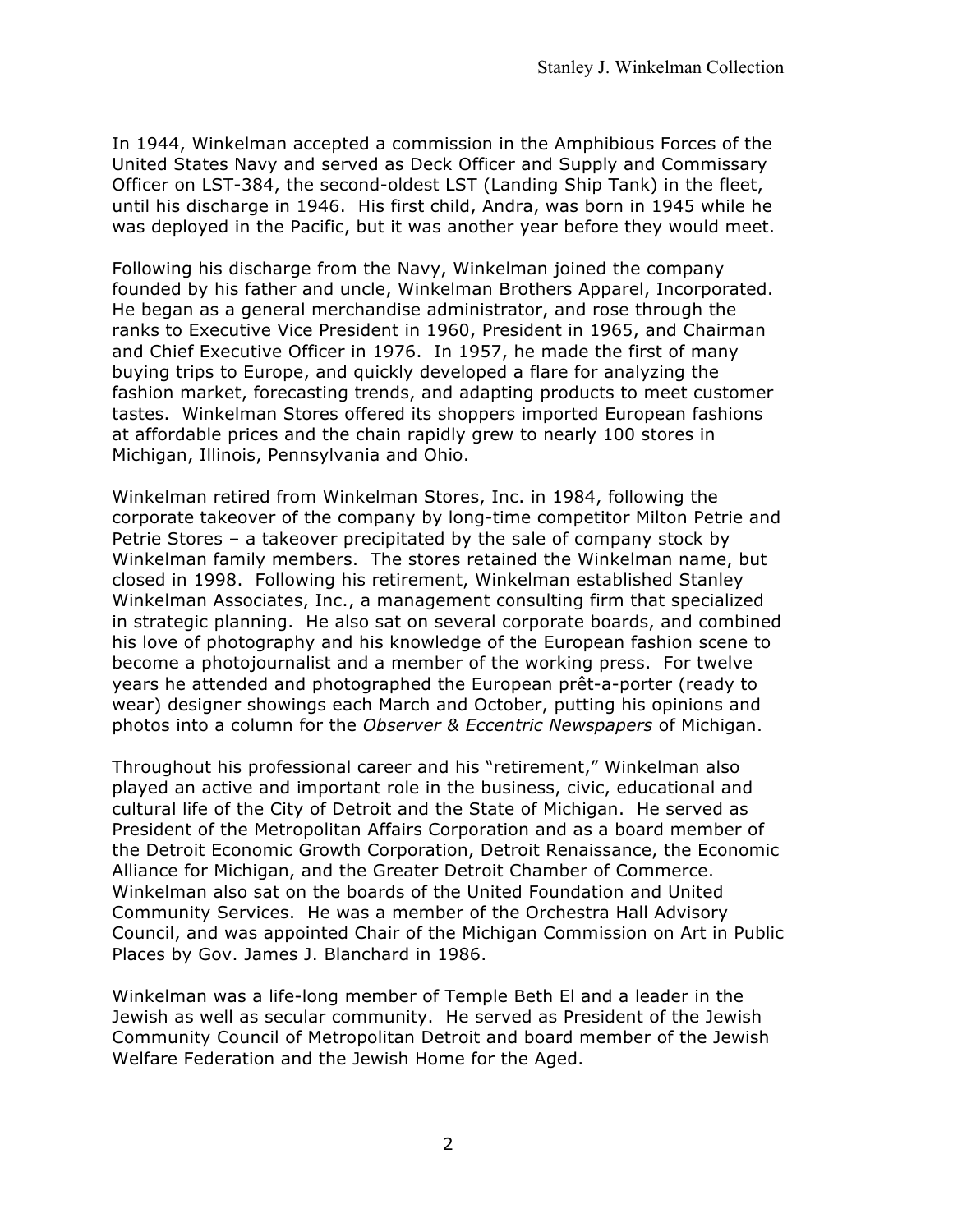As an alumnus and supporter of the University of Michigan, Winkelman was a member of the President's Club, served on the Citizen's Advisory Committee of the University's Dearborn campus, and established the Leon and Isadore Winkelman Chair in Retail Marketing and the Leon and Josephine Winkelman Lecture Series in Gerontology. Both he and Margaret were long-time members of the University of Michigan Friends of the Library. Winkelman also served on a number of committees at Wayne State University, including the Wayne State University Fund Executive Committee and the Wayne State Press Advisory Board.

Perhaps most prominent was Winkelman's commitment to fairness and social justice. He was appointed to the Detroit Commission on Community Relations by Mayor Jerome Cavanaugh in 1962, and in 1963, called upon the Detroit Board of Education to hire more black teachers. Following the Detroit riots of 1967, when many businesses left the city, Winkelman kept his family's stores in Detroit and was instrumental in the founding and shaping of New Detroit, Inc., the nation's first coalition of business, community, and government leaders. He served as its chairman in 1971 and led a subcommittee investigating the Detroit Police Department in an effort to make the force more representative of and responsive to the citizens of the City of Detroit.

Winkelman received many accolades, honors, and awards during his lifetime, including the Jewish Welfare Federation's Fred M. Butzel Memorial Award – the highest leadership honor of the Jewish Community, the Detroit Bar Association's Liberty Bell Award, the University of Detroit's Human Relations Award, the Mercy College "Mercy Medallion," and the Wayne State University Builder of Detroit Award. In 1993, he was presented with a "Doctor of Humane Letters" Honorary Degree from Wayne State University.

Winkelman died of cardiac arrest on August 19, 1999. He and Margaret were the parents of three children and grandparents of seven at the time of his death.

The papers in this collection document the personal and multi-faceted professional life of Stanley J. Winkelman, as well as his extensive work as a community leader. The bulk of these papers consists of correspondence, materials arising from his organization affiliations, and records of Winkelman Stores, Inc. which were generated and collected by the founders and early officers of the company and by Stanley Winkelman throughout his thirtyeight years with the company. Materials relating to his post-retirement work and his affiliations with numerous universities and colleges are also included. A smaller portion of the collection documents milestones in Winkelman's personal life and includes material relating to family members and family financial planning.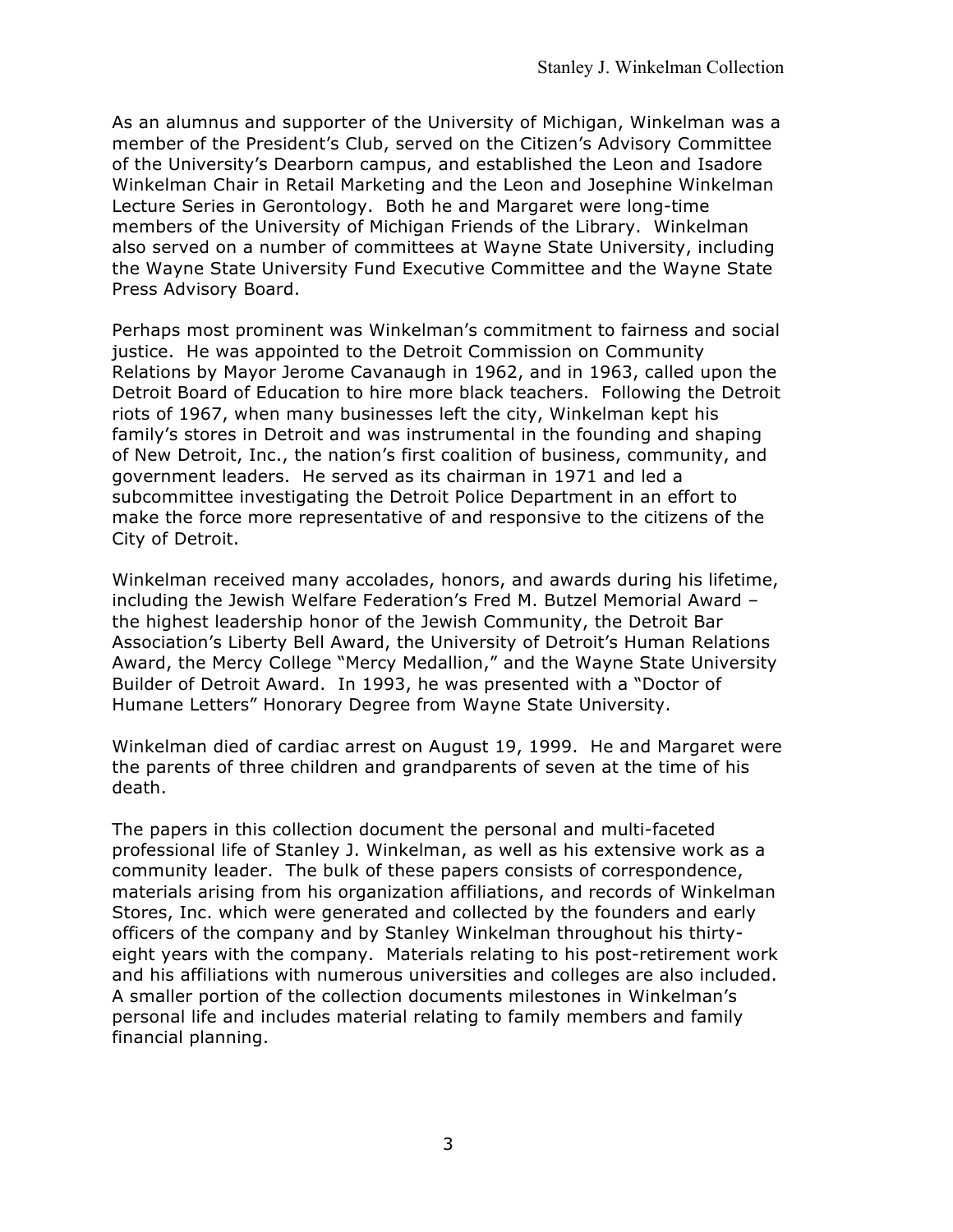## **Important subjects covered in this collection are:**

Architecture Art Commissions Art Exhibitions Blacks Relations with Jews Business Planning Casinos--Michigan--Detroit Charitable Uses, Trusts and Foundations China Relations--United States Community Development--Michigan--Detroit Community Relations--Michigan—Detroit Detroit (Mich.)--Economic Conditions Detroit (Mich.)--Economic Policy Detroit (Mich.)--Police Dept. Detroit (Mich.)--Race Relations Detroit (Mich.) Riot, 1967 Detroit Public Schools Detroit Strategic Plan Education, Higher--Michigan Fashion Design Fashion Designers Fashion Merchandising International Libraries Judaism Judaism Relations Christianity Juvenile Delinquency--Michigan--Detroit Medical Care--Michigan--Detroit Minorities Housing--Michigan--Detroit Political Campaigns Poverty--Michigan--Detroit Public Art--Michigan Reform Judaism Regionalism Renaissance Center (Detroit, Mich.) School Integration Social Justice State and Art Unemployment--Michigan--Detroit Youth Services for Michigan--Detroit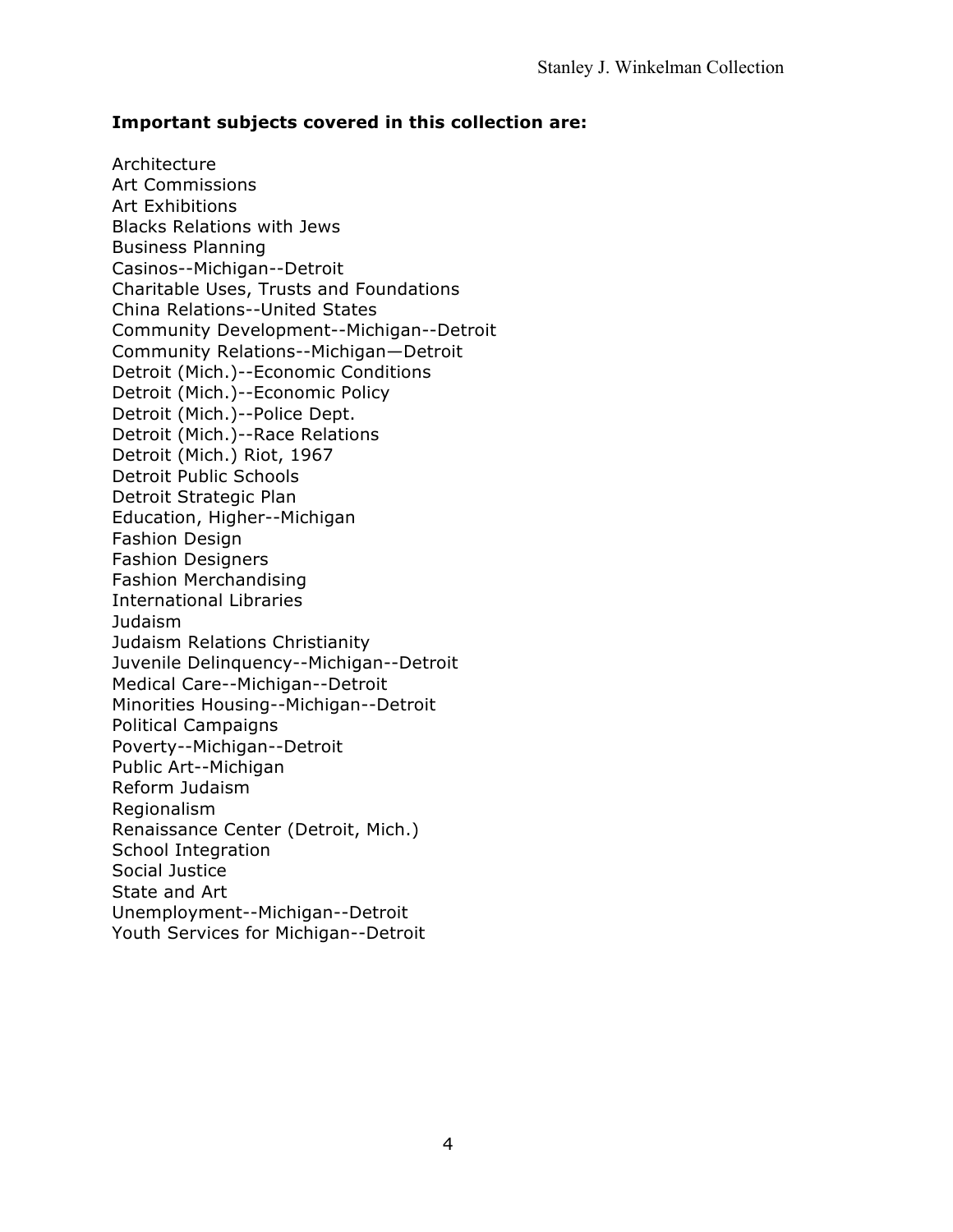#### **Important correspondents in this collection are:**

James J. Blanchard Malcolm Carron, S. J. Jimmy Carter Jerome Cavanaugh Walker L. Cisler John Conyers, Jr. Lawrence P. Doss Walter E. Douglas George Edwards, Jr. Max M. Fisher Gerald R. Ford Henry Ford, II Michael M. Glusac Victor Gruen George E. Gullen, Jr. Joseph L. Hudson, Jr. Arthur Jefferson Damon J. Keith William Kessler Carl Levin Robert E. McCabe William G. Milliken Walter F. Mondale Thomas A. Murphy Milton J. Petrie E. Harwood Rydholm F. Ray Scott Harold T. Shapiro Robert W. Spencer A. Alfred Taubman Lynn A. Townsend G. Mennen Williams Coleman A. Young

An index to subjects and correspondents will be found on page 78.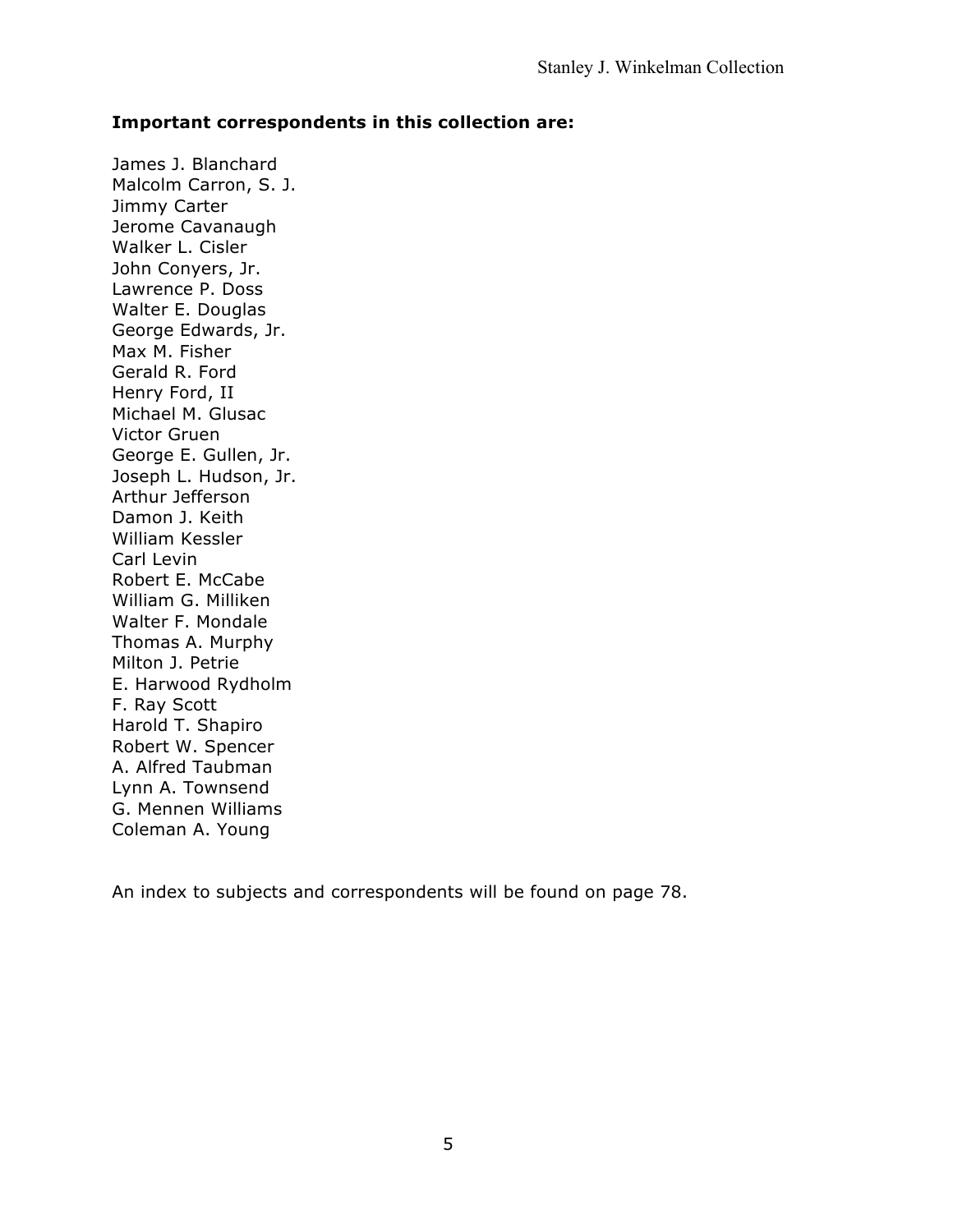# **Related collections**

Detroit Strategic Plan Collection George Edwards, Jr. Collection Jewish Community Council Collection Jewish Federation of Metropolitan Detroit Collection, Part I Jewish Home for the Aged Collection Damon J. Keith Collection New Detroit, Inc. Collection Southeast Michigan Council of Governments Collection United Community Services Collection

# **Additional resources**

Winkelman, S. J. A *Life in the Balance: The Memoirs of Stanley J. Winkelman*. [Wayne State University Press, 2000]

Papers for Stanley J. Winkelman can also be found in the Stanley Winkelman Family Collection at the Rabbi Leo M. Franklin Archives at Temple Beth El in Bloomfield Hills, Michigan.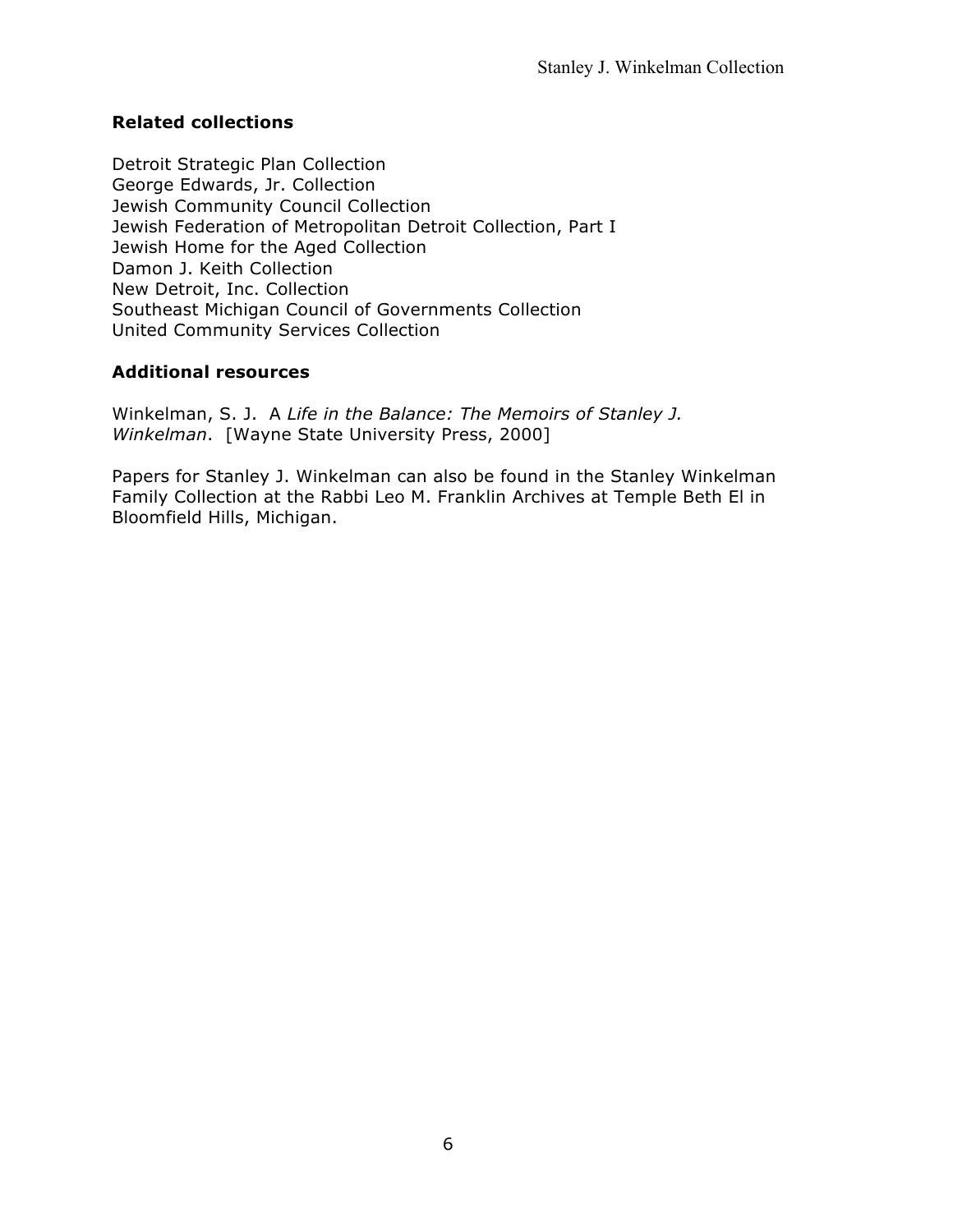#### **Contents**

#### **48 Storage Boxes**

## **Series I, Correspondence, 1957-1998**, Boxes 1-3:

Correspondence relating to Winkelman's professional and personal life, including communications with business associates and executives, civic leaders, city, state and federal officials, foreign dignitaries, members of the media, artists, fashion designers, international friends and associates, personal friends and family.

#### **Series II, Winkelman Stores, Inc. (Winkelman Brothers Apparel, Inc.), 1928-1998**, Boxes 3-17:

Historical materials, corporate records, performance data, publicity, press releases, training materials, handwritten notes and detailed records of planning, programs, and operations of Winkelman Stores/Winkelman Brothers Apparel, Inc., from its establishment in 1928 to and including the corporate transition to Petrie Stores, Inc.

## **Series III, Post-Retirement Business and Professional Activities, 1984-1998**, Boxes 17-19:

Materials relating to Winkelman's professional activities following his retirement from Winkelman Stores, Inc. The series is divided into three subseries.

# **Subseries A: Stanley Winkelman Associates, Inc., 1984-1992**

Records of the management consulting firm established by Winkelman in 1984 which specialized in strategic planning, including papers relating to the daily operations of the firm, and information on clients and the contacts and services performed on their behalf.

#### **Subseries B: Corporate Boards of Directors, 1984-1995**

Materials generated from Winkelman's position as a member of several corporate boards.

# **Subseries C: Photojournalism, 1987-1998**

Prêt-a-porter designer invitations/press credentials, published articles, and unpublished fashion manuscripts relating to Winkelman's activities as a photojournalist and special writer for the *Observer & Eccentric Newspapers* of Michigan.

# **Series IV, Travel, 1958-1998**, Boxes 19-21:

Correspondence, contact information, notes, commentaries, travel and business information relating to Winkelman's extensive travels throughout the United States and abroad. The series is divided into four subseries.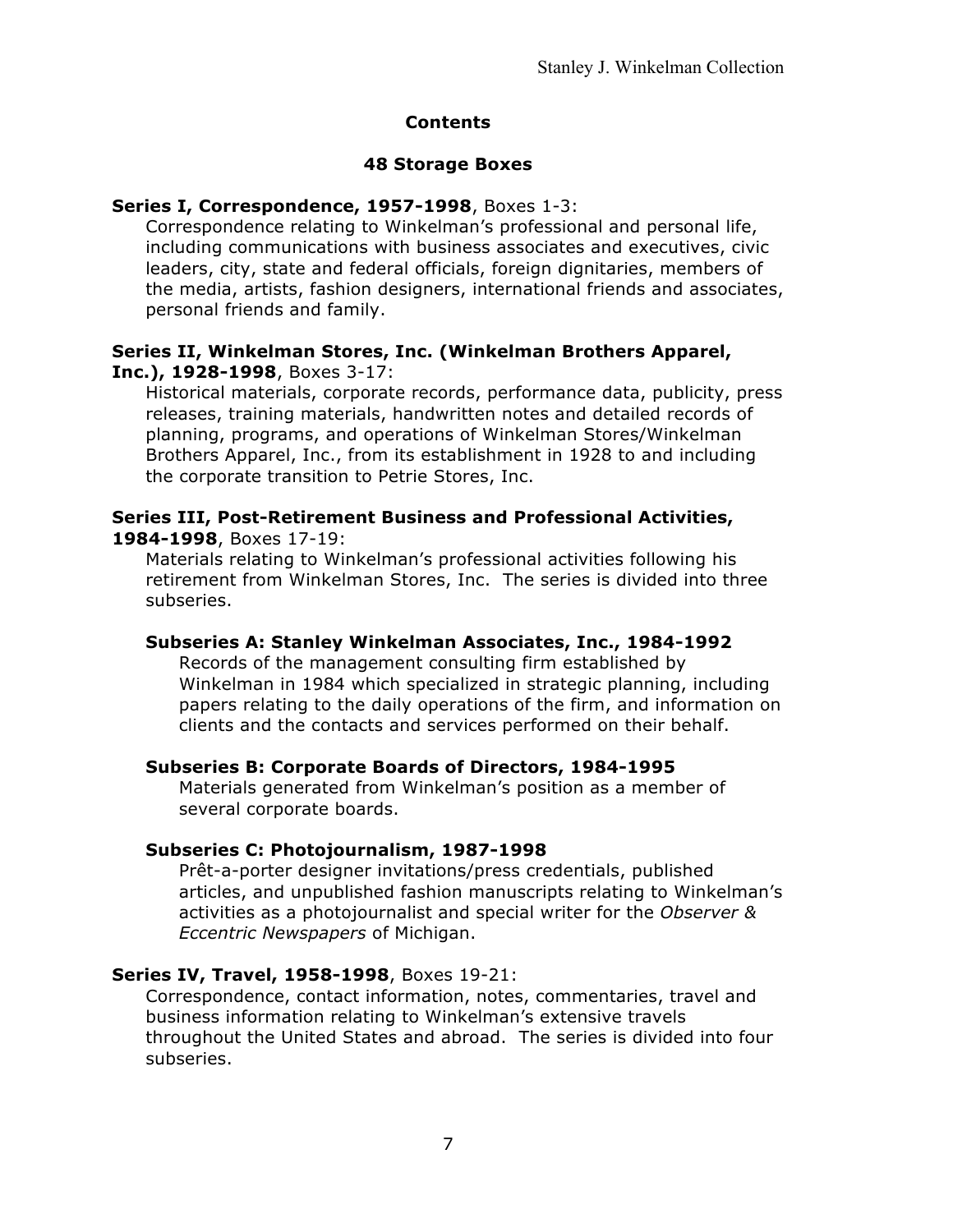#### **Subseries A: Travel Itineraries, 1958-1994**

Itineraries and information regarding business-related and personal travel, including family vacations.

## **Subseries B: Travel, International, 1961-1998**

Correspondence, contact information, notes, travel and/or business information for countries outside the United States.

#### **Subseries C: Travel, United States, 1967-1998**

Correspondence, contacts, guides, notes, and information on lodging and travel within the United States.

#### **Subseries D: Travel Commentaries, 1970-1984**

Commentaries on Winkelman's travel experiences throughout the world, consisting primarily of transcriptions of recorded notes.

#### **Series V, Organizations, 1899-1998**, Boxes 21-40:

Records of numerous cultural, business, civic, and educational organizations and health and welfare agencies, commonly consisting of correspondence, memos, reports, newspaper clippings and publicity, meeting minutes, committee records, rosters and membership lists, budgets, brochures, speeches and handwritten notes. The series is divided into six subseries.

#### **Subseries A: The Arts, 1978-1991**

Papers relating to Winkelman's position on the Michigan Commission on Art in Public Places and the Orchestra Hall Executive Advisory Council.

#### **Subseries B: Business and Economic Development, 1966-1996**

Records generated from Winkelman's service on the Detroit Economic Growth Corporation, Detroit Renaissance, Inc., Economic Alliance for Michigan, Detroit Economic Club, Greater Detroit Chamber of Commerce, Metropolitan Affairs Corporation, and the National Retail Merchants Association.

#### **Subseries C: Community Relations, 1961-1998**

Records generated and collected by Winkelman while serving on the Detroit Commission on Community Relations, the Jewish Community Council of Metropolitan Detroit, and New Detroit, Inc.

#### **Subseries D: Education, 1966-1988**

Records relating to Winkelman's service on the Detroit Education Task Force, Michigan Governor's Commission on Higher Education, U.S. District Court Monitoring Commission (Detroit Public Schools Desegregation), and Wayne County Community College Monitor's Citizens Advisory Committee.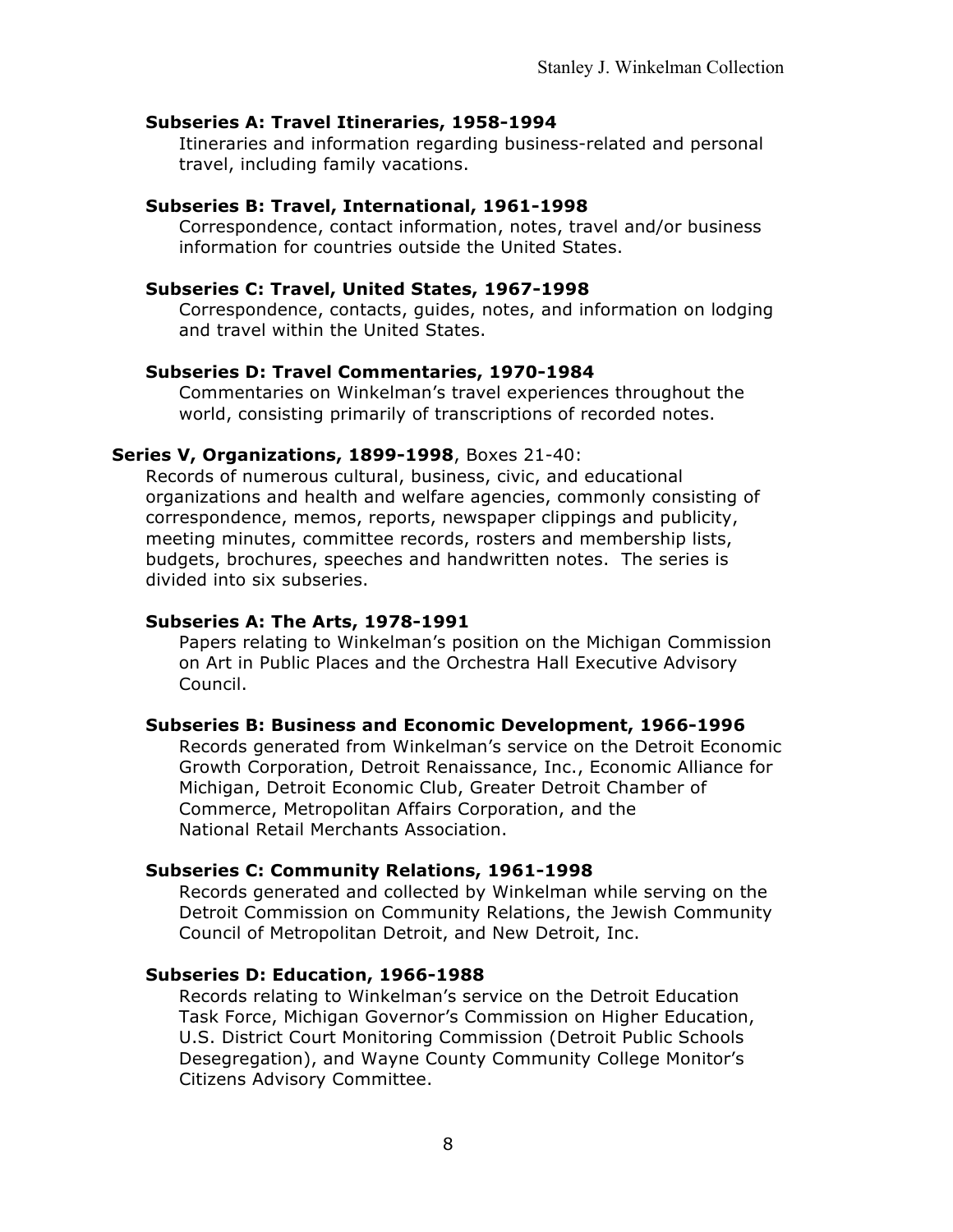## **Subseries E: Health and Welfare Agencies and Organizations, 1899-1995**

Records relating to Winkelman's leadership roles in the Community Foundation of Southeastern Michigan, Jewish Community Foundation, Jewish Welfare Federation, Jewish Home for the Aged, Metropolitan Northwest Detroit Hospitals Corporation, United Community Services, United Foundation/United Way, and Wayne State University Health Care Institute.

#### **Subseries F: Miscellaneous Non-Profit Affiliations, 1956-1995**

Correspondence, meeting minutes, rosters, newspaper clippings, programs, reports, pamphlets and brochures, fundraising materials, and notes relating to Winkelman's involvement with numerous nonprofit organizations.

## **Series VI, Projects and Special Events, 1962-1998**, Boxes 40-41:

Information documenting Winkelman's personal experiences and projects, as well as his involvement in a number special events, including presentations, conferences, dinners, meetings, special committees, exhibitions, benefits, and tributes.

#### **Series VII, Political Activities, 1969-1994**, Box 41:

Correspondence and other materials relating to Winkelman's political interests, activities and concerns.

#### **Series VIII, University Affiliations and Activities, 1954-2002**, Boxes 42-43:

Correspondence, clippings, articles, reports, meeting minutes, programs, and other materials relating to Winkelman's affiliations with colleges and universities where he studied and worked in his early years, and where he later lectured, and/or served on various boards and committees.

# **Series IX, Speeches, 1975-1987**, Boxes 43-44:

A selection of speeches delivered by Winkelman at various events and venues, many with notes, correspondence and other supporting materials.

#### **Series X, Writing, 1958-1997, Box 44**

Materials relating to Winkelman's book and various written articles. The series is divided into three subseries.

#### **Subseries A: Book, 1997, 2001**

Subject outline and reviews of the book *A Life in the Balance: The Memoirs of Stanley J. Winkelman*, completed in 1999 and published in 2000 by Wayne State University Press.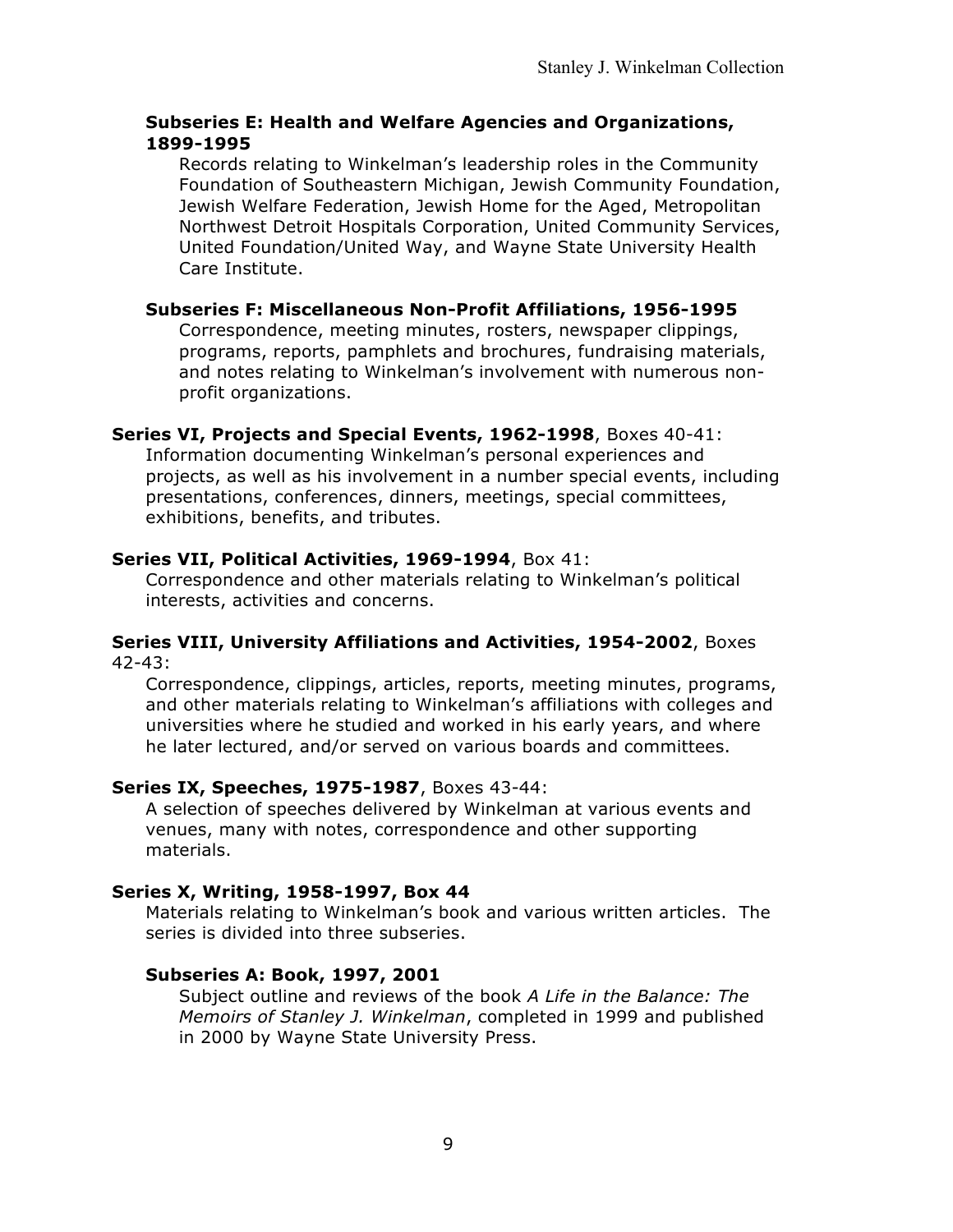#### **Subseries B: Published Articles, 1958-1997**

Published articles written by Winkelman on various topics, including fashion, retailing, business, funding of the arts, and New Detroit, Inc.

## **Subseries C: Unpublished Manuscripts, n.d., 1989-1997**

Unpublished manuscripts written by Winkelman on the subjects of art, books and bibliophiles, politics, and retailing.

#### **Series XI, Subject Files**, Box 44:

Correspondence, papers, reports, newspaper clippings, magazine articles, and other publications collected by Winkelman on a variety of topics relating to his professional and civic work as well as many of his personal interests.

#### **Series XII, Honors and Awards, 1968-1997**, Box 45:

Correspondence, notes, programs, proclamations, and other materials relating to some of the many honors and awards bestowed upon both Stanley and Margaret Winkelman in recognition of their service and dedication to the community.

#### **Series XIII, Personal and Biographical, 1892-1999**, Boxes 45-47 and 49:

Papers documenting the personal life of Stanley J. Winkelman, as well as materials relating to his wife and family. The series is divided into two subseries.

#### **Subseries A: Personal Papers, 1922-1999**

Birth certificate, school, fraternity and military records, early employment information and expense records, correspondence from a young Stanley Winkelman from 1934 to 1945 and personal correspondence from 1946 to 1994, greeting cards, information relating to birthday celebrations, residences and club memberships, resumes, publicity and feature articles, poetry, obituaries, funeral eulogy, funeral book and other miscellaneous items. Box 49 is a memorial scrapbook.

#### **Subseries B: Family Papers, 1892-1997**

Materials relating to Winkelman's wife Margaret (Peggy) Winkelman, his children, grandchildren, parents, grandparents, and extended family members, and information on the history of the Winkelman family.

#### **Series XIV, Financial Planning, Foundations, and Trusts, 1951-1990**, Boxes 47-48

Correspondence, by-laws, annual reports, budgets, tax forms and information on contributions relating to the Winkelman family's financial planning, trusts and foundations.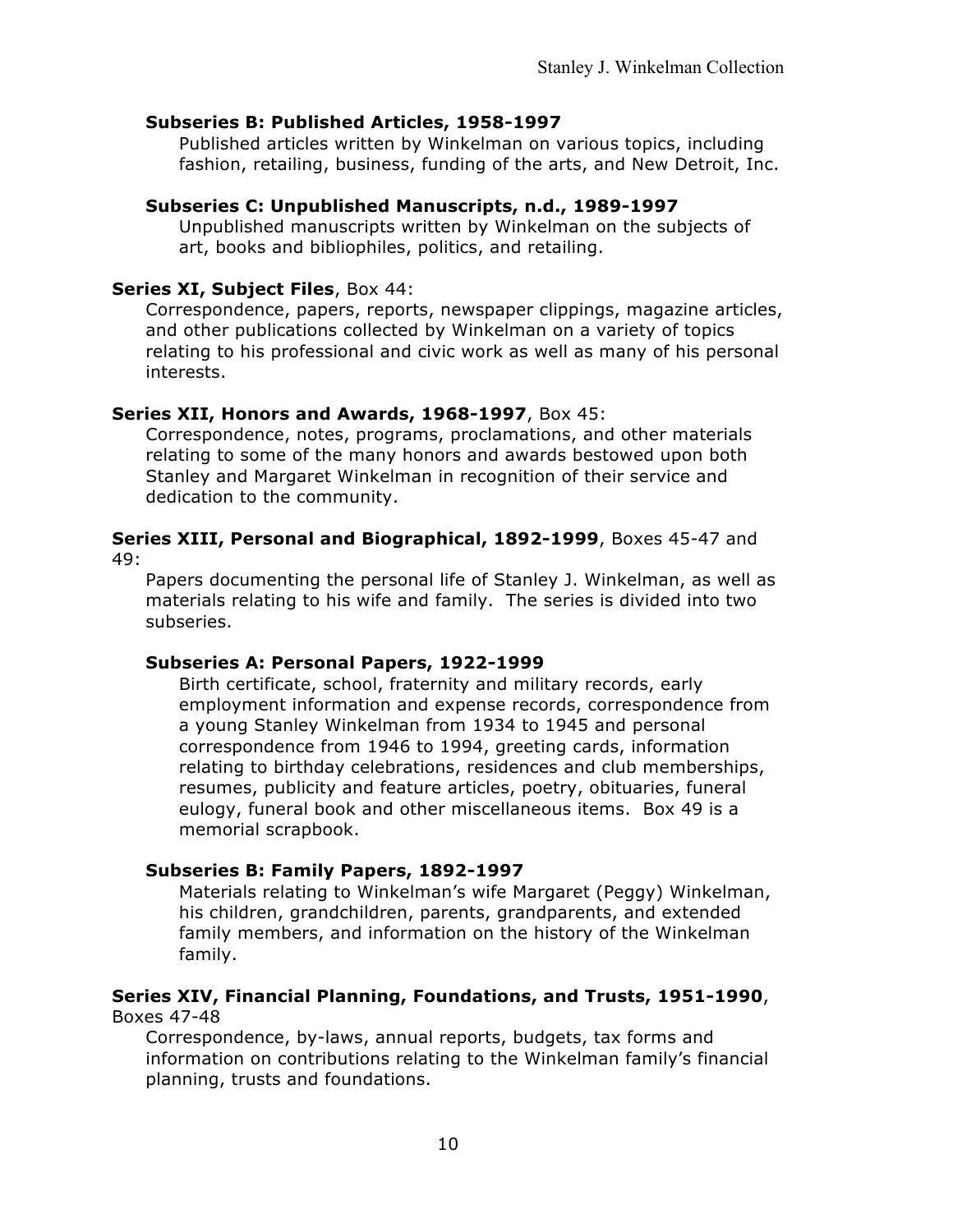## **Non-manuscript material:**

A number of photographs, negatives and slides of Stanley J. Winkelman, Margaret W. Winkelman, their children, family members and friends, and several miscellaneous photos, have been transferred to the Audiovisual Department of the Library, including two Winkelman family photo albums. Audio and video tapes, film, photographs, negatives and slides relating to special projects, lectures and post-retirement work have also been transferred, including numerous runway fashion photos taken by Stanley Winkelman and two photo albums of Caribbean apparel assembly workers,

Numerous photographs, negatives, slides, audio and video tapes and film relating to Winkelman Stores, Inc. have also been transferred to the Library's Audiovisual Department, including photographs of stores, store executives, and company and store events, as well as recorded travel commentaries, and a film documentary on the history of the company*.*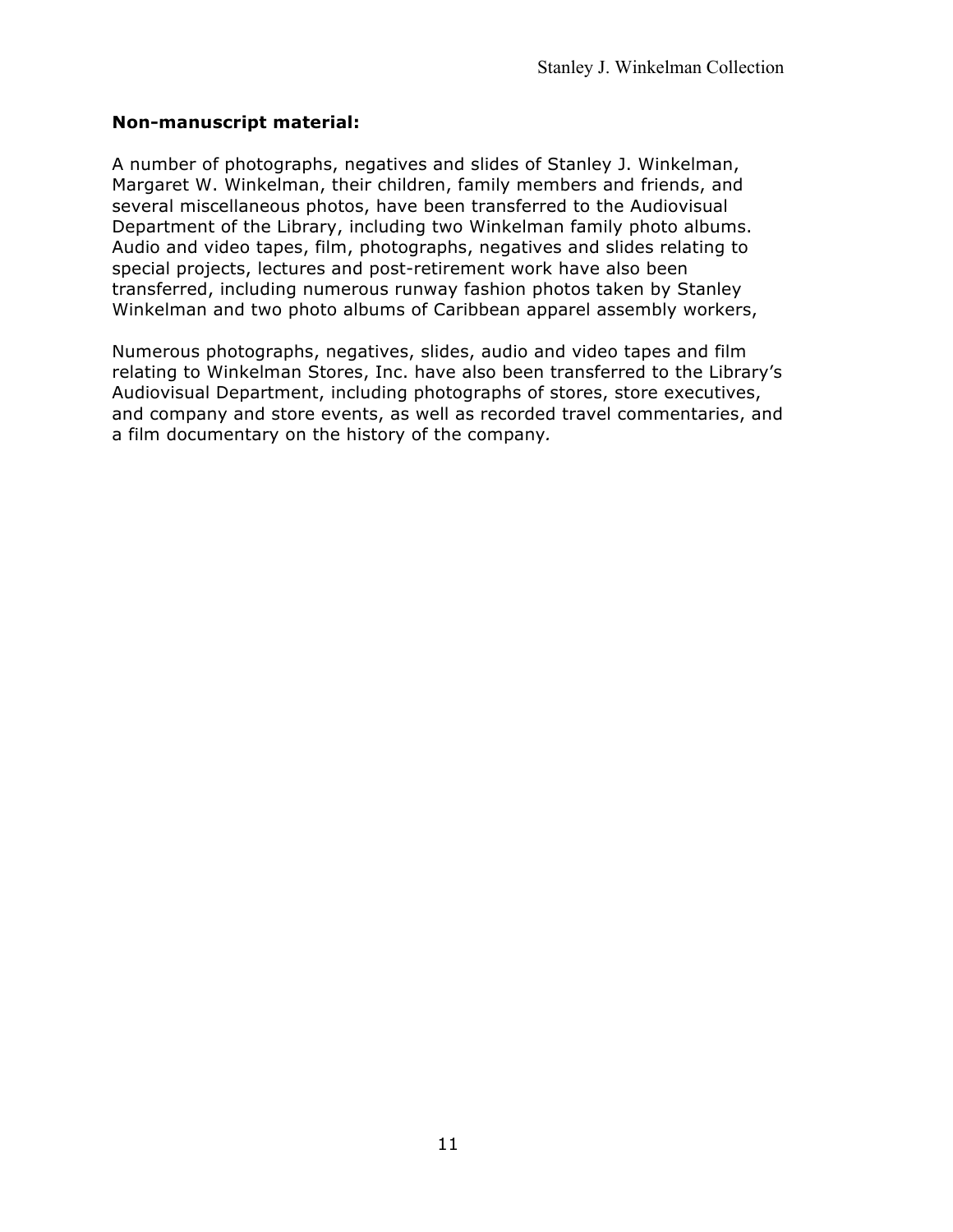#### **Series I Correspondence, 1957-1998 Boxes 1-3**

This series contains correspondence relating to Winkelman's professional and personal life and reflects his dealings with business associates, corporate and civic leaders, city, state and federal officials, foreign dignitaries, members of the media, artists, fashion designers, international friends and associates, personal friends and family. The line between professional and personal correspondence is often blurred as business associates frequently became personal friends over time. Winkelman was a prolific correspondent and remembered friends and acquaintances with lengthy messages at every occasion. His communications are often filled with discussions of world events and social issues and chronicle his own activities, travels, interests and concerns. Correspondence in this series consists of letters both written and received. The bulk of the letters are arranged alphabetically and then in chronological order. Copies of correspondence between May 1985 and March 1988 are also arranged chronologically. In addition to general correspondence files, Winkelman maintained files for certain groups of individuals, and original order has been retained as much as possible. Many files throughout the collection also contain subject-specific correspondence. An Index of selected correspondents is located at the end of the Finding Aid.

- 1. Correspondence; General, A, 1958-1996
- 2. Correspondence; General, Ba-Bl, 1968-1992
- 3. Correspondence; General, Bo-Bu, 1968-1993
- 4. Correspondence; General, Ca-Coo, 1964-1994
- 5. Correspondence; General, Cor-Cu, 1964-1995
- 6. Correspondence; General, D, 1968-1997
- 7. Correspondence; General, E, 1968-1988
- 8. Correspondence; General, F, 1961-1996
- 9. Correspondence; General, G, 1961-1995
- 10. Correspondence; General, H, 1971-1997
- 11. Correspondence; General, I, J, 1979-1995
- 12. Correspondence; General, K, 1964-1992
- 13. Correspondence; General, L, 1971-1997
- 14. Correspondence; General, Ma-Me, 1968-1998
- 15. Correspondence; General, Mi-My, 1973-1996
- 16. Correspondence; General, N, 1968-1994
- 17. Correspondence; General, O, 1979-1990
- 18. Correspondence; General, P, 1968-1996
- 19. Correspondence; General, Ra-Ri, 1966-1988
- 20. Correspondence; General, Ro-Ru, 1964-1994
- 21. Correspondence; General, Sa-Sc, 1964-1995
- 22. Correspondence; General, Se-Sm, 1964-1998
- 23. Correspondence; General, So-Sz, 1963-1995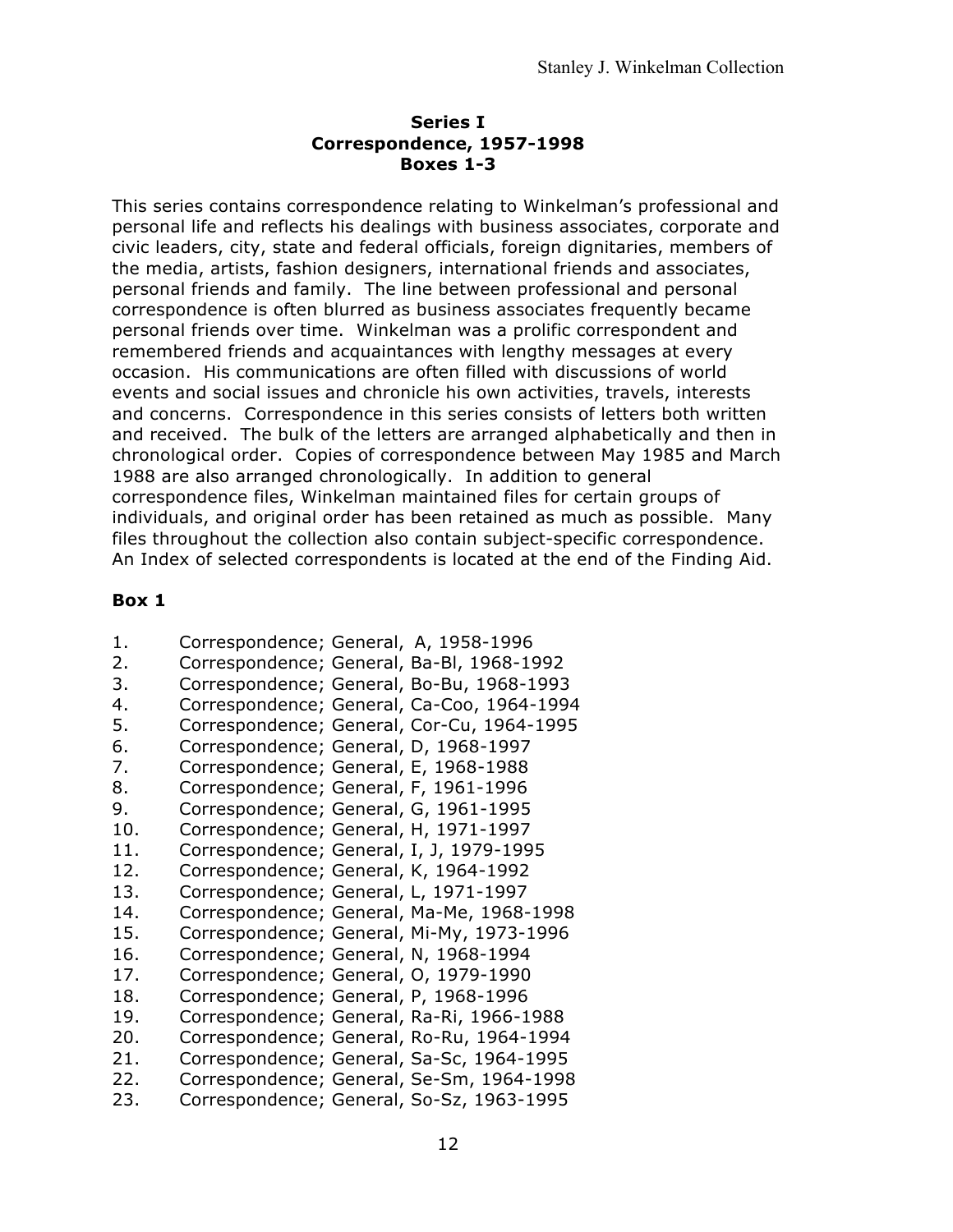- 1. Correspondence; General, T, 1968-1992
- 2. Correspondence; General, U V, 1957-1988
- 3. Correspondence; General, W, 1964-1996
- 4. Correspondence; General, Y Z, 1969-1987
- 5. Correspondence; General, May, 1985
- 6. Correspondence; General, May-June, 1986
- 7. Correspondence; General, July-August, 1986
- 8. Correspondence; General, September-October, 1986
- 9. Correspondence; General, November-December, 1986
- 10. Correspondence; General, January-February, 1987
- 11. Correspondence; General, March-April, 1987
- 12. Correspondence; General, May-June, 1987
- 13. Correspondence; General, July-August, 1987
- 14. Correspondence; General, September-October, 1987
- 15. Correspondence; General, November-December, 1987
- 16. Correspondence; General, January-February, 1988
- 17. Correspondence; General, March, 1988
- 18. Correspondence; Ambassadors and Foreign Dignitaries, 1972-1987
- 19. Correspondence; Artists, 1982-1989
- 20. Correspondence; Automotive Executives, 1968-1995
- 21. Correspondence; Bibliophiles, 1960-1997
- 22. Correspondence; Designers, 1958-1997
- 23. Correspondence; Detroit, City Government, Council and City Officials, 1962-1984
- 24. Correspondence; Detroit, City Government, Mayors, 1962-1986
- 25. Correspondence; International Libraries, Galleries and Museums, 1972-1991
- 26-27. Correspondence; Judges (County, State and Federal), 1963-1995

- 1. Correspondence; Media, 1960-1995
- 2-7. Correspondence; Michigan, State Govt., Governors, 1960-1995
- 8. Correspondence; Michigan, State Govt., Legislators, 1974-1995
- 9. Correspondence; Michigan, State Govt., Officers and Officials, 1972- 1988
- 10. Correspondence; Religious Leaders, 1966-1995
- 11. Correspondence; Union Leaders, 1962-1998
- 12. Correspondence; U.S. Govt., Administration Officials, 1965-1993
- 13-14. Correspondence; U.S. Govt., Members of Congress, 1960-1995
- 15. Correspondence; U.S. Govt., Presidents and Vice Presidents, 1960- 1993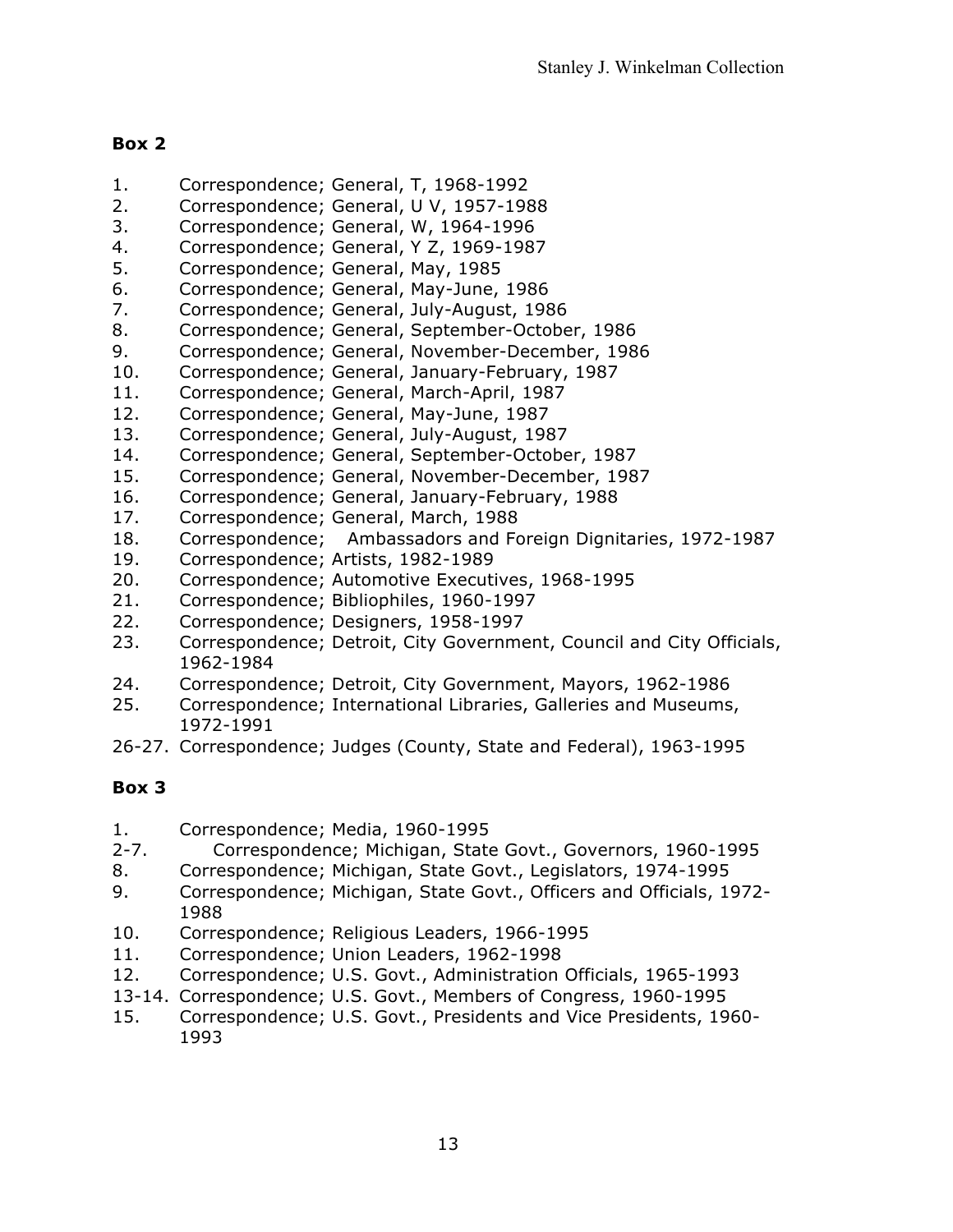#### **Series II Winkelman Stores, Inc. (Winkelman Brothers Apparel, Incorporated), 1928-1998 Boxes 3-17**

This series contains the records of Winkelman Stores, Inc. /Winkelman Brothers Apparel, Incorporated, and consists of materials dating from its establishment in 1928 until June 1984, when Stanley Winkelman retired following the company's acquisition by Milton J. Petrie and Petrie Stores, Inc. Subsequent correspondence and publicity dating to 1998 is also included. Files contain historical materials, corporate records, performance data, publicity, press releases, extensive handwritten notes, and detailed records of all company planning, programs and operations. Of particular interest is the Pradco Management Practices Inventory completed by Winkelman in 1983. His handwritten responses provide great insight into his early home life, ambitions, influences, and perceived attributes and shortcomings. Also of interest are Winkelman's personal notes and background information on the corporate transition of Winkelman Stores to Petrie, and the Winkelman family stock sale that led to the corporate takeover. Files are arranged alphabetically by subject.

- 16. Acquisition Considerations; Crowley-Milner & Co., 1960-1976
- 17. Acquisition Considerations; Midwest Fur Co., 1969-1975
- 18. Acquisition Considerations; Touraine Stores, Inc., 1962-1964
- 19. Acquisitions; Correspondence, 1964-1978
- 20. Adler, Marvin vs. WSI; Correspondence and Deposition Transcript, 1984-1985
- 21. Anniversaries-20<sup>th</sup> (1948); Opinion and schedule, 4-4-47
- 22. Anniversaries $-21^{st}$  (1949); Drafts of Promotional Material, n.d.
- 23. Anniversaries $-25<sup>th</sup>$  (1953); Planning, Publicity and Promotions, 1952-1953
- 24. Anniversaries-30<sup>th</sup> (1958); Planning, 1957-1958
- 25. Anniversaries $-40^{th}$  (1968); Planning, Publicity and Promotions, 1966-1968
- 26. Anniversaries $-50^{th}$  (1978); Planning, Publicity and Promotions, 1978
- 27-29. Annual Reports, 1960-1983
- 30. Annual Shareholders Meeting; Agendas, Minutes and Background Material, 5-16-84
- 31. Annual Shareholders Meeting Notices, 1968-1984
- 32. Articles of Incorporation [Restated], 5-18-76
- 33. Assistant Buyer Seminar Program, 1979-1980
- 34. Automated Allocation System; Description, 1-26-84
- 35. Automated Distribution System; Proposed Procedure, 12-20-82
- 36. Board of Directors; General File, 1962, 1978-1982
- 37. Board of Directors; Guidelines and Structure, 1974, 1977-1984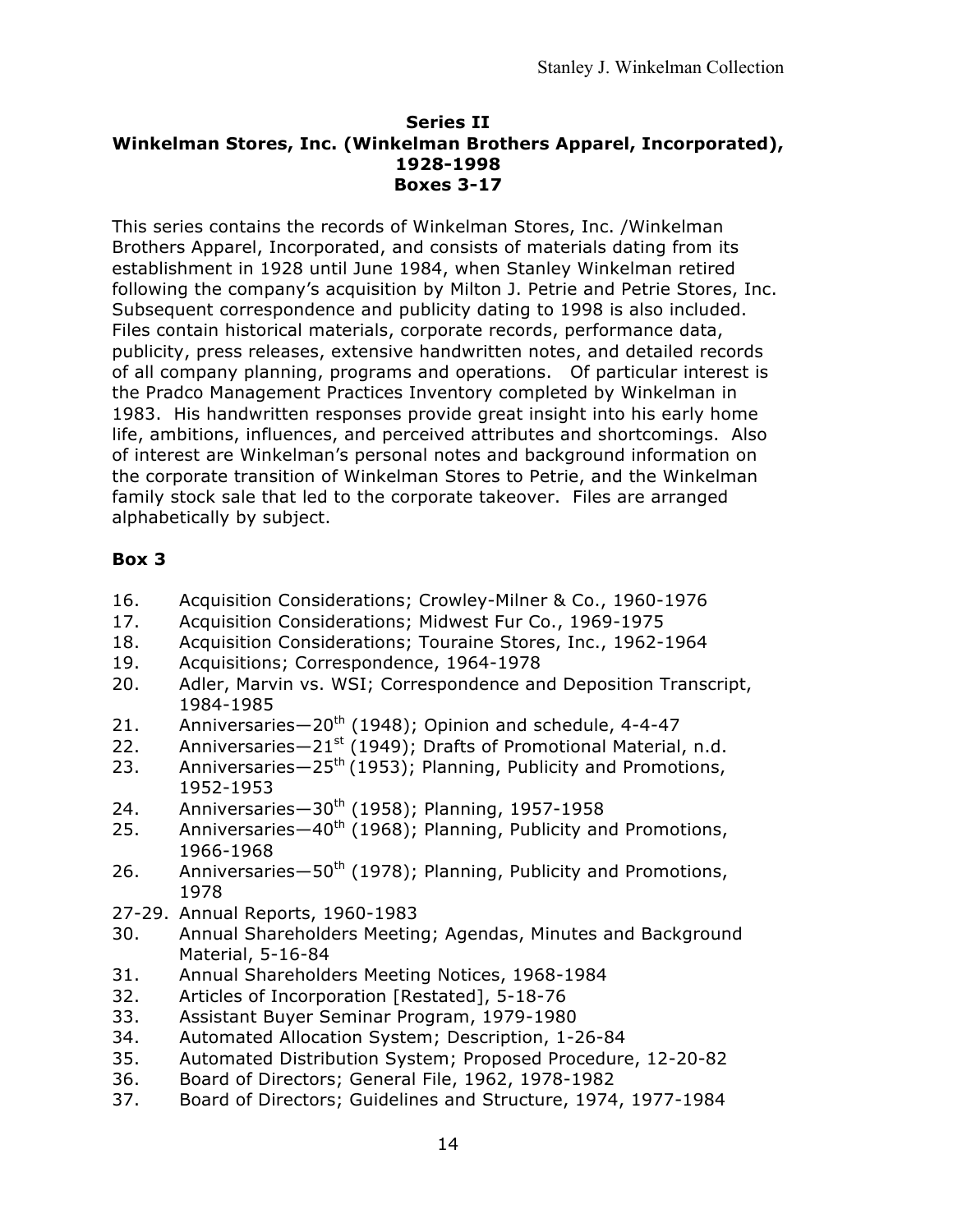- 1. Board of Directors Meetings, 1974-1975
- 2. Board of Directors Meetings, 1976
- 3. Board of Directors Meetings, 1977-1978
- 4. Board of Directors Meetings, 1979
- 5. Board of Directors Meetings, 1980
- 6. Board of Directors Meetings, 1981
- 7-10. Board of Directors Meetings, 1982
- 11-12. Board of Directors Meetings, 1983
- 13. Board of Directors Meetings, 1-17-84 and 3-8-84
- 14-15. Board of Directors Meeting—Transition to Petrie, 5-16-84
- 16. Buyer and Merchandise Manager Meetings, 1980
- 17. Buyer Training Seminars, 1980-1981
- 18. By-Laws [As Amended], 1976, 1983
- 19. By-Laws; Governing Policies and Proposal to Amend, 1978-1980, 1984
- 20. California Market—Resident Buyers; Correspondence, 1972-1980
- 21. Casual Corner, 1976
- 22. Catalogs; Christmas 1981—Three-Week Results, 1981
- 23. Catalogs; Christmas 1982—Planning and Three-Week Results, 1982
- 24. Catalogs; Christmas 1983—Planning and Three-Week Results, 1983

- 1. Chicago Development; Meeting Summaries and Correspondence, 1974-1981
- 2. Chicago Markets; Clothing—Women's Apparel Studies, 1981
- 3. Chicago Markets; Data Reports, Chicago Tribune, 1973
- 4. Chicago Markets; Data Reports, Metropolitan Area Survey, 1964
- 5. Chicago Media; Advertising Schedule, Circulars and Reports, 1983- 1984
- 6. Chicago Meetings, 1981-1983
- 7. Chicago Stores; Intimate Apparel Performance, 1980
- 8. China National Textiles (ChinaTex); Correspondence, Notes and Contacts, n.d., 1978-1983
- 9. China Trips; Reports, 1981-1982
- 10. Chinese Delegation Visit, 1981
- 11. Closing (Final); Clippings, 1998
- 12. Compensation Committee Meetings, 1971-1978
- 13. Compensation Committee Meetings, 1979-1984
- 14. Conflict of Interest Policy; Memo and Questionnaire, 1980, 1982
- 15. Congratulatory Letters to Stanley J. Winkelman (SJW); Executive Vice-Presidency, 1960; Presidency, 1965; Chairmanship, 1976
- 16. Connor Termination (Tokyo), 1977
- 17. Consumer Surveys (Proposed); Memos and Notes, 1976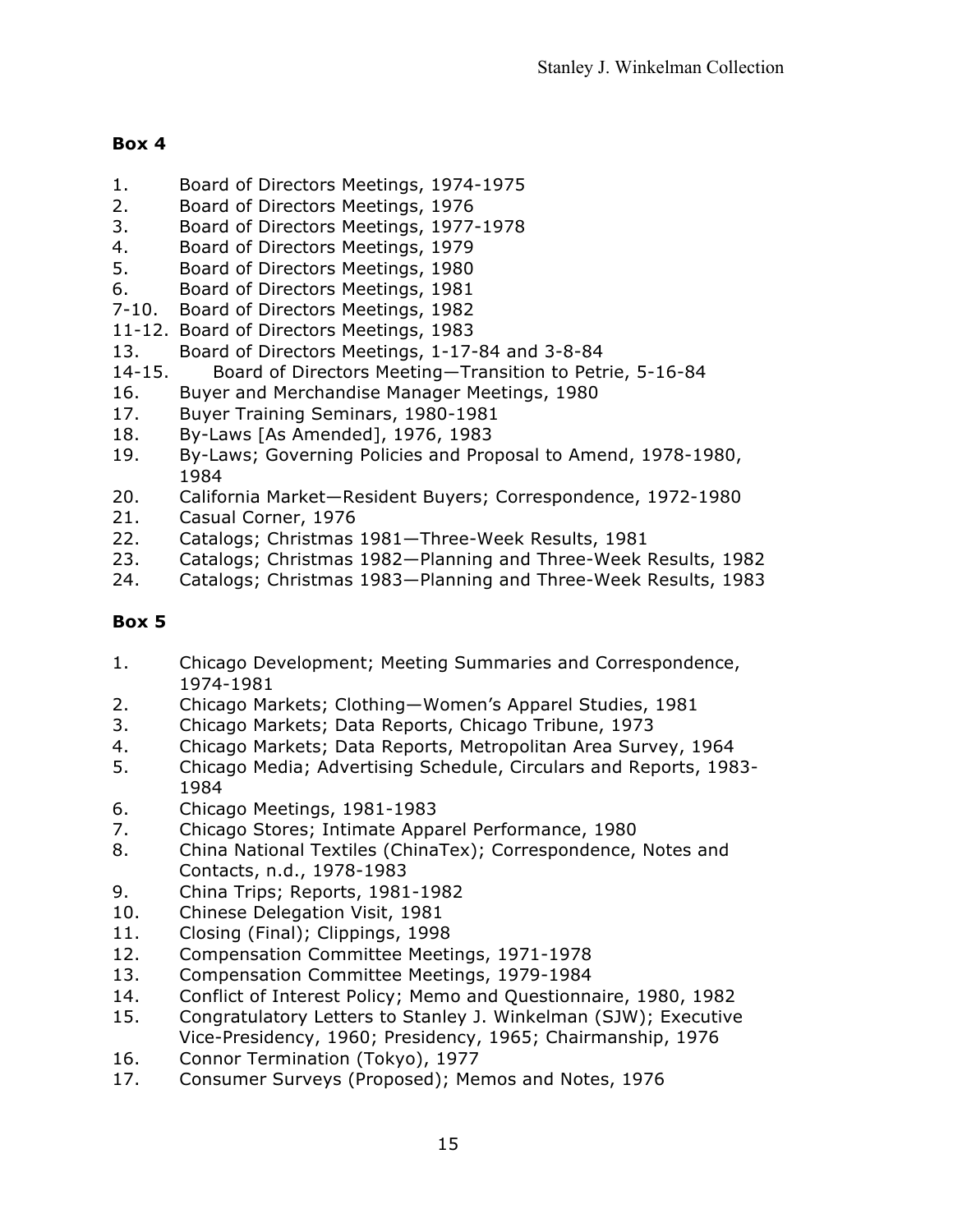- 18. Continental Purchasing Co., Paris (Odette Guigue); Agreement and Correspondence, 1958-1984
- 19. Corporate Matters Planning Meetings, 1981-1984
- 20. Corporate Strategic Facility Planning Proposal, 1978
- 21. Cosmetic Fair; Monthly Reports, 1969-1972
- 22. Credit Trends; Credit Analyses and Reports, 1980-1984
- 23. Customer Profile and Merchandise Strategy (Preliminary), 1982
- 24. Customers; Correspondence, 1982-1984
- 25. Daily Flash (Time) Reports, June 1984
- 26. Demographic Analyses, 1960, 1970, 1980: Dearborn, Michigan Area (Fairlane Mall); Sterling Heights, Michigan Area (Lakeside Mall); Detroit, Michigan Area
- 27. Demographic Comparisons, 1979: Ann Arbor, Michigan Area (Briarwood Mall); Kalamazoo, Michigan Area (Cross Roads Mall); Benton Harbor, Michigan Area (Orchards Mall); Ft. Wayne, Indiana Area (Glenbrook Mall)
- 28. Departments; *New Classics*—Merchandise, 1983
- 29. Departments; *Department Z*—Planning, 1980-1981
- 30. Detroit Concert Band; Correspondence and Program, 1979
- 31. Directors' Fees, 1976, 1983-1984
- 32. Directors' Supplemental Retirement Benefits Plan; Proposals and Agreement, 1979-1983
- 33. EDP 7-Yr. Master Plan, 9-21-82 [Rev. 2-1-83]
- 34. Employees; College Graduate Employment Summary, 1982
- 35. Employees; Contributions, 1977, 1983
- 36. Employees; Correspondence, 1977-1984
- 37. Employees; Disability Expenditures Summaries, 1982-1983
- 38. Employees; Employment Activity Reports, 1981-1982
- 39. Employees; Extra Status Employees, 1981 Earnings Report, 2-27-82
- 40. Employees; Insurance and Benefits Annual Review, 1979-1982
- 41. Employees; Organization and Minorities Reports, 1982-1984
- 42. Employees; Payroll Deduction Program, Correspondence, 1982
- 43. Employees; Tax Deductible Contributions (IRA), 1981
- 44. Employees; Turnover Reports, 1982-1984
- 45. Employees Pension Plan [Amended and Restated], 2-4-76 (SEE ALSO – Pension Plan)
- 46. Employees Pension Plan (3rd Amendment), 1-20-72
- 47. Employees Pension Plan; Actuarial Evaluations, 1981-1984
- 48. Employees Pension Plan Trust; Amendment and Restatement, 1976
- 49. Employees Pension Trust; Trustees Reports (Annual and Semi-Annual), 1979-1981
- 50. Employees Pension Trust; Trustees Reports (Annual and Semi-Annual), 1982-1984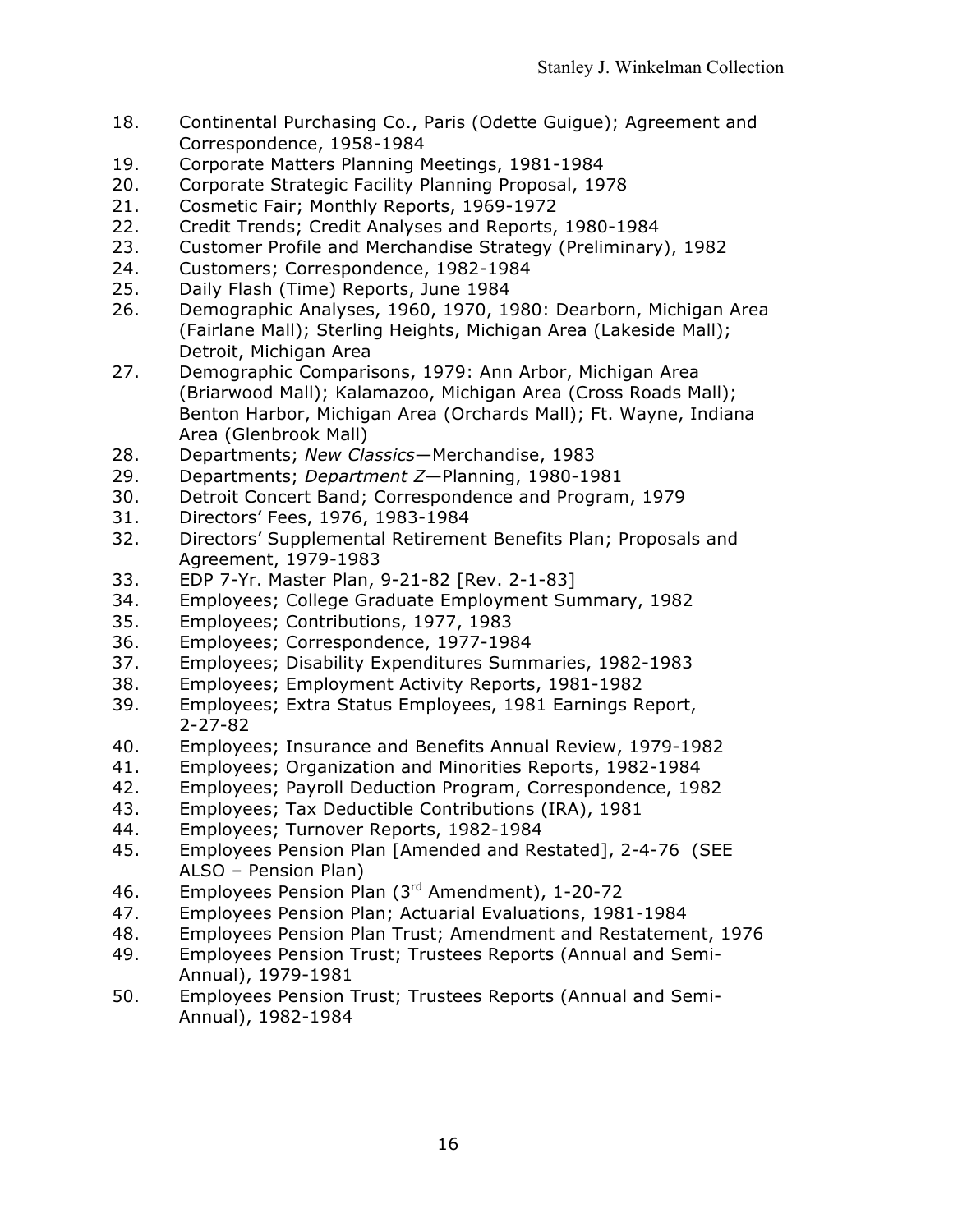- 1. Employees Pension Trust Summaries, 1981-1984
- 2. Equal Opportunity Award; Acceptance Speech, 1972
- 3. Equipment; Manufacturers Hanover Leasing Corp., Lease Agreement, 1983
- 4. Executive Changes, n.d., 1948-1984
- 5. Executive Committee meetings; Character of Business and Expansion, 1964-1973
- 6. Executive Committee meetings; Character of Business and Expansion, 1974-1977
- 7. Executive Compensation, 1954-1977
- 8. Executive Employment Agreements, 1982
- 9. Expansion Assessments, 1974-1976
- 10. Expansion—Minneapolis; Correspondence and Comments, 1975-1976
- 11. Expansion—Minneapolis; Studies, 1975-1976
- 12. Fashion Fair Cosmetics, 1983
- 13. Finance Committee; Roster, Meetings and Reports, 1974-1983
- 14. Financial Analysts Meeting (Chicago), 1970
- 15. Financial Analysts Meeting (Cleveland), 1972
- 16. Financial Analysts Meeting (Detroit), 1973
- 17. Financial Analysts Meeting (Detroit), 1976
- 18. Financial Analysts Meetings (New York City), 1972, 1975
- 19. Financial Analysts Meetings (Los Angeles and San Francisco), 1976
- 20. Financial Public Relations Planning; Meeting Materials, 1965-1976
- 21. Financial Statements; Evaluations and Reports, 1948-1968
- 22. Fobus Foreign Buying Service, Italy (Tayar Brothers); Agreement and Correspondence, 1963-1983
- 23. Goals Meetings, 1974-1976
- 24-25. Goodman, Stanley (Consultant); Meetings, Notes and Memos, 1977
- 26-27. Goodman, Stanley; Meetings, Notes and Memos, 1978
- 28-29. Goodman, Stanley; Meetings, Notes and Memos, 1979
- 30. Goodman, Stanley; Meetings, Notes and Memos, 1980

- 1. Goodman, Stanley; Meetings, Notes and Memos, 1981-1984
- 2. *Here and There*; Contacts, Memos and Subscription Forms, 1982- 1983
- 3-4. Historical Data, 1928-1979
- 5-6. History; Character of the Business (Philosophy), n.d., 1950- 1986
- 7. History; Character of the Business, Supporting Literature
- 8. History; Clippings, n.d., 1928, 1946-1969 (SEE ALSO Publicity)
- 9. History; Employee Weekly Bulletins, n.d., 1929
- 10. Hong Kong; Trip Summary, 1984
- 11. Interview—Detroit News, 2-22-83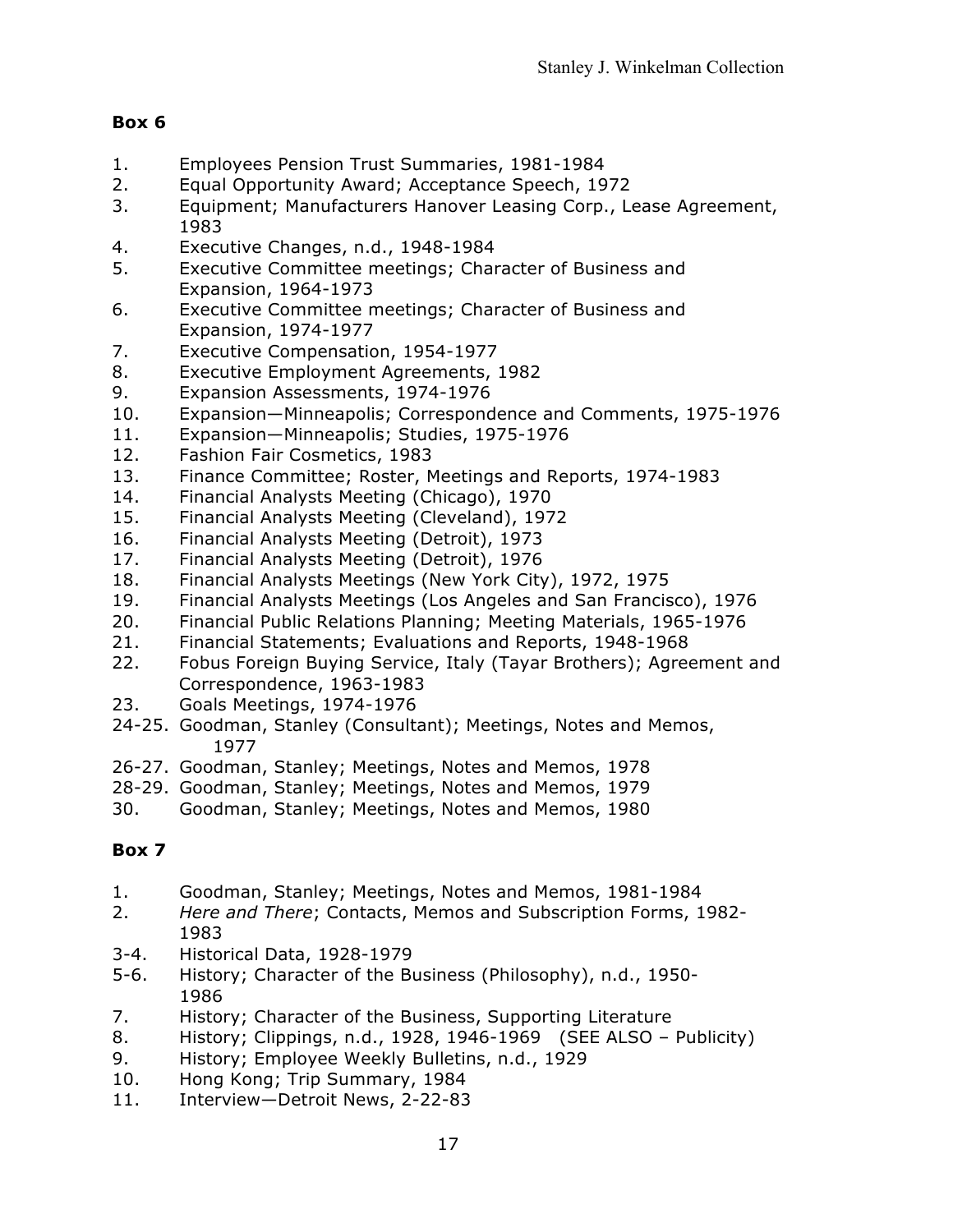- 12. Interview Materials, 1979-1980
- 13. Jacobson Stores, Inc.; Correspondence, 1969, 1981
- 14. Jean Judge Associates; Correspondence and Consumer Research, 1975-1982
- 15-16. Job Descriptions, n.d., 1967-1984
- 17. Lease Analyses, 1972-1975, 1981
- 18. Leases; Reports, 1976-1983
- 19. Leases; Summary, 1-29-55
- 20. Leasing Manual, Dec. 1975
- 21. Loans, 1953, 1972, 1975-1977
- 22. Loans; Equitable General Insurance Company, Agreement and Correspondence, 1977
- 23. Management Development; Continuing Management Development Program, 1975-1977
- 24. Management Development; Management By Objectives (MBO) Proposals, 1977
- 25. Management Development; MBO Seminar, 1977
- 26. Management Development; MBO System Development, 1978-1980
- 27. Management Development; Management Skills Training Program (Alexander Proudfoot Co.), 1977-1978
- 28. Management Horizons, Inc.; Retail Intelligence System, 1976-1977
- 29. Management Practices Inventory (Pradco Management Psychologists); SJW Assessment Worksheets, Notes and Correspondence, 1983
- 30. Manufacturers; Meeting Summaries and Correspondence, 1947, 1965-1983
- 31. Manufacturers; Cocktail Reception, 1981
- 32. Margolis, Leon (Merchandising and Management Counsel); Reports, 1974-1975
- 33. Market Research, 1978-1979
- 34. Market Research Focus Groups, 1977
- 35. Marketing Science Institute, 1981
- 36. May Company, 1977-1980

- 1. Media Analysis Presentation (Duke Marx), 1978
- 2. Media Fashion Quotes by SJW, n.d., 1957-1981
- 3. Merchandata; Merchandising Systems Presentation, 1980
- 4. Merchandise; Monthly Summaries, May 1978, July 1978
- 5. Merchandise and Operations Bulletins, 1982-1984
- 6. Merchandise Inspection Project, 1974
- 7. Merchandise Statements, 4-Wk. Period Ending 1-28-67
- 8. Merchandise Statements, 4-Wk. Period Ending 1-27-73
- 9. Merchandise Statements, 5-Wk. Period Ending 12-29-73
- 10. Merchandise Statements, 4-Wk. Period Ending 1-25-75
- 11. Merchandise Statements, 4-Wk. Period Ending 1-28-78
- 12. Merchandise Statements, 4-Wk. Period Ending 1-27-79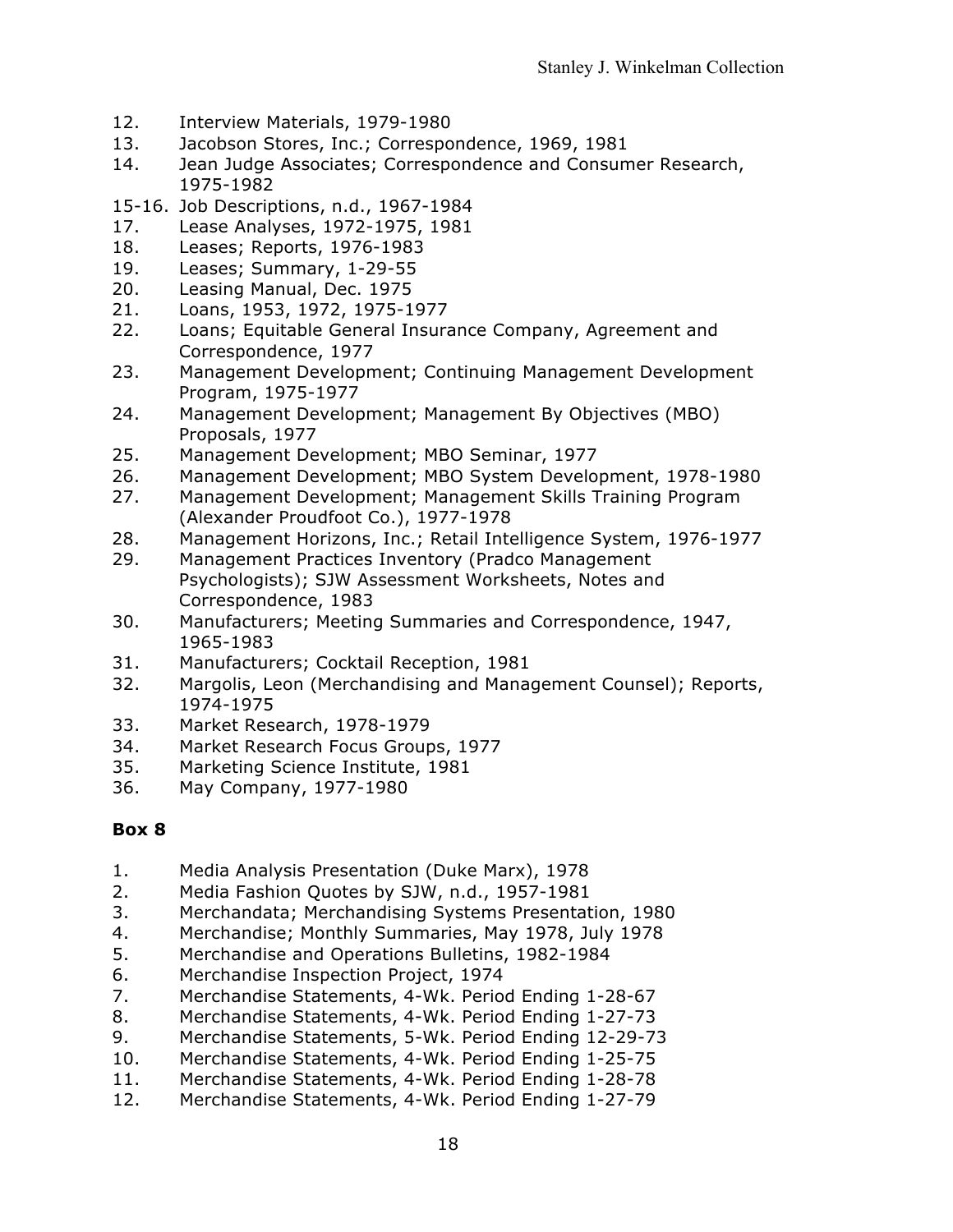- 13. Merchandise Statements, 4-Wk. Period Ending 1-26-80
- 14. Merchandise Statements—Today Stores; 4-Wk. Period Ending 1-27-79
- 15. Merchandise Statements—Today Stores; 4-Wk. Period Ending 1-26-80
- 16. Merchandising Manual, 1948
- 17. Merchandising Policies, 1981-1982
- 18. Merchandising Staff Meetings, 1983-1984
- 19. Merchandising/Store Operations; Inter-Divisional Functional Guide, 1976
- 20. Merchants Meetings; Agendas, 1983
- 21. Miller-Wohl Shoes; Meetings, 1976, 1980, 1982-1983
- 22. MIS Committee, 1981-1982
- 23. MIS Committee, 1983-1984
- 24. Net Purchase System, 1982
- 25. New York Office, 1973-1983
- 26. New York Office; Merchandise Trends, 1981
- 27. Nigel French Enterprises; Correspondence, 1976-1982
- 28. Nigel French Enterprises; Monthly Reports, 1978-1979, 1981-1983
- 29. Objectives Meetings, 1983
- 30. Objectives Meetings, 1984
- 31. Officers; Employment History, 1984
- 32. Officers; King, I. (Sr. V.P. Human Resources and Organization), Meetings, 1983-1984

- 1. Officers; Kintigh, W. (Sr. V.P., Treasurer), Meetings, 1981-1984
- 2. Officers; Leonetti, R. P. (Sr. V.P. Store Planning and Presentation), Meetings, 1983-1984
- 3. Officers; Mascolo, L. (Sr. V.P., Director of Stores), Meetings, 1984
- 4-5. Officers; Monro, J. (Exec. V.P. Merchandising), Meetings, 1982- 1985
- 6-7. Officers; Vinci, A. J. (President, COO), Meetings, 1980-1984
- 8. Officers and Division Mgrs.; Profit/Productivity Suggestions, 1976
- 9. Officers and Division Mgrs. Meeting, 5-13-80
- 10. Officers and Division Mgrs. Meeting, 11-9-83
- 11. On Luck Camera-Radio Co., Hong Kong, 1976-1982
- 12. Operating Committee Meetings, 1978, 1981-1984
- 13. Operating Statements, 5-Wk. Period Ending 1-27-68
- 14. Operating Statements, 4-Wk. Period Ending 1-25-69
- 15. Operating Statements, 5-Wk. Period Ending 1-31-70
- 16. Operating Statements, 4-Wk. Period Ending 1-30-71
- 17. Operating Statements, 4-Wk. Period Ending 1-29-72
- 18. Operating Statements, 4-Wk. Period Ending 1-27-73
- 19. Operating Statements, 4-Wk. Period Ending 1-26-80
- 20. Orchestra Hall (Detroit)—\$1,000,000 Gift, 1988
- 21-22. Organization Planning Meetings, 1982-1984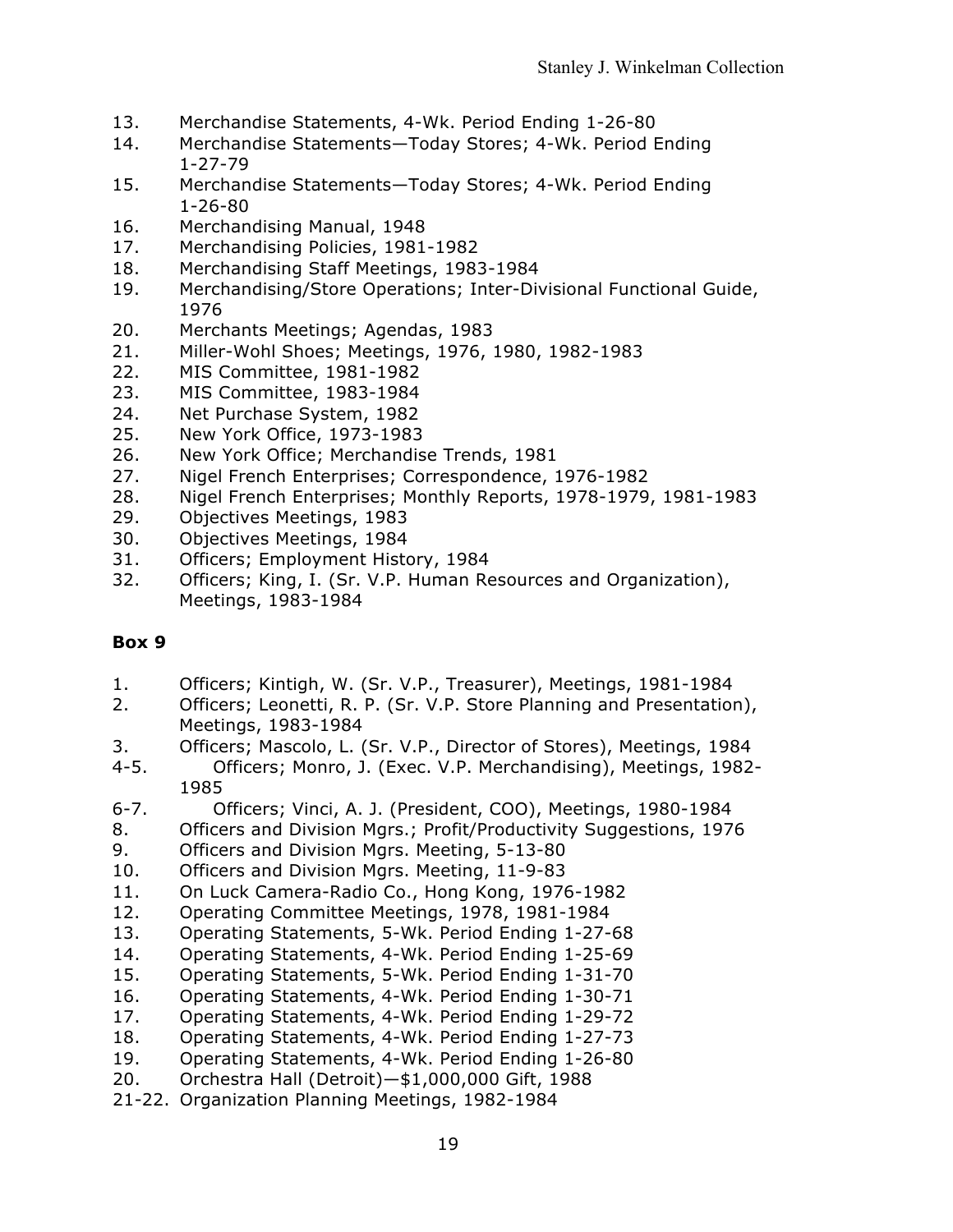- 1. Pension Committee; Future Planning, 1982
- 2. Pension Committee; Stein Roe Meetings, 1981
- 3. Pension Committee Meetings, 1979-1982
- 4. Pension Committee Meetings, 1983-1984
- 5. Pension Plan (Working Copy), 2-1-76 (SEE ALSO Employee Pension Plan)
- 6. Pension Plan; Investment Reports and Summaries, 1980-1984
- 7. Pension Plan; Summary of Investments (Strong-Corneliuson), 1982- 1984
- 8. Pension Plan Advisors; Strong-Corneliuson Capital Management, Agreement, 1982
- 9. Pension Planning, 1970, 1973-1975
- 10. Pension Planning, 1976-1978
- 11. Pension Planning, 1979
- 12. Performance; Articles and Clippings, 1951-1984
- 13. Performance Merit Review Program, 1979
- 14. Performance Reports, April 1984
- 15. Performance Reports, May 1984
- 16. Petrie, Milton; Correspondence, Meeting Summaries and Notes, 1983-1984, 1987
- 17. Petrie, Milton; Meeting and Discussion Summaries, 1982-1984
- 18. Petrie, Milton/Petrie Stores; Publicity, 1976-1994
- 19. Petrie Stores; Annual Reports, 1973-1974, 1978-1982
- 20. Petrie Stores; Annual Reports, 1983-1988, 1990, 1992
- 21. Petrie Stores; Annual Shareholder Meeting Notices and Proxy Statements, 1980, 1982-1984, 1992
- 22. Petrie Stores; Discussions with Michael Boyle, Jan. 21-22, 1983
- 23. Petrie Stores; Meeting with Sandy Lewis and Stuart Shapiro, 7-29-82
- 24. Petrie Stores; Meeting with Peter Solomon (Lehman Brothers), 6-11-82
- 25. Petrie Stores; Meetings, Memos and Reports, May 1983
- 26. Petrie Stores; Meetings, Memos and Reports, June 1983

- 1. Petrie Stores; Quarterly Earnings and Research Comments, 1983- 1984
- 2. Petrie Stores; Real Estate Matters, 1983-1984
- 3. Petrie Stores; SEC Form 10-K, 1980-1983
- 4. Petrie Stores; SEC Schedule 13D, 1983
- 5. Petrie Stores; WSI Corporate Takeover, 1982-1998
- 6. Petrie Stores; WSI Corporate Takeover—Background, 1982
- 7-9. Petrie Stores; WSI Corporate Transition—Meetings, Correspondence, Agreements, Notes and Reports, 1983-1984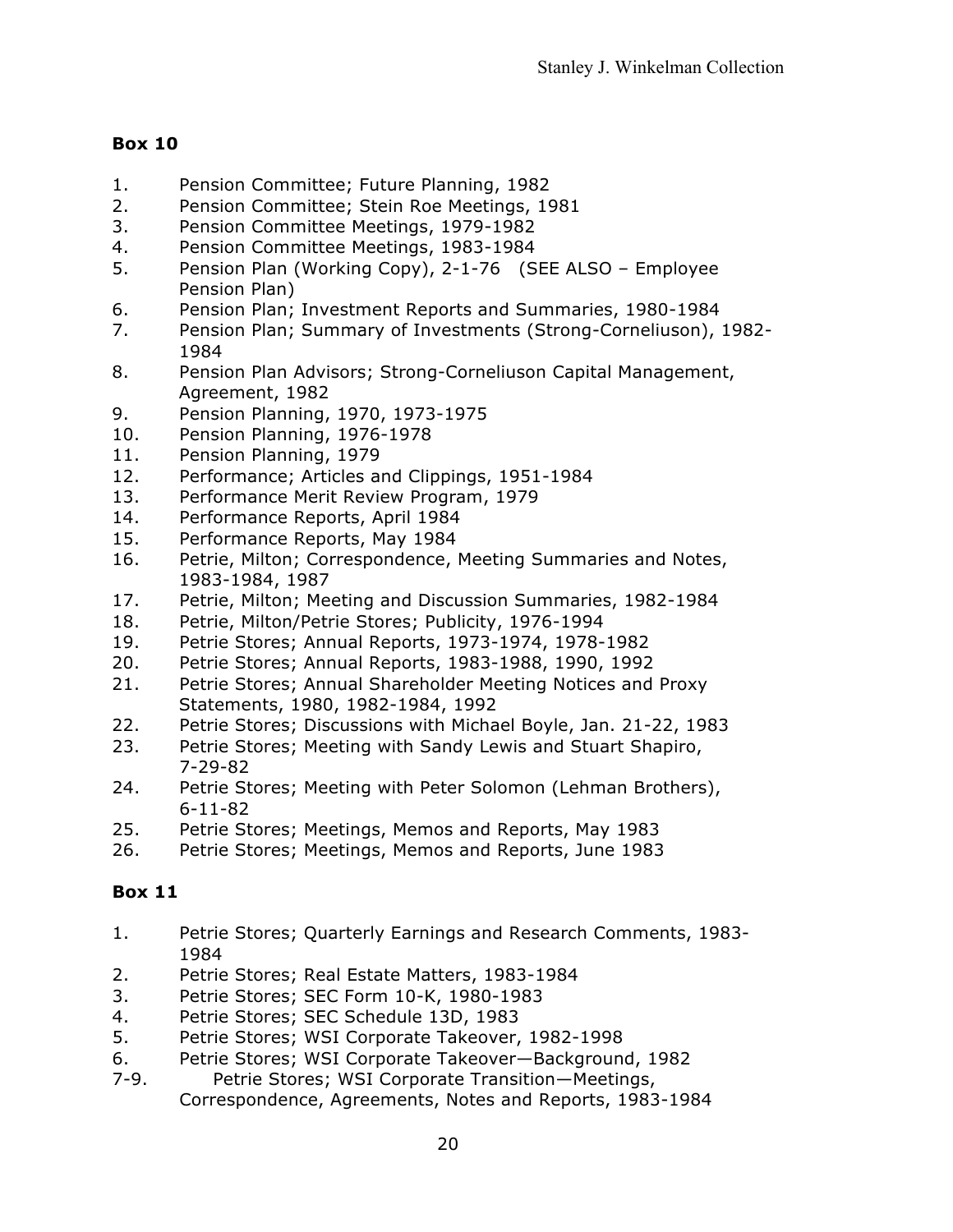- 10. Petrie Stores; WSI Corporate Transition—SJW Personal Notes, 1983- 1984
- 11. Petrie Stores; WSI Store Closings and Lease Transfers, 1983
- 12. Petrie Stores/WSI; Competition, 1982-1983, 1990
- 13. Petrie Stores/WSI; History, 1973-1981
- 14. Petrie Stores/WSI; History, 1982-1983
- 15. Petrie Stores/WSI; Sales and Earnings Comparisons, 1981-1984
- 16. Pittsburgh; Area Data, 1961-1962
- 17. Pittsburgh; McKeesport Store, 1963-1964, 1968
- 18. Pittsburgh; Northway Store, 1962-1964
- 19. Pittsburgh Stores; Objectives and Follow-up Schedule, 1963
- 20. Pittsburgh Stores; Operations, 1962-1965, 1970
- 21. Pittsburgh Stores; Projections and Store Closing, 1963, 1970
- 22. Policies and Procedures, 1971-1982
- 23. Positioning Meetings, 1982-1983
- 24. Positioning Reports, 1984

- 1. Press Releases; n.d., 1957, 1973-1984
- 2. Publicity; Clippings, n.d., 1950-1984, 1993 (SEE ALSO History)
- 3. Publicity; Reader Responses to Editorial, 1970
- 4. Real Estate; Expansion and Acquisitions, 1980-1984
- 5. Remodeled Stores, 1984-1985
- 6. Remodeled Stores; Productivity, 1972-1975
- 7. Retailers; Correspondence and Memos, n.d., 1970-1995
- 8. Retirement (SJW); Clippings, Press Release and Employee Bulletin, April 1984
- 9. Retirement (SJW); Correspondence, 1984
- 10. Retirement Party for A. Vinci, Board of Directors and Officers, 5-15-84
- 11. Retirement Party for SJW, 6-1-84
- 12. Reviews; Chicago/Ohio, 2<sup>nd</sup> Quarter, July-Aug. 1982
- 13. Reviews; Christmas, 1981
- 14. Reviews; Christmas, 1982
- 15. Reviews; Christmas, 1983
- 16. Reviews; Monthly, 1981 (Feb.-April, Oct.-Dec.)
- 17. Reviews; Monthly, 1982 (Jan.-Dec.)
- 18. Reviews; Monthly, 1983 (Jan.-Oct., Dec.)
- 19. Reviews; Monthly, 1984 (Jan.-Feb.)
- 20. Reviews; Quarterly—Advertising, 1978, 1980
- 21. Reviews; Quarterly—Advertising, 1981
- 22. Reviews; Quarterly—Advertising, 1982
- 23. Reviews; Quarterly—Advertising, 1983
- 24. Reviews; Quarterly—Operating, 1979
- 25-26. Reviews; Quarterly—Operating, 1980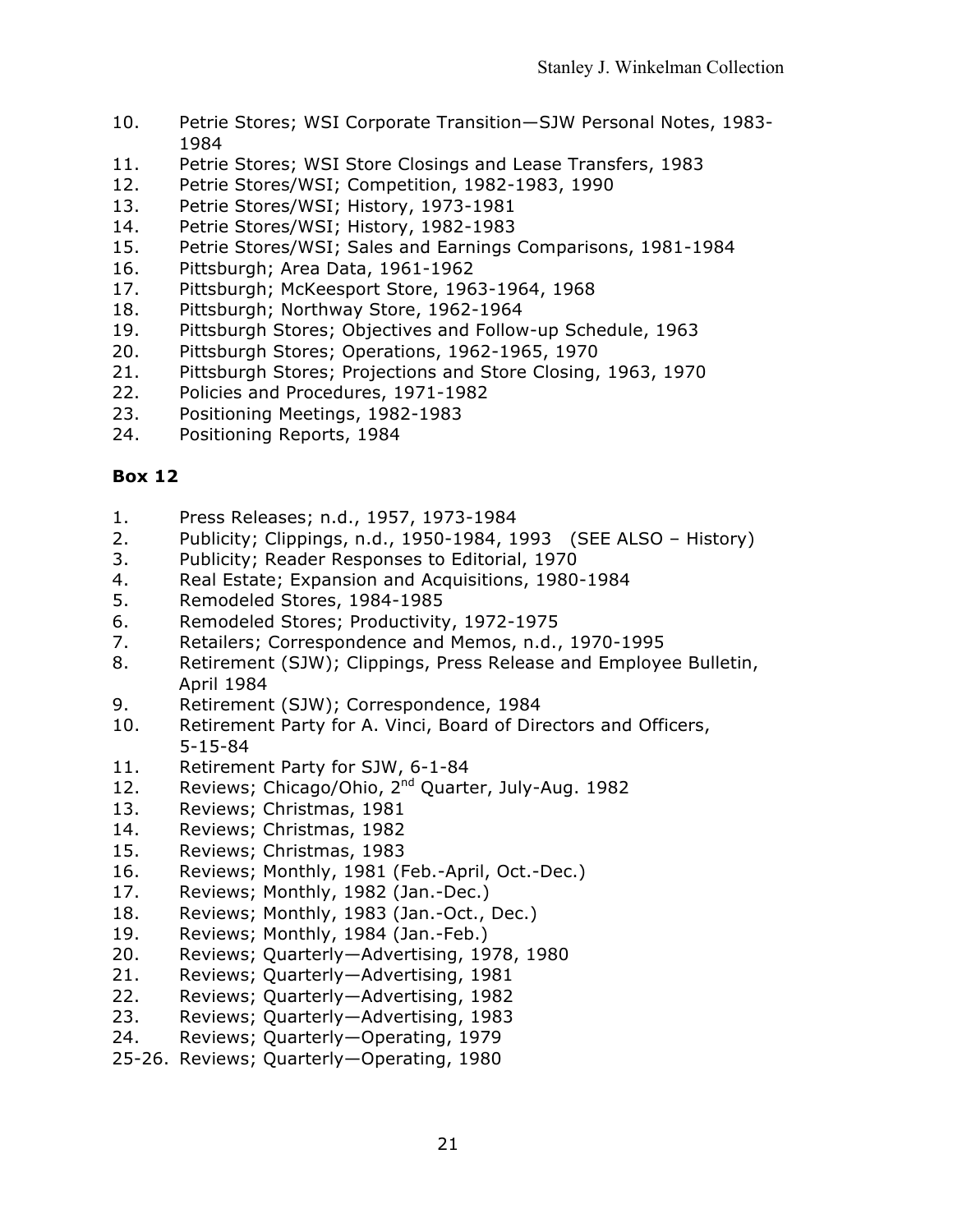- 1-4. Reviews; Quarterly—Operating, 1981
- 5-8. Reviews; Quarterly—Operating, 1982
- 9-11. Reviews; Quarterly—Operating, 1983
- 12. Richard's Boys and Girls Wear; Monthly Reports, 1969-1971
- 13. Sales; Mandev Training Corp., Correspondence, 1980
- 14. Sales Promotion Meetings, 1981-1982
- 15. Sales Promotion Meetings, 1983
- 16. Sales Promotion Meetings, 1984
- 17. Sales Promotion Planning, 4<sup>th</sup> Quarter, 1980
- 18. Sales Promotion Planning, 2<sup>nd</sup> Quarter, 1984
- 19. Sales Promotion Planning, 3rd Quarter, 1984

- 1. Sales Promotions; General, 1965-1982
- 2. Sales Promotions; Fall, 1981
- 3. Sales Promotions; Spring and Summer, 1982
- 4. Sales Promotions; Spring Suits, 1983
- 5. Sales Promotions; Winter and Spring, 1984
- 6. Sales Promotions; Fall (Internal Event), 1984
- 7. Sales Training Guide, 1982
- 8. Schwartz, Alan; Correspondence and Meeting Summaries, 1980-1982
- 9. Senior Officer Contracts, 1981-1984
- 10. Simon, Erwin S., Correspondence, 1969-1984
- 11. Special Events; Annual Cultural Center Open House, 1972-1983
- 12. Special Events; Art Exhibitions and Programs, 1957-1965
- 13. Special Events; Art Exhibitions and Programs, 1966-1970
- 14. Special Events; Art Exhibitions and Programs, 1971-1976
- 15. Special Events; Art Exhibitions and Programs, 1977-1981
- 16. Special Events; Japanese Prints Exhibition, 1970
- 17. Special Store Programs (17 Stores), 1971-1972
- 18-19. Speeches by Leon G. Winkelman, 1949-1958 Speeches by SJW (SEE – Speeches, Series IX)
- 20. Statistics; Monthly Key Factors Reports, 1984
- 21. Statistics; Significant Operating and Financial Data, 1974-1983
- 22. Store Closings, Michigan, 1969, 1973
- 23. Store Concepts; Generalist Concept, 1976-1977
- 24. Store Concepts; 3,500 Sq. Ft. Concept, 1972
- 25. Store Expenses; Dayton Hudson Shopping Centers, 1976-1979
- 26. Store Location Guides
- 27. Store Management Organization; Reports, 1970-1984 (Historical), 1984-1985
- 28. Store Manager Meetings, 1979
- 29. Store Manager Meetings, 1980
- 30. Store Manager Meetings, 1981
- 31. Store Manager Meetings, 1982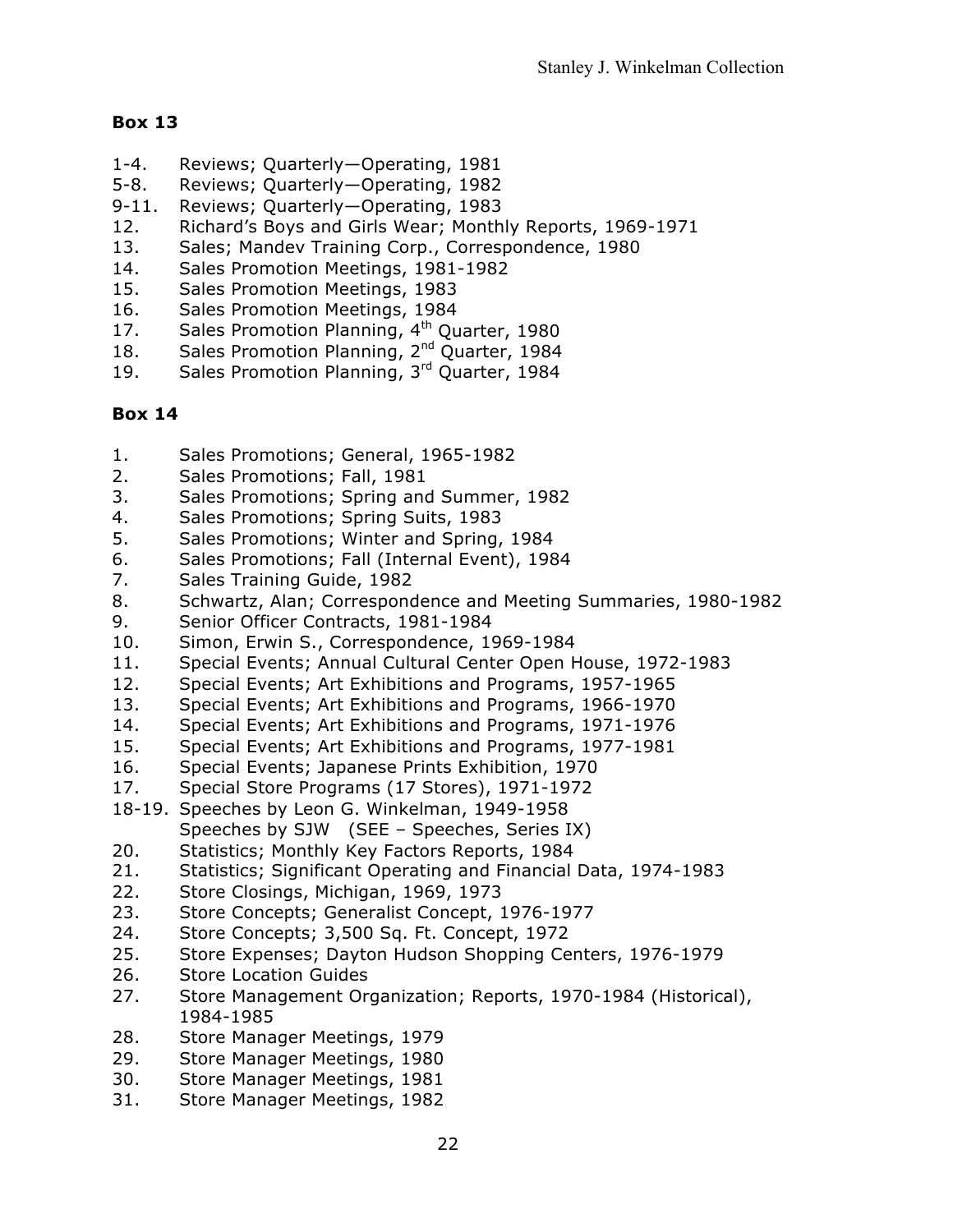- 32. Store Manager Meetings, 1983
- 33. Store Visits; Chicago, 1973-1980
- 34. Store Visits; Michigan, 1976, 1982-1983
- 35. Stores; Flint (#21), 1952-1969
- 36. Stores; Flint, Blue Prints, 1952, 1957, 1965, 1968
- 37. Stores; Flint, Closing, 1969

- 1. Stores; Saginaw (#35), 1959-1974
- 2. Stores; Saginaw, Blue Prints and Land Use Plan, 1958, 1965, 1969, 1971
- 3. Stores; Saginaw, Ten-year Statistics Report, 7-5-63
- 4. Stores; Year-End Projections (Fenton, Jefferson, Oakman), Jan 1974
- 5. Strategic Planning, 1967, 1970-1978
- 6. Strategic Planning, 1979-1980
- 7. Strategic Planning; Long Range Merchandising Strategy, 1980-1983
- 8. Strategic Planning; Long Term Corporate Control Planning, 1980- 1982
- 9. Strategic Planning Meeting, June 27-28, 1979
- 10. Strategic Planning Meetings, 9-28-82 and 11-22-83
- 11. Strategic Planning; 3-Yr. Projections (1984, 1985, 1986)
- 12. Style Chic, Inc.; Legal Matter, 1982
- 13. Style Test Results, 1984
- 14. Taubman, A. Alfred; Meetings, Memos and Correspondence, 1972- 1984
- 15. The Taubman Co.; Store Leases, Correspondence, Notes and Memos, 1973-1983, 1994
- 16. Taxes, General, 1950, 1958-1970
- 17. Thal's Stores; Accounting Systems Changeover, 1968-1970
- 18. Thal's Stores; Acquisition Negotiations, 1967-1968, 1970
- 19. Thal's Stores; Advertisements, 1969
- 20. Thal's Stores; Advertising, Merchandising and Market Research, 1968-1973
- 21. Thal's Stores; Board of Directors Meetings, 1968
- 22. Thal's Stores; Corporate Documents, 1968
- 23. Thal's Stores; Dayton (OH) Mall Remodeling, 1968-1970
- 24. Thal's Stores; Integration, 1971-1972
- 25. Thal's Stores; Organization, 1960-1970
- 26. Thal's Stores; Personnel, 1968-1970
- 27. Thal's Stores; Personnel Benefits, 1960, 1965, 1968-1969
- 28. Thal's Stores; Reviews, Monthly, 1970-1972
- 29. Thal's Stores; Reviews, 2<sup>nd</sup> Quarter, 1970-1971
- 30. Thal's Stores; Reviews, 3rd Quarter, 1969-1971
- 31. Thal's Stores; Reviews, 4<sup>th</sup> Quarter, 1969-1970
- 32. "Time Away from Detroit" Documentation, 1978-1980
- 33. Unions; Winkelman Brothers Apparel, Incorporated and Teamsters Local Union No. 299 Agreement (Draft), 1965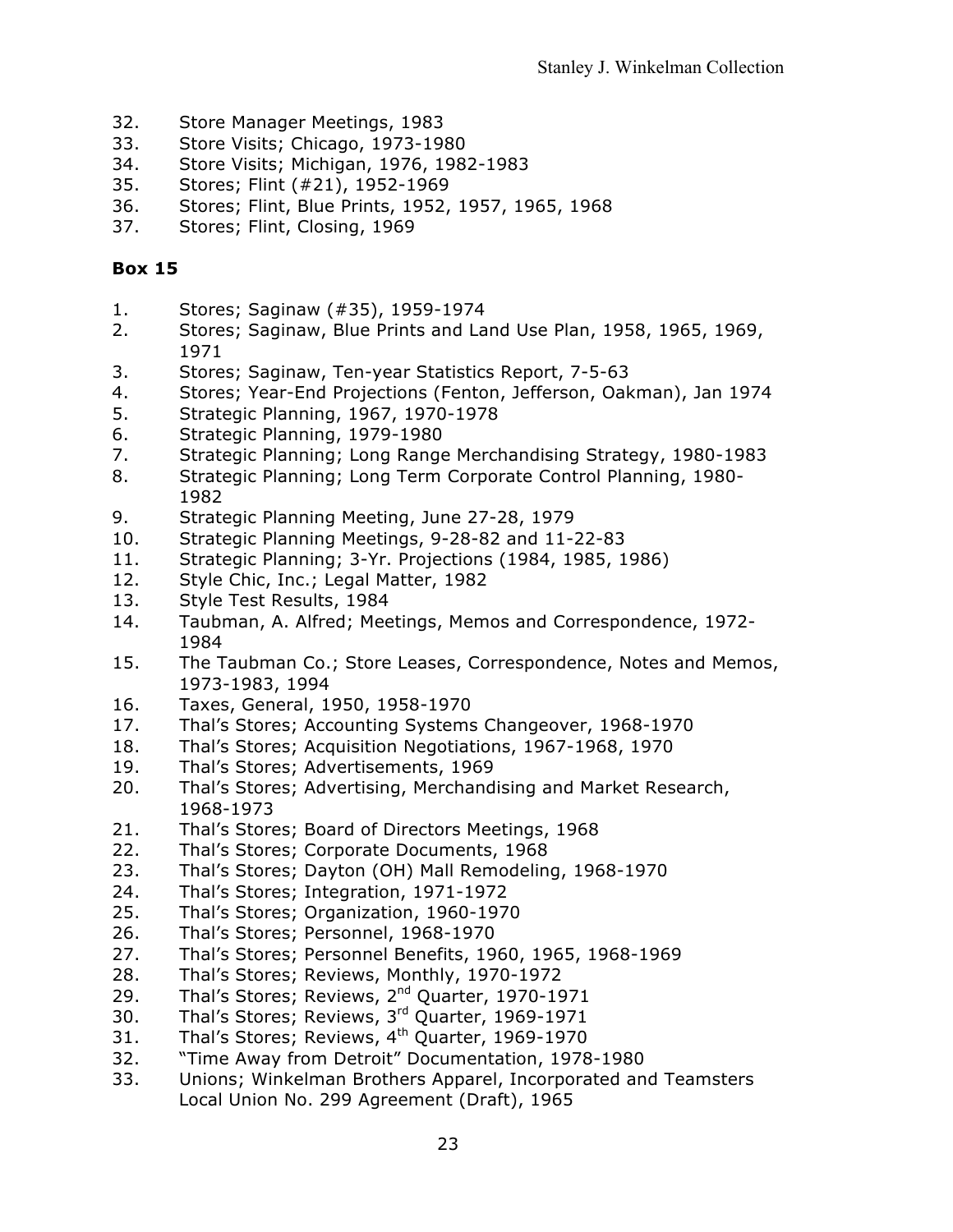- 34. University of Michigan; 1972 Study of Detroit Area Businesses, 1974
- 35. Valuation Analysis (Merrill Lynch White Weld Capital Markets Group); Correspondence and Analysis Report, 1980-1981

- 1. Very Special People (VSP); Dinners, 1958, 1966-1979
- 2. VSP; Dinners, 1980-1983
- 3. Visual Presentation Meetings, 1983
- 4. Volet, Andy (Fashion Merchandise Director); Notes and Memos, 1979-1982
- 5. Warehouse—Parsons Street Property, 1973-1975
- 6. *WE* (Winkelman Employees) Newsletters, 1956-1959, 1961, 1963
- 7. Weekly Accounting Reports (WAR), 1982-1984
- 8. WAR Database, 1981
- 9. Windows; Monthly Merchandise Theme Reports, 1982-1984
- 10. Windows; Notes and Memos, 1978
- 11. Windows Planning; Worksheets, Memos and Recommendations, 1982-1983
- 12. Winkelman Brothers Apparel (WBA) Foundation; Cash Management Records, 1974-1985
- 13. WBA Foundation; Contributions Budget, 1981-1984
- 14-15. WBA Foundation; Correspondence, 1958-1986
- 16. WBA Foundation; Investments, 1973-1985
- 17. WBA Foundation; Minutes, 1978-1985
- 18. WBA Foundation; 990 Tax Forms with Annual Reports, 1969-1975
- 19. WBA Foundation; 990 Tax Forms with Annual Reports, 1976-1979
- 20. WBA Foundation; 990 Tax Forms with Annual Reports, 1980-1985
- 21. WBA Foundation; Trust Agreement, 12-31-53
- 22. Winkelman, Isadore (Co-Founder); Employment Agreement, Notes and Correspondence, 1969-1978
- 23. Winkelman, Isadore; Working Relationships Memo, n.d.
- 24. Winkelman, Stanley; Personnel File, n.d., 1978-1983
- 25. WSI Stock; Acquisition Alternatives Report, 2-20-80
- 26. WSI Stock; Contracting Stockholders Agreements, 1948, 1951
- 27. WSI Stock; Control Analyses, 1974-1975, 1982
- 28. WSI Stock; Corporate Stockholders, Background Information for, 1981
- 29. WSI Stock; Dividends Analyses, 1975, 1979-1982
- 30. WSI Stock; Employee Stock Purchase Agreement Information, 1964, 1966
- 31. WSI Stock; Employees Profit Sharing Plan Reports, 1965, 1967
- 32. WSI Stock; Prospectuses, 1959, 1969, 1970, 1972, 1973, 1979
- 33. WSI Stock; Purchase Agreements (Isadore Winkelman and Leon G. Winkelman), 1950s
- 34. WSI Stock; Purchase Agreements (SJW), 1952, 1955, 1959
- 35. WSI Stock; SEC Forms 10-K, 1-25-75, 1-28-84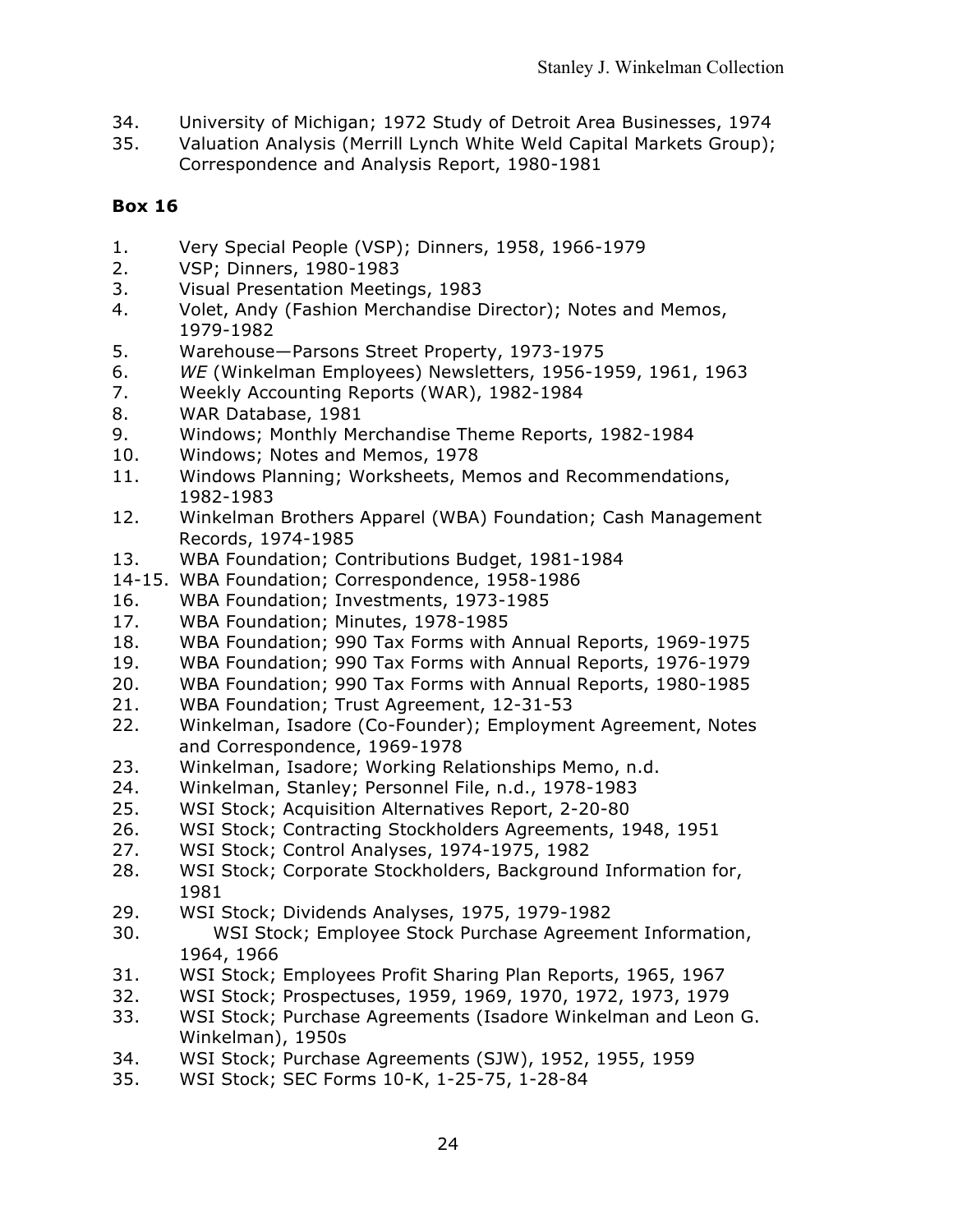- 1. WSI Stock; SEC Registration Statements—Amendments to Form S-8, 1976, 1978
- 2. WSI Stock; SEC Registration Statements—Forms S-8 and S-16, 1977
- 3. WSI Stock; Shareholders Quarterly Reports, 1966, 1972, 1975, 1976, 1978, 1984
- 4. WSI Stock; Winkelman Family Sale, 1981-1982
- 5. WSI Stock Issuance; Mock Up Stationary, Checks, Report Covers, Letters to Stockholders, Annual Report Drafts, Schedules and Reports, 1959-1960
- 6. WSI Stock Split and AMEX Listing; Listing Application, Publicity and Shareholder Meeting Materials, 1966
- 7. Working Woman Television Campaign, 1983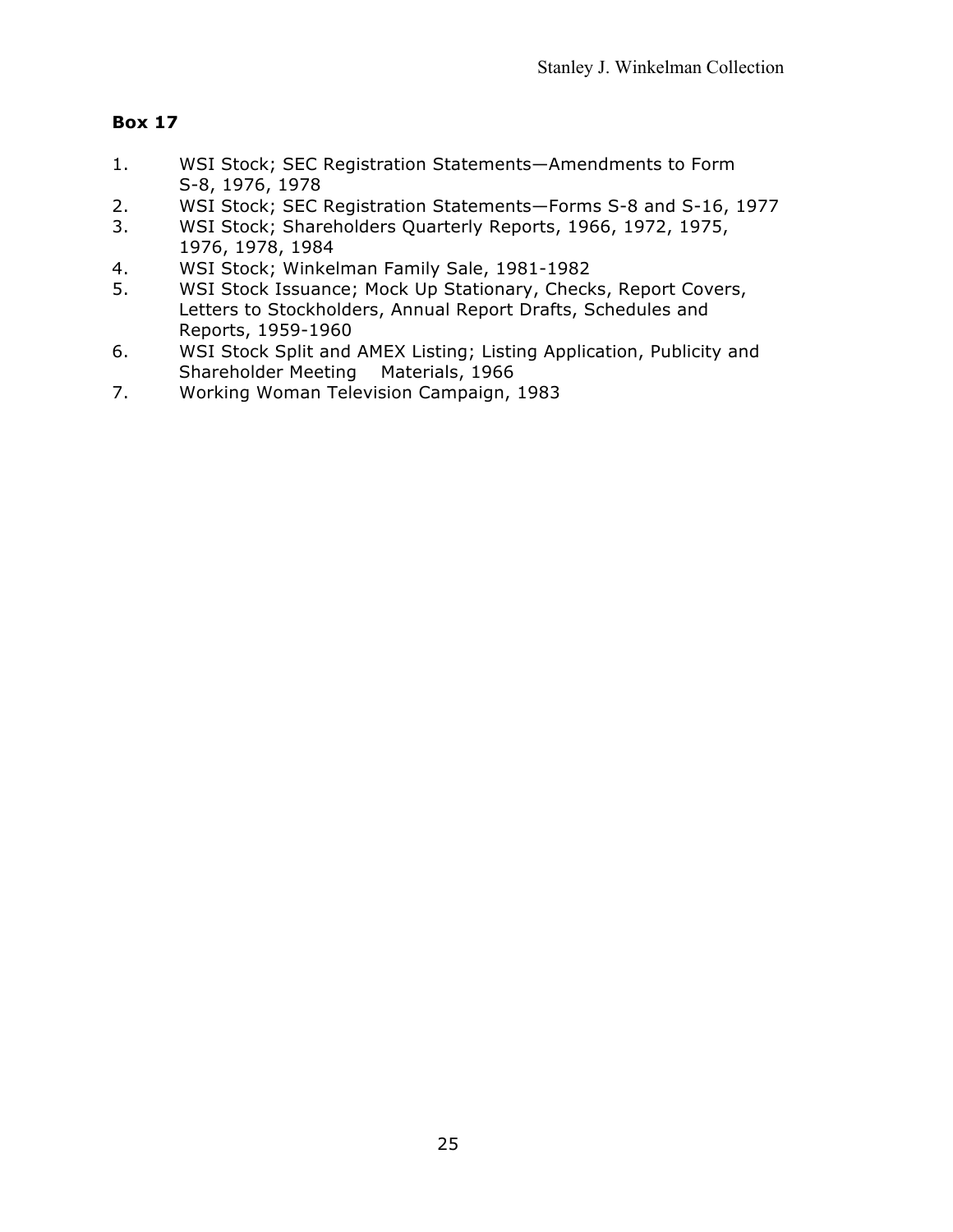#### **Series III Post-Retirement Business and Professional Activities, 1984-1998 Boxes 17-19**

Files in this series contain materials relating to Winkelman's professional activities following his retirement from Winkelman Stores, Inc. The series is divided into three subseries.

## **Subseries A: Stanley Winkelman Associates (SWA) – Consulting, 1984-1992**, Boxes 17-18

This subseries contains the records of Stanley Winkelman Associates, Inc., the management consulting firm established by Winkelman in 1984 which specialized in strategic planning. Files include materials relating to the daily operations of SWA, as well as information on SWA clients and the contacts and services performed on their behalf. A large portion of this subseries consists of files relating to Winkelman's consulting role with Coopers & Lybrand and its efforts to increase labor-intensive apparel manufacturing in the Caribbean as part of the second phase of the U.S. Government's Project Development Assistance Program (PDAP II). Files are arranged alphabetically by subject and client name.

- 8. Assumed Name/Banking Information, 1985
- 9. CompuCo (Library-Master Software); Correspondence, Notes and Articles, 1986-1991
- 10. Computer Leasco; Correspondence and Corporate Information, 1990- 1992
- 11. Coopers & Lybrand (PDAP II); Background, March-July, 1985
- 12. Coopers & Lybrand (PDAP II); Caribbean Visit—Comments and Contacts, 1985
- 13. Coopers & Lybrand (PDAP II); Client Prospects, 1-16-86
- 14. Coopers & Lybrand (PDAP II); Contact Sheets, 1985-1986
- 15. Coopers & Lybrand (PDAP II); Contacts, Jan.-June 1985
- 16. Coopers & Lybrand (PDAP II); Contacts, July-Dec. 1985
- 17. Coopers & Lybrand (PDAP II); Contacts, Clippings and Articles, Jan.- May 1986
- 18. Coopers & Lybrand (PDAP II); Contacts and Follow-up Letters, 1985- 1986
- 19. Coopers & Lybrand (PDAP II); Contract, Organizational Charts and Review of Consulting Role, 1983-1985
- 20. Coopers & Lybrand (PDAP II); Correspondence, General, 1985-1986
- 21. Coopers & Lybrand (PDAP II); Hong Kong Discussion Summary, 3-6-86
- 22. Coopers & Lybrand (PDAP II); Invoices, 1985-1987
- 23-24. Coopers & Lybrand (PDAP II); Memos and Meeting Summaries, 1985-1986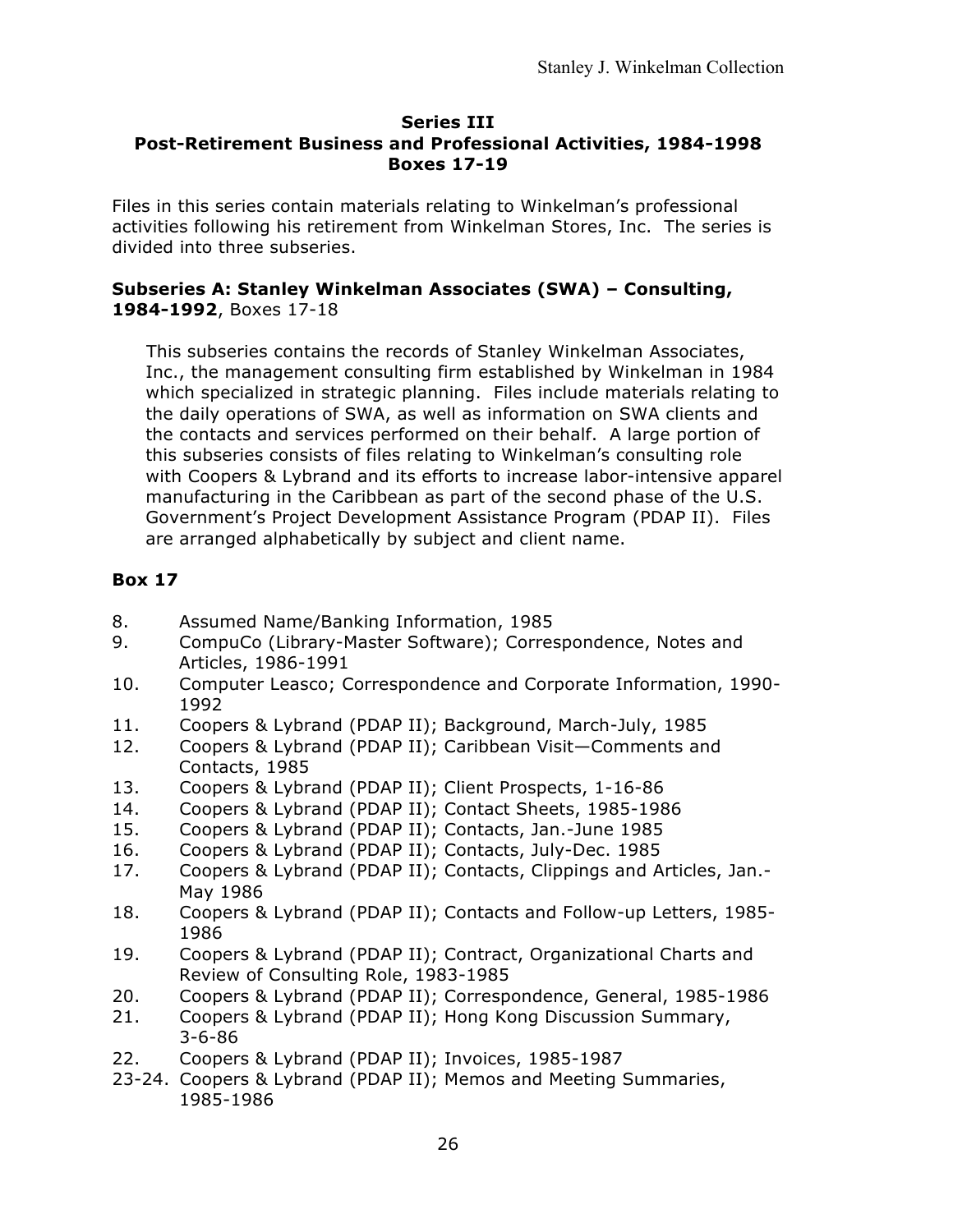- 25. Coopers & Lybrand (PDAP II); Progress Reports, Jan.-May, 1986
- 26. Coopers & Lybrand (PDAP II); "807" Seminar, 1985
- 27. Coopers & Lybrand (PDAP II); "807" Seminar, Correspondence, 1985
- 28. Coopers & Lybrand (PDAP II); Technical Proposal: Investment Promotion Report, 7-27-84
- 29. Correspondence, Notes and Miscellaneous Contacts, 1984-1995
- 30. Enterprise Group; Announcement, Staff Biographies and Company Overview, 1984, 1989
- 31. Fashion Systems Corp. (Magic Mirror); Correspondence and Corporate Information, 1985
- 32. *Forum*, *The;* Fisher Building Newsletters, 1983, 1991

- 1. Income and Expense Sheets, 1989
- 2. Jon Greenberg and Associates; Correspondence, Notes, Clippings, Brochures and Financial Statements, 1978, 1983-1988
- 3. Jon Greenberg and Associates; Harold Berry Sprinkler Business, 1986
- 4. Meeting Notes, 1984-1986
- 5. Profit-Sharing Plan Agreement, 1985
- 6. Seidman & Co.; Correspondence, Corporate information and Client Prospects, 1992
- 7. Seidman & Co.; Correspondence, Notes and Client Contacts, July 1991-April 1992
- 8. Seidman & Co.; Correspondence, Notes and Client Contacts, May 1992-Sept. 1992
- 9. Southern California Advisory Group (Don Lebell); Meeting, Notes and Brochures, 1985-1987
- 10. Tax forms, City of Detroit, 1989
- 11. U.S. Agency for International Development (USAID); Billings, 1987
- 12. USAID; Correspondence, 1986-1987
- 13. USAID; Memos and Notes, 1987
- 14. Video Billboard; Promotional Material and Clipping, 1991-1992
- 15. WMB Consulting (Interactive Video Disc System Development); Correspondence, Notes and Background Information, 1984-1985
- 16-17. WMB Consulting; Creative Laserdisc Applications Corporation ("In-Touch Shopping"), Correspondence, Notes and Reports, 1985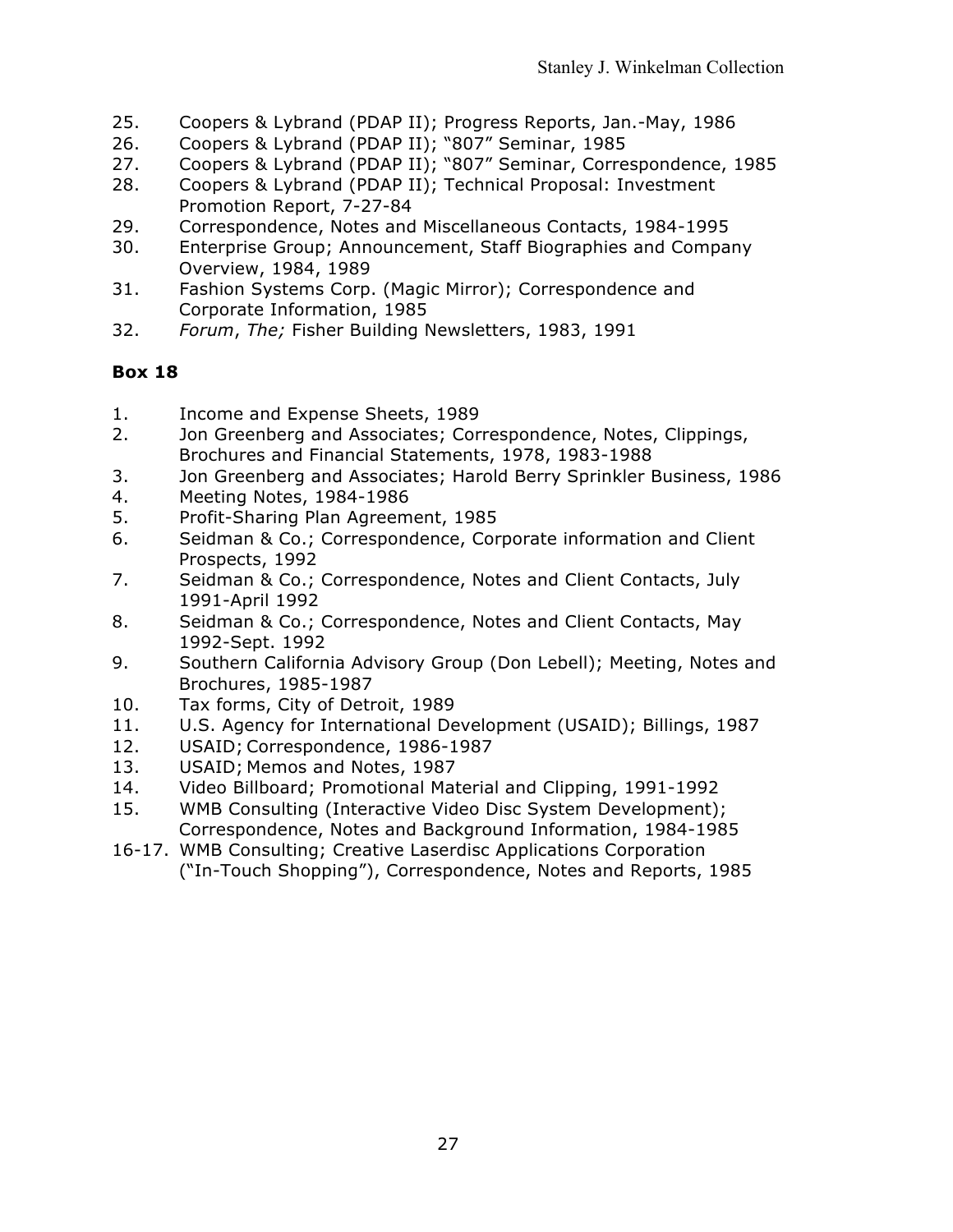**Subseries B: Corporate Boards of Directors, 1984-1995**, Box 18 The files in this subseries contain materials relating to Winkelman's position as a member of several corporate boards. The bulk of these papers consist of records of Win Spot Company Limited, once a subsidiary of Winkelman Stores, in which Winkelman was a shareholder as well as board member.

# **Box 18**

- 18. Ambassador Funds/Opportunity Funds (Woodbridge Capital Management); Correspondence, Reports and Financial Statements, 1989-1995
- 19. Entertainment Publications; Correspondence and Procedure Manual, 1986, 1990-1992
- 20. Real Estate One; Notes, n.d.
- 21. Win Spot Company Limited (Win Spot); Annual General Meeting, 2-24-86
- 22. Win Spot; Articles of Association (New), Draft, n.d.
- 23. Win Spot; Board Meetings; 2-28-84, 6-20-84, 3-2-87
- 24. Win Spot; Client Information, 1984-1988
- 25. Win Spot; Correspondence, Notes and Reports, 1983-1985
- 26. Win Spot; Correspondence, Notes and Reports, 1986
- 27. Win Spot; Correspondence, Notes and Reports, 1987-1988
- 28. Win Spot; Financial Statements, 1985-1986
- 29. Win Spot; Long Term Planning, 1985
- 30. Win Spot; Peter Shum, Employment Agreement (Draft), 6-21-83
- 31. Win Spot; Stock Purchases, Agreements and Certificate, 1983, 1985

# **Subseries C: Photojournalism, 1987-1998**, Boxes 18-19

This subseries contains material relating to Winkelman's activities as a photojournalist and special writer for the *Observer & Eccentric Newspapers* (O&E) of Michigan. His activities included attending and photographing European prêt-a-porter (ready-to-wear) designer press presentations each March and October, and evaluating the collections and trends for his column. Files contain prêt-a-porter (PAP) invitations/press credentials, published articles, and several unpublished fashion manuscripts. Invitations and articles are arranged chronologically. Unpublished manuscripts are alphabetized by title. When possible, the unedited manuscript version is attached to the published article.

- 32. Pret-a-Porter (PAP) Invitations/Press Credentials, Spring 1987
- 33. PAP Invitations/Press Credentials and Correspondence, Fall 1987
- 34. PAP Invitations/Press Credentials, Fall 1993
- 35. PAP Invitations/Press Credentials, Spring 1994
- 36. PAP Invitations/Press Credentials, Fall 1994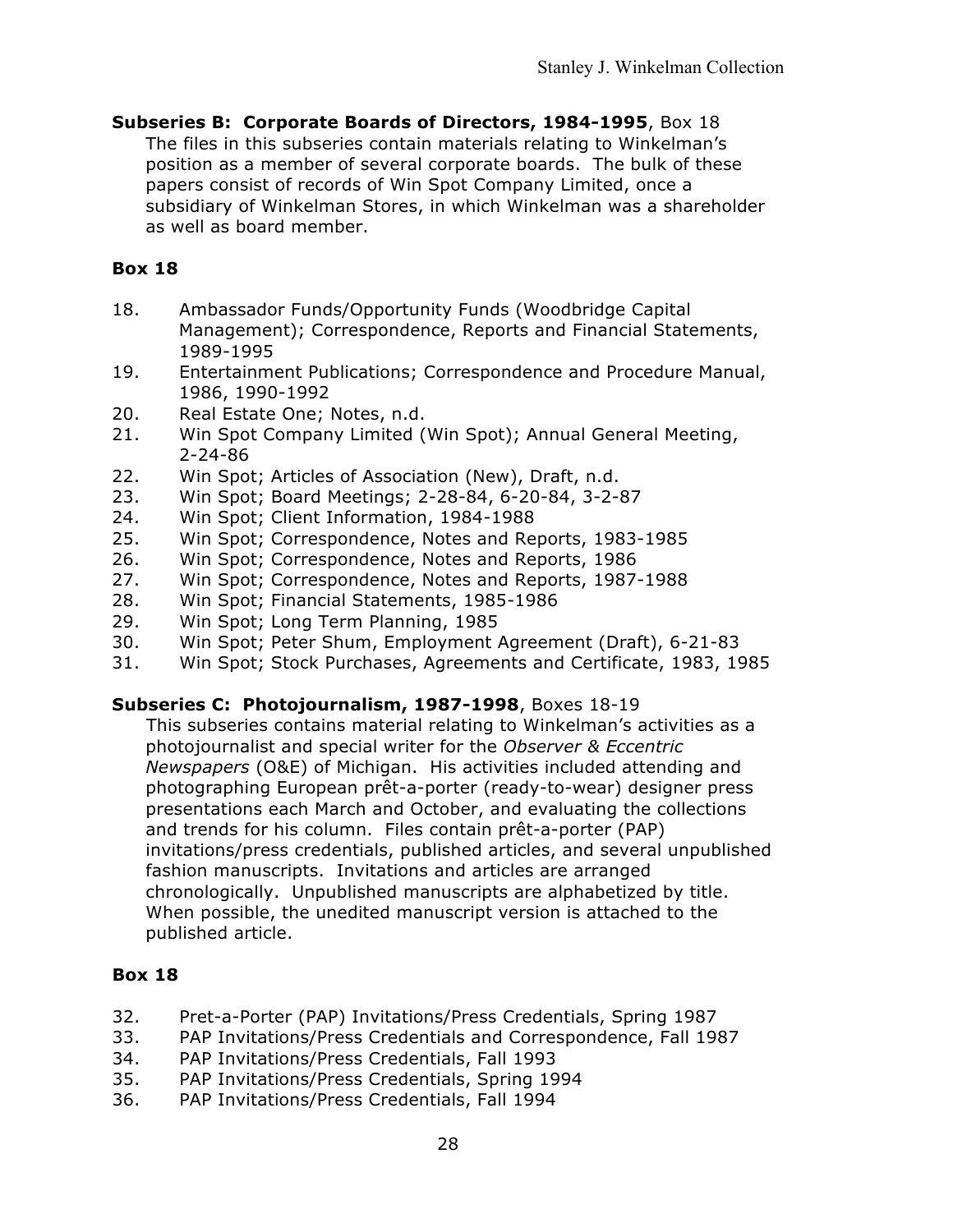- 37. PAP Invitations/Press Credentials, Spring 1995
- 38. PAP Invitations/Press Credentials, Fall 1995

- 1. PAP Invitations/Press Credentials, Spring 1996
- 2. PAP Invitations/Press Credentials, Fall 1996
- 3. PAP Invitations/Press Credentials, Spring 1997
- 4. PAP Invitations/Press Credentials, Fall 1997, Spring 1999
- 5. *O&E Newspapers*, 1987 (3 Articles)
	- "History Unravels Fashion's Secrets" (ms. attached), 4-2-87 "Milan, Paris, London: Forecasting What's in Store for U.S." (ms. attached), 4-2-87
	- "Lacroix's got it: Designer's Influence is Seen Everywhere" (ms. attached), 10-29-87
- *6. O&E Newspapers,* 1988 (5 Articles)
	- "Locals Enjoy Celebrity Bash" (ms attached), 1-7-88
	- "When Lacroix Talks Fashion World Listens" (ms. attached), 3-10-88

"The Great Debate: Above or Below the Knee" (ms. attached), 3- 31-88

"New Hemline Lengths are Slow to Catch on" (ms. attached), 8-4-88

"Fashions Revive Femininity" (ms. attached), 11-3-88

7. *O&E Newspapers*, 1989 (4 Articles)

"No More Controversy Over Skirt Lengths" (ms. attached), 2-16-89

"What's Hot: Lagerfeld Takes the Lead in Surprising New Direction" (ms. attached), 3-30-89

"Lavish Luxury: No New Trends Shown in Paris Couture," 8-17-89

"Softer Silhouette Takes Lead in Fashion" (ms. attached), 11-2-89

8. *O&E Newspapers*, 1990 (7 Articles)

"Couture Kings Show New Ideas for the 90s" (ms. attached), 2-15-90

"European Couture: Lacroix Reinstates Role as Fashion Leader" (ms. attached), 3-29-90

"Ethnicity Plays Role in Fashion Design" (ms. attached), 8-16-90 "Fashion Show Audiences as Exciting as Collections" (ms. attached), 8-16-90

"Leggings are a Hit with European Fashion" (ms. attached), 11-1-90

"Paris in the Fall – Busy," 11-1-90

"Spring '91: Short, Stretchy," 11-8-90

9. *O&E Newspapers*, 1991 (8 Articles)

"War, Recession Impact Couture Collections" (ms. attached), 2-7-91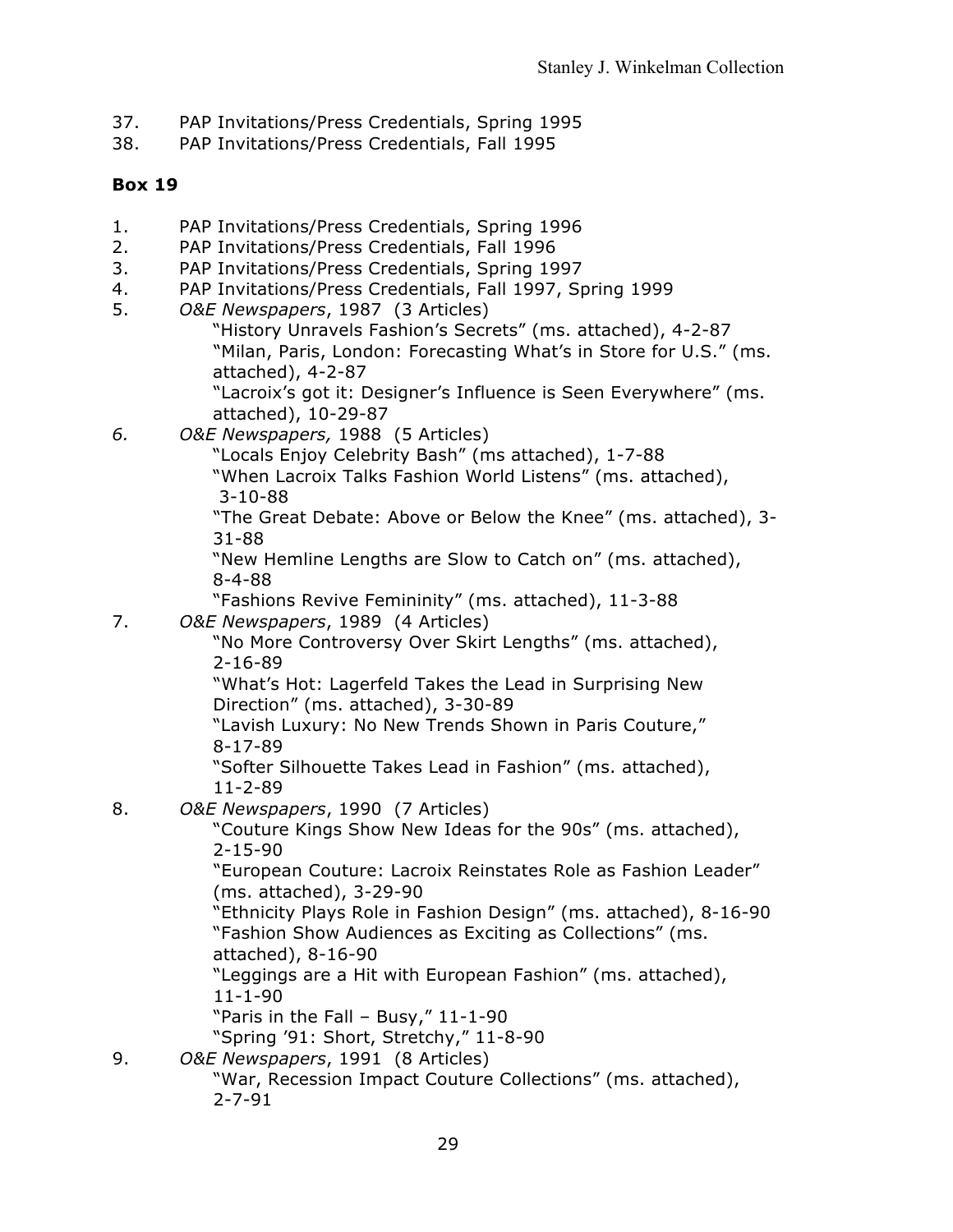"All That Glitters: Metallic Bodysuits Flashy in Paris," 4-4-91 "War and Recession Impact on Fashion Industry" (ms. attached), 4-4-91 "London Gallery Shows 20<sup>th</sup> Century Russian Art" (ms. attached), 4-4-91 "Retailing Tries to Beat Recession" (ms. attached), 4-4-91 "The Short of It: Paris Fashion Leads the Way, Catsuit is Tops" (ms. attached), 4-4-91 "Fashion with a Dare," 8-8-91 "Skirting the Issue: Designers Go to Any Length," 10-31-91 10. *O&E Newspapers*, 1992 (2 Articles) "Lagerfeld Leads the Way for Fall '92" (ms. attached), 4-9-92 "Slimmed-Down Silhouette Wins Out" (ms. attached), 11-12-92 11. *O&E Newspapers*, 1993 (3 Articles) "Designers Try Loads of Looks for Fall" (ms. attached), 4-15-93 "Paris Couture Collections Emphasize the Short Skirt" (ms. attached), 8-12-93 "Young Outlook: Upbeat Clothes Dominate Collections" (ms. attached), 11-11-93 12. *O&E Newspapers*, 1994 (2 Articles) "Paris is Full of Surprises" (ms. attached), 4-7-94 "Spring Takes Shape" (ms. attached), 11-10-94 13. *O&E Newspapers*, 1995 (1 Article) "Fashion Looks Bare the Body" (ms. attached), 11-9-95 14. *O&E Newspapers*, 1996 (2 Articles) "Spring Fashion Takes a Romantic Turn," 11-14-96 "Lagerfeld Designs Make Statements," 11-21-96 15. *O&E Newspapers*, 1997 (1 Article) "Brits Take Over Paris Fashion," 11-6-97 *16. O&E Newspapers, 1998 (1 Article)* "On the Paris Runways: Silver, the Peasant Look Among Spring '99 Trends" (ms. attached), 11-12-98 17. Fashion Manuscripts (8 Articles) "A Day in Paris," n.d. "Is Fashion Dead?" n.d. "Summary of English Collections for Fall, 1987," n.d. "Paris Couture Excitement," 8-10-78 "Theatre de La Mode Comes to Somerset," 2-19-91 "Stagnant Economies Depressing Designer Fashions," 10-24-91 "French Couture at Crossroads," 1992 "Fashion Trends into the  $21<sup>st</sup>$  Century," 8-18-95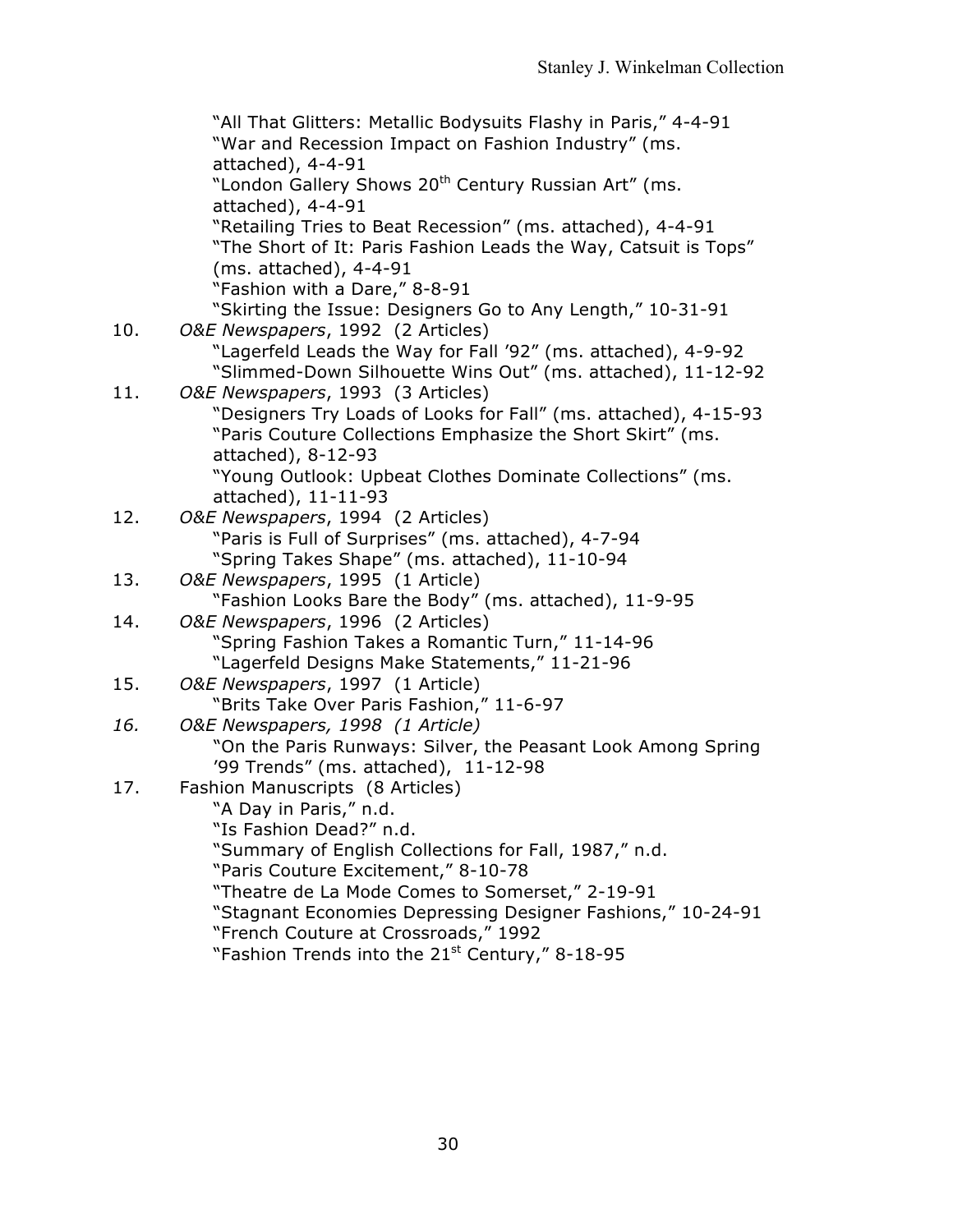## **Series IV Travel, 1958-1998 Boxes 19-21**

This series contains information on Winkelman's extensive business, personal and family travels throughout the United States and abroad. The series is divided into four subseries (A thru D).

## **Subseries A: Travel Itineraries, 1958-1994**, Box 19

This subseries contains travel itineraries and information for businessrelated and personal travel, as well as for family vacations.

# **Box 19**

18-19. Itineraries and Travel Information; Business and Personal, 1958-1994

20. Itineraries and Travel Information; Family Vacations, 1961-1992

# **Subseries B: Travel, International, 1961-1998**, Boxes 19-20

Files in this subseries contain correspondence, contact information, notes, travel and/or business information for countries outside the United States. Files are arranged alphabetically by country and city.

- 21. Africa; Correspondence, Resources and Travel Information, 1971- 1979
- 22. Asia (Hong Kong, Taipei, Seoul); Contacts and Travel Information, 1983-1984
- 23. Australia; Correspondence, Notes and Country Information, 1988
- 24. Austria-Germany, Correspondence, Contacts and Travel Information, 1960-1963, 1979, 1985-1987
- 25. Belgium; Correspondence and Travel Information, 1962, 1971, 1988
- 26. Bermuda; Correspondence and Travel Information, 1978-1981
- 27. Brazil; Correspondence and Contacts, 1974
- 28. Canada, Stratford Ontario; Stratford Festival, 1984
- 29. Canada, Toronto; ICSC Convention, Notes and Travel Information, 1971, 1979, 1996
- 30. Caribbean (PDAP II); Apparel, Textile and Miscellaneous Company Listings, 1985
- 31. Caribbean (PDAP II); Economic Analyses, 1980s
- 32. Caribbean (PDAP II); Notes and Contacts, 1985
- 33-38. China; Correspondence, Contacts, Travel, Orders and Reports, 1972-1983
- 39. Denmark, Copenhagen; Correspondence, Congress of International Association of Bibliophiles, 1972-1987
- 40. Egypt, Cairo; Contacts, Correspondence and Travel Information, 1987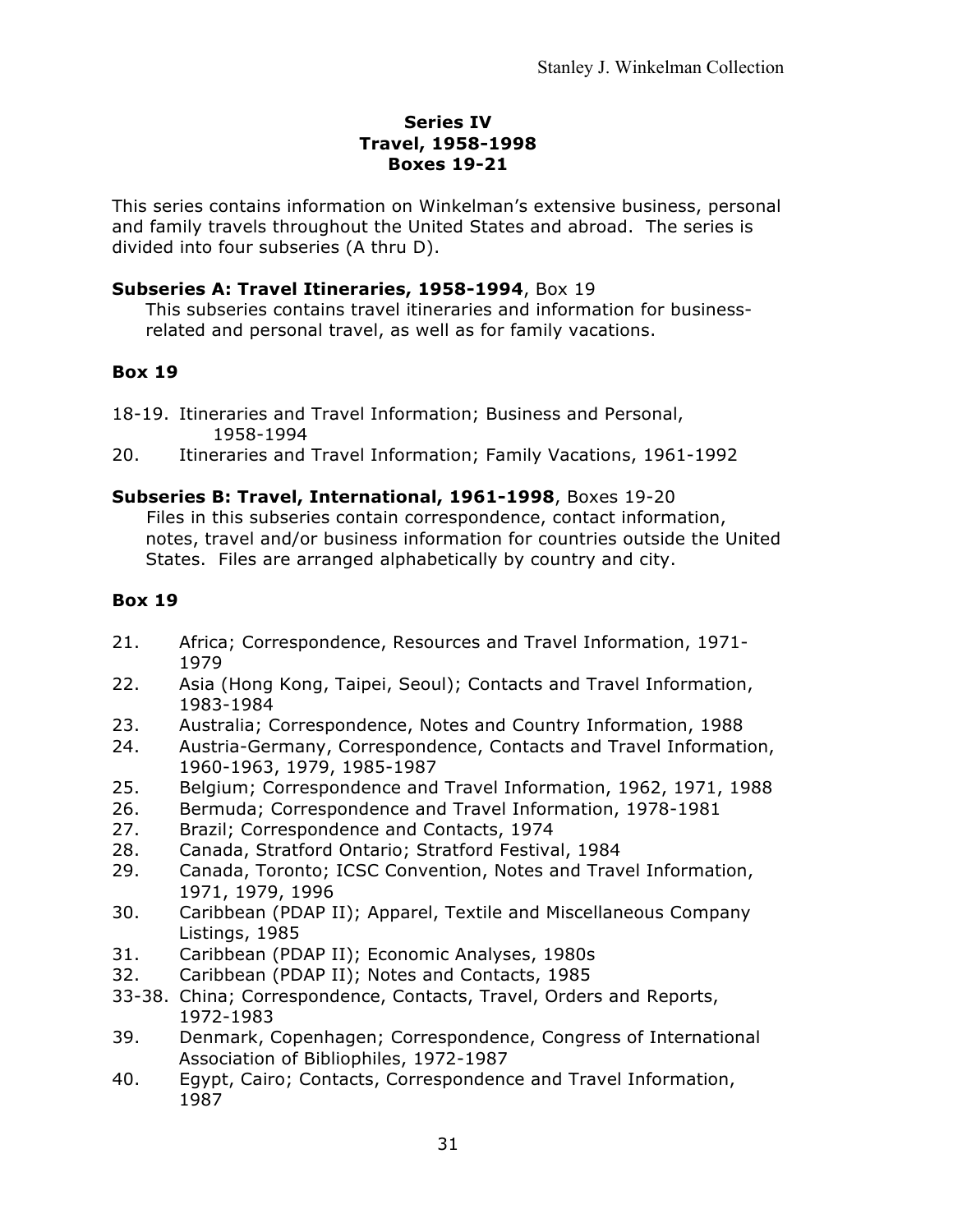- 41. England, London; Correspondence and Travel Information, 1976- 1997
- 42. France, Nice; Contacts and Travel Information, 1973-1998
- 43. France, Paris; Contacts, Designer Invitations List and Travel Information, 1984-1998

- 1. Germany; Correspondence, Contacts and Travel Information, 1968- 1987
- 2. Greece; Correspondence and Contacts, 1971-1983
- 3. Holland; Correspondence and Contacts, 1972-1979
- 4-6. Hong Kong; Correspondence, Orders, Merchandise Notes, Contacts and Travel Information, 1974-1987
- 7. Hungary; Congress of International Association of Bibliophiles, Visa and Travel Information, 1989
- 8. India; Fashion Article and Travel Information, 1977
- 9. Israel; Correspondence, Contacts and Travel Information, 1976-1984 (1984 Trip Cancelled)
- 10. Italy, Florence; Correspondence, Contacts and Travel Information, 1974-1975, 1981-1987
- 11. Italy, Milan; Correspondence, Contacts and Travel Information, 1982- 1992
- 12. Italy, Rome; Correspondence, Contacts and Travel Information, 1982, 1986
- 13. Japan, Osaka/Kyoto; Contacts and Travel Information, 1974, 1977
- 14. Japan, Tokyo; Correspondence, Contacts and Travel Information, 1974-1986
- 15. Korea, Seoul; Correspondence, Contacts and Travel Information, 1974-1984
- 16. Mexico, Cozumel; Contacts and Lodging Information, 1972
- 17. Portugal; Contacts and Correspondence, 1970-1973, 1983-1985
- 18. Scandinavia; Correspondence, Contacts and Travel Information, 1975-1979
- 19. Scotland; Correspondence, Contacts and Travel Information, 1983- 1984
- 20. Singapore; Correspondence and Contacts, 1974-1975
- 21. Spain; Correspondence and Contacts, 1970-1975, 1980
- 22. Sweden, Stockholm; Contacts, Correspondence and Travel Information, 1975, 1984
- 23. Switzerland; Contacts, Correspondence and Travel Information, 1961, 1969, 1978, 1985-1986
- 24. Taiwan, Taipei; Contacts, Correspondence, Merchandise and Travel Information, 1974-1978, 1983-1984
- 25. Thailand; Fabrics Exporters List, n.d.
- 26. Turkey; Contacts, Correspondence and Travel Information, 1986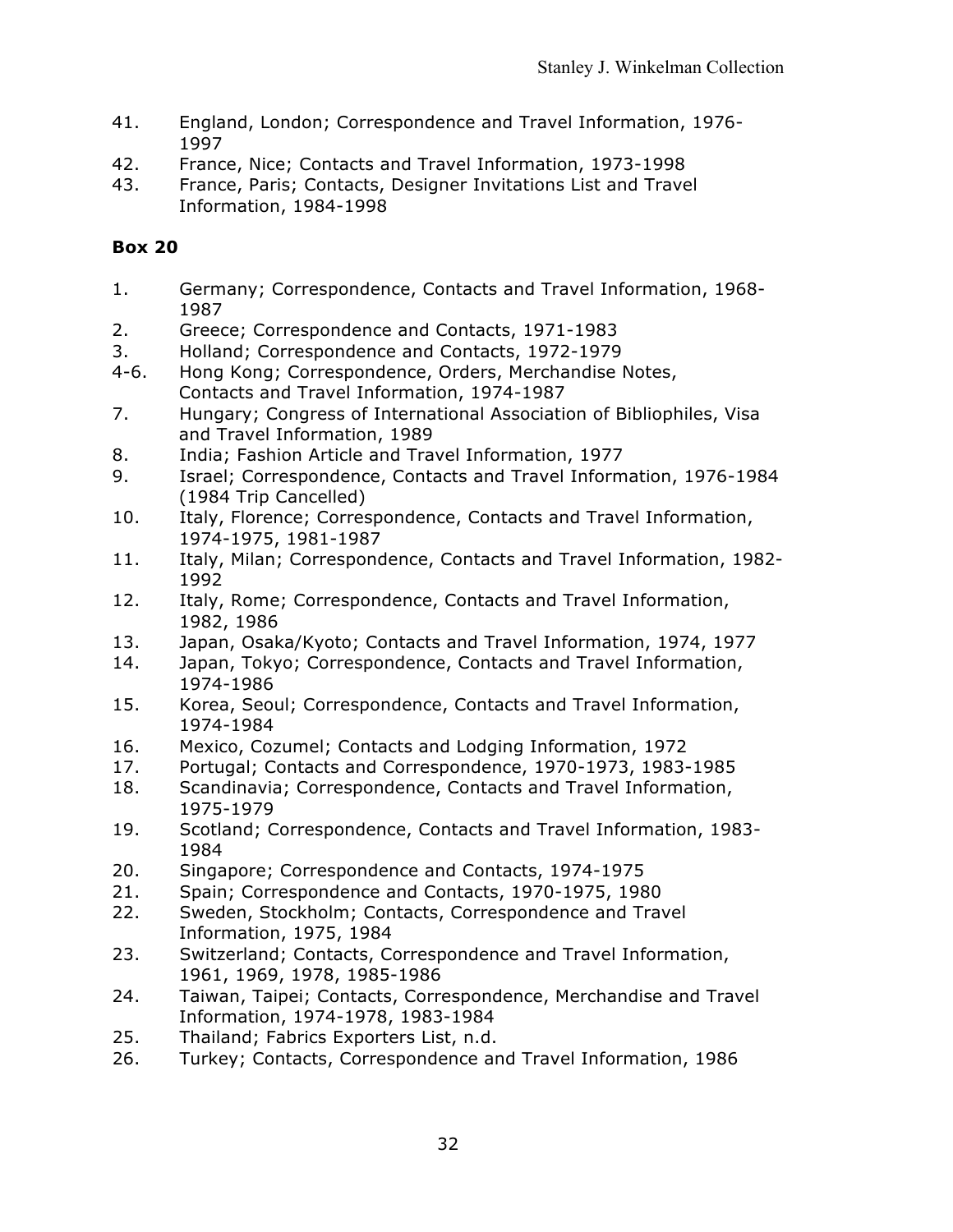# **Subseries C: Travel, United States, 1967-1998**, Box 20

This subseries contains correspondence, contacts, guides, notes, and information on lodging and travel within the United States. Files are arranged alphabetically by state and city.

# **Box 20**

- 27. California, San Francisco/Los Angeles/Palm Springs; Contacts, n.d.
- 28. Colorado, Denver/Aspen; Contacts, Correspondence, Memos and Travel Information, 1979-1995
- 29. Florida; Contacts and Travel Information, 1967-1978, 1987
- 30. Florida, Key Biscayne; Contacts and Travel Information, 1972, 1975, 1980 (1980 Trip Cancelled)
- 31. Florida, Marco Island; Lodging and Travel Information, 1980
- 32. Hawaii, Honolulu, 1974, 1976, 1992-1993
- 33. Illinois, Chicago; Contacts and Travel Information, 1982-1993, 1998
- 34. Massachusetts, Boston; Contacts and Lodging Information, 1977, 1983
- 35. Michigan, Interlochen/Traverse City/Mackinac Island/Glen Arbor; Correspondence, Contacts and Lodging Information, 1981, 1986, 1993
- 36. Nevada, Las Vegas; Schedules and Contacts, 1991
- 37. New Jersey, Princeton; Map and Princeton Guide, 1980
- 38. New Mexico, Santa Fe; Contacts, Correspondence and Travel Information, 1993-1994
- 39. New York; Contacts and Travel Information, 1982-1985, 1988 40. Ohio; Contacts, Store Visit Summaries and Travel Information, 1969-1982
- 41. Pennsylvania, Pittsburgh/Philadelphia; Contacts, 1969, 1972, 1975
- 42. U.S. Virgin Islands; Vacation Information, 1980
- 43. Washington, DC; Contacts, Reports and Travel Information, 1972- 1987, 1991

# **Subseries D: Travel Commentaries, 1970-1984**, Boxes 20-21

Files in this subseries contain Winkelman's commentaries on his travel experiences throughout the world. Most commentaries consist of transcriptions of recorded notes and are labeled by tape number. Missing transcripts are noted. Files are arranged chronologically.

- 44. 1970, Spring; Europe
- 45. 1970, Summer; the Orient (Tapes 1-9)
- 46. 1971, Spring; Greece, Rome, Florence, Paris, London (Tapes 1-13)
- 47. 1972, Spring; West Africa (Tapes 1-8, plus Addendum)
- 48. 1974, Summer; Florence, Rome, the Orient (Tapes 1-13; Tapes 1 and 5 missing)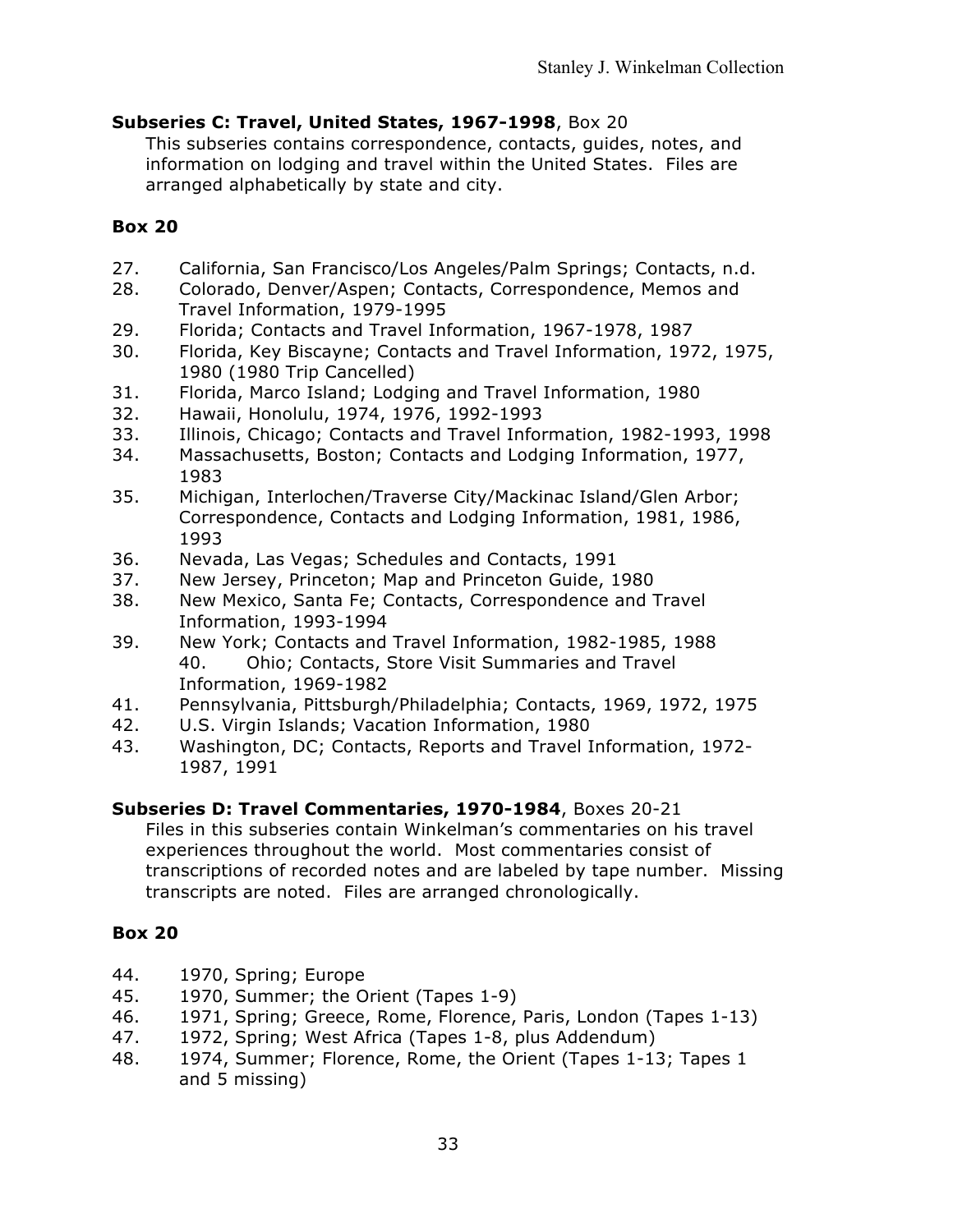- 49. 1975, Spring; Washington, Spain, Paris, London (Tapes 1-5; 2 labeled "Tape 4")
- 50. 1975, Summer; Riviera (Tape 1)
- 51. 1975, Fall; Paris, London (Tapes 1-6)

- 1. 1976, Spring; Israel (Tape 3)
- 2. 1976, Summer; Nice, Monte Carlo, Beaulieu, St. Tropez, London (Tapes 1-2)
- 3. 1976, Fall; London, Paris, Europe, Hong Kong, Canton (Tapes 1-10; 2 labeled "Tape 2")
- 4. 1977, Spring; Milan, Florence, Paris, London, Bermuda (Tapes 1-12; Tape 11 missing)
- 5. 1977, Summer; Copenhagen, Norway, London (Tapes 1- 4); Honolulu, Shenyang, China (Handwritten commentary)
- 6. 1977, Fall; Japan, Hong Kong, China, Canton, Paris, London, Bermuda (Tapes 1-14; Tape 8 missing); Peking (Handwritten commentary)
- 7. 1978, Spring; Paris, London, Bermuda (Tapes 1-8)
- 8. 1978, Fall; Paris, London (Tapes 1-5; Tape 4 missing)
- 9. 1979, Spring; London and Paris (Tapes 1-5)
- 10. 1979, Fall; Vienna, Paris, London (Tapes 1-9; Tape 8 missing)
- 11. 1980, Spring; China, Paris, Nice (Tapes 1-7)
- 12. 1980, Fall; London, Paris (Tapes 1-4; 2 labeled "Tape 2")
- 13. 1981, Spring; New York, London, Paris, Nice (Tapes 1-7)
- 14. 1981, Fall; London, Paris (Tapes 1-3)
- 15. 1982, Spring; London, Paris, Nice (Tapes 1-6)
- 16. 1982, Summer; Venice (Record of meeting and conversation with Corrine Burke of Tayar Office)
- 17. 1982, Fall; London, Paris, Milan (Tapes 1-6)
- 18. 1983, Spring; Milan, Paris, London, Nice, Monte Carlo (Tapes 1-5)
- 19. 1983, Fall; London, Paris, Milan (Tapes 1-4; 2 labeled "Tape 2")
- 20. 1984, Winter; Hong Kong, Taipei, Seoul (Tapes 1-3)
- 21. 1984, Spring; London, Paris, Milan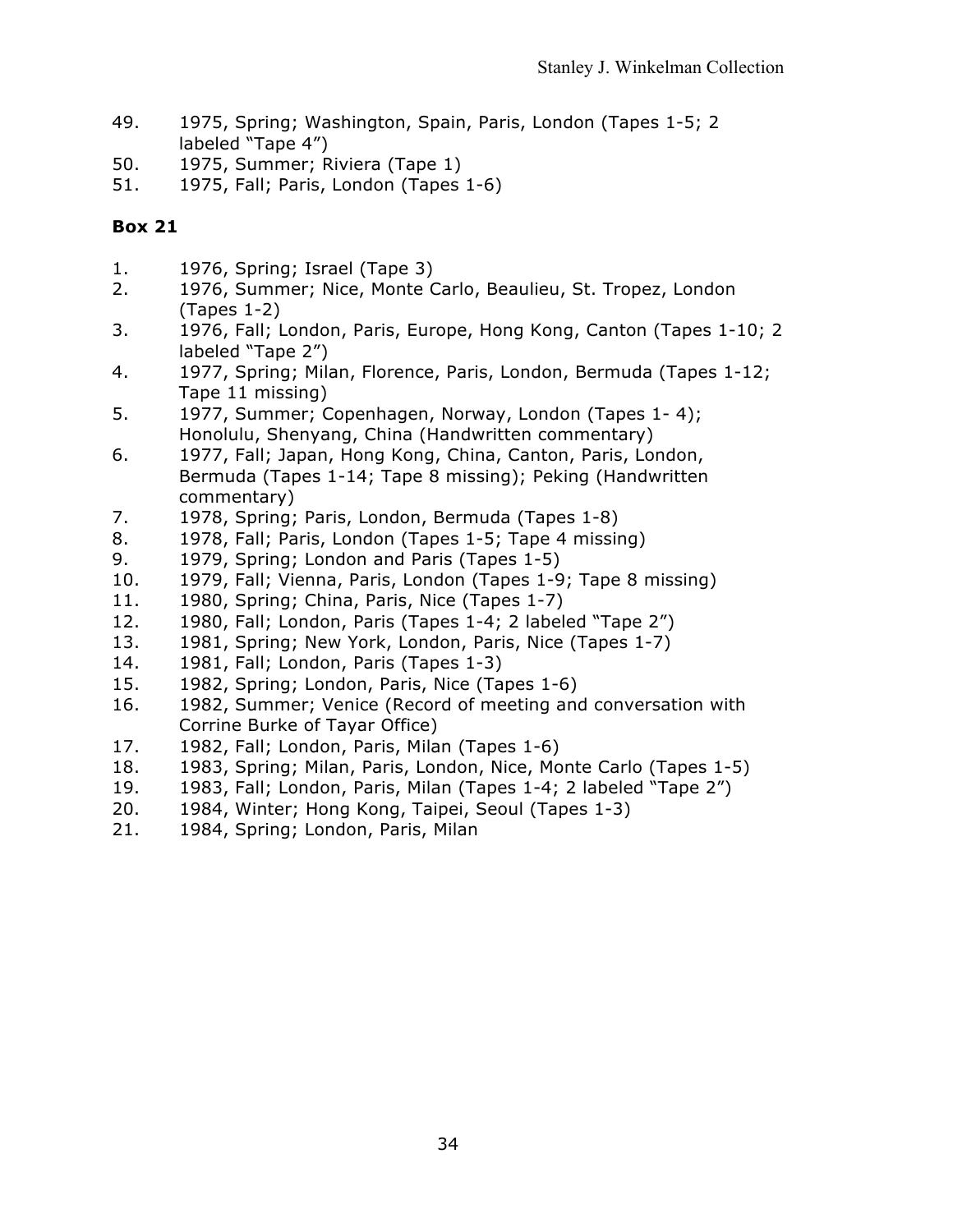#### **Series V Organizations, 1899-1998 Boxes 21-40**

Winkelman was involved in a myriad of non-profit and professional organizations. The materials contained in this series document his activities in many of these organizations and reflect the depth of his commitment to service. The series is divided into six subseries (A thru F). Subseries A thru E below contain extensive records of the cultural, business, civic, educational, health and welfare agencies and organizations in which Winkelman held leadership roles. Materials commonly include correspondence, memos, reports, newspaper clippings and publicity, meeting minutes, committee records, rosters and membership lists, budgets, brochures, speeches, and handwritten notes. Subseries F contains the records of many additional non-profit organizations served by Winkelman.

## **Subseries A: The Arts, 1978-1991**, Boxes 21-22

Information in this subseries relates to Winkelman's service on the Michigan Commission on Art in Public Places (Chair, 1986-1991) and the Orchestra Hall Executive Advisory Council (1984-1986). Files are arranged alphabetically by name of organization and subheading.

## **Box 21**

- 22. Michigan Commission on Art in Public Places (MCAPP); Proposed Modifications to Act 105 (Public Acts of 1980), 1985-1989
- 23. MCAPP; Annual Reports, 1984-1989
- 24. MCAPP; "Art-in-Existing-Buildings" Grant Requests, 1990
- 25. MCAPP; Artist Competitions, 1987, 1989
- 26. MCAPP; Artist Proposals, 1987-1988
- 27. MCAPP; Background
- 28. MCAPP; Brochures
- 29. MCAPP; Catalog—Budgets, Correspondence and Prospectus, 1989- 1990
- 30-31. MCAPP; Catalog Publication, 1989-1991
- 32. MCAPP; Clippings and Articles, n.d., 1985-1989
- 33. MCAPP; Commission Goals and Objectives, April 1986
- 34. MCAPP; Commission Meetings, 1985
- 35-37. MCAPP; Commission Meetings, 1986

- 1-2. MCAPP; Commission Meetings, 1987
- 3. MCAPP; Commission Meetings, 1988
- 4. MCAPP; Commission Meetings, 1989
- 5. MCAPP; Commission Meetings, 1990
- 6. MCAPP; Commission Meeting (Final), 8-27-91
- 7. MCAPP; Concerned Citizens for the Arts, 1983-1987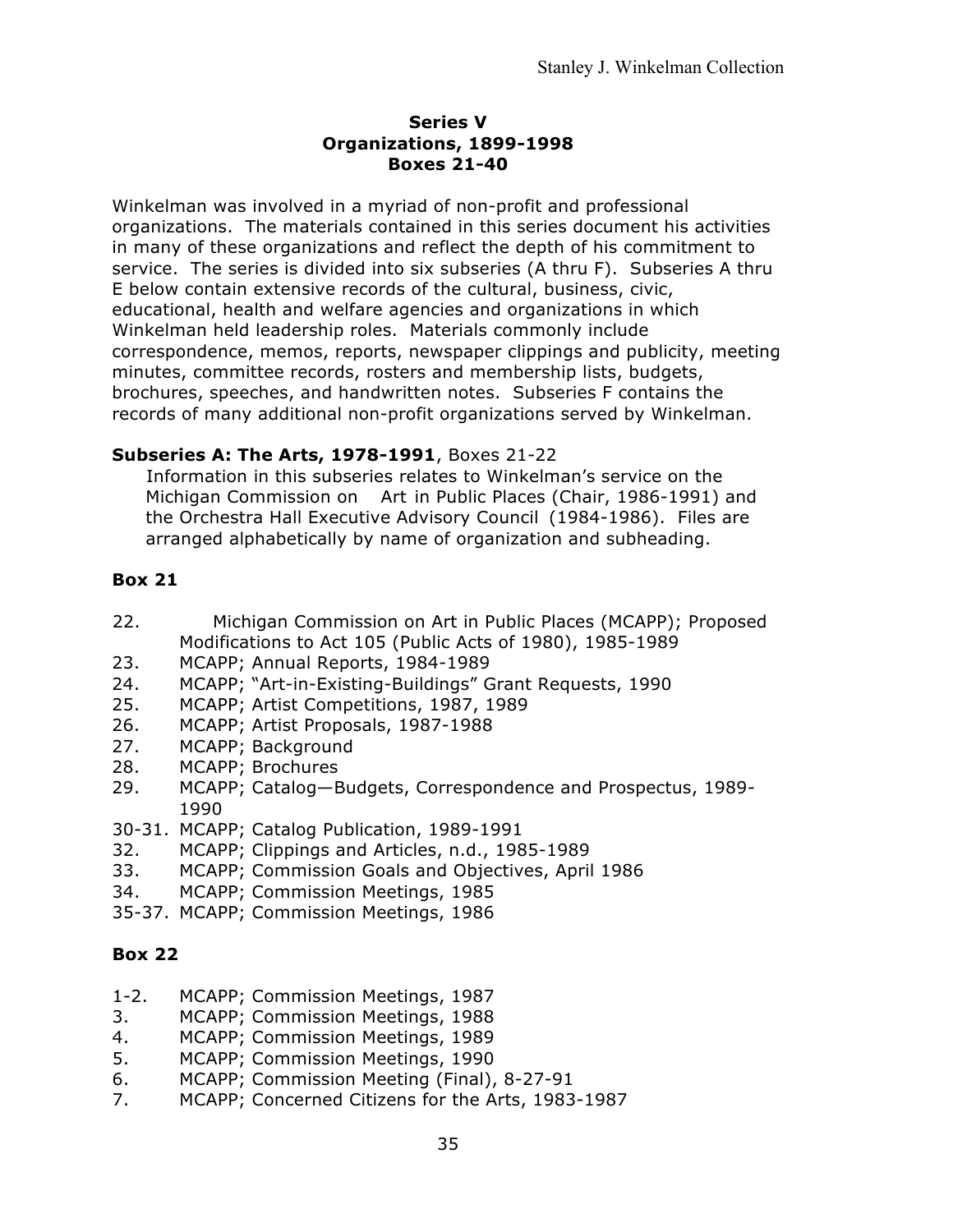- 8. MCAPP; Coordination Committee, 1985-1990
- 9-10. MCAPP; Correspondence, 1986
- 11-12. MCAPP; Correspondence, 1987
- 13-14. MCAPP; Correspondence, 1988
- 15. MCAPP; Correspondence, 1989
- 16. MCAPP; Correspondence, 1990-1991
- 17. MCAPP; Department of Management and Budget, 1987 thru 1992 Fiscal Management Plans, 1985-1990
- 18. MCAPP; History of Commission, Notes, n.d.
- 19. MCAPP; Michigan Art Inventory Publication, Ad Hoc Committee Meeting, 1988
- 20. MCAPP; Michigan Art Inventory Publication, Correspondence and Budget, 1987-1989
- 21. MCAPP; Michigan Art Inventory Publication, Guidelines and Reports, n.d., 1987-1988
- 22. MCAPP; Michigan House Appropriations Subcommittee Hearings, 1986, 1988, 1989
- 23. MCAPP; Michigan Senate Appropriations Subcommittee Hearings, 1987, 1988, 1989
- 24. MCAPP; National Endowment for the Arts, n.d., 1986-1990
- 25. MCAPP; Progress and Chair Reports, 1983-1986
- 26. MCAPP; Rosters, 1985-1987
- 27. MCAPP; Rules of Procedure, 8-30-83
- 28. MCAPP; Special Commission on Art in State Buildings, Meeting and Report, 1978-1979
- 29. Orchestra Hall; Executive Advisory Council, Correspondence, Capital Campaign and Strategic Plan, 1984-1986

# **Subseries B: Business and Economic Development, 1966-1996**,

Boxes 23-28

Winkelman held many leadership roles in organizations related to business and economic development, particularly those working toward financial stability and economic growth for the City of Detroit. This subseries contains records of the Detroit Economic Growth Corporation (Director, 1976-1990 and Expenditures Task Force Co-Chair, 1976- 1978), Detroit Renaissance, Inc., (Director, 1979-1984 and Long Range Planning Committee, 1979-1988), Economic Alliance for Michigan (Director, 1982-1985), Detroit Economic Club (Director, 1968-1996); Greater Detroit Chamber of Commerce (Director, 1968-1971), Metropolitan Affairs Corporation (Director, 1970-1999 and President, 1977-1985), and the National Retail Merchants Association (Director, 1966-1985, Executive Committee, 1974-1985, Chairman of Consumer Affairs, 1976-1985, Vice-President, 1978-1995 and International Committee, 1981-1985).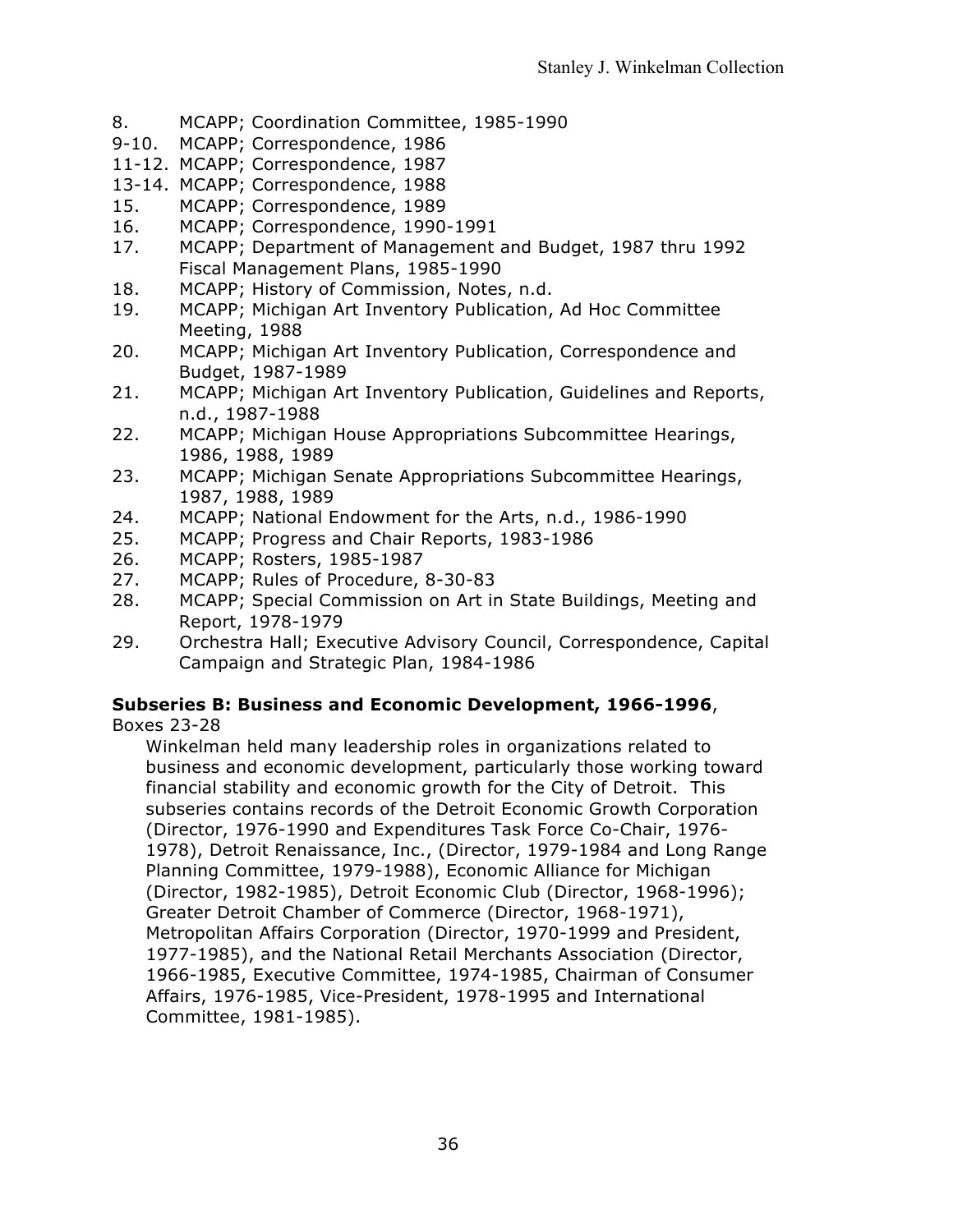- 1. Detroit Economic Growth Corporation/Council (DEGC); Annual Report, 1980
- 2. DEGC; City of Detroit Budgets, 1976-1977, 1977-1978
- 3. DEGC; Council Meeting, 10-26-76
- 4. DEGC; Council Meeting, 11-30-76
- 5. DEGC; Council Meeting, 1-11-77
- 6. DEGC; Council Meeting, 2-22-77
- 7. DEGC; Council Meeting, 4-1-77
- 8. DEGC; Council Meeting, 6-14-77
- 9. DEGC; Council Meeting, 8-16-77
- 10. DEGC; Council Meeting, 11-11-77
- 11. DEGC; Council Meeting, 12-16-77
- 12. DEGC; Environmental Protection and Maintenance Department Study, 1977
- 13-14. DEGC; Expenditures Task Force, 1976-1977
- 15. DEGC; Expenditures Task Force, Compensation Committee, 1976- 1977
- 16. DEGC; Expenditures Task Force, Efficiency Committee, 1976-1977
- 17. DEGC; Expenditures Task Force, Efficiency/Management and Cost Effectiveness Committee, 1976-1977
- 18. DEGC; Expenditures Task Force, Provision and Funding of Services Committee, 1976
- 19. DEGC; Expenditures Task Force, Services Committee, 1977
- 20-21. DEGC; General Correspondence, Memos and Reports, 1976-1978, 1981-1988
- 22. DEGC; Jobs and Business Development Task Force, 1977
- 23. DEGC; "Move Michigan Forward" Proposal, Feb. 1982
- 24. DEGC; Program and Budget, 1984-1985
- 25. DEGC; Report, "Detroit, Michigan: Economic Development Delivery System Options," 4-15-77
- 26. DEGC; Report, "Final Report on Implementation," 1980
- 27. DEGC; Report, "The Future of Detroit General Hospital," March 1977
- 28. DEGC; Report, "Study of the Accounting Operations of the City of Detroit," Oct. 1977
- 29. DEGC; Revenues Task Force, 1976
- 30. DEGC; Rosters, 1977 Membership Lists, Director/Executive Committee Lists, 1988-1990
- 31. DEGC; State Economic Development, 1981-1982
- 32. Detroit Renaissance; Annual Meeting (Members and Directors), 12-7-82
- 33. Detroit Renaissance; Annual Meeting (Members and Directors), 12-7-83
- 34. Detroit Renaissance; Board of Directors Meeting, 8-11-82
- 35. Detroit Renaissance; Board of Directors Meeting, 9-30-82
- 36. Detroit Renaissance; Board of Directors Meeting, 1-20-83
- 37. Detroit Renaissance; Board of Directors Meeting, 9-14-83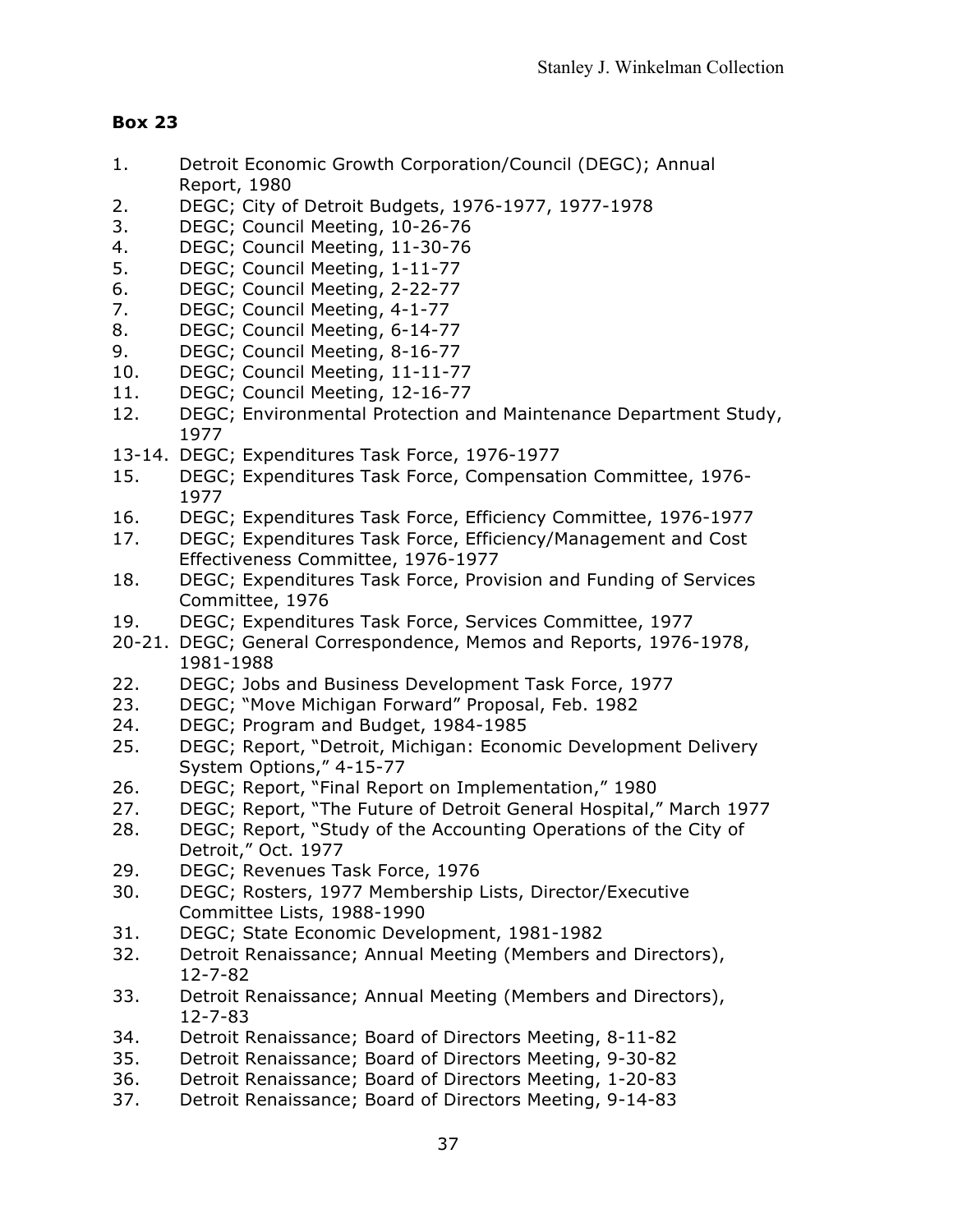- 38. Detroit Renaissance; Board of Directors Meeting, 3-28-84
- 39. Detroit Renaissance; Board of Directors Meeting, 5-23-84
- 40. Detroit Renaissance; Coordinating Council Committee, 1983, 1985
- 41. Detroit Renaissance; Correspondence, Notes, Roster and Clippings, 1982-1988

- 1. Detroit Renaissance; Detroit Strategic Plan, 1986-1989
- 2. Detroit Renaissance; Financial Statements Reports, 9-22-81 thru 8-31-83
- 3. Detroit Renaissance; Grand Prix Ad Hoc Finance Committee, 1983- 1984
- 4. Detroit Renaissance; Harmonie Park-Madison Avenue Development Study, 1985
- 5. Detroit Renaissance; Historical Material, Brochures and Correspondence, 1970s, 1980s
- 6. Detroit Renaissance; Human Services Committee, 1987
- 7. Detroit Renaissance; Investment Fund, 1987
- 8-9. Detroit Renaissance; Jobs and Economic Development Task Force, 1987
- 10. Detroit Renaissance; Long Range Planning Committee, 1982-1983
- 11. Detroit Renaissance; Long Range Planning Committee, 1984
- 12. Detroit Renaissance; Long Range Planning Committee, 1985-1986
- 13. Detroit Renaissance; Renaissance Center, 1972-1982
- 14. Detroit Renaissance; Resource Management Committee, 1980
- 15. Detroit Renaissance; University of Detroit, 1983
- 16. Economic Alliance for Michigan (EAM); Board of Directors Meeting, 9- 25-82
- 17. EAM; Board of Directors Meeting (Special), 12-13-82
- 18. EAM; Board of Directors Meeting, 2-16-83
- 19. EAM; Board of Directors Meeting, 6-15-83
- 20. EAM; Board of Directors Meeting, 8-31-83
- 21. EAM; Board of Directors Meeting, 11-9-83
- 22. EAM; Board of Directors Meeting, 2-18-84
- 23. EAM; Competitive Business Costs Task Force, 1983-1984
- 24. EAM; Competitive Business Costs Task Force, "Health Care Cost Containment Recommendations," July 1983
- 25. EAM; Competitive Business Costs Task Force Meeting, 10-22-82
- 26. EAM; Competitive Business Costs Task Force Meeting, 2-4-83
- 27. EAM; Competitive Business Costs Task Force Meeting, 6-1-83
- 28. EAM; General Correspondence, Memos, Rosters and Reports, 1982- 1987
- 29. EAM; Health Care Committee, "Briefing Paper on Health Planning" (Drafts), 1983
- 30. EAM; Health Care Committee (Chairs) Meeting, 1-26-83
- 31. EAM; Health Care Committee (Chairs) Meeting, 11-4-83
- 32. EAM; Health Care Committee Meeting, 3-1-83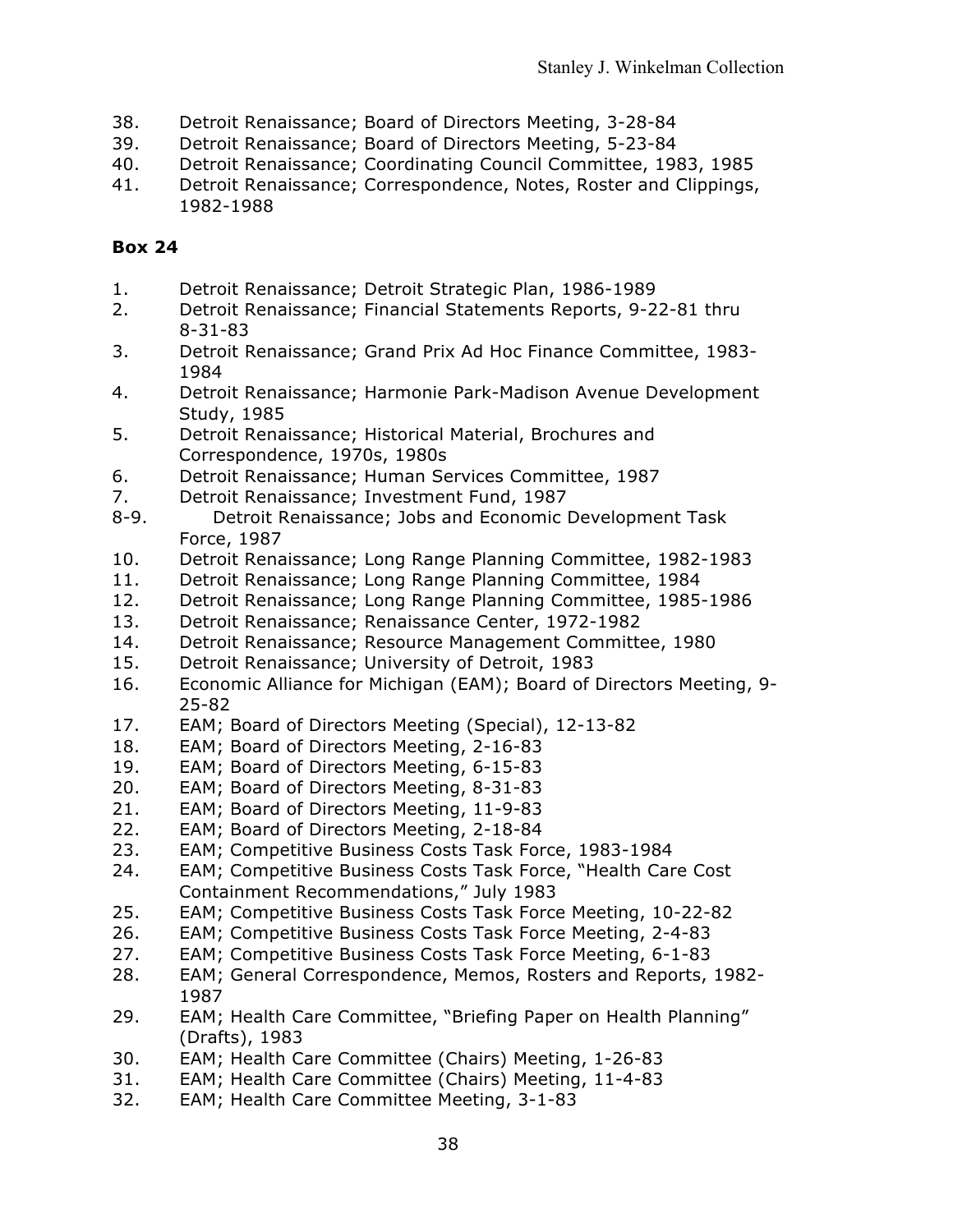- 33. EAM; Health Care Committee Meeting, 4-15-83
- 34. EAM; Reports, "A Better Business Climate for Michigan" (The Fantus Company), 12-15-82
- 35. EAM; Reports, "The Fourth Study of General Manufacturing Business Climates of the Forty-Eight Contiguous States of America" (Alexander Grant & Co.), 1982
- 36. EAM; Reports, "Michigan health care costs review: Personal health care expenditures, 1966-1981" (Michigan Office of Health & Medical Affairs), Feb. 1983
- 37. EAM; Reports, "A reorganization proposal: Restructuring for competitive equality" (BC-BS of Michigan), 9-1-83
- 38. EAM; Reports, "Study of studies re: Michigan business climate" (Wayne State University), June 1983

- 1. EAM; Task Force "A" Meeting, 5-21-84
- 2. Economic Club of Detroit; Correspondence and Speeches by SJW, 1970-1996
- 3. Economic Club of Detroit; Janeway, Eliot, Background and Introduction, 1980-1981
- 4. Economic Club of Detroit; Programs, 1970-1996
- 5. Economic Club of Detroit; Progress Report, 1970-1971
- 6. Economic Club of Detroit; Rosters, 1970-1971, 1971-1972, 1976- 1977 Economic Club of Detroit; Speeches by SJW (SEE – Speeches, Series IX)
- 7. Chamber (Board) of Commerce (GDCC); Correspondence, Memos, Press Release, and Rosters, 1968-1983
- 8. GDCC; *Detroiter* Magazine, 6-10-68, 6-9-69, 1-4-71
- 9. GDCC; Detroit Public Schools, Meeting on Management/Operational Improvements in Non-Instructional Services, 1-29-85
- 10. GDCC; Legislative Conference, 1983
- 11. Metropolitan Affairs Corporation/Metropolitan Fund (MAC); Advisory Council, Invitations and Responses, 1981, 1984
- 12. MAC; Annual Meeting (Metropolitan Fund), 9-28-76
- 13. MAC; Annual Meeting (Metropolitan Fund), 11-22-77
- 14. MAC; Annual Meeting (Metropolitan Fund), 11-19-79
- 15. MAC; Annual Meeting (Metropolitan Fund), 2-25-81
- 16. MAC; Annual Meeting (SJW Speech), 2-11-82
- 17. MAC; Annual Meeting, 12-8-83
- 18. MAC; Annual Meeting, 12-5-85
- 19. MAC; Annual Meeting, 12-11-86
- 20. MAC; Annual Meeting, 12-15-87
- 21. MAC; Annual Meeting, 12-8-88
- 22. MAC; Annual Report to the Region Reception (SJW Speech), 1-19-83
- 23. MAC; Annual Report to the Region Reception (SJW Speech), 2-2-84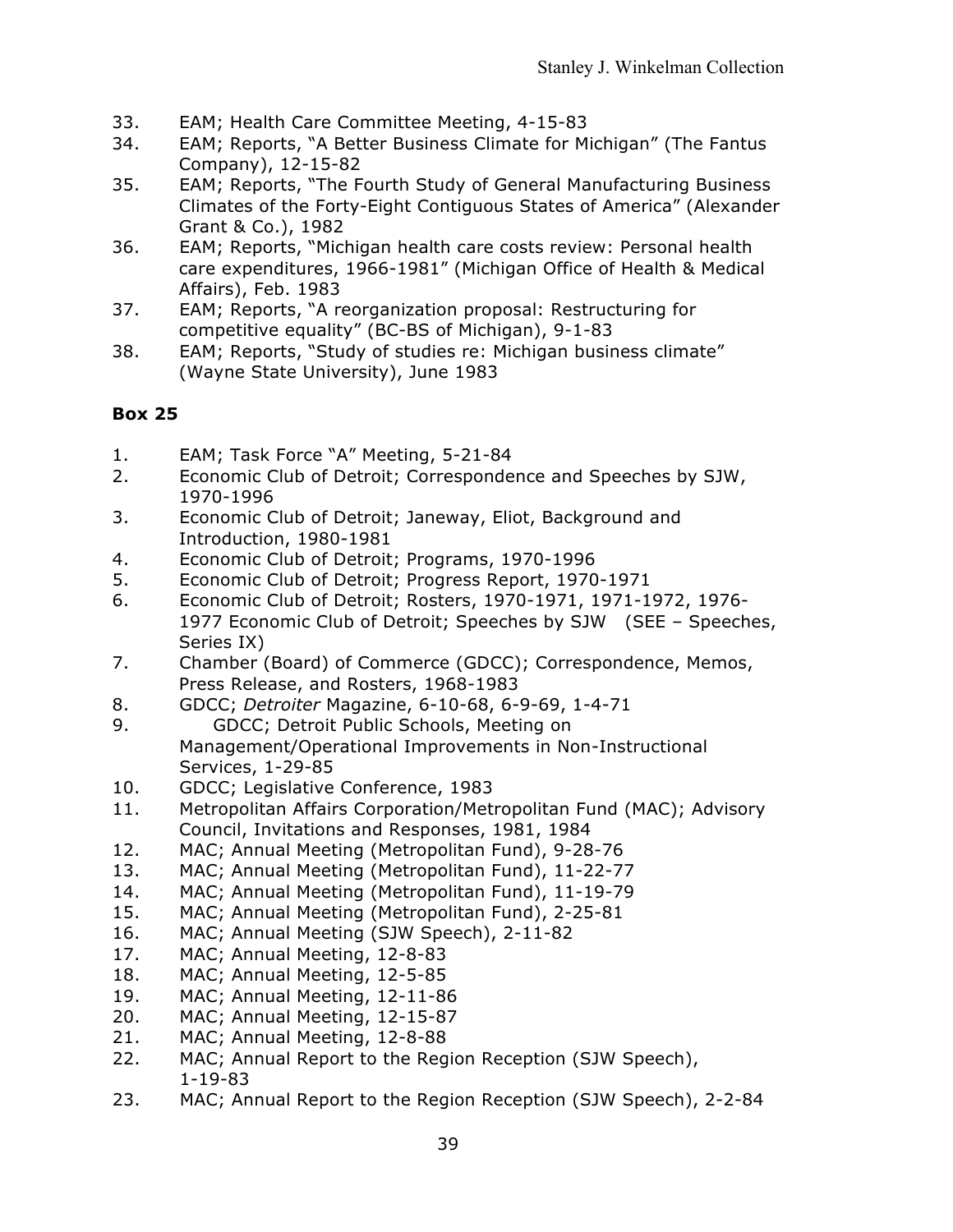- 24. MAC; Annual Report to the Region Reception (SJW Speech), 1-17-85
- 25. MAC; Annual Reports, 1981-1984
- 26. MAC; Background Material (Metropolitan Fund), 1978, 1980
- 27. MAC; Board of Directors Meeting, 3-13-81
- 28. MAC; Board of Directors Meeting, 5-14-81
- 29. MAC; Board of Directors Meetings, 9-10-81, 12-10-81
- 30. MAC; Board of Directors Meetings, 4-29-82, 9-29-82, 12-9-82
- 31. MAC; Board of Directors Meetings, 6-13-83, 9-7-83
- 32. MAC; Board of Directors Meetings, 9-13-84
- 33. MAC; Board of Directors Meetings, 4-25-85, 9-19-85
- 34. MAC; Board of Directors Meetings, 4-17-86, 9-17-86
- 35. MAC; Brochures
- 36. MAC; Business Climate Study and Comments, 1982, 1983
- 37. MAC; Chronically Jobless Project, 1988-1989
- 38. MAC; Clippings, 1980s, 1995
- 39. MAC; Detroit Renaissance, Activities Reports, 1980s
- 40. MAC; Economic Development Reports and Support Material, "The Southeast Michigan Economy: Past, Present and Future" (Wayne State University), 1977, 1982-1983; "Economic Development in Southeast Michigan: Problems and Potentials" [Southeast Michigan Council of Governments (SEMCOG)], 1982; "Discussion Paper: Directions for a Regional Economic Development Strategy: Options for Leadership," 1982; "Regional Economic Development Goals for Southeast Michigan" (SEMCOG), 1983
- 41. MAC; Education Committee Report, "Dialogue for Change: Options for re-structuring K-12 education," 1986 (Rev.), 1988 ( $3^{rd}$  Ed.)
- 42. MAC; Environmental Reports, "Social and Economic Impacts of Toxic Waste Sites" (SEMCOG), 1982; "The Challenge of Hazardous Waste Facility Siting in Michigan," 1985; "Michigan's Hazardous Waste Facility Siting Process," 1988
- 43. MAC; Executive Committee, Actions Summary (Post 11-19-76 Meeting)
- 44. MAC; Executive Committee Meeting, 11-26-75

- 1. MAC; Executive Committee Meeting, 3-1-76
- 2. MAC; Executive Committee Meeting, 6-16-76
- 3. MAC; Executive Committee Meeting, 9-8-76
- 4. MAC; Executive Committee Meeting, 11-17-76
- 5. MAC; Executive Committee Meeting, 1-5-77
- 6. MAC; Executive Committee Meeting, 4-13-77
- 7. MAC; Executive Committee Meeting, 6-15-77
- 8. MAC; Executive Committee Meeting, 9-28-77
- 9. MAC; Executive Committee Meeting, 11-21-78
- 10. MAC; Executive Committee Meeting, 5-30-79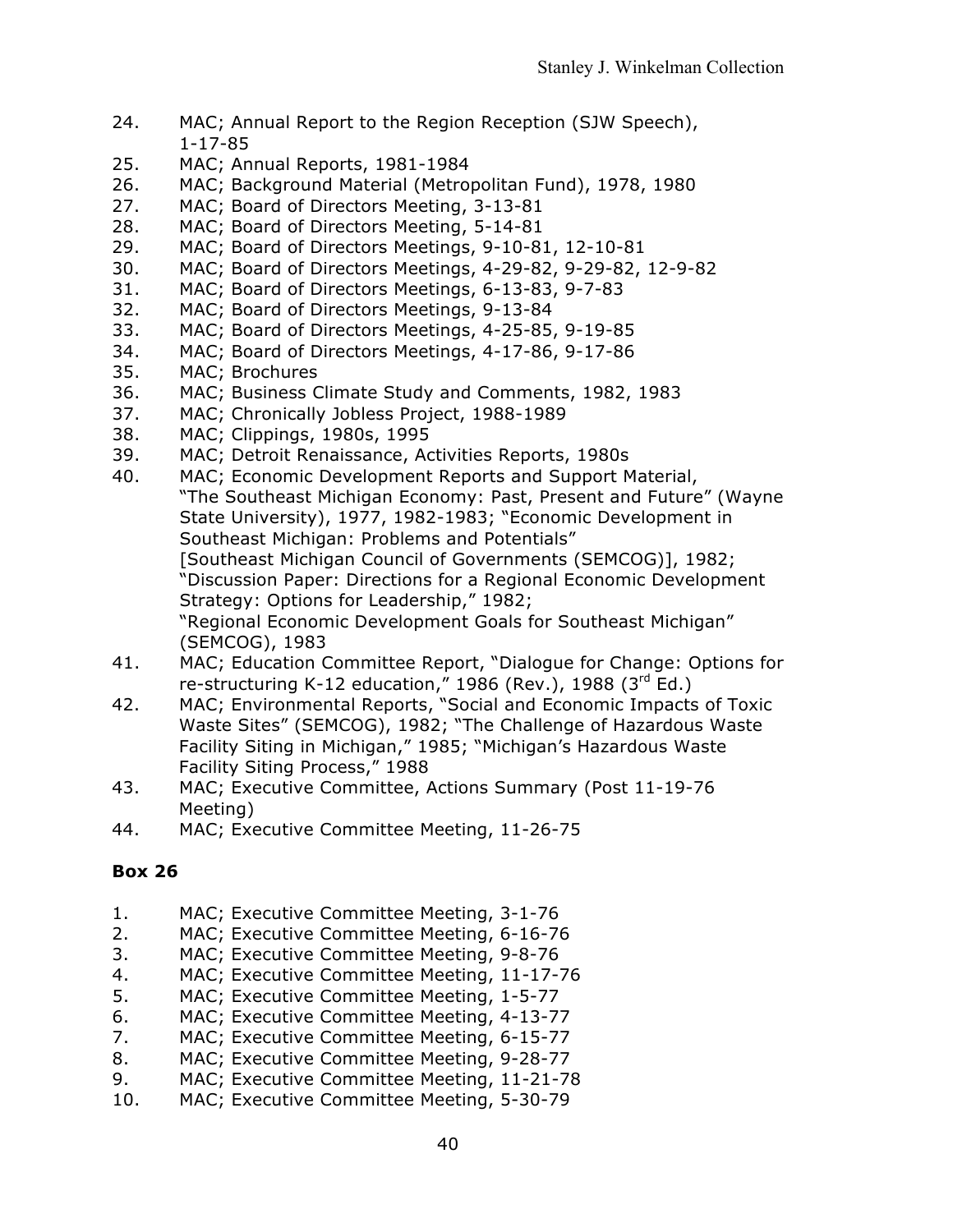- 11. MAC; Executive Committee Meeting, 10-2-79
- 12. MAC; Executive Committee Meeting, 1-14-80
- 13. MAC; Executive Committee Meeting, 5-21-80
- 14. MAC; Executive Committee Meeting, 11-25-80
- 15. MAC; Financial Statements, 1979-1985
- 16. MAC; Ford Foundation, 1983, 1985
- 17. MAC; Ford Foundation, "Joint Public Venture Assistance Program" Funding Proposal, 1983
- 18. MAC; Fund Drive, 1981-1982
- 19. MAC; General Correspondence, Memos and Notes, 1968, 1975-1976
- 20. MAC; General Correspondence, Memos and Notes, 1977
- 21. MAC; General Correspondence, Memos and Notes, 1978
- 22. MAC; General Correspondence, Memos and Notes, 1979
- 23. MAC; General Correspondence, Memos and Notes, 1980
- 24. MAC; General Correspondence, Memos and Notes, 1981
- 25. MAC; General Correspondence, Memos and Notes, 1982
- 26. MAC; General Correspondence, Memos and Notes, 1983-1985
- 27. MAC; General Correspondence, Memos and Notes, 1986-1991, 1993
- 28. MAC; Joint/Consolidated/Contracted Services Conference, 3-16-82
- 29. MAC; Joint Public Venture Assistance Program, 1983, 1986
- 30. MAC; Metropolitan Affairs Non-Profit Corporations (MANC), 1977, 1986
- 31. MAC; Metropolitan Fund-MAC Reorganization, 1979-1981
- 32. MAC; Metropolitan Fund-MAC Reorganization, By-Laws, 1972, 1981
- 33. MAC; Metropolitan Fund-MAC Reorganization, Mission Statements, n.d.
- 34. MAC; Mission and Mode Committee, 1978-1979
- 35. MAC; Mission and Mode Committee, Alternative Models Subcommittee, Final Report, n.d.
- 36-37. MAC; Mission and Mode Committee, Reorganization Evaluation, 1978- 1980

- 1. MAC; Officers/Directors Lists, 1985, 1989
- 2. MAC; Pilot Projects—Candidates, 1983
- 3. MAC; Planning Meeting, 11-8-77
- 4. MAC; Presentation to Ford Motor Company, 8-25-78
- 5. MAC; Presentation to General Motors Corporation, 6-30-78
- 6. MAC; Presentation to United Auto Workers, 11-22-78
- 7. MAC; President's Commission for a National Agenda for the Eighties, Conferences, 6-22-81, 7-29-81
- 8. MAC; Program Committee, 1982-1983
- 9. MAC; Program Support, Ad Hoc Committee, 1985
- 10. MAC; Regional Citizens Interim Steering Committee, 1972-1973
- 11. MAC; Regional Fiscal Study Policy Committee, 1978
- 12. MAC; Regional Fiscal Study Policy Committee, "Financing the Metropality" Project, 1977-1978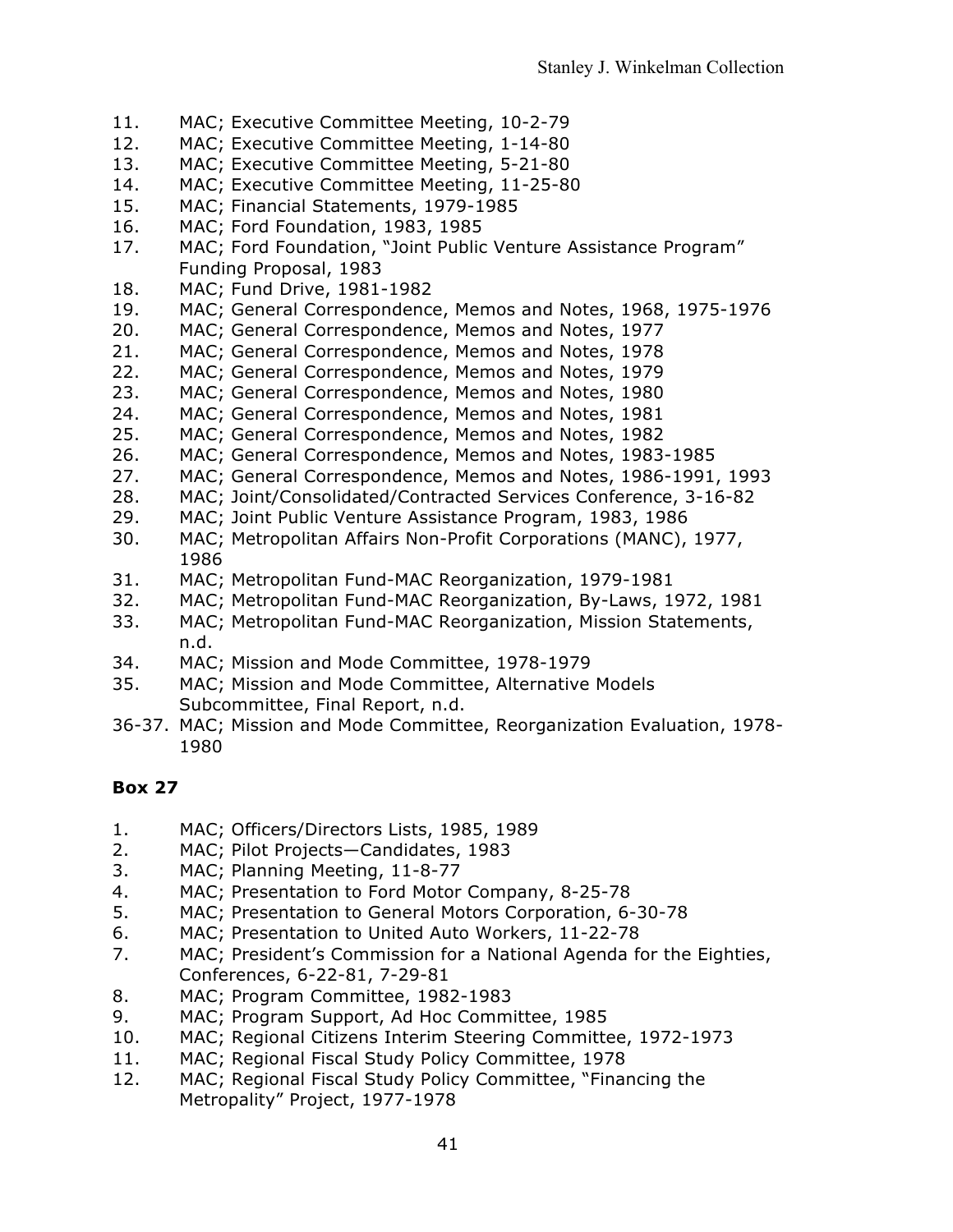- 13. MAC; Regional Governance Policy Committee, 1974
- 14. MAC; Regionalism, 1970s
- 15. MAC; Reports, "Growth Management Approaches for Local Governments" (SEMCOG), 1981; "Intergovernmental Cooperative Arrangements: Exploring Opportunities" (SEMCOG), 1982
- 16. MAC; SEMCOG, 1979-1985, 1990
- 17. MAC; SEMCOG, Agreement, 1981
- 18. MAC; SEMCOG, Annual Report, 1982
- 19. MAC; SEMCOG, Environmental Strategy Council Meeting, 9-21-84
- 20. MAC; SEMCOG, Executive Committee Meeting, 8-20-82
- 21. MAC; SEMCOG, General Assembly Meetings, 10-29-81, 3-25-82, 6-26-86
- 22. MAC; SEMCOG, Newsletters, 1981-1986
- 23. MAC; SEMCOG, Regional Development Council Meeting, 12-3-81
- 24. MAC; SEMCOG, Regional Development Council Meeting, 8-11-82 MAC; Speeches by SJW (SEE – Speeches, Series IX)
- 25. MAC; State Transportation Plan Survey, 1981
- 26. National Retail Merchants Association (NRMA); 66<sup>th</sup> Annual Convention (SJW Speech), Jan. 10-12, 1977
- 27. NRMA; 67<sup>th</sup> Annual Convention, Jan. 8-11, 1978
- 28. NRMA; 68<sup>th</sup> Annual Convention and Exposition, Jan. 14-17, 1979
- 29. NRMA; 69<sup>th</sup> Annual Convention and Exposition, Jan. 13-16, 1980
- 30. NRMA; 70<sup>th</sup> Annual Convention and Exposition (SJW Speech), Jan. 11-14, 1981
- 31. NRMA;  $71^{st}$  Annual Convention and Exposition (SJW Speech), Jan. 10-13, 1982
- 32. NRMA;  $75<sup>th</sup>$  Annual Convention and Exposition Program, Jan. 12-15, 1986
- 33. NRMA; 11<sup>th</sup> Annual Store Planning Conference, Dec. 5-6, 1985
- 34. NRMA; Board of Directors and Executive Committee Meetings, 6-13-78
- 35. NRMA; Board of Directors and Executive Committee Meetings, 9-18-80
- 36. NRMA; Board of Directors and Executive Committee Meetings, 6-10-81
- 37. NRMA; Board of Directors and Executive Committee Meetings, 6-23-82

- 1. NRMA; Board of Directors and Executive Committee Meetings, 6-13-84
- 2. NRMA; Board of Directors Meeting, 1-12-83
- 3. NRMA; Board of Directors Meeting (Mid-Year), 6-9-83
- 4. NRMA; Board of Directors Meeting, 1-11-84
- 5. NRMA; Consumer Affairs Committee, 1974, 1976
- 6. NRMA; Consumer Affairs Committee, 1977
- 7. NRMA; Consumer Affairs Committee, 1978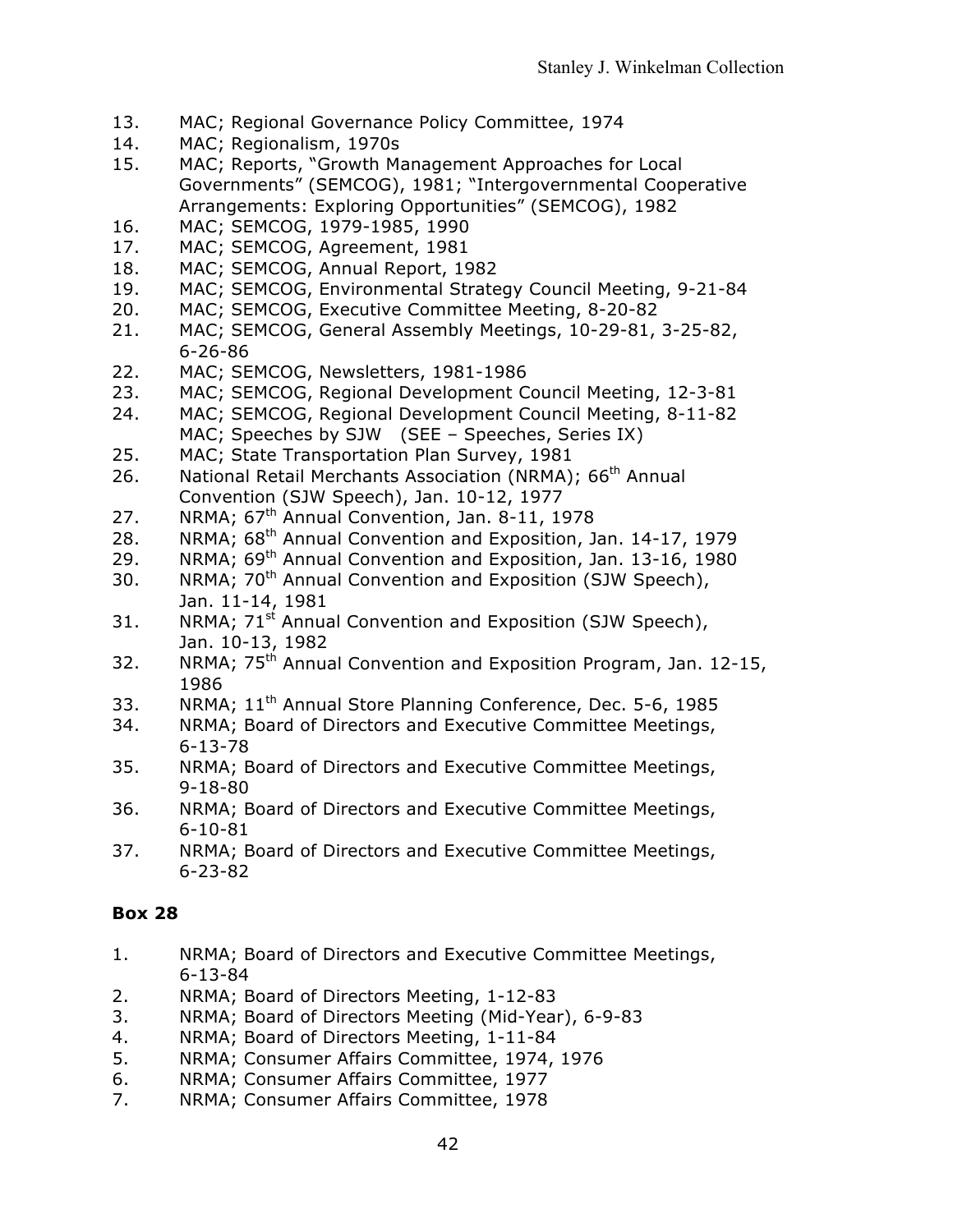- 8. NRMA; Consumer Affairs Committee, 1979
- 9. NRMA; Consumer Affairs Committee, 1981-1982
- 10. NRMA; Directories—Associate Member Information, (n.d.), 1986- 1988
- 11. NRMA; Directories—Associate Members, 1977-1978, 1979-1980, 1980-1981, 1984-1985
- 12. NRMA; Executive Committee Meeting, 10-9-79
- 13. NRMA; Financial Statements, 1980-1983
- 14. NRMA; General Correspondence, Programs and Reports, 1966-1980
- 15. NRMA; General Correspondence, Programs and Reports, 1981-1987
- 16. NRMA; Government and Legal Affairs Committee, Consumer Protection Act, 1977
- 17. NRMA; Headquarters Expansion (Proposed), 1981
- 18. NRMA; Midyear Conference and Exposition, June 3-5, 1985
- 19. NRMA; Midyear Conference and Exposition, June 1-3, 1987
- 20. NRMA; National Economic Policy Committee, 1978, 1980, 1982-1983
- 21. NRMA; Political Action Committee, Briefing Book, 1983
- 22. NRMA; Principles of Retailing Seminar, Feb. 13-14, 1985 NRMA; Speeches by SJW (SEE – Speeches, Series IX)
- 23. NRMA; Top Management Symposium (Scottsdale, AZ), Feb. 1979
- 24. NRMA; Top Management Symposium (Scottsdale, AZ) (SJW Speech), Feb. 1980
- 25. NRMA; Top Management Symposium (Tarpon Springs, FL), Feb. 1981
- 26. NRMA; 8<sup>th</sup> World Conference and International Committee Meeting (Toronto), April 18-22, 1982
- 27. NRMA; 9<sup>th</sup> World Conference Program (Paris), Program, April 8-11, 1984
- 28. NRMA; 10<sup>th</sup> World Conference (Zurich), Oct. 19-22, 1986

## **Subseries C: Community Relations, 1961-1998**, Boxes 28-34

Winkelman held leadership positions in many organizations dedicated to improving community relations. Included in this subseries are records for the Detroit Commission on Community Relations (Member, 1962- 1970), Jewish Community Council of Metropolitan Detroit (Director, 1956-1999 and President, 1960-1963), and New Detroit, Inc. (Executive Committee, 1969-1988, Chair, 1971 and Honorary Director, 1986-1999). Of particular interest are the records of New Detroit, Inc. which document efforts made to address issues that fueled tensions and racial turmoil in the City of Detroit during the 1960s, and an essay written by Winkelman on the Detroit riots of 1967.

- 29. Detroit Commission on Community Relations, 1961-1970
- 30. Jewish Community Council of Metropolitan Detroit (JCC); By-Laws [As Amended], 3-18-76
- 31. JCC; Congregations and Rabbis, Synagogues and Temples, Lists, 1971; Directory of Organizations and Delegates, 1972-1973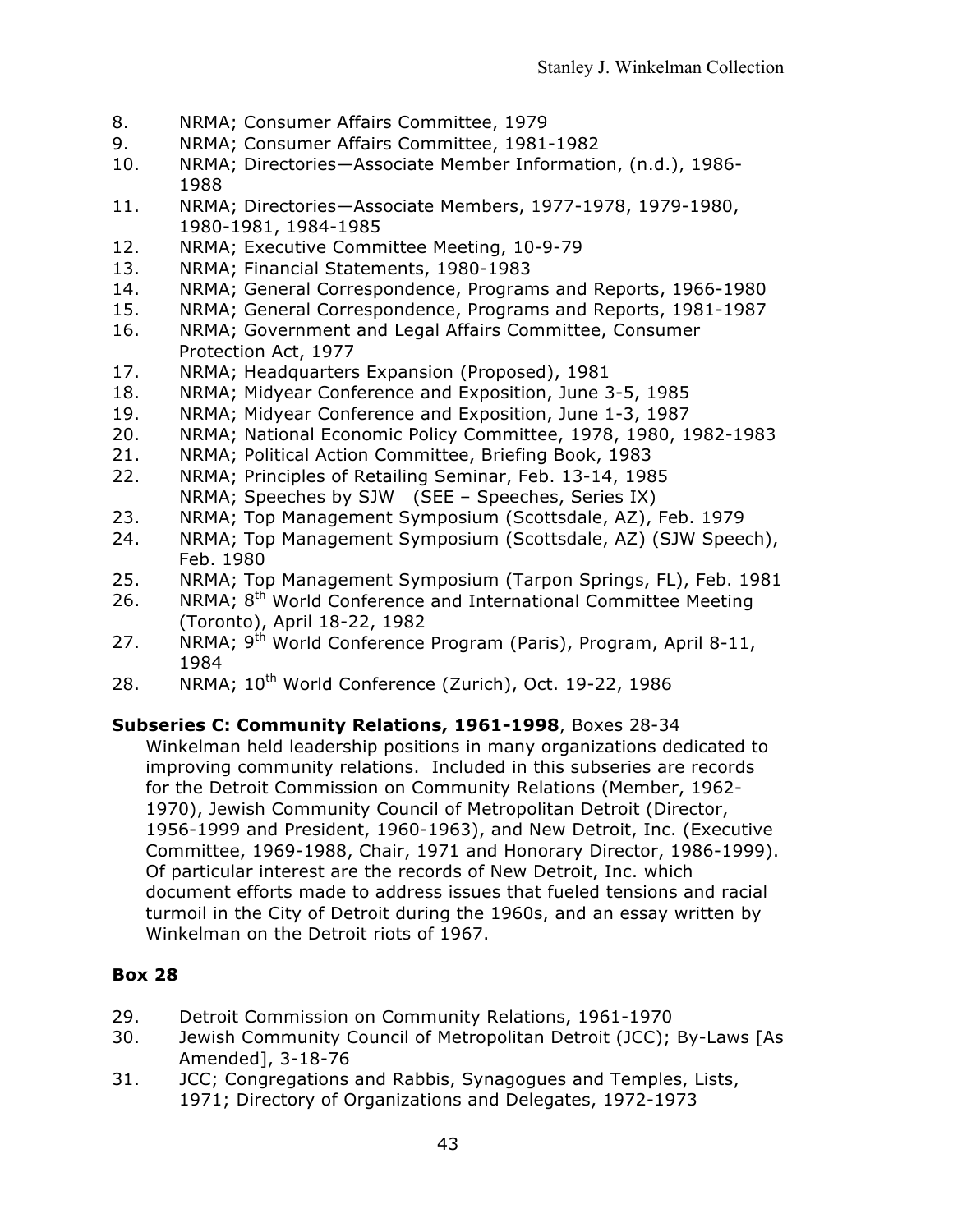- 32. JCC; Correspondence, Reports and Clippings, 1954-1998
- 33. JCC; Joint JWF (Jewish Welfare Federation)/JCC Liaison Committee, Israel Support/Leadership Network Project, 1981
- 34. JCC; Joint JWF/JCC Study Committee, 1983-1984

- 1. JCC; Rosters, 1972-1973, 1976-1977, 1984
- 2. JCC; Statements, 1964, 1966, 1983
- 3. JCC; Strategic Plan, Feb. 1987
- 4. New Detroit, Inc. (New Detroit); Annual Meetings (Members and Trustees), 1-27-72
- 5. New Detroit; Annual Meetings (Members and Trustees), 2-1-73
- 6. New Detroit; Annual Meetings (Members and Trustees), 1-22-74
- 7. New Detroit; Annual Meetings (Members and Trustees), 2-6-75
- 8. New Detroit; Annual Meetings (Members and Trustees), 2-19-76
- 9. New Detroit; Annual Meetings (Members and Trustees), 3-3-77
- 10. New Detroit; Annual Meetings (Members and Trustees), 1-19-78
- 11. New Detroit; Annual Meetings (Members and Trustees), 3-5-81
- 12. New Detroit; Annual Meetings (Members and Trustees), 1-14-82
- 13. New Detroit; Annual Meetings (Members and Trustees), 1-13-83
- 14. New Detroit; Annual Meetings (Members and Trustees), 1-12-84
- 15. New Detroit; Annual Meetings (Members and Trustees), 6-6-85
- 16. New Detroit; Annual Meetings (Members and Trustees), 6-5-86
- 17. New Detroit; Board of Trustees Meetings, 1970
- 18-23. New Detroit; Board of Trustees Meetings, 1971
- 24-29. New Detroit; Board of Trustees Meetings, 1972
- 30. New Detroit; Board of Trustees Meetings, 1973

#### **Box 30**

1-4. New Detroit; Board of Trustees Meetings, 1973 5-8. New Detroit; Board of Trustees Meetings, 1974 9-11. New Detroit; Board of Trustees Meetings, 1975 12-15. New Detroit; Board of Trustees Meetings, 1976 16-17. New Detroit; Board of Trustees Meetings, 1977

#### **Box 31**

1-2. New Detroit; Board of Trustees Meetings, 1977 3-4. New Detroit; Board of Trustees Meetings, 1978 5. New Detroit; Board of Trustees Meetings, 1980 6-9. New Detroit; Board of Trustees Meetings, 1982 10-13. New Detroit; Board of Trustees Meetings, 1983 14-15. New Detroit; Board of Trustees Meetings, 1984 16. New Detroit; Board of Trustees Meetings, 1986 17. New Detroit; Board of Trustees Rosters, 1968, 1971, 1973, 1975, 1981, 1983, 1984, 1989, 1990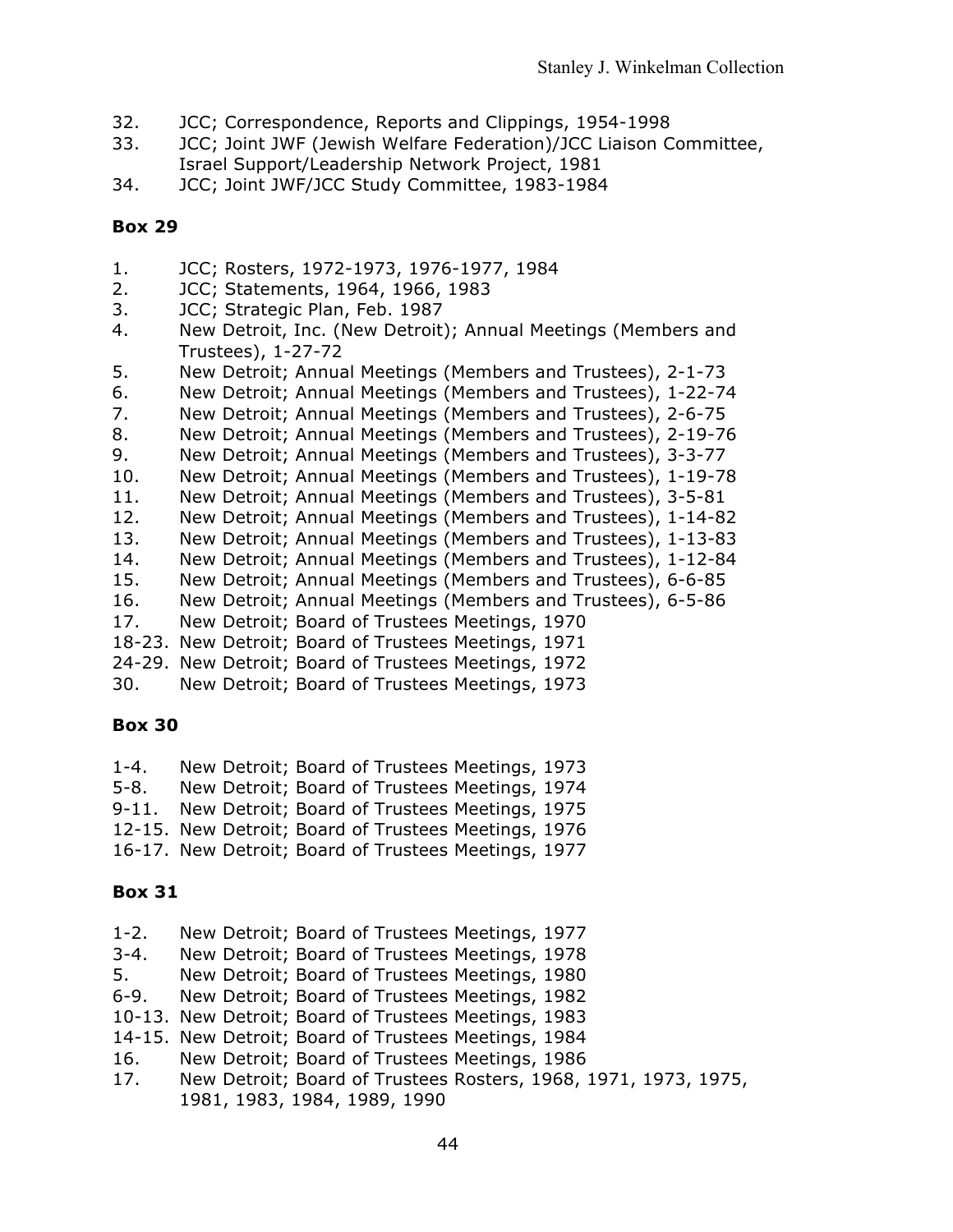- 18. New Detroit; Board of Trustees Special Meeting—Charter Revision, 6- 22-72
- 19. New Detroit; Board of Trustees Special Meeting—Michigan Fiscal Crisis, 3-22-82
- 20. New Detroit; Board of Trustees Special Meeting—Poverty State of Emergency, 2-3-83
- 21. New Detroit; By-Laws [As Amended], 4-3-69
- 22. New Detroit; Committee Leadership Assignment Lists, 1971, 1974- 1976, 1980

- 1. New Detroit; Correspondence, General, 1967-1994
- 2. New Detroit; Correspondence, Letters of Congratulations on Chairmanship, 1971-1972
- 3. New Detroit; Correspondence, New Detroit Chairmen, 1967-1983
- 4. New Detroit; Correspondence, New Detroit Presidents, 1971-1974
- 5. New Detroit; Correspondence, New Detroit Presidents, 1975-1987
- 6. New Detroit; "Desegregation of Detroit Public Schools," Position Paper, 3-6-75
- 7. New Detroit; Detroit Budget Crisis, 1976
- 8. New Detroit; Detroit Charter Revision, Ad Hoc Committee, 1971-1972
- 9. New Detroit; Detroit General Hospital, Ad Hoc Subcommittee, Health Care Institute Dissolution, 1980
- 10. New Detroit; Detroit Public Schools, Assessment of Decentralization, 11-2-73
- 11. New Detroit; Detroit Public Schools, Task Force— Vocational/Technical Centers, 1983-1984
- 12. New Detroit; Education Committee, 1980-1981
- 13. New Detroit; Education Committee, 1982-1983
- 14. New Detroit; Education Task Force, Correspondence, 1972-1977
- 15. New Detroit; Education Task Force, Proposal, June 1973
- 16. New Detroit; Executive Committee Meeting, 9-27-72
- 17. New Detroit; Executive Committee Meeting, 9-19-74
- 18. New Detroit; Executive Committee Meeting, 11-18-82
- 19. New Detroit; Executive Committee Special Meeting, 4-20-81
- 20. New Detroit; Financial Statements/Examination Reports, 1977, 1981, 1982, 1985, 1988, 1989
- 21. New Detroit; Financial Statements/Examination Reports— Comprehensive Youth Training and Community Involvement Program, 1981, 1982
- 22. New Detroit; Flint Urban Coalition Meeting (SJW Speech), 1983
- 23. New Detroit; General Fact Book, 1974
- 24. New Detroit; General File, Memos, Reports and Notices, 1967-1979
- 25. New Detroit; General File, Memos, Reports and Notices, 1980-1989
- 26. New Detroit; Handguns, Position Statement, 1975; "Gun Control Recommendations," 1968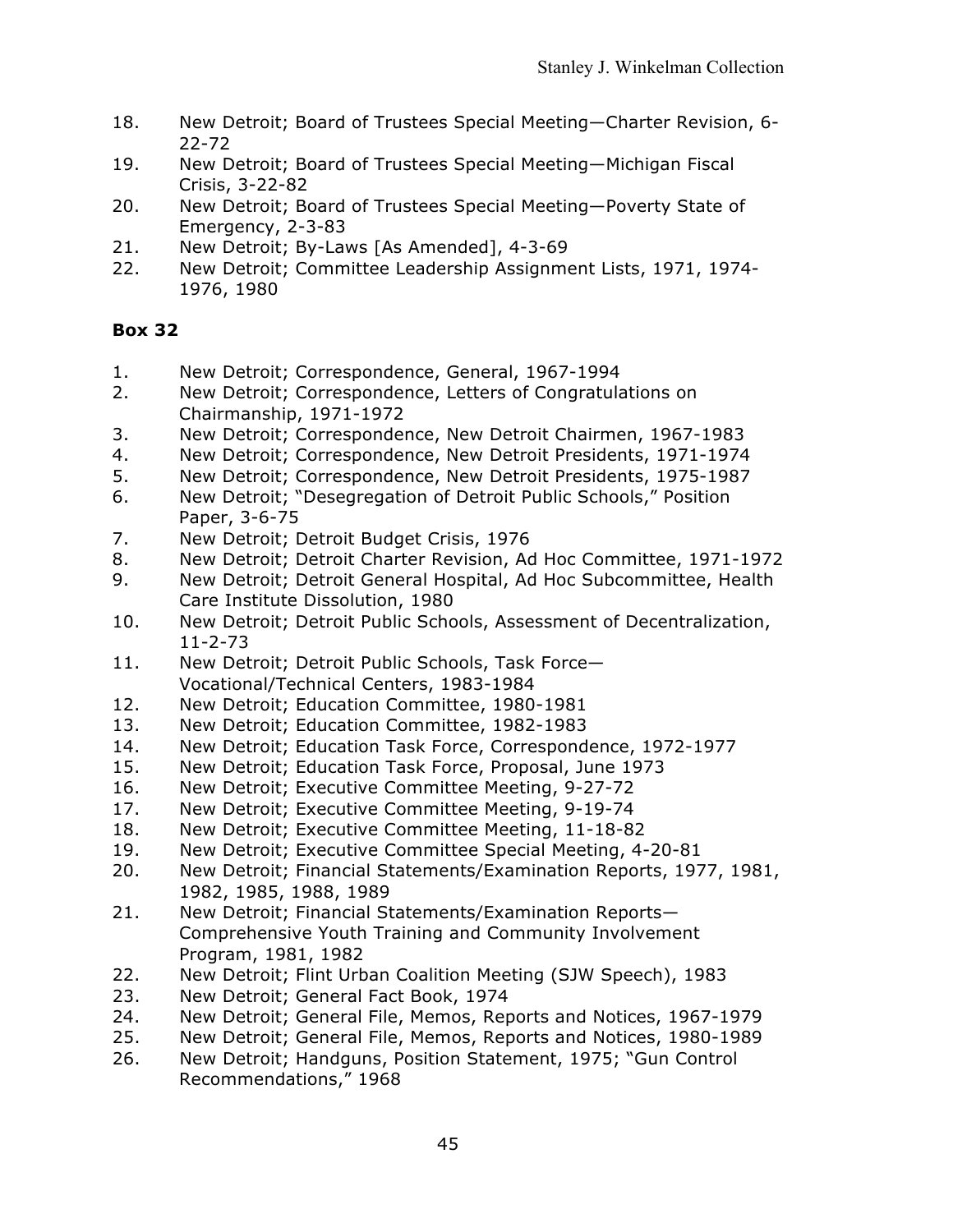- 27. New Detroit; "Heroin Problem in Detroit, A New Approach," Position Paper, 4-21-77
- 28. New Detroit; History of New Detroit
- 29. New Detroit; Hospital Boards of Trustees Subcommittee, 1978-1980
- 30. New Detroit; Magnum Oil Contract, Report and Statements, 1982
- 31. New Detroit; Mayor's "Moving Detroit Forward" Plan, 1975-1976
- 32. New Detroit; Mayor's "Moving Detroit Forward" Plan (Working Draft), 1975
- 33. New Detroit; Mayor's "Moving Detroit Forward: The Second Decade," (n.d.)

- 1. New Detroit; Metropolitan Issues Study, Aug. 1975
- 2. New Detroit; Minority Economic Development Committee, Resolution, 1980
- 3. New Detroit; New Bethel Baptist Church Incident, Investigation Reports, 1969
- 4. New Detroit; *New Detroit Now*, Quarterly News Magazine, 1970s, 1980s
- 5. New Detroit; Pamphlets
- 6. New Detroit; Planning, Organization Records and Committee Assignments, 1971-1972
- 7. New Detroit; Planning Committee, 1983-1987
- 8. New Detroit; Police Community Relations Project Committee (PCRPC), Final Report (Draft) 5-25-70
- 9. New Detroit; PCRPC, Final Report, June 1970
- 10. New Detroit; PCRPC Meeting, Transcription of Proceedings, 11-18-69
- 11. New Detroit; PCRPC Meeting, Transcription of Proceedings, 12-10-69
- 12. New Detroit; PCRPC Meeting, Transcription of Proceedings, 12-17-69
- 13. New Detroit; PCRPC Meeting, Transcription of Proceedings, 1-14-70
- 14. New Detroit; PCRPC Meeting, Transcription of Proceedings, 1-28-70
- 15. New Detroit; PCRPC Meeting, Transcription of Proceedings, 2-11-70
- 16. New Detroit; PCRPC Meeting, Transcription of Proceedings, 2-18-70
- 17. New Detroit; PCRPC Meeting, Transcription of Proceedings, 2-25-70
- 18. New Detroit; PCRPC Police Proposals, Public Statement, 3-11-69
- 19. New Detroit; PCRPC Reports, "The Detroit Police Department: A Research Report," May 1970
- 20. New Detroit; PCRPC Reports, "Police interpretation of the Detroit Riot of 1967," (Mendelsohn), n.d.
- 21. New Detroit; Press Releases, 1960s, 1970s, 1980s
- 22. New Detroit; Program Priorities and Budget Proposals, 1970s, 1980s
- 23. New Detroit; Program Priorities by Committee (Proposed), 1982, 1983
- 24. New Detroit; Progress Reports, 1960s, 1970s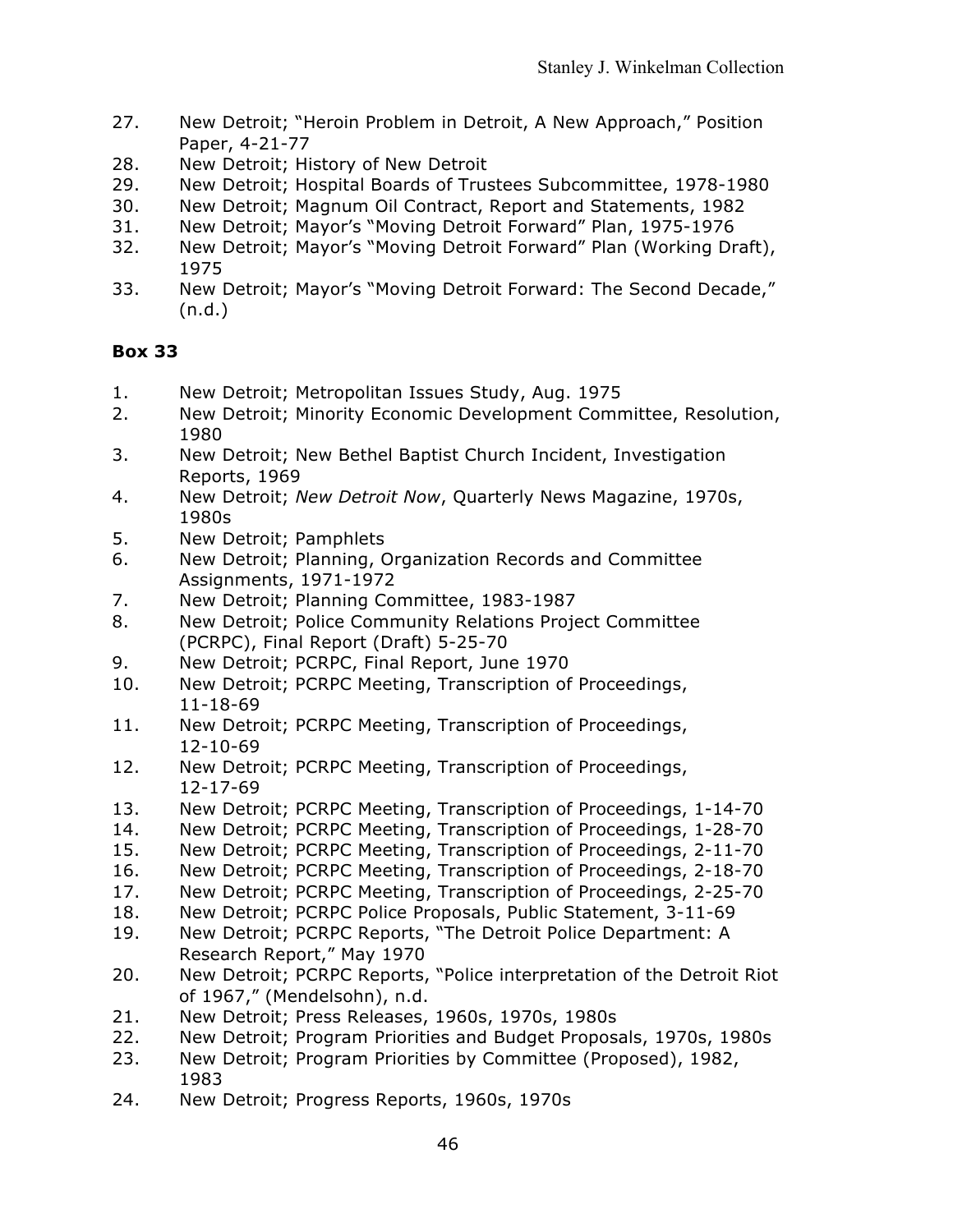- 25. New Detroit; Progress Reports, 1980s
- 26. New Detroit; Project Advisory Committee Meetings, 1971
- 27. New Detroit; Project Advisory Committee Meetings, 1972

- 1. New Detroit; Project Status Reports, 1971-1972
- 2. New Detroit; Project Status Reports, 1973
- 3. New Detroit; Project Status Reports, 1974
- 4. New Detroit; Public Images of Leaders and Institutions (Special Report), 11-1-82
- 5. New Detroit; Public Safety and Justice Committee, 1975-1981
- 6. New Detroit; Publicity—Clippings, Newsletters, Magazines, Bulletins, 1964-1995
- 7. New Detroit; Reports, "Urban Action Needs Analysis: Arts and Culture," Dec. 1972
- 8. New Detroit; Reports, "Urban Action Needs Analysis: Communications," n.d.
- 9. New Detroit; Reports, "Urban Action Needs Analysis: Education," 9-1-72
- 10. New Detroit; Reports, "Urban Action Needs Analysis: Employment," 1972
- 11. New Detroit; Reports, "Urban Action Needs Analysis: General Economic Development" (Draft), Dec. 1972
- 12. New Detroit; Reports, "Urban Action Needs Analysis: Health Report Summary," Dec. 1972
- 13. New Detroit; Reports, "Urban Action Needs Analysis: Income Maintenance and Social Services," n.d.
- 14. New Detroit; Reports, "Urban Action Needs Analysis: Minority Economic Development [Rev.]," 6-20-72
- 15. New Detroit; Riot of 1967, Essays by SJW and Lilly Epstein (Granddaughter), 1987, 1994
- 16. New Detroit; "School Finance Plans For Michigan," Position Paper, 11- 15-71
- 17. New Detroit; School Finance Subcommittee, 1972-1989
- 18. New Detroit; Speeches by SJW
- 19. New Detroit; Summer Youth Assistance Program, Proposal, 1971; Final Report, 1983
- 20. New Detroit; Tax Limitation Amendment (Proposed), 1978
- 21. New Detroit; Tax Reform, Joint Subcommittee (Urban Resources State Subcommittee-Education School Finance Subcommittee), 1980- 1981
- 22. New Detroit; Tenth Anniversary Dinner, 1977
- 23. New Detroit; Unemployment, "Action Program Against Unemployment" Report, 5-2-74
- 24. New Detroit; Unemployment Statistics, 1970s
- 25. New Detroit; United States Conference of Mayors, Program and Registration List, May 1964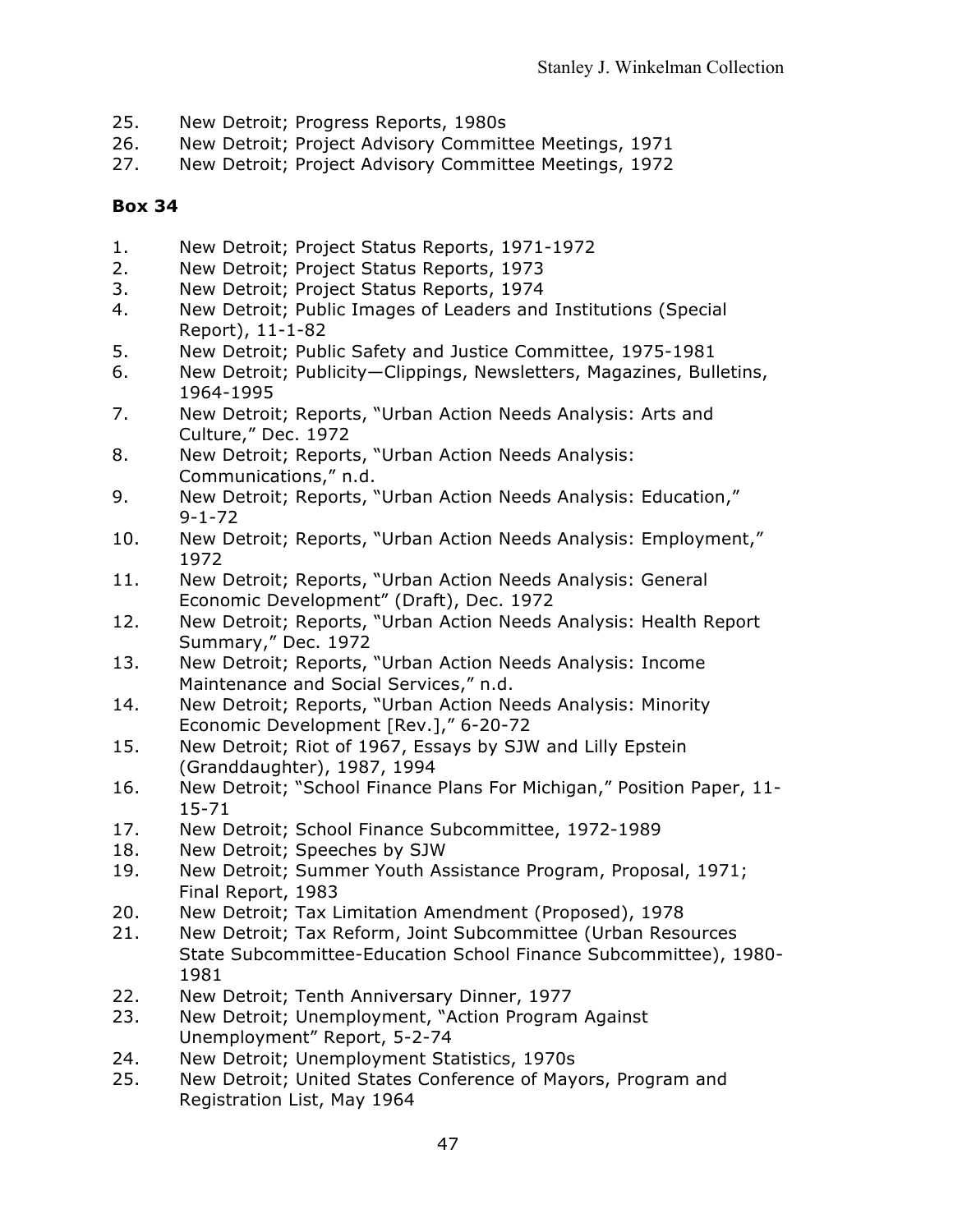- 26. New Detroit; Urban Resources Committee, 1979-1980
- 27. New Detroit; Urban Resources Monitoring Project, 1974, 1975
- 28. New Detroit; Wayne County Community College Task Force, 1982- 1983

### **Subseries D: Education, 1966-1988**, Boxes 34-37

This subseries contains records of organizations dealing with issues of education: Detroit Education Task Force (Co-Chair, 1972-1976), Michigan Governor's Commission on Higher Education (Member, 1983- 1984), U.S. District Court Monitoring Commission/Detroit Public Schools Desegregation (Member, 1974-1978), Wayne County Community College Monitor's Citizens Advisory Committee (Member, 1984-1986). (SEE ALSO – University Affiliations and Activities, Series VIII).

### **Box 34**

- 29. Detroit Education Task Force (DETF); Action Reports (Monthly), Oct. 1973-July 1974, Oct. 1974-June 1975
- 30. DETF; Background, 1972-1974
- 31. DETF; Brochures
- 32. DETF; Budget, 1973-1975
- 33. DETF; Children and Youth Committee, 1974-1975
- 34. DETF; Communications Advisory Committee, 1973

- 1. DETF; Constitutional Mandate Committee, 1974-1975
- 2. DETF; Correspondence, 1974
- 3. DETF; Cunningham, Dr. Luverne L. (Executive Director), Agreement and Correspondence, 1973-1974
- 4. DETF; Detroit Public Schools Board of Education, Background Information, 1971-1973
- 5. DETF; Detroit Public Schools Board of Education, Correspondence and Reports, 1972-1976
- 6. DETF; Detroit Public Schools Board of Education, "Kick-Off Meeting," 1-4-73
- 7. DETF; Detroit Public Schools Board of Education, Labor Relations, 1974
- 8. DETF; Detroit Public Schools Board of Education, "Report on Implementation Status of Recommendations," March 1977
- 9. DETF; Detroit Public Schools Board of Education, Superintendent Search, 1971-1972
- 10. DETF; Detroit Public Schools Board of Education, Superintendent's Committee on Achievement Report, March 1973
- 11. DETF; Education Committee, 1973-1974
- 12. DETF; Education Committee, 1975-1976
- 13. DETF; Finance Committee, 1973-1974
- 14. DETF; Finance Committee, 1975-1976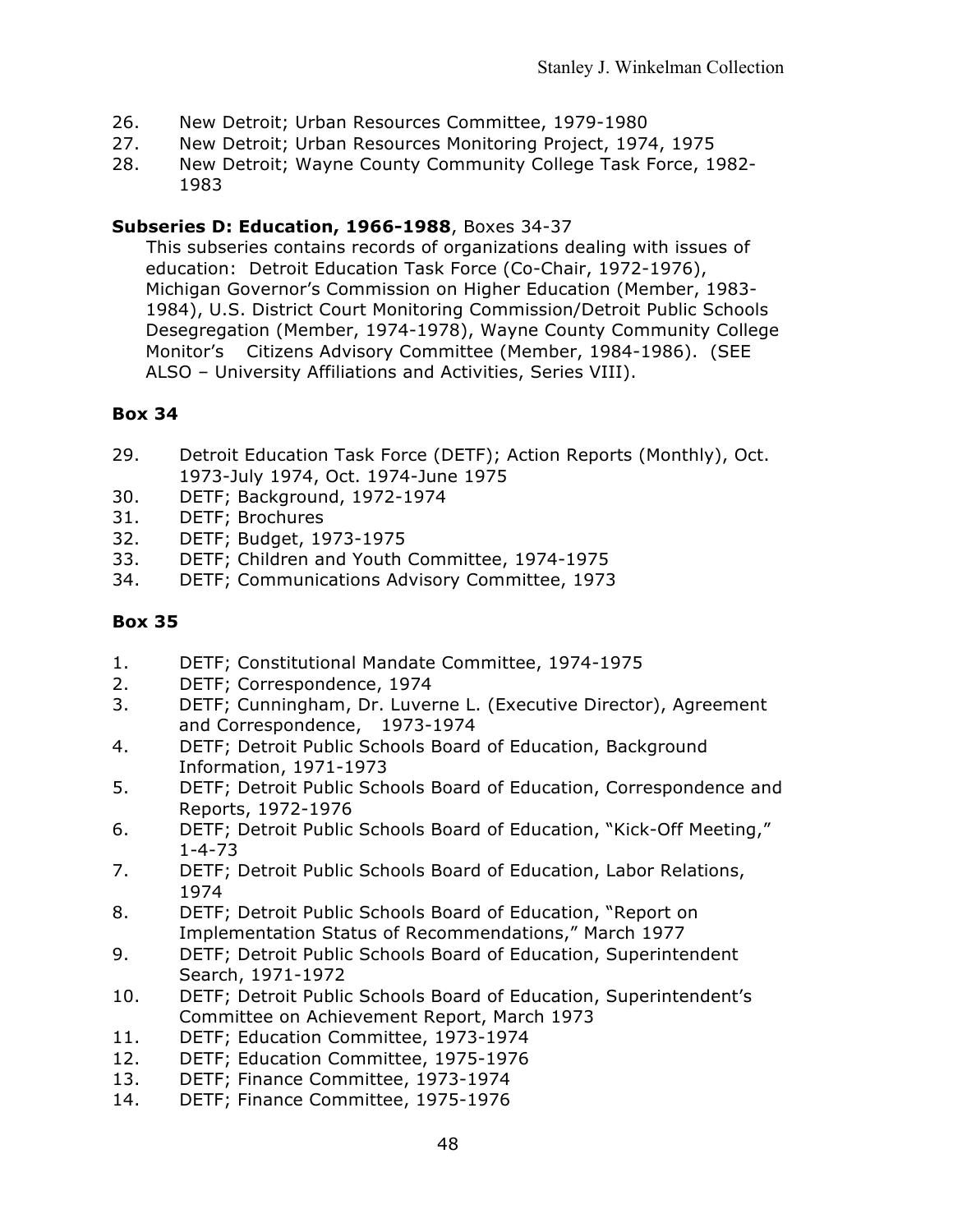- 15. DETF; Finance-Organization/Management Committee, 1975-1976
- 16. DETF; Funding, 1972-1975
- 17. DETF; Future of the Task Force, 1975
- 18. DETF; Governance Committee, 1974-1975
- 19. DETF; Higher Education Advisory Committee, 1973-1975
- 20-23. DETF; History of DETF (Drafts of Chapters by Ralph B. Thomas, Historian):

"Origins of the Education Task Force," (n.d.)

"The Experts and 'The System'," Aug. 1975 (Draft 2)

- "Laymen Look at Teaching and Learning," Sept. 1975 (Draft 2) "Funding the Deficit," Chapter III, (n.d.)
- "Leadership and Linkage," Chapter VI, Sept. 1975
- "Planning for 1974-75," Chapter VII, Dec. 1975 (Draft 2)

"The New Committees: Governance and Constitutional

Mandate," Chapter VIII, Jan. 1976 (Draft 2)

"Outcomes for the Student," Chapter IX, Jan. 1976 (Draft 2) "Continuing Efforts in Finance and Management," Chapter X, Feb. 1976 (Draft 2)

"The Task Force as a Third Party," Chapter XI, March 1976 (Draft 2)

"Genesis: Intervention or Cooperation?" Chapter XII, May 1976 (Draft 2)

"Structure and Function: Philosophy Meets Circumstance," Chapter XIII, June 1976

- 24. DETF; Interview of SJW—WJR Radio, Transcript, 2-20-75
- 25. DETF; Interviews (Opinions about DETF), 1973
- 26. DETF; Management Planning, 1974-1976
- 27. DETF; Meetings, Agendas and Minutes, 1973

- 1. DETF; Meetings, Agendas and Minutes, 1974
- 2. DETF; Meetings, Agendas and Minutes, 1975-1976
- 3. DEFT; Membership, Committee and Personnel Rosters, 1972-1976
- 4. DETF; Monitoring Project, 1975-1976
- 5. DETF; Organization and Management Committee, 1973-1975
- 6. DETF; Progress Reports, 1973-1976
- 7. DETF; Proposed Millage Election, 1973
- 8. DETF; Publicity—Press Releases, Reports and Clippings, 1963-1975
- 9. DETF; Reports, "The Bursley Act and the Education Finance Needs of Detroit" (R.J. Goettel and R.E. Firestine), 6-19-74
- 10. DETF; Reports, "A Center for Professional Development in Teaching and Learning" (Wayne State University College of Education), Oct. 1974
- 11. DETF; Reports, "City of Detroit Issues—Winter 1975" (Market Opinion Research), April 1975
- 12. DETF; Reports, "Detroit Public Schools: Legislative Report," 6-16-75
- 13. DETF; Reports, "Goals of Education in Detroit" (DPS), March 1973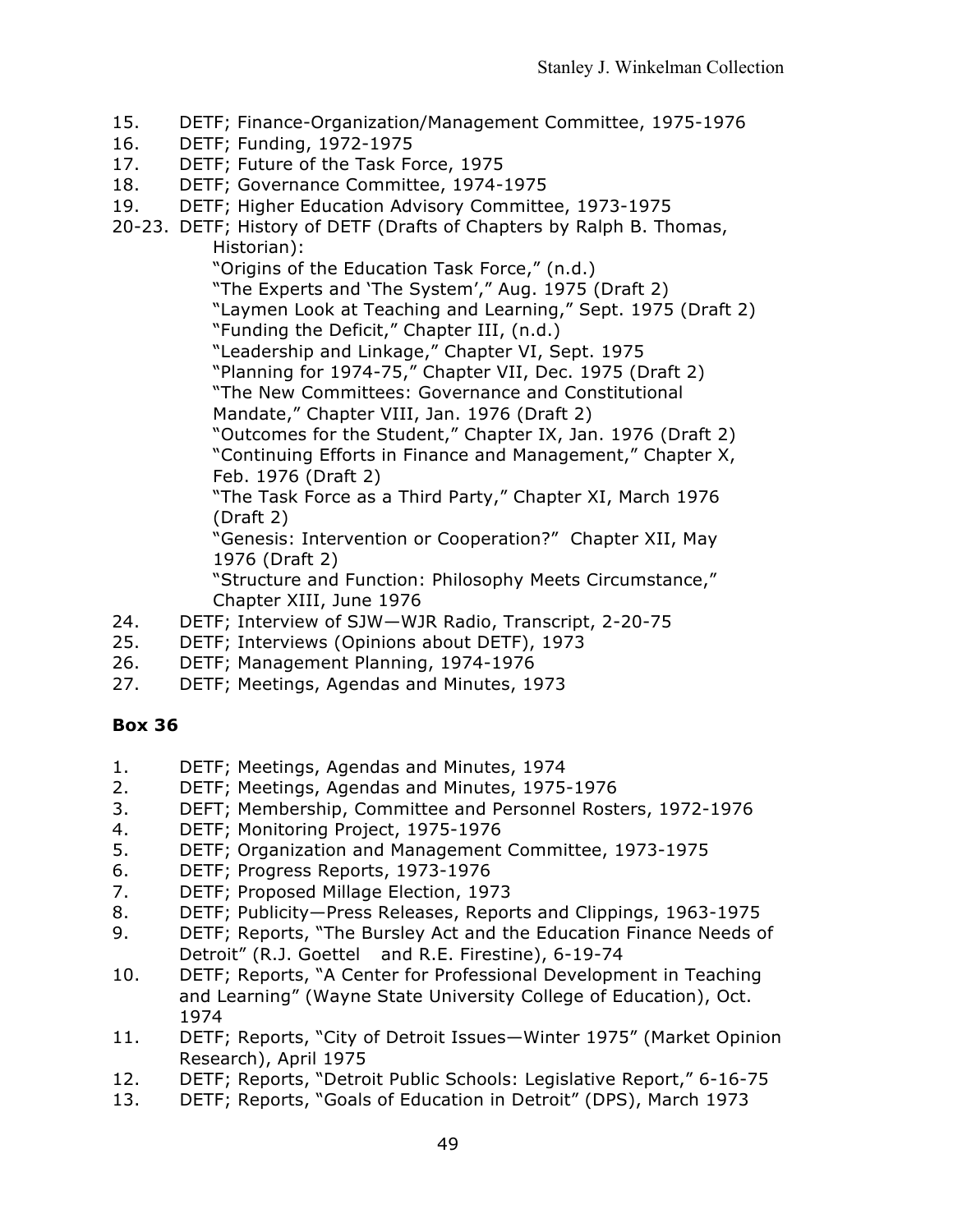- 14. DETF; Reports, "A New Approach to Educational Problem Solving in Detroit" (L.L. Cunningham), n.d.
- 15. DETF; Reports, "School District of the City of Detroit: The Roosevelt Warehouse Report on Review of Policies, Practices and Procedures," Feb. 1975
- 16. DETF; Reports, "Vocational Education Proposal Analysis," 2-20-76
- 17. DETF; Speeches by SJW, 1973, 1975-1976
- 18. DETF; Steering Committee, 1973-1976
- 19. DETF; Summary of Task Force Activities, 6-2-76
- 20. DETF; Time/Action Work Plan, 1973-1975
- 21. Governor's Commission on the Future of Higher Education (GCFHE); Appropriations for Michigan Higher Education, 1983-1984
- 22. GCFHE; Background and Guidelines, 1983-1984
- 23. GCFHE; Classification of Higher Education Institutions, 1984
- 24. GCFHE; Clippings on Commission, 1985
- 25. GCFHE; Clippings on Education, 1983
- 26. GCFHE; Correspondence and Notes, 1983-1985, 1988
- 27. GCFHE; Directory of Higher Education Leadership, n.d.
- 28. GCFHE; Final Report, "Putting our minds together: New directions for Michigan higher education," Dec. 1984, Correspondence, 1984-1985
- 29. GCFHE; Finance and Capital Outlay Review Panel, 1984
- 30. GCFHE; Governance of Higher Education, 1980s
- 31. GCFHE; Governor's 1985 Budget
- 32. GCFHE; Issue Paper, "Elements of quality associated with bachelor and associate degree programs in Michigan," Feb. 1984
- 33. GCFHE; Issue Paper, "Equal access for women and handicappers in higher education: A discussion paper," Feb. 1984
- 34. GCFHE; Issue Paper, "Higher education and economic development in Michigan," March 1984 (with supplemental material)
- 35. GCFHE; Issue Paper, "Issues and problems regarding financial access to higher education in Michigan: A discussion paper," Feb. 1984 (with supplemental material)
- 36. GCFHE; Issue Paper, "Joint Task Force Report on Minorities, Females and Handicappers in Michigan's Colleges and Universities," 1982
- 37. GCFHE; Issue Paper, "Michigan Society of Professional Engineers Task force on Infrastructure at State Universities," July 1984
- 38. GCFHE; Issue Paper, "Occupational supply and demand and postsecondary education," 1-3-84
- 39. GCFHE; Issue Paper, "Overview of educational television in Michigan," May 1984
- 40. GCFHE; Issue Paper, "Postsecondary enrollments: United States and Michigan," Nov. 1983
- 41. GCFHE; Issue Paper, "The privilege and the responsibility—some reflections on the nature, function, and future of academic tenure" (Harold T. Shapiro), 8-24-83
- 42. GCFHE; Issue Paper, "Qualitative reform of public schooling: A discussion paper," Dec. 1983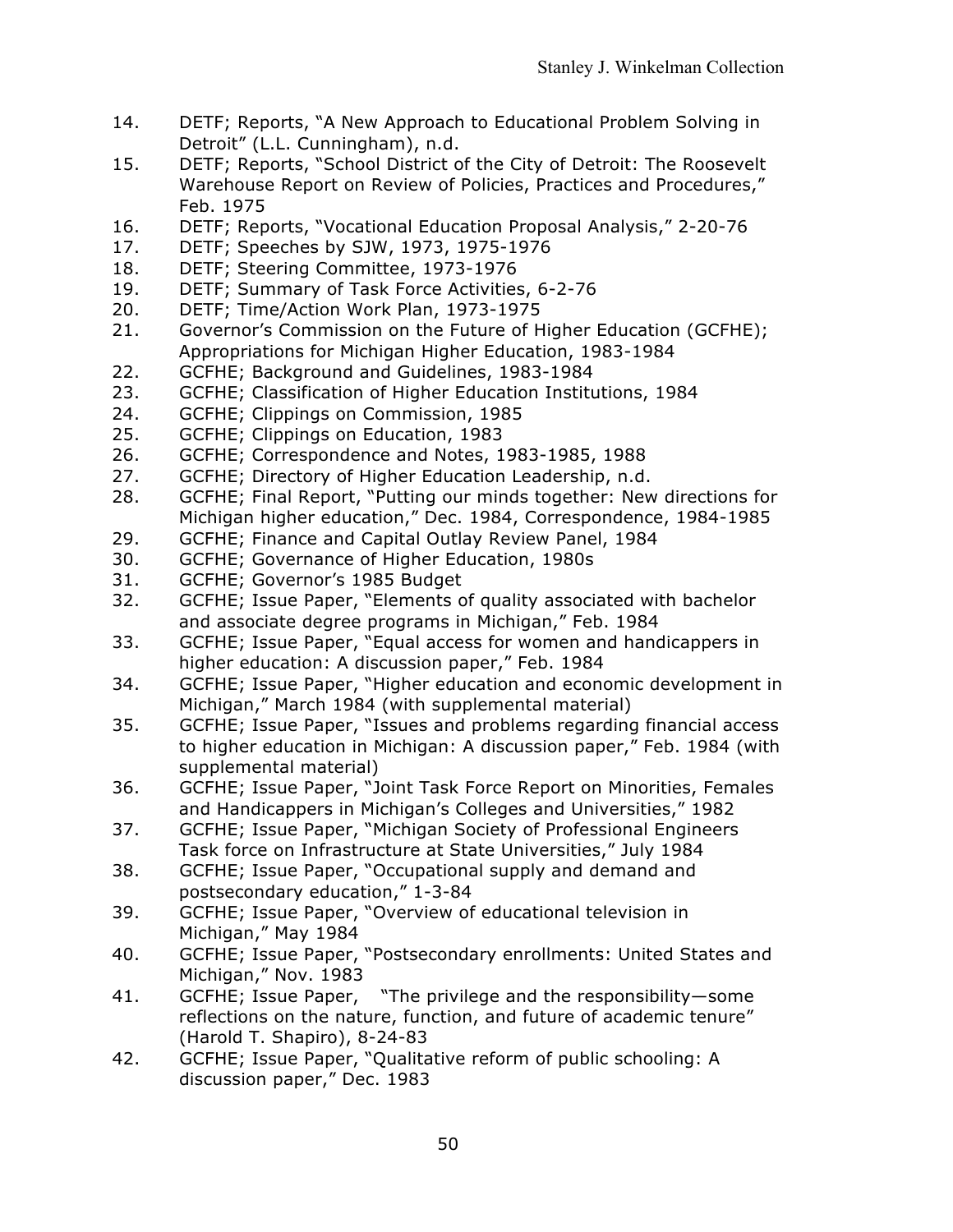- 43. GCFHE; Issue Paper, "Quality and equity issues linking public schools and higher education: A discussion paper concerning minorities, women, handicappers and bilingual students," Jan. 1984
- 44. GCFHE; Issue Paper, "Special state commissions and task forces on education issues: 1982 to date," Feb. 1984
- 45. GCFHE; Issue Paper, "Technology and growth: State initiatives in technological innovation," July 1983
- 46. GCFHE; Issue Paper, "To the year 2000: Future trends and implications for higher education," March 1984
- 47. GCFHE; Issue Paper, "Trends, issues and decisions facing Michigan's higher education system: A staff discussion paper," Nov. 1983
- 48-49. GCFHE; Issues for Consideration, 1983-1984
- 50. GCFHE; Meetings, Agendas and Minutes, 1983
- 51. GCFHE; Meetings, Agendas, Minutes, Correspondence and Notes, 1984

- 1. GCFHE; Michigan Higher Education: An Overview, 9-19-83
- 2. GCFHE; Michigan Higher Education—Statistical Profiles, Independent Colleges and Universities, 1983
- 3. GCFHE; Michigan Higher Education—Statistical Profiles, Public Colleges and Universities, 1983
- 4. GCFHE; Michigan Higher Education—Statistical Profiles, Public Junior and Community Colleges, 1983
- 5. GCFHE; Midyear Progress Report (Working Drafts), 1984
- 6. GCFHE; Midyear Progress Report—Responses, 1984
- 7. GCFHE; Oath of Office (SJW), 10-31-83
- 8. GCFHE; Previous Higher Education Commissions
- 9. GCFHE; Private Sector Support of Colleges, 1984
- 10. GCFHE; Public Forum, 5-1-84:

Agenda for discussion (Midyear Progress Report) Memo from Joe Kent Kerby, Eastern Michigan University **Notes** 

Testimony of David Adamany, Wayne State University Testimony of Thomas M. Bernthal, Michigan Community College Association

Testimony of Robert W. Spencer, Detroit Economic Growth Corporation

Testimony of Herbert Stoutenburg, Montcalm Community College

- 11. GCFHE; Public Opinion Surveys on Higher Education in Michigan, 1984
- 12. GCFHE; Publicity—Press Releases and Editorials, 1983-1984
- 13. GCFHE; Roles and Missions Subcommittee, 1983-1984
- 14. GCFHE; Telecommunications in Education (Articles), 1980-1984
- 15. GCFHE; Telecourses (Essays and Articles), 1980s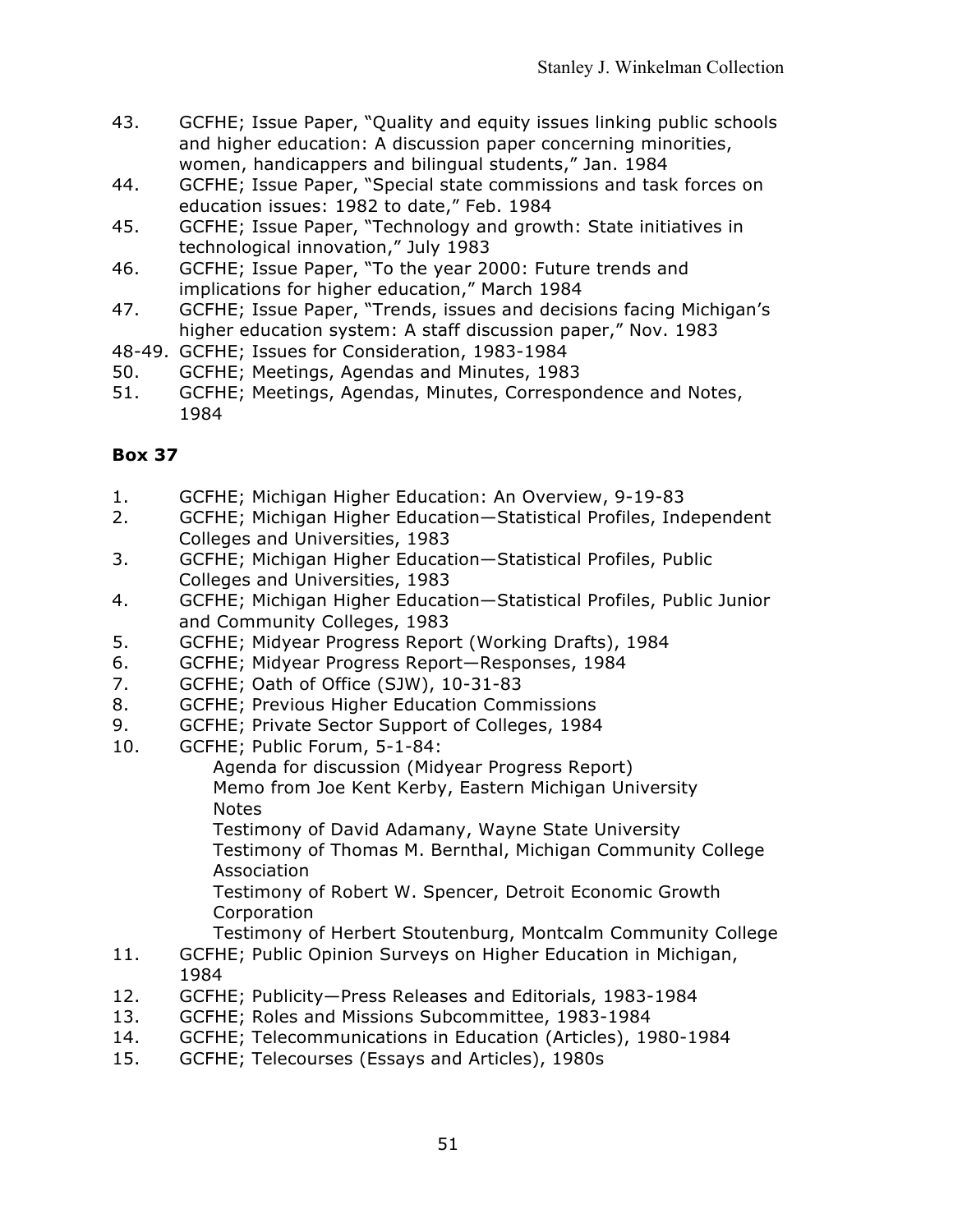- 16. U.S. District Court Monitoring Commission—Detroit Public Schools Desegregation (USDCMC); Court Orders, Roster, Correspondence and Minutes, 1970, 1975-1978
- 17. USDCMC; Guidelines for Staff and Students
- 18. USDCMC; Reports and Reviews: Progress Report, Academic Year ending June 1977 Report of Work Plans and Budget Committee Review of Annual Progress Report Review of the Report of the Commission, n.d.
- 19. USDCMC; Speech by SJW, "Cleveland Schools Desegregation," 1976
- 20. Wayne County Community College Monitor's Citizens Advisory Committee (WCCC); Background, 1984
- 21. WCCC; Budget, 1984
- 22. WCCC; Enrollment—Michigan Higher Education Headcount, 1983
- 23. WCCC; Finance Subcommittee, 1982-1984
- 24. WCCC; Financial Statements/Examination Reports, 6-30-83, 12-13-83
- 25. WCCC; General Correspondence, Subcommittee Roles and Clippings, 1984-1985
- 26. WCCC; Governance, 1966, 1984
- 27. WCCC; Instructional Program Subcommittee, 1984
- 28. WCCC; Membership, 1984
- 29. WCCC; Meetings, Agendas and Minutes, 1984
- 30. WCCC; Michigan Community Colleges, Activity Classification Structure (1982-1983) Data Book, Jan. 1984
- 31. WCCC; Personnel File Review, 1984
- 32. WCCC; Personnel Subcommittee, 1984
- 33. WCCC; Program Planning Advisory Committee and Planning and Development Committee, 1976
- 34. WCCC; Public Relations Subcommittee, 1984
- 35. WCCC; Report (No. 1) on Monitoring Activities at Wayne County Community College, 3-7-84
- 36. WCCC; Report (No. 2) on Monitoring Activities at Wayne County Community College, 6-14-84
- 37. WCCC; Report (Final) on Monitoring Activities at Wayne County Community College, June 1985

#### **Subseries E: Health and Welfare Agencies and Organizations, 1899- 1995**, Boxes 37-39

This subseries contains the records of the Community Foundation of Southeastern Michigan (Trustee, 1984-and Development Committee Co-Chair, 1984-1990), the Jewish Community Foundation (Member, 1973- 1977 and Chair, 1979-1988), the Jewish Welfare Federation (Board, 1956, Executive Committee, 1965-1984, Vice President, 1969-1974 and University Relations Committee Chair, 1987-1991), the Jewish Home for the Aged (Director, 1958-1961), Metropolitan Northwest Detroit Hospitals Corporation (Trustee, 1976-1985), United Community Services (Board, 1970-1975), United Foundation/United Way (Board, 1950-1991,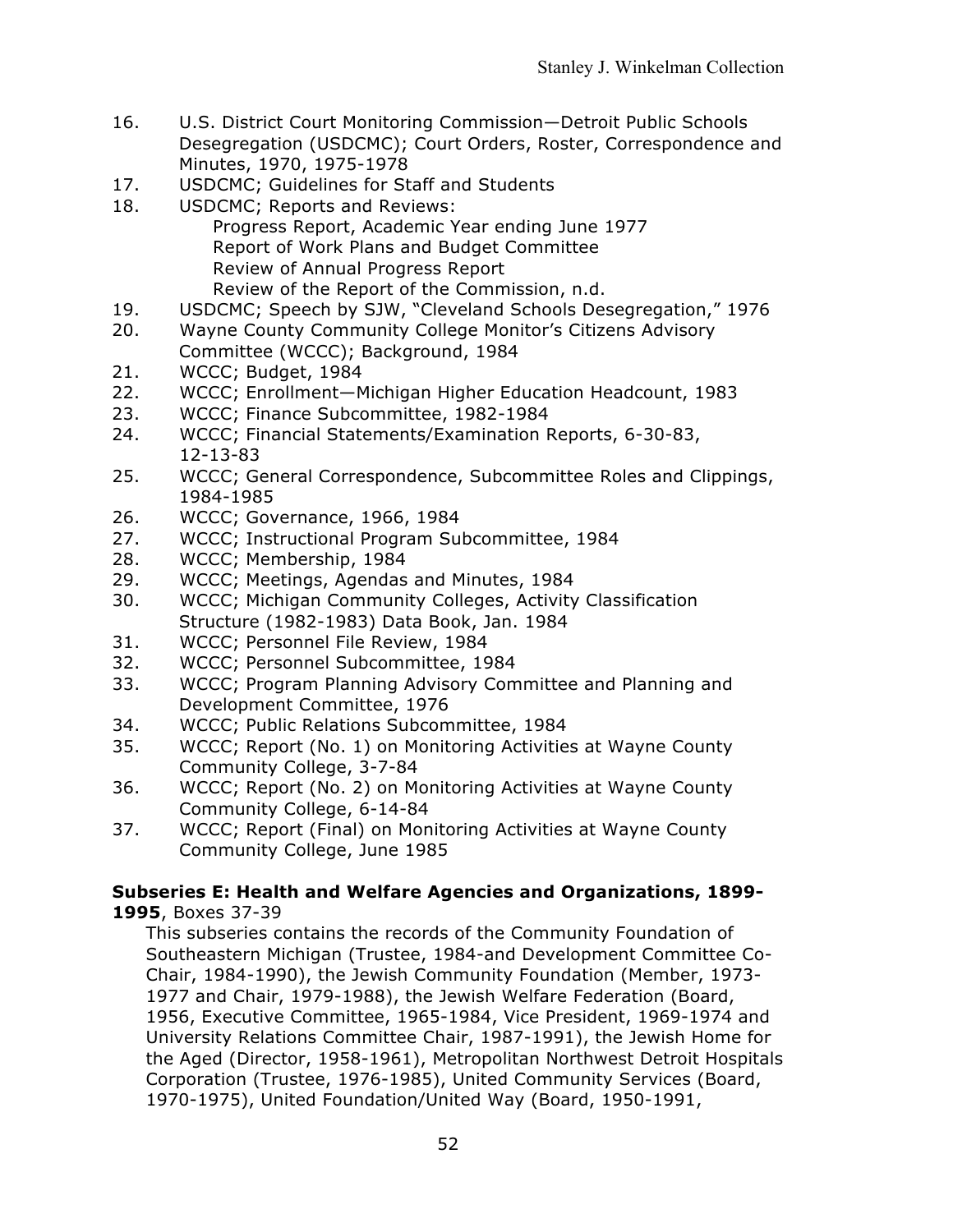Executive Committee, 1969-1991 and Advisory Committee, 1991), and Wayne State University Health Care Institute (Director, 1976-1980).

# **Box 37**

- 38. Community Foundation of Southeastern Michigan (CF); Annual Reports, 1985, 1988, 1990
- 39. CF; Board of Trustees—Roster, Agendas and Minutes, 1984-1986
- 40. CF; Brochures
- 41. CF; By-Laws, Art. of Incorporation, Development Committee Mission Statements, 1984
- 42. CF; Correspondence and Notes, 1984-1993
- 43. CF; Fact Sheets and Case Statements, 1983-1985
- 44. Jewish Community Foundation of United Jewish Charities/Max M. Fisher Jewish Community Foundation (JCF); Program Information and Project Summaries, 1985-1986
- 45. JCF; Project Proposals and Recommendations, 1977
- 46. JCF; Project Proposals and Recommendations, 1979-1980
- 47. JCF; Project Proposals and Recommendations, 1981-1982

- 1. Jewish Welfare Federation (JWF); Annual Reports, 1964-1965, 1967, 1970, 1974, 1982, 1983, 1984
- 2. JWF; Budget Committee, 1984-1985, and Budget Report, 1987-1988
- 3. JWF; Community Organizations Reports
- 4. JWF; Correspondence, Minutes, Programs, Roster, and Clippings, 1960-1979
- 5. JWF; Correspondence, Minutes, Programs, and Clippings, 1981-1995
- 6. JWF; Federated Endowment Fund, Annual Report, 12-31-85
- 7. JWF; Jewish Community Center Membership Certificate, 1959
- 8. JWF; Jewish Home for Aged, Annual Report, 1986
- 9. JWF; Jewish Home for Aged, Correspondence, Minutes and Reports, 1984, 1986
- 10. JWF; Jewish Home for Aged, Correspondence, Minutes and Reports, 1987
- 11. JWF; Jewish Home for Aged, Demographic and Needs Assessment Study, Nov. 1984
- 12. JWF; Jewish Home for Aged, Market Analysis, Dec. 1987
- 13. JWF; United Jewish Charities, Annual Reports,  $1<sup>st</sup>$  (1899-1900) and  $75^{th}$  (1974)
- 14. Metropolitan Northwest Detroit Hospitals Corporation (MetNDH); Administrative Conference Committee Meetings, 1974-1975, 1977
- 15. MetNDH; Ambulatory Care Satellite Network Proposal (Providence Hospital), March 1977
- 16. MetNDH; Annual Meetings, 1974, 1978, 1980-1982
- 17. MetNDH; Board of Trustees Meetings, 1974, 1978, 1980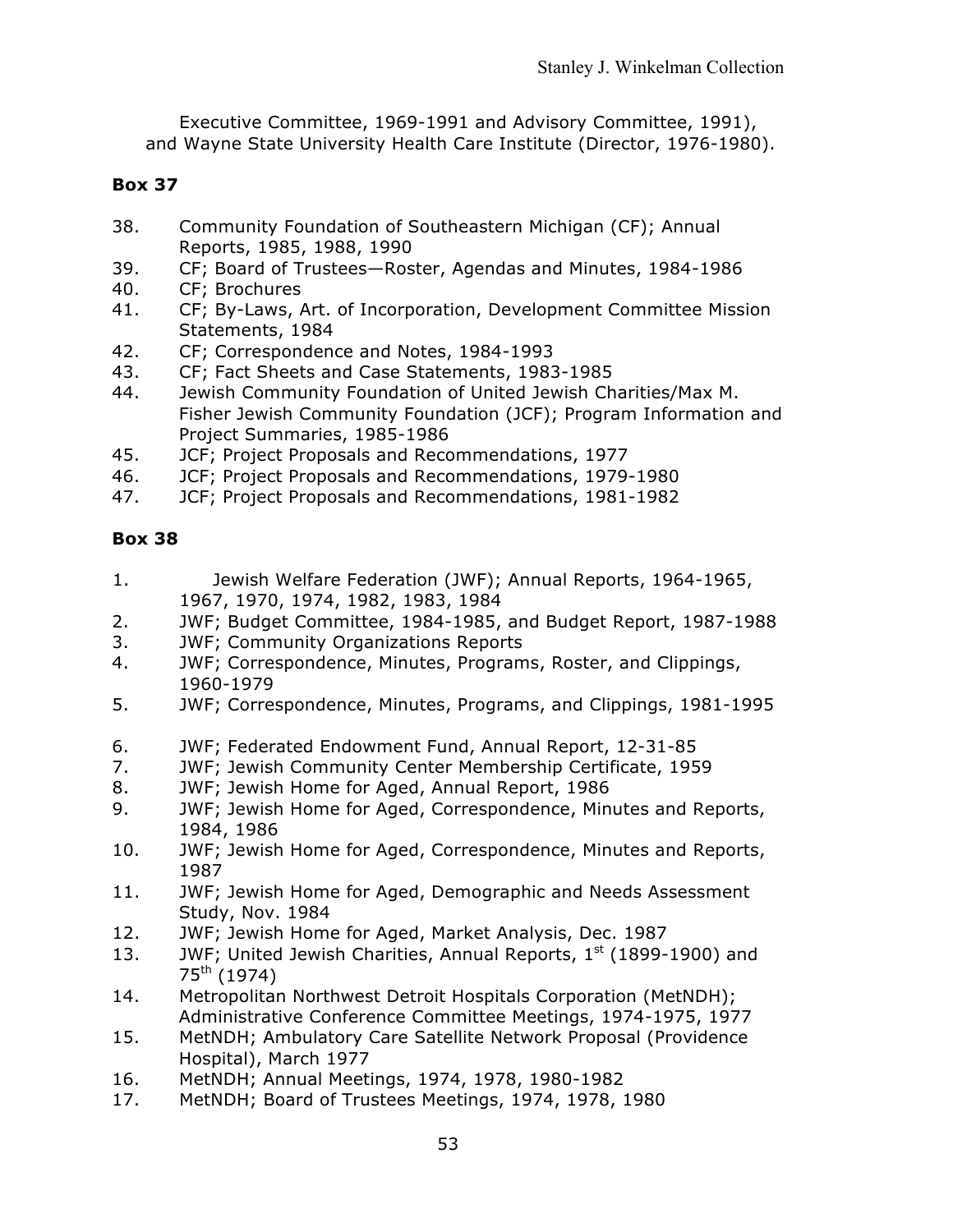- 18. MetNDH; Board of Trustees Meetings, 1981
- 19. MetNDH; Board of Trustees Meetings, 1982
- 20. MetNDH; Board of Trustees Meeting (Reorganization of the Quadrangle), 5-4-83
- 21. MetNDH; Correspondence and Notes, 1974-1983
- 22. MetNDH; Planning and Urban Design Program, Progress Report, July 1975-June 1976
- 23. MetNDH; Quadrangle Annual Report, 1976
- 24. MetNDH; Quadrangle Hospitals Retreat, 9-15-80
- 25. United Community Services of Metropolitan Detroit (UCS); By-Laws and Informational Material, 1970
- 26. UCS; General Correspondence, Roster, Progress Report, and Miscellaneous Records, 1971-1978, 1983
- 27. United Foundation/United Way (UF); Annual Reports, 1978-1980, 1985
- 28. UF; Brochure
- 29. UF; Environmental Scanning Committee Report, 1982
- 30. UF; Executive Committee, 1971-1993
- 31. UF; Long Range Planning Committee, 1982-1983
- 32. UF; Long Range Planning Committee, Critical Issues Study, 1982- 1983
- 33. UF; Long Range Planning Committee, Strategic Plans, 1984-1985
- 34. UF; Meeting Minutes, 1979-1983
- 35. UF; Nominating Committee Materials, 1967, 1977-1983

- 1-2. UF; Nominating Committee Materials, 1984-1991
- 3. UF; Special Study Committee, Priorities Subcommittee Study, 1970, 1974 [Rev.]
- 4. UF; Vanguard Program, 1983-1984
- 5. Wayne State University Health Care Institute (WSU-HCI); Background Information, Rosters and Report, 1976-1978
- 6. WSU-HCI; Board of Directors Meetings, 1977-1980
- 7. WSU-HCI; By-Laws, Policies, Budgets and Reports, n.d., 1977-1980
- 8. WSU-HCI; Correspondence, 1977-1980
- 9. WSU-HCI; Financial Statements, 1978-1980

# **Subseries F: Miscellaneous Non-Profit Affiliations, 1956-1995**,

Boxes 39-40

The records contained in this subseries document Winkelman's work with many additional non-profit organizations. Files contain correspondence, meeting minutes, rosters, newspaper clippings, programs, reports, pamphlets and brochures, fundraising materials, and handwritten notes. Arrangement is alphabetical by name of organization.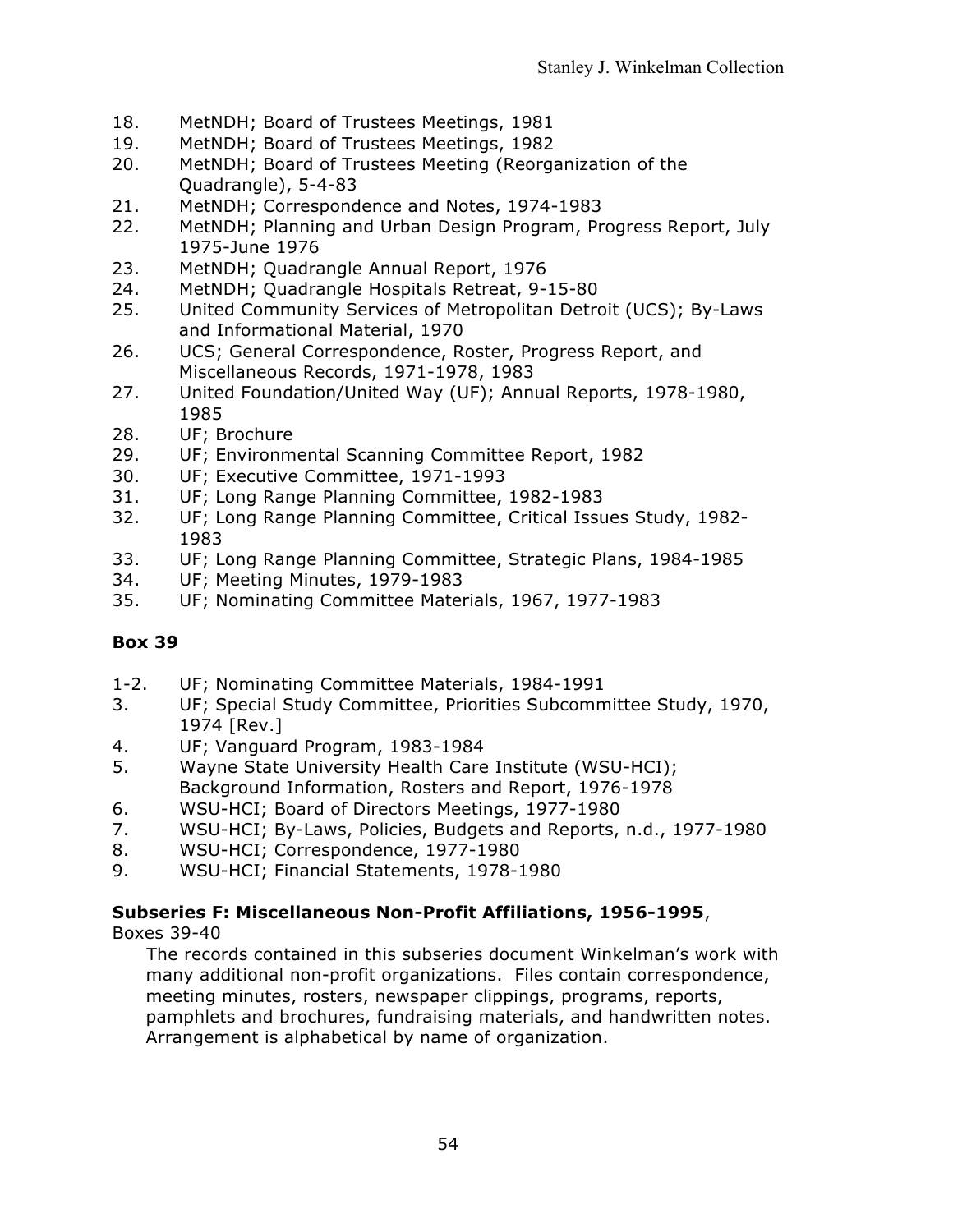- 10. Allied Jewish Campaign; Fundraising, 1982, 1986
- 11. Allied Jewish Campaign; Programs-Victory Dinner, 1972 and 50<sup>th</sup> Anniversary, 1976
- 12. B'nai B'rith; Anti-Defamation League, 1973-1983
- 13. B'nai B'rith; Anti-Defamation League—Wayne County Community College, 1978-1979
- 14. B'nai B'rith; Award Dinners, 1971-1984
- 15. B'nai B'rith; Youth Services, Annual Report, 1981
- 16. Booker T. Washington Business Association (BTW), 1982
- 17. BTW; Brotherhood Honoree, 1985
- 18. Central Business District Association; Image Committee, 1970, Retail Committee, 1984
- 19-21. Citizen's Advisory Committee of the Wayne County Juvenile Court (CAC-WCJC); Correspondence, Rosters, Minutes, Reports and Clippings, 1986-1989
- 22. CAC-WCJC; Organization and Committee Assignments, 1984-1986
- 23. CAC-WCJC; Probate Court, Juvenile Division, Annual Report, 1986
- 24. Citizen's Commission to Improve Michigan Courts; Final Report and Recommendations to Improve Efficiency and Responsiveness, Oct. 1986
- 25. City of Detroit Private Industry Council, 1980
- 26. Civic Host Committee for 1980 Republican National Convention (Civic Host Committee), 1979-1980
- 27. Civic Host Committee; Retail Merchandising and Vendor Exhibit Sub-Committee, 1979
- 28. Committee for Equal Opportunity; Citizen's Report on Police-Community Relations, 1963-1967
- 29. Council of Jewish Federations, Inc., 1985
- 30. Council of Michigan Foundations Committee, 1986
- 31. Detroit Commission on the Year of Children and Youth, 1979
- 32. Detroit Convention Bureau, 1967
- 33. Detroit Executive Service Corps (DESC), n.d., 1983-1994
- 34. DESC; Client, Volunteer, Project and Contributions Lists, n.d., 1985- 1990
- 35. DESC; Contribution Requests, 1986-1987
- 36. Detroit Friends of Yeshiva University, 1969, 1980
- 37. Detroit Grand Opera Association, Inc.; Corporate Campaigns, 1980, 1982-1983
- 38. Detroit Institute of Arts; Corporate Campaigns, 1980, 1982
- 39. Detroit Public Library; "Keep the Doors Open" Campaign, Steering Committee, 1983
- 40. Detroit Public Schools; Board of Education, Citizens for Schools (Citizens Advisory Committee on School Needs), Executive Committee, 1958-1966
- 41. Detroit Public Schools; High School Study Commission, 1966, 1968
- 42. Detroit Round Table of Catholics, Jews and Protestants, 1962-1969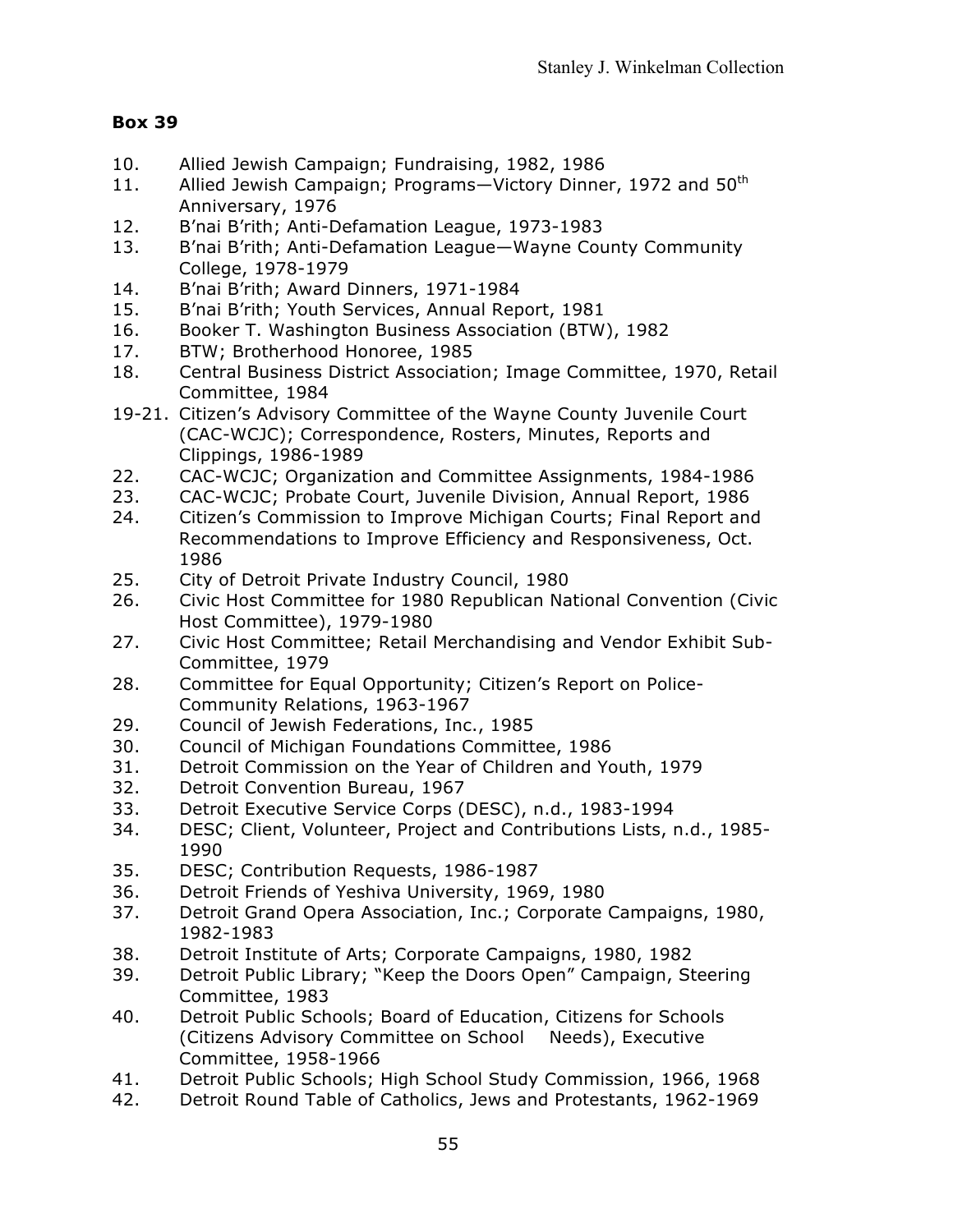- 43. Detroit Symphony Orchestra; "Classical Roots" Campaign, Steering Committee, 1981-1982
- 44. Harry S. Truman Library Institute for National and International Affairs, 1976-1977
- 45. Hebrew Union College, 1965-1982
- 46. Histadrut; Pamphlets and Brochures
- 47. Histadrut; Tribute Dinners and Luncheon Meeting, 1975-1978, 1982- 1984
- 48. Leadership Detroit; Speaker, 1980-1983
- 49. League of Women Voters; 50<sup>th</sup> Anniversary Sponsors Committee, 1969

- 1. Mayor's Emergency Relief Fund Committee, 1982-1984
- 2. Mayor's Task Force on City Finances, 1976
- 3. Merrill-Palmer Institute; Board of Trustees, 1974-1980
- 4. Michigan Cancer Foundation; Board of Trustees, 1975-1976
- 5. Michigan Civil Rights Commission; Conference Advisory Committee, 1966
- 6. Michigan Committee to Support National Health Security; Coordinating Committee, 1974
- 7. Michigan Fair Campaign Practices Commission, 1961, 1968
- 8. Michigan Historical Center Foundation; Board of Trustees, 1992-1994
- 9. Michigan Host Committee for the Super Bowl; Retail Committee (Chairman), 1980-1982
- 10. Michigan Opera Theatre; Corporate Campaign, 1980
- 11. Michigan Voter Participation Program; Fundraising, 1984
- 12. Michigan Welfare League Advisory Council, 1968
- 13. Michigan Women's Studies Association; Select Committee, Michigan Women's Hall of Fame, 1984
- 14. National Committee on U.S.-China Relations, 1978-1984
- 15. National Community Relations Advisory Council, 1962-1975
- 16. National Jewish Center for Immunology and Respiratory Medicine, 1987-1991
- 17. National Jewish Hospital and Research Center/National Asthma Center (NJH); Tribute Dinners, 1981-1987
- 18. NJH; Mailing Lists and Correspondence, n.d., 1980-1991
- 19. National Municipal League Council, 1976-1981
- 20. National U.N. Day $-25<sup>th</sup>$  Anniversary Committee (Vice Chairman); Annual Dinner, 9-14-70
- 21. National Urban Coalition Advisory Committee, 1967-1977
- 22. Renaissance City Chamber Players; Fundraising, 1986
- 23. Retail Merchants Association, 1980, 1982
- 24. Sacred Heart Rehabilitation Center; Premier Night Committee, 1981
- 25. Supported Work Corporation, City of Detroit (Board of Directors, Honorary Co-Chairman), 1974-1977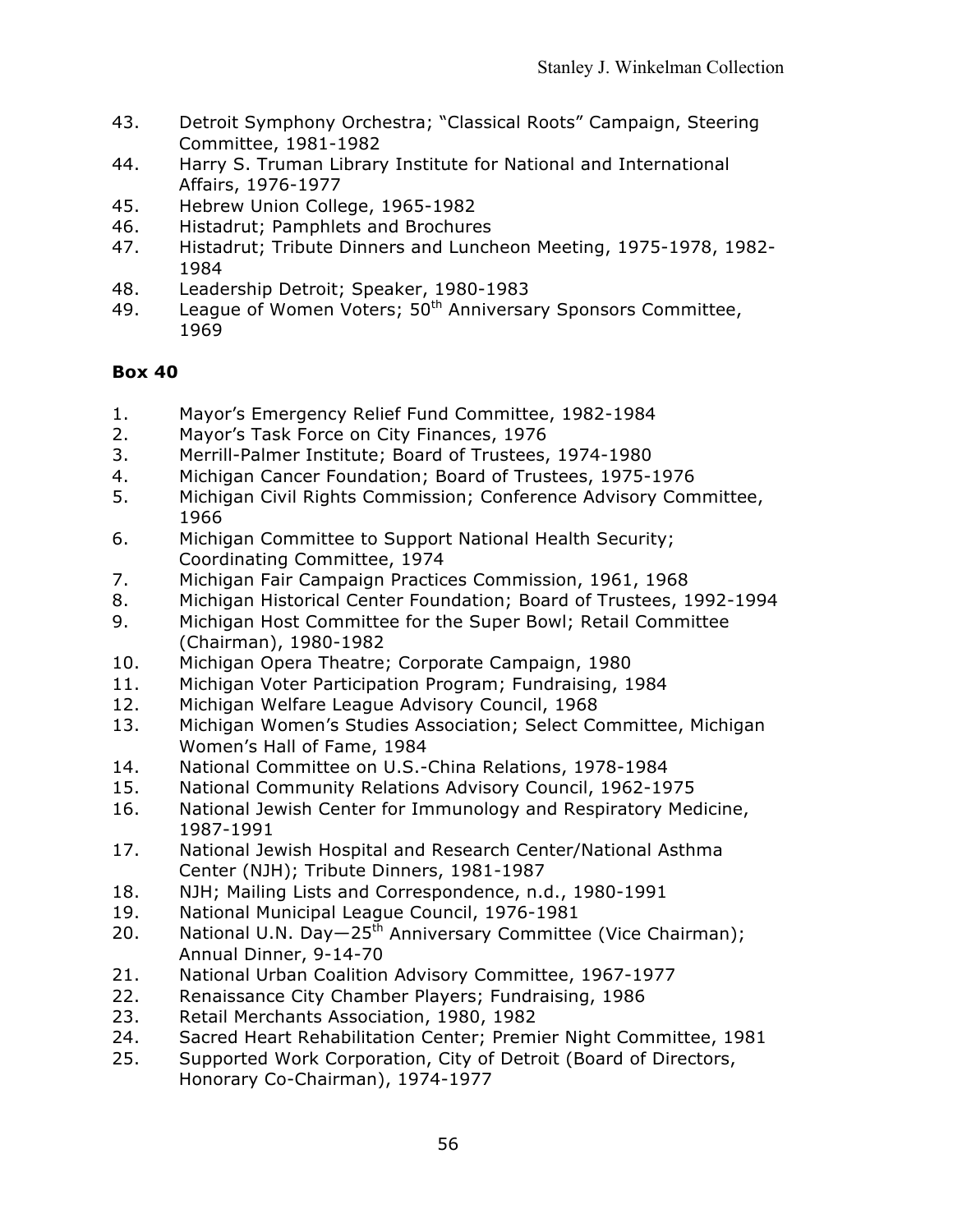- 26. Temple Beth El; Bulletins and Programs, Eleanor Roosevelt Photograph (photocopy) from 1954 Lecture
- 27. Temple Beth El; 1981 By-Laws, Suggested Amendments to By-Laws, and Rosters, 1980s
- 28. Temple Beth El; Correspondence, 1962-1995 Temple Beth El; Speeches by SJW (SEE – Speeches, Series IX)
- 29. Temple Beth El; Yon Kippur Sermon, 1982
- 30. Torch Drive (Program Chairman), 1950s, 1960s
- 31. Trinity Lutheran Church Campaign Committee; Restoration and Renovation Fundraising, 1982-1983
- 32. Union of American Hebrew Congregations (UAHC), 1961-1989
- 33. UAHC; Commission on Social Action of Reform Judaism, n.d., 1956- 1982
- 34. UAHC; Vatican Exhibition on Judaica, 1986, 1988
- 35. United Negro College Fund (Michigan Executive Committee); Fundraising, 1976-1985
- 36. U.S. District Court, Eastern District of Michigan, Historical Society (USDCHS); Board of Trustees, Meetings, Agendas and Minutes, 1992
- 37. USDCHS; Correspondence, Grant applications and Newsletter, 1991- 1993
- 38. USDCHS; Incorporation, 1992
- 39. Urban Detroit Area Research Foundation, 1971
- 40. Wayne County Efficiency Task Force Advisory Committee, 1979-1980
- 41. WTVS Board of Trustees, 1986-1987
- 42. WTVS Youth Network, 1986-1987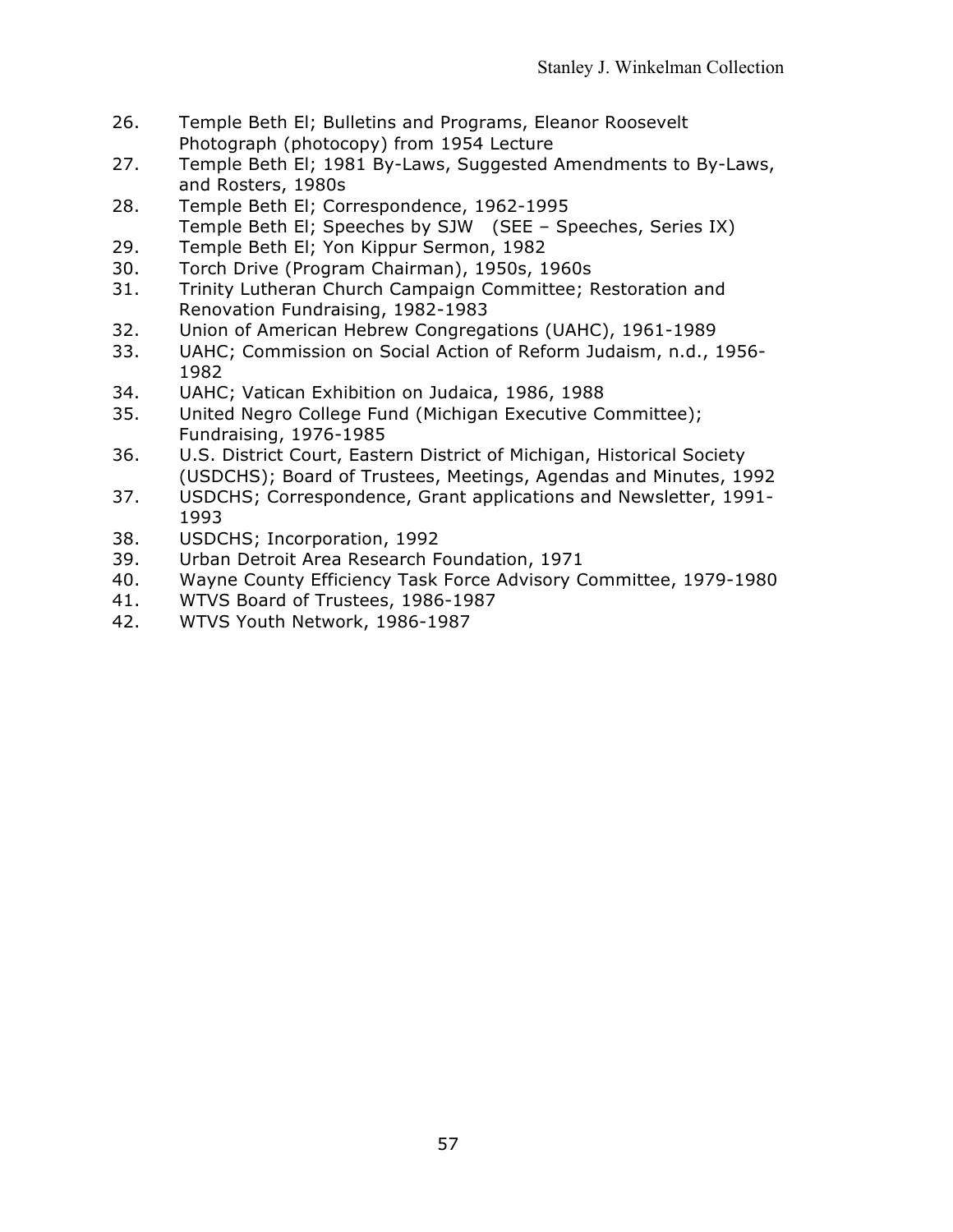### **Series VI Projects and Special Events, 1962-1998 Boxes 40-41**

This series contains information documenting Winkelman's involvement in a number of projects and special events. These include presentations, conferences, dinners, meetings, special committees, exhibitions, benefits, and tributes, as well as some of his personal experiences. Of particular interest is his attendance at the Delos Nine Symposium on Human Settlements, where he participated in discussions with Buckminster Fuller, Margaret Mead, Jonah Salk, and others. Also of interest are materials relating to meetings between Black and Jewish Leaders and Marygrove Luncheon/Dialogue meetings which document Mr. Winkelman's efforts to improve Black-Jewish relations. Files are arranged alphabetically by name of organization or event.

# **Box 40**

- 43. American Association of University Woman, Birmingham, Presentation, 4-10-91
- 44. Apollo 7 Launch, 1968-1969
- 45. Art from the German Democratic Republic Exhibition, 1985-1991

- 1. Aspen Institute for Humanistic Studies, July 5-14, 1979
- 2. Birmingham Community House Senior Women's Club; Presentation, 6-9-98
- 3. Black-Jewish Leaders Meetings, 1979, 1993-1994
- 4. Chinese Dignitaries Dinner Host (with Margaret Winkelman), 1980
- 5. Concorde Flight, 1978
- 6. Delos Nine Symposium on Human Settlements (Athens), July 1971
- 7. Detroit Public Schools-Future Retailers of Detroit Dinner; Speaker, 2- 27-62
- 8. Family Service of Metropolitan Detroit; Presentation, 3-19-69
- 9. Friends of the Urban Alliance, Fiddler on the Roof Benefit Performance, n.d.
- 10. Governor's Energy Awareness Advisory Committee; Business Energy Conference, Keynote Address, 9-13-82
- 11. Grid Iron Club Dinner, 3-22-75
- 12. "History of Detroit Retailing" (Video Documentary); Transcription of 1989 Interview, Correspondence and Participant List, n.d., 1992
- 13. Holocaust Film Project (Regine Resnick and Emma Shaver), 1983
- 14. Human Rights Day Recognition Dinner; Master of Ceremonies, 12-15-66
- 15. Inner City Forum; WWJ Radio Interview, n.d.
- 16. International Association for Impact Assessment; 2nd Annual Conference, May 25-26, 1983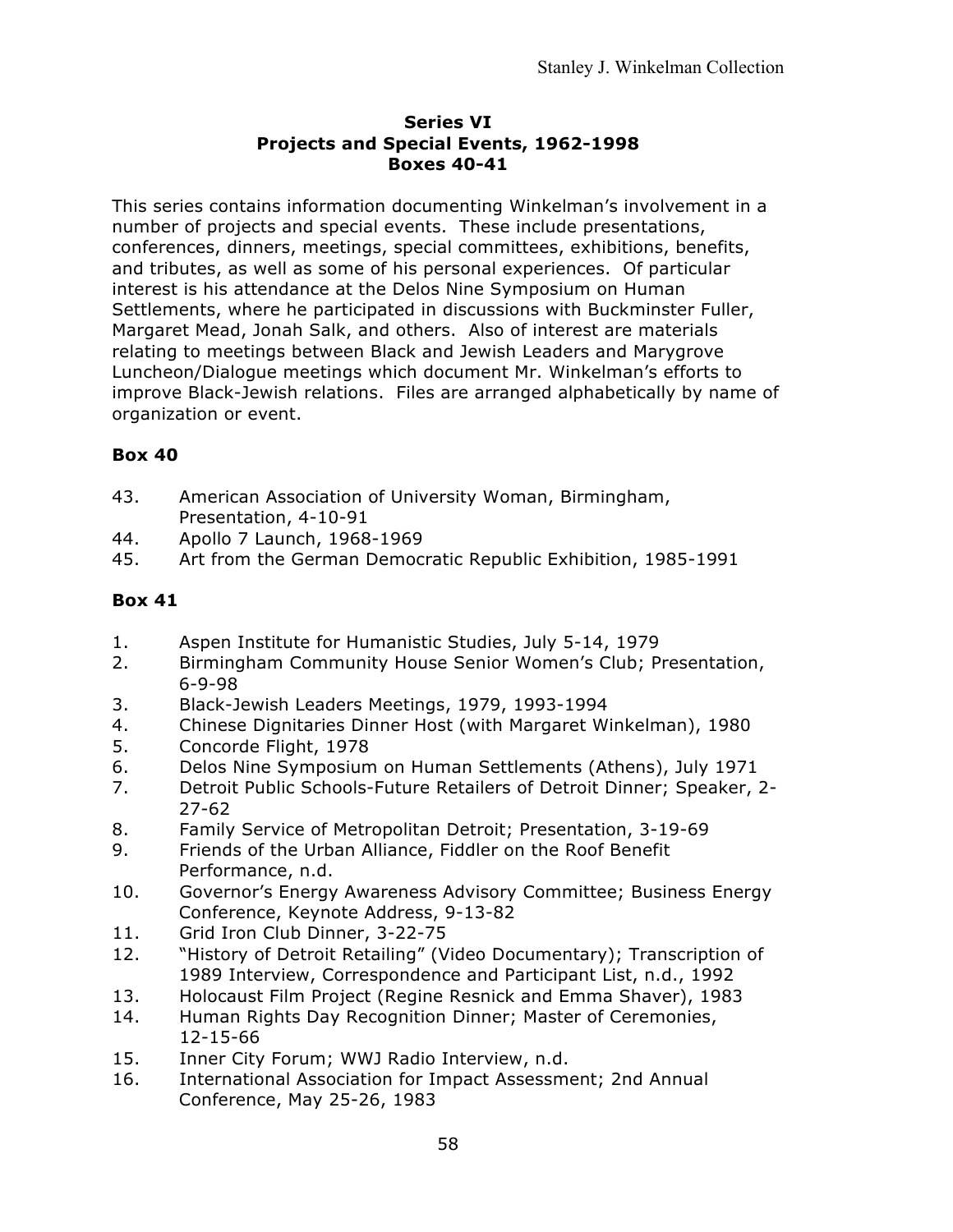- 17. International Freedom Festival; Freedom Award Luncheon (Honorary Chairman), 1982
- 18. KDB (Keep Detroit Beautiful) Teens; Michigan Palace Premier Benefit, Executive Committee, 3-27-72
- 19. Marygrove Luncheon/Dialogue Meetings (Black-Jewish Relations), 1984
- 20. Michigan Conference on Business and the Media, Nov. 10-11, 1980
- 21. Michigan State Gaming Commission; Testimony, 3-3-95
- 22. NAACP; Freedom Fund Dinner Committee, 1973
- 23. National Association of Accountants, Macomb County Chapter; Retailing Lecture, 5-14-86
- 24-25. National Professions Foundation; Proposals, Correspondence and Reports, 1977-1983
- 26. National Urban League Luncheon for Vernon E. Jordan, Jr., 1978
- 27. Nixon, (Pres.) Richard; Detroit Visit and Dinner, 9-23-71
- 28. Optimist Club of Birmingham; Presentation, 6-15-83
- 29. Patterson, David, (Oxford Centre for Postgraduate Hebrew Studies); Visit and Lectures, 1988
- 30. St. Patrick's Senior Citizen Center Dedication, 11-11-79
- 31. Strategic Air Command; Headquarters Visit, 1980
- 32. U.S. House Subcommittee on Science and Technology; Statement at Hearings on National Policy and Technology Foundation, April 28-30, 1987
- 33. Variety Charity Auctions, 1996, 1997
- 34. White House Briefing on Panama Canal, 1-24-78
- 35. World Energy Conference; Speaker, 1974, Correspondence and Report, 1971-1982
- 36. Miscellaneous Programs Attended, 1965-1990
- 37. Tributes and Presentations:

Barich, Dewey F.; DIT Recognition Dinner Host Committee, 6-2-76

Berman, Mandell L.; Cyrus Adler Award Dinner Chair, 10-31-84 Dade, Canon and Mrs. Malcolm; St. Cyprian Testimonial Dinner, 1-14-74

Drachler, Norman; Civic Tribute Dinner Committee, 6-7-71 Fynn, P. J.; NRMA Silver Plaque Award Presentation, 1-11-66 Hough, Leslie; Leonard N. Simons History Award Presentation, 6-9-96

Lieberman, Morris; Testimonial Dinner Chair, 7-6-79 Mason, Philip; Leonard N. Simons History Award Presentation, 6-9-96

Milliken, William G.; American Friends of the Hebrew University Tribute Dinner Committee, 9-12-79

Pelham, Alfred M.; Civic Searchlight Distinguished Service Award Presentation, 5-16-79

Stroh, Peter; March of Dimes "Humanitarian of the Year" Award Committee, 2-24-81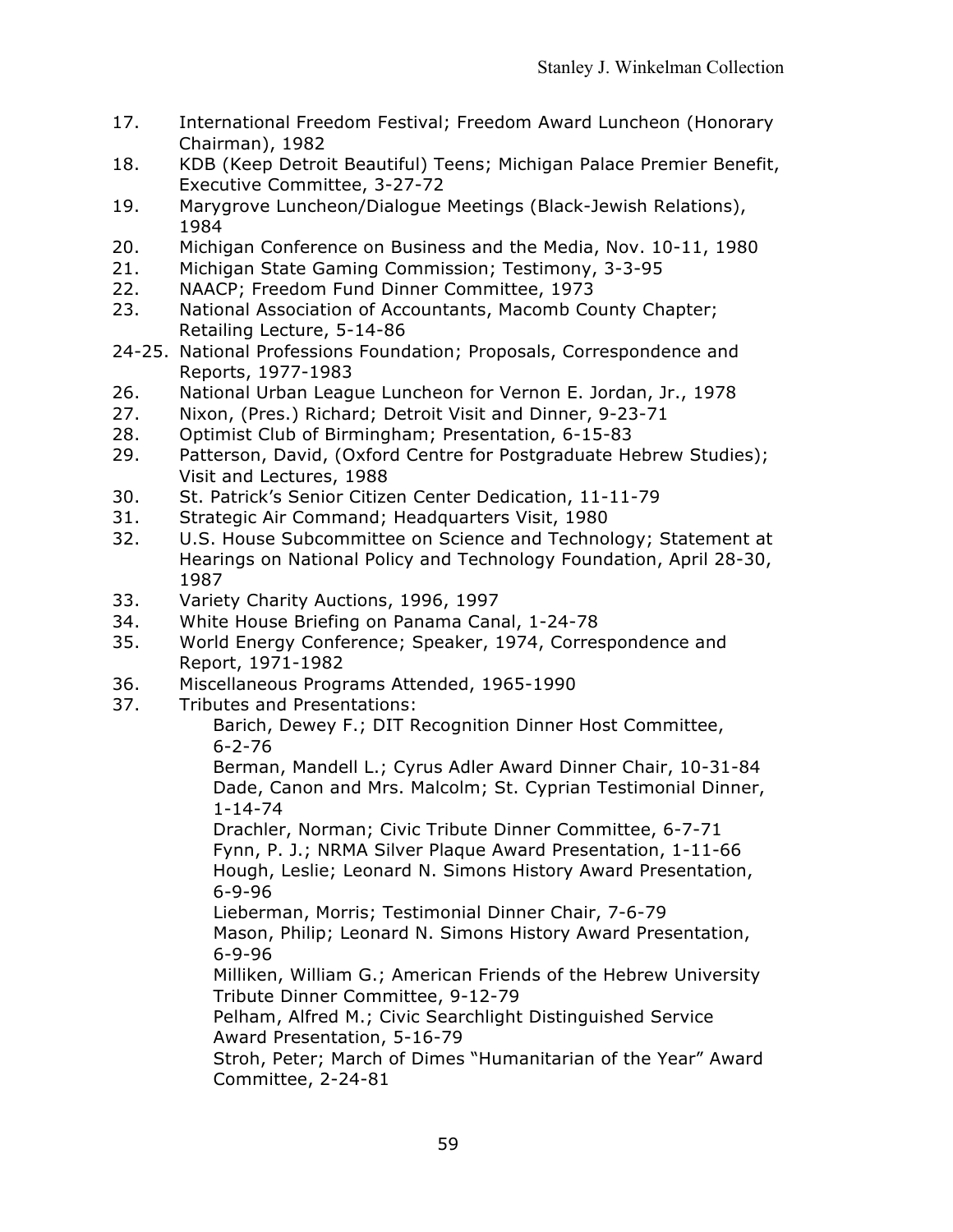#### **Series VII Political Activities, 1969-1994 Box 41**

The files in this series contain correspondence and other materials relating to Winkelman's political interests, activities and concerns, and document his support for various candidates and issues through financial contributions, fundraising, and letter writing campaigns. General correspondence files are arranged chronologically, while all other files are alphabetical by name or subject.

- 38-42. Correspondence, 1972-1994
- 43. Austin, Richard; Mayoral Campaigns, 1969, 1976
- 44. Blanchard, James; Gubernatorial Campaigns/Fundraising, 1982-1983, 1990
- 45. Collins, Barbara Rose; Fundraising, 1990
- 46. Eckstein, Peter; Michigan State Senate Campaign Fundraiser, 1982
- 47. Gilmore, Horace W.; Wayne County Circuit Court Re-election Campaign, 1976
- 48. Glenn, John; Host Committee, Presidential Campaign Fundraiser, 1983
- 49. Levin, Sander; Congressional Campaigns, 1970, 1974-1975, 1983
- 50. McNamara, Ed; Wayne County Executive Campaigns, 1982-1990
- 51. National Committee for Single Six-Year Presidential Term, 1982-1985
- 52. Precinct Delegate, Bloomfield Twp., MI, 1992, 1994, 1996 (with Roger Winkelman)
- 53. Ravitz, Mel; Mayoral Campaigns, 1972-1973, 1981
- 54. Riegle, Donald; U.S. Senate Campaign Fundraiser, 1982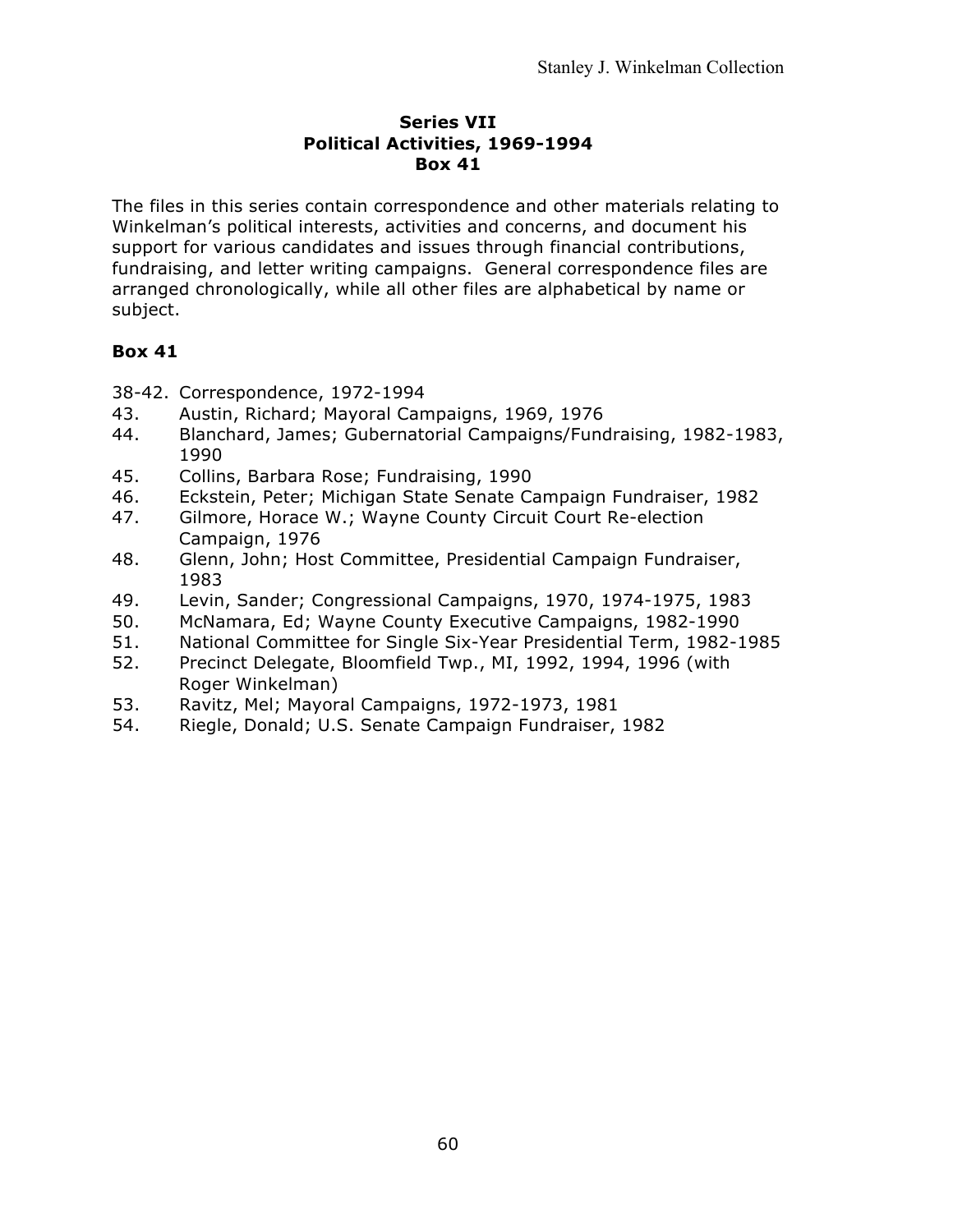#### **Series VIII University Affiliations and Activities, 1954-2002 Boxes 42-43**

This series contains information relating to Winkelman's affiliations with colleges and universities in both California and Michigan where he studied and worked in his early years, and where he later lectured, served on various boards and committees, raised funds, and contributed time, money and energy. Of special interest are files documenting efforts by both Stanley and Margaret Winkelman on behalf of the University of Michigan Friends of the Library, as well as records regarding the Isadore and Leon Winkelman Memorial Professorship in Retail Marketing established by Stanley Winkelman at the University of Michigan School of Business, and the Leon and Josephine Winkelman Memorial Lecture Series in Gerontology established at the University of Michigan School of Social Work in memory of Mr. Winkelman's parents. Arrangement is alphabetical by university name and sub-heading.

- 1. California Institute of Technology; Linus Pauling—Correspondence, Clipping and List of Nobel Prize Winners, 1954, 1965
- 2. California Institute of Technology; Don Yost—Correspondence, Articles, Clippings and Pamphlets, 1954-1977, 1997-1998
- 3. Marygrove College; Business Advisory Council, 1985-1986
- 4. Marygrove College; Student Lecture, "The 60s and 70s in relation to social development in Detroit and the country," 6-2-86
- 5. Marygrove College; Theatre Opening (Honorary Chairman), 1972
- 6. Oakland University; Class Lecture on Retailing, 6-10-86
- 7. University of California-Berkeley; Correspondence, Faculty Information and Clippings, 1955, 1961, 1974, 1984
- 8. University of Detroit (UofD); Correspondence and Programs, 1965- 1977, 1983
- 9. UofD; International Management Institute, Speaker, 2-5-76
- 10. University of Michigan (UofM); Activities of Stanley and Margaret Winkelman, 1970-1998
- 11. UofM; Campaign for Michigan, National Committee, 1983-1986
- 12. UofM; Class of 1943, Reproduction of 1939 Freshman Handbook
- 13. UofM; Class of 1943, 25<sup>th</sup>, 35<sup>th</sup> and 50<sup>th</sup> Reunions, 1968, 1978, 1993
- 14. UofM; Correspondence, General, 1965-1995
- 15. UofM; Correspondence, Presidents, 1970-1997
- 16. UofM; Diploma, Bachelor of Science in Chemistry, 2-12-43
- 17. UofM; East-Asian Studies Center Activities, 1977-1994
- 18. UofM; East Asian Studies Center Capital Fund, 1971-1979
- 19. UofM; Football Tickets, n.d., 1981-1983, 1988, 1990
- 20. UofM; Friends of the Library, Collections, Grant Programs, Newsletters, Notes and Publicity, 1970s, 1980s, 1990s
- 21. UofM, Friends of the Library, Correspondence, Board of Directors Meetings, Notes and By-Laws, 1985-1994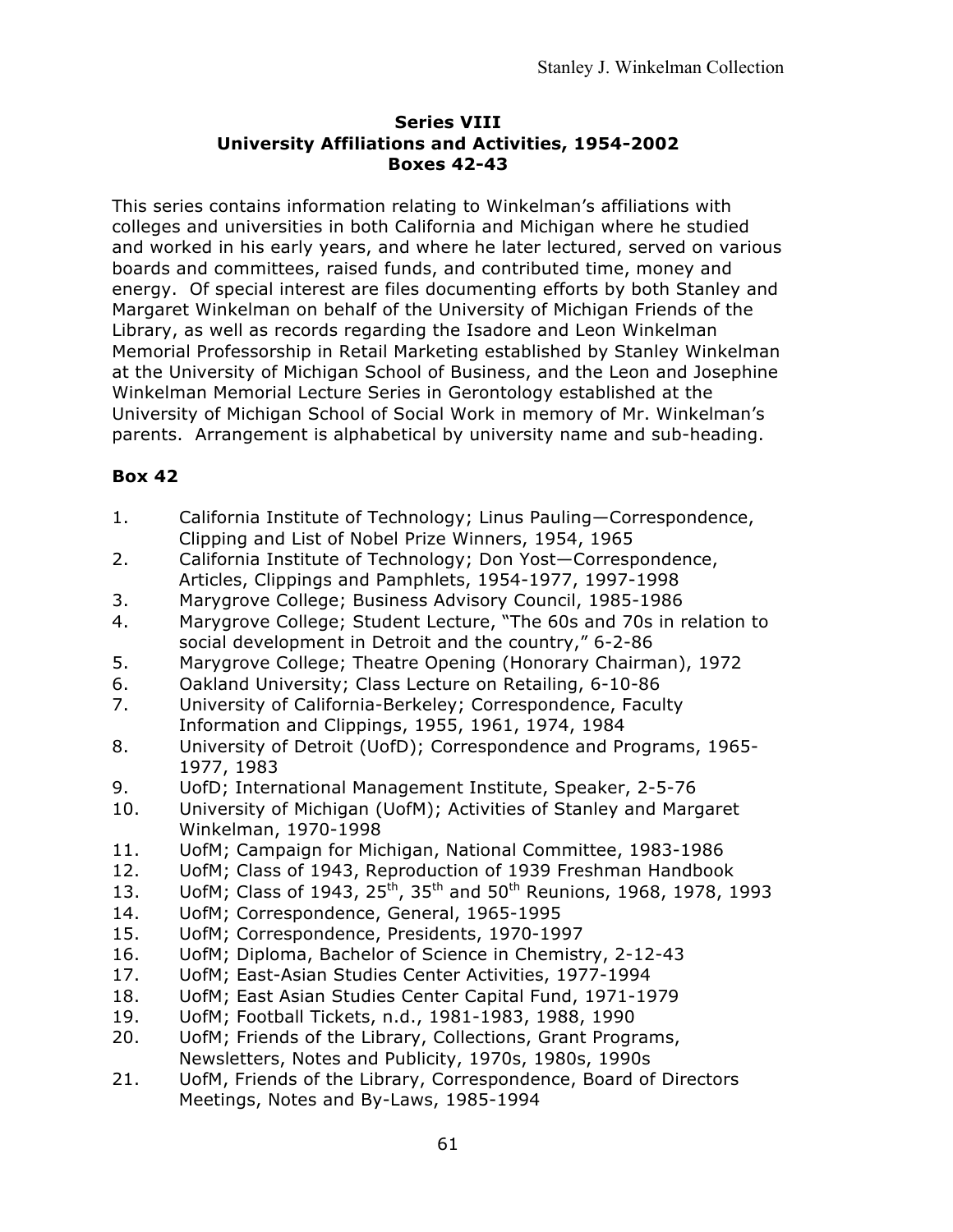- 22. UofM; Friends of the Library, Mirjam Foot Visit, 1993-1994
- 23. UofM; Friends of the Library, Relationship with Stanley and Margaret Winkelman, 1995
- 24. UofM; Isadore and Leon Winkelman Memorial Professorship in Retail Marketing (IW&LW Professorship), Advisory Committee, 1980-1998
- 25. UofM; IW&LW Professorship, Claude R. Martin, Jr., 1980-1986, 1992
- 26. UofM; IW&LW Professorship, Claude R. Martin, Jr., Reception, 4-23-81
- 27-28. UofM; IW&LW Professorship, Correspondence, Meetings, Brochures, Notes, 1979-1991
- 29. UofM; IW&LW Professorship, Fundraising Correspondence, 1980-1983

- 1-2. UofM; IW&LW Professorship; Fundraising Correspondence, 1980- 1983
- 3. UofM; JWF, Judaic Studies Program, Funding Proposals, 1983-1984
- 4. UofM; JWF, University Affairs Committee (Co-Chair with Roger Winkelman), 1985-1989
- 5. UofM; Kelsey Museum, Renovation and Addition Project, 1987
- 6. UofM; Leon and Josephine Winkelman Memorial Lecture Series in Gerontology, School of Social Work (L&JW Lecture Series), Correspondence, Notes and Newsletters, 1976-2002
- 7. UofM; L&JW Lecture Series, Programs, 1978-1980, 1982-1984,
- 8. UofM; L&JW Lecture Series; Programs, 1986-1990, 1992 (Partial)
- 9. UofM; L&JW Lecture Series; Programs, 1994-1996, 1998, 2000, 2002
- 10. UofM; Martin Luther King, Jr. Memorial Fund Committee, 1969
- 11. UofM; President's Club, n.d., 1971-1992
- 12. UofM; School of Business, Dean's Seminar Presentation, "The Historical Development and Current Challenges of Retailing," 11-2-87
- 13. UofM; School of Business, Dean's Seminar Presentation, "History and Evolution of Retailing," 12-11-85
- 14. UofM; School of Business, Dean's Seminar Presentation, Background Material
- 15. UofM; Zeta Beta Tau Fraternity, Correspondence and Logo, 1984
- 16. UofM; Zeta Beta Tau Fraternity, Reunion and Football Weekend, 1987
- 17. UofM; Zeta Beta Tau Fraternity, 35<sup>th</sup> Reunion, 1978
- 18-19. UofM; Zeta Beta Tau Fraternity, 40<sup>th</sup> Reunion, 1982-1983
- 20. University of Michigan-Dearborn (UM-D), General Correspondence, Citizen's Advisory Committee, n.d., 1969-1985, 1993 UM-D; Speech by SJW (SEE – Speeches, Series IX)
- 21. Wayne State University (WSU); Black Studies Advisory Committee, 1972-1977 WSU; Builder of Detroit Award, 4-16-75 (SEE – Honors and Awards, Series XII)
- 22. WSU; Center for Judaic Studies Advisory Board, 1988-1989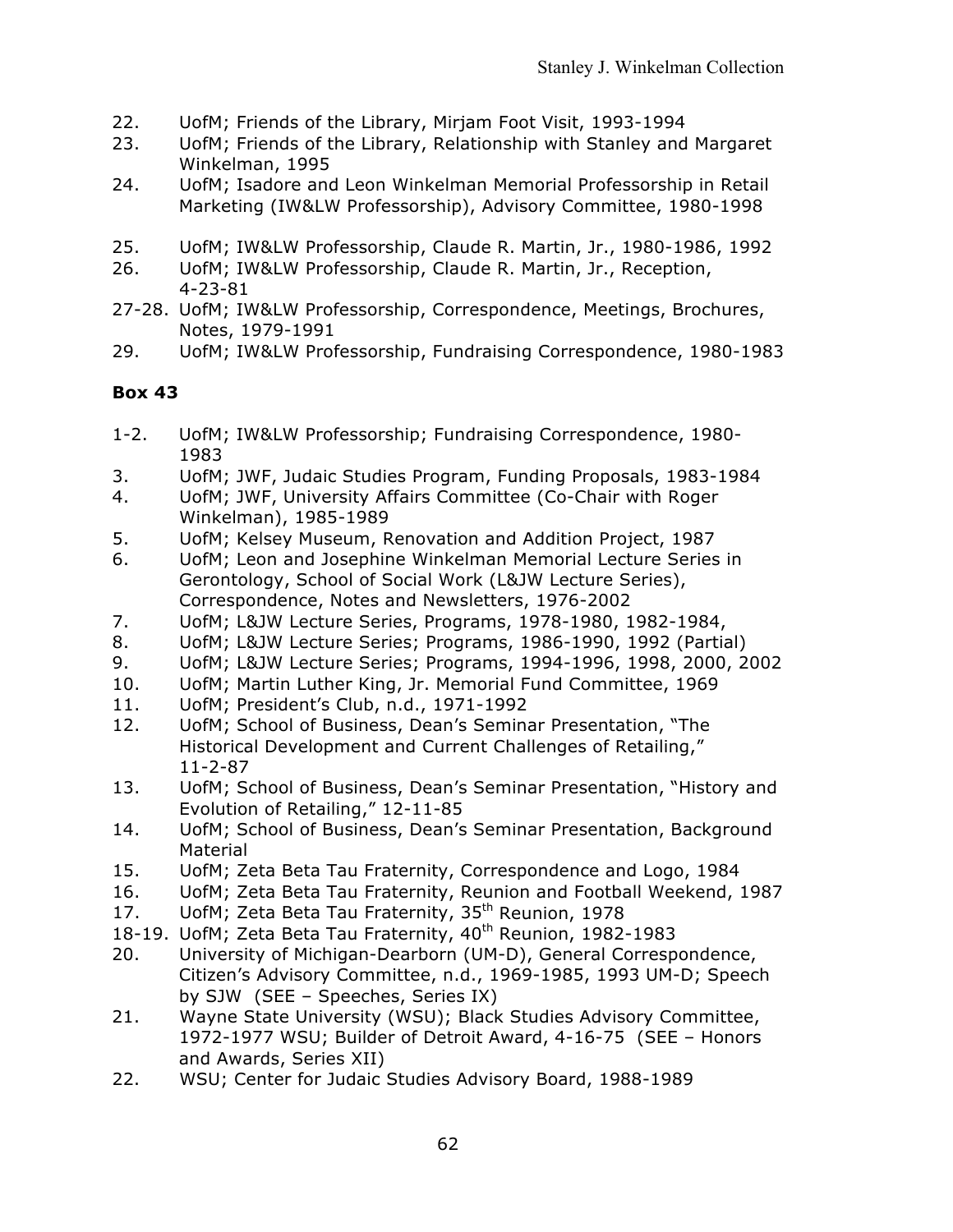- 23. WSU; Correspondence, Programs and Clippings, 1960-1997 WSU; Honorary Degree, 1993 (SEE – Honors and Awards, Series XII)
- 24. WSU; Scholarship Endowment Fund, Steering Committee, 1979
- 25. WSU; Self-Study Task Force, 1975
- 26. WSU; Walter P. Reuther Library, Executive/Advisory Committee, 1973-1985
- 27. WSU Fund; Executive Committee/Board of Directors, 1974-1981
- 28. WSU Press; Advisory Board, 1963, 1967, 1982, 1987-1989, 1997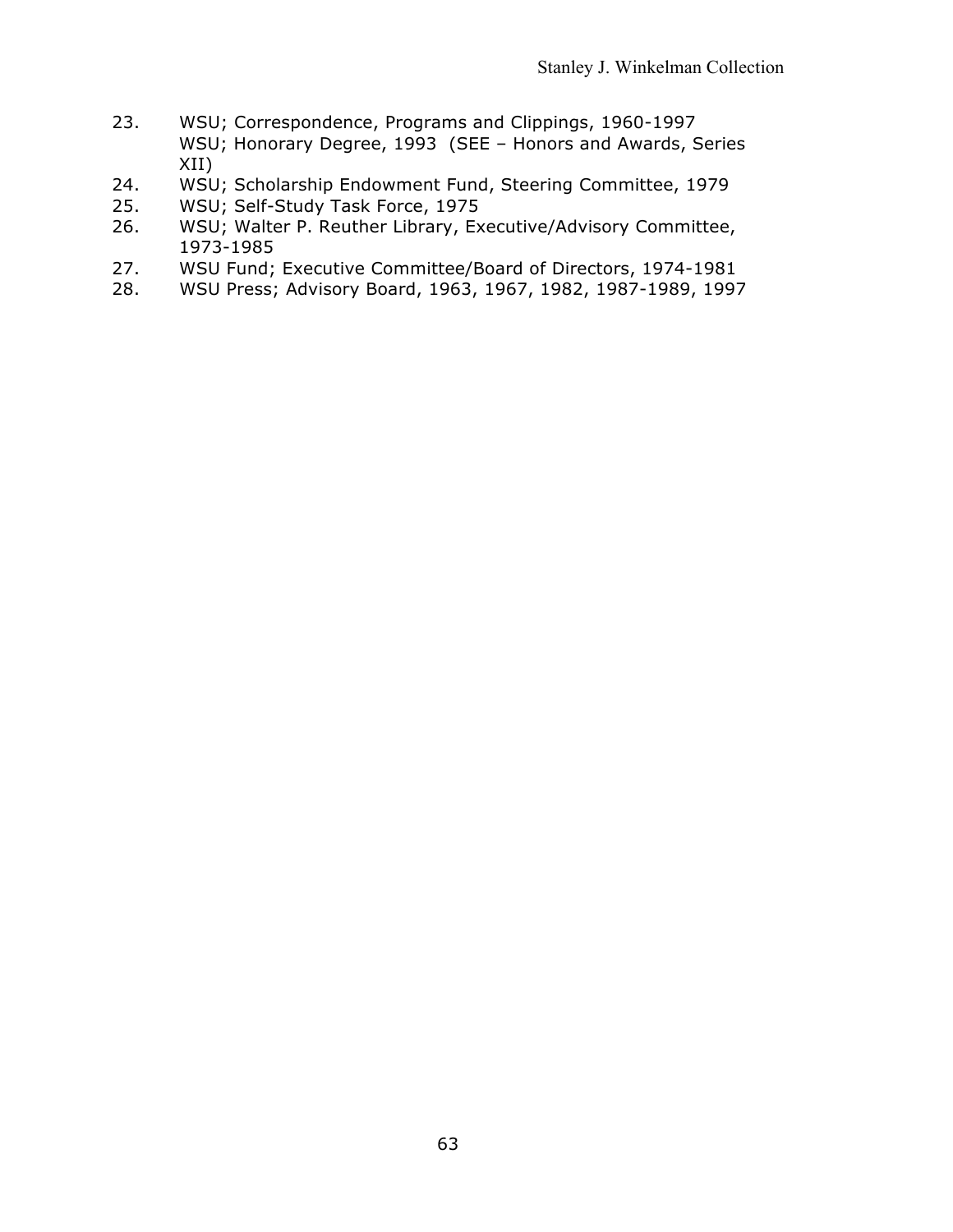#### **Series IX Speeches, 1975-1987 Boxes 43-44**

This series contains a selection of speeches delivered by Winkelman at various events and venues. They are arranged alphabetically by name of sponsoring organization. Additional speeches are located in numerous files throughout the collection. Of special interest are comments made by Winkelman at the 50<sup>th</sup> reunion banquet of the University of Michigan Class of 1943 entitled "Reminiscences and Capsule History," which provide a detailed description of life and world events during his college years.

# **Box 43**

- 29. B'nai B'rith Award Acceptance Speech, 11-15-82
- 30. Butzel Award Acceptance Speech, 11-5-79
- 31. Center Companies Marketing Conference; Keynote Address, 6-24-82
- 32. Chain Store Age Expertise "Spec" Conference (Phoenix), 3-10-80
- 33. Detroit Renaissance Meetings, 8-2-79, 3-28-84
- 34. Economic Club, *The Outlook for Retail Sales for 1976*, 12-1-75
- 35. Economic Club; Introduction of Eliot Janeway, 9-21-81

- 1. Economic Club; Introduction of Carl Levin, 11-23-79
- 2. Governor's Energy Awareness Advisory Committee; Business-Energy Conference, Keynote Address, 9-13-82
- 3. International Freedom Festival Award Luncheon, 6-28-82
- 4. Jewish Labor Committee; Labor Human Rights Award Dinner, 5-9-83
- 5. Jewish National Fund, Tree of Life Award; Stanley and Margaret Winkelman Acceptance Speeches, 6-22-83
- 6. Leadership Detroit; "The Education System and the Business Community," 12-15-81
- 7. MAC; Annual Meetings, 1983-1984
- 8. MAC; Joint/Consolidated/Contracted Services Conference, 3-16-82
- 9. MAC; Luncheon for Lou Zimmers, 8-10-83
- 10. MAC; "Preliminary ideas and introduction to the President's Commission for a National Agenda for the 80s" Conference, 6-22-81
- 11. MAC; Report on Economic Development, 12-15-81
- 12. MAC; Response to Mathewson Remarks, 12-10-79
- 13. MAC; Final Speech as President, 12-5-85
- 14. National Jewish Hospital Dinner, 4-18-85
- 15. NRMA; Annual Meeting/Luncheon, Comments, 1-12-81
- 16. NRMA; Consumer Affairs Committee Report, 6-11-79
- 17. NRMA; Consumer Affairs Panel, 1-11-82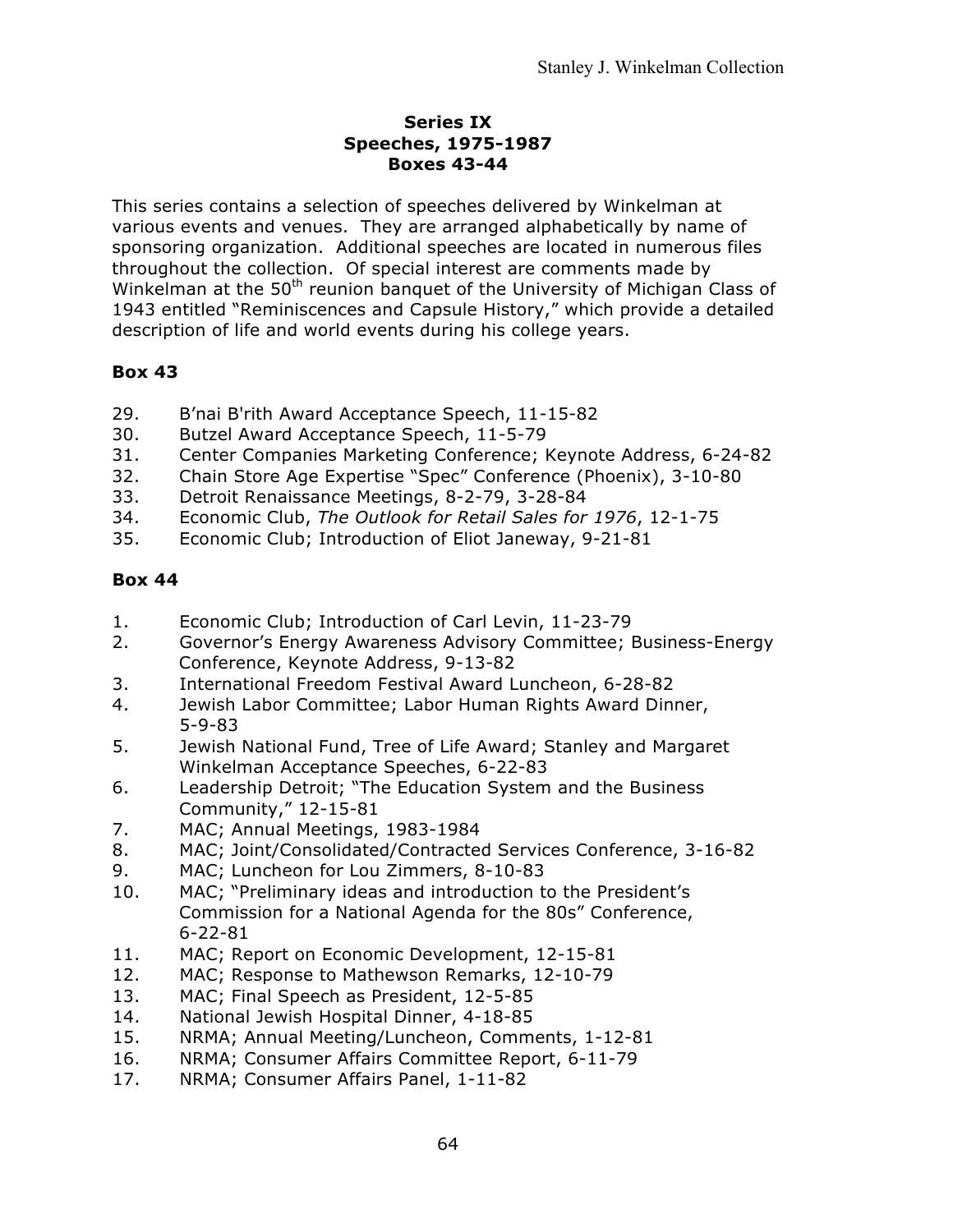- 18. NRMA; Symposium on Productivity and General Merchandise Retailing, "The Chief Executive Officer's Responsibility for Organizational Effectiveness and Productivity," 2-20-80
- 19. New Detroit; Annual Meeting (First Speech as Chairman), 2-4-71
- 20. New Detroit; City-Suburban High School Conference, 4-8-86
- 21. Optimists Club of Birmingham, 6-15-83
- 22. P.I.M.E. Missionaries; Knights of Charity Award, Comments, 2-24-84
- 23. Retail Merchants Association; Annual Meeting, "Retailing in the 80's," 5-13-80
- 24. Temple Beth-El; Annual Meeting, Comments, 6-30-87
- 25. Temple Beth El; Presentation Support Material, 5-9-76 (Presentation Missing)
- 26. UofM; Class of 1943, 50<sup>th</sup> Reunion, "Reminiscences and Capsule History"
- 27. UM-D; Legislators Dinner Meeting, 2-10-83
- 28. Urban Coalition of Greater Flint Meeting, 4-21-83
- 29. WSI; 50<sup>th</sup> Anniversary, Opening Comments at Luncheon for Manufacturers, 9-13-78
- 30. WSI; Annual Shareholders Meetings, 1980-1984
- 31. WSI; Assistant Buyers Training Seminar, 5-18-83
- 32. WSI; Board of Directors Meetings, 8-20-81, 3-17-82
- 33. WSI; Chicago Press Conference, 4-30-81
- 34. WSI; Division Managers/Officers Meetings, 1982
- 35. WSI; Main Office Buyers and Department Heads Meetings, 1981, 1983
- 36. WSI; New Corporate Directions Meeting, 2-23-84
- 37. WSI; Objectives Meetings (Annual and Semi-annual), 1979, 1981- 1983
- 38. WSI; SJW, 35<sup>th</sup> Anniversary Reception, 5-14-81
- 39. WSI; Store Managers Meetings, 1979, 1981-1983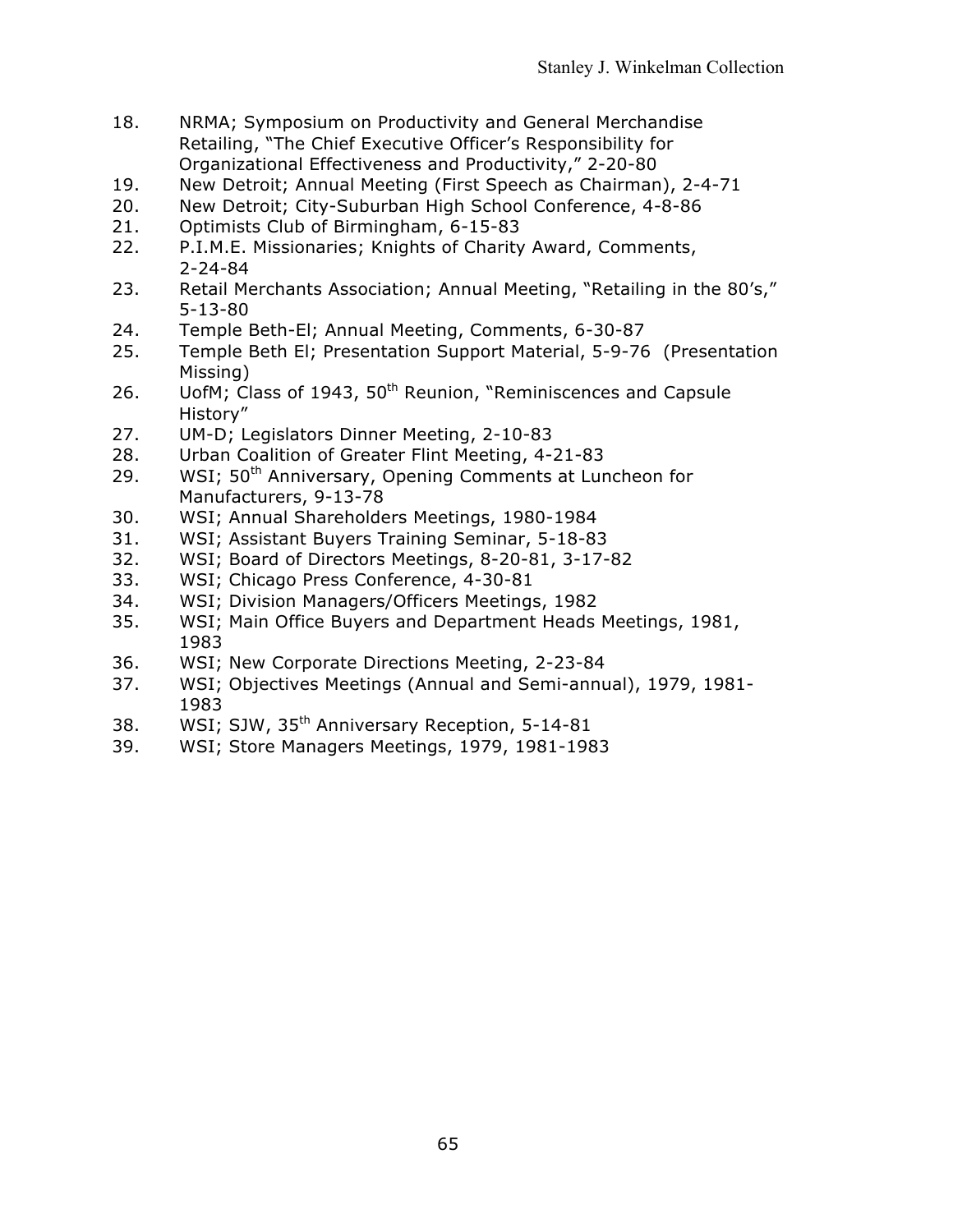#### **Series X Writing, 1958-1997 Box 44**

This series contains materials relating to Winkelman's book and copies of his published articles and manuscript drafts. The series is divided into three subseries.

#### **Subseries A: Book:** *A Life in the Balance: The Memoirs of Stanley J. Winkelman* **[Wayne State University Press, 2000]**, Box 44

The materials in this subseries relate to Winkelman's book, which he completed in August of 1999, one month before he died.

### **Box 44**

40. Book Reviews, 2001

41. Subjects Outline, 4-22-97

## **Subseries B: Published Articles, 1958-1997**, Box 44

This subseries contains a number of published articles written by Winkelman on various topics, including fashion, retailing, business, funding of the arts, and New Detroit, Inc. His article "Why big-name stores are losing out," grew out of a seminar he conducted at the University of Michigan Business School and was published by Fortune Magazine in 1989. Though heavily edited, the article drew rave reviews from a number of business professionals and those responses are included. (SEE ALSO – Photojournalism, Series III, Subseries C.)

#### **Box 44**

42. Published Articles:

"The Effect of European Fashion Leadership," *Accent on Home Economics*, Home Economics Department, Wayne State University, Detroit, MI, Fall 1958 "Know your directors," *The Detroiter,* Greater Detroit Board of Commerce, 1965 "Foreign Fashions Keep Youthful Trend," Escanaba Daily Press, Escanaba, MI, 8-15-66, pg. 6 "Retailing in the Eighties," *Retail Control*, Vol. 49, No. 1, Sept. 1980, 50-62 "Factually and Conceptually: Commission's Wrong on the Heartland," *Detroit News*, 8-14-81 "New Detroit opens door to coalition of all races," *Detroit News*, 5-20-87 "Why big-name stores are losing out," *Fortune Magazine*, 1-16-89 (with responses) "Detroit's Retailing Realities," *The Detroiter,* Greater Detroit Chamber of Commerce, Sept. 1990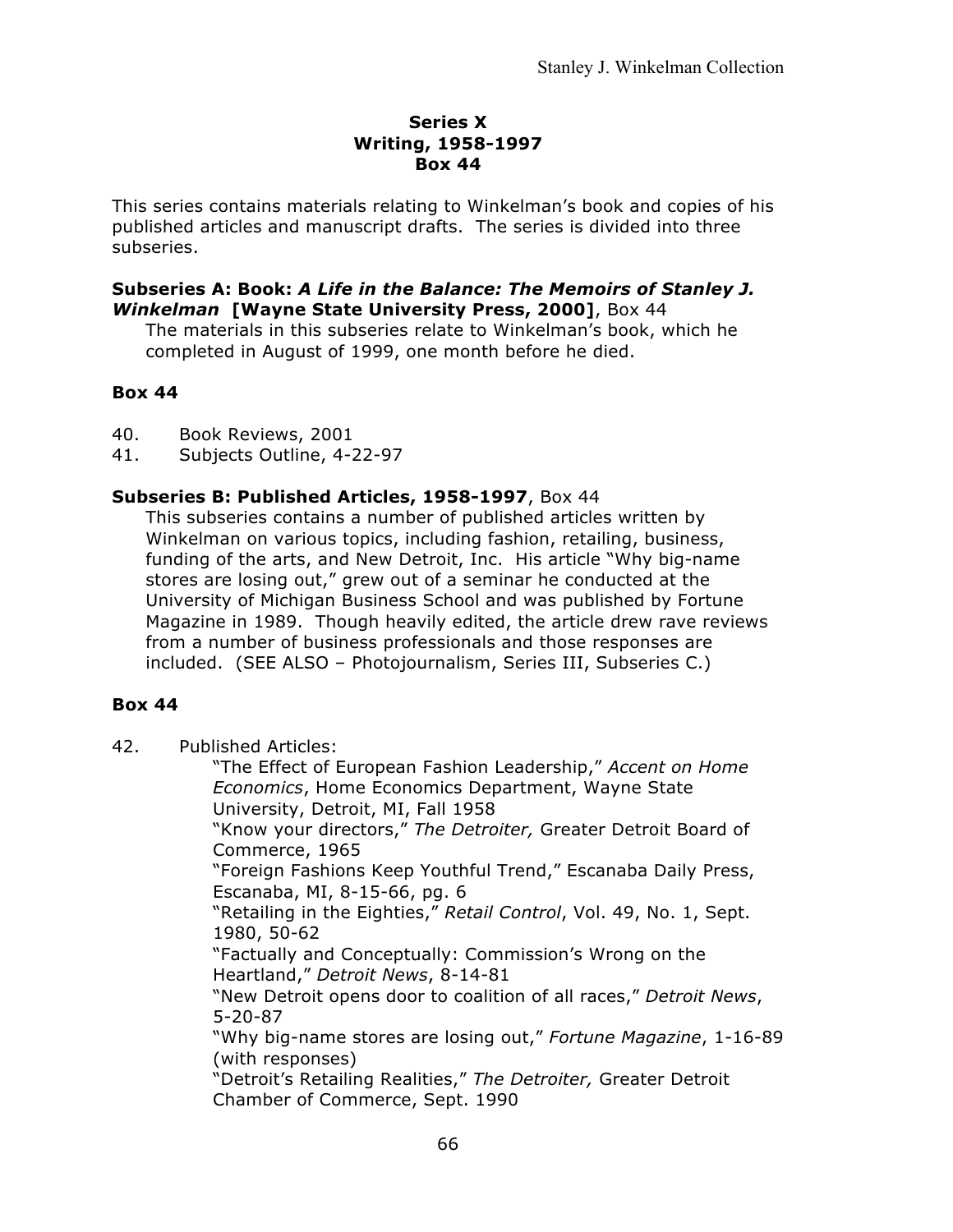"A new Detroit? A city going nowhere needs a new generation of leaders," *Detroit Free Press,* 8-3-92 "Department store blues: Discounters deliver brand names for less [Commentary]," *Birmingham Eccentric*, 9-15-95

"More business support needed to strengthen endangered arts [Editorial]," *Birmingham Eccentric*, 8-14-97

# **Subseries C: Unpublished Manuscripts, 1988-1997**, Box 44

This subseries consists of manuscript drafts, broken down by topic and arranged in alphabetical order.

## **Box 44**

43. Arts:

"European Museums: Vitality at high level despite recession," n.d. "The Saga of the Exhibition of Contemporary Painting from the DDR (East Germany)," 5-23-89

## 44. Books and Bibliophiles:

"Bibliophiles Meet in Paris," 11-1-91

"Bibliophiles Visit Prague," Sept. 1995

"The new British Library at St. Pancras," 10-30-97

"The new grand Bibliotheque de France," 10-30-97

"Winkelmans Meet with Mayor of Soncino [Italy]," 10-14-88

## 45. Politics:

"From Jackson's Press Room: The campaign of hope," 6-7-88 "Jesse Jackson Victory Celebration," 6-7-88

#### 46. Retailing:

"The crisis in retailing," 8-22-88 "Retail stores in trouble," 10-30-95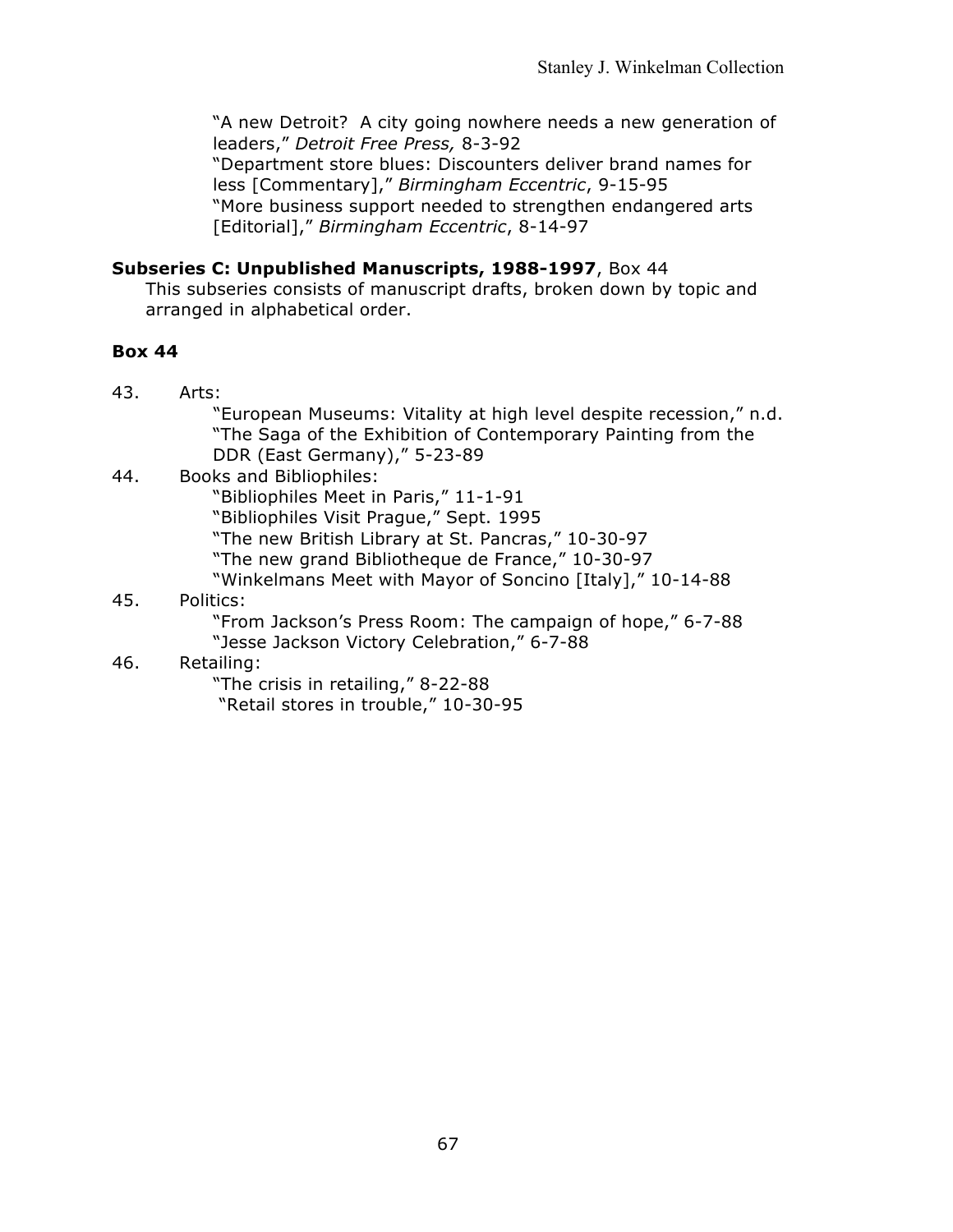### **Series XI Subject Files Box 44**

This series contains correspondence, papers, reports, newspaper clippings, and articles collected by Winkelman on a variety of topics relating to his professional and civic work, as well as many of his personal interests. Files are arranged alphabetically by subject.

- 47. Anti-Semitism
- 48. Arabic-Jewish Community Relations
- 49. Black-Jewish Relations
- 50. Christian-Jewish Relations
- 51. Crisis in Retailing
- 52. Cultural Institutions
- 53. Detroit; Community relations
- 54. Detroit; Rebirth
- 55. Detroit; Reputation
- 56. Education
- 57. Energy Research
- 58. Evolution of Modern Physics
- 59. Fashion
- 60. Group Dynamics (Outline of course, Prof. Kurt Lewin, 1951)
- 61. Israel
- 62. Jewish Principles
- 63. LaCroix, Christian
- 64. Lebanon, 1982
- 65. Michigan Economic Studies
- 66. Multiculturalism
- 67. Project Seafarer (U.S. Navy) Environmental Impact Public Hearings, 1977
- 68. Quality Improvement in Manufacturing
- 69. Scientific Management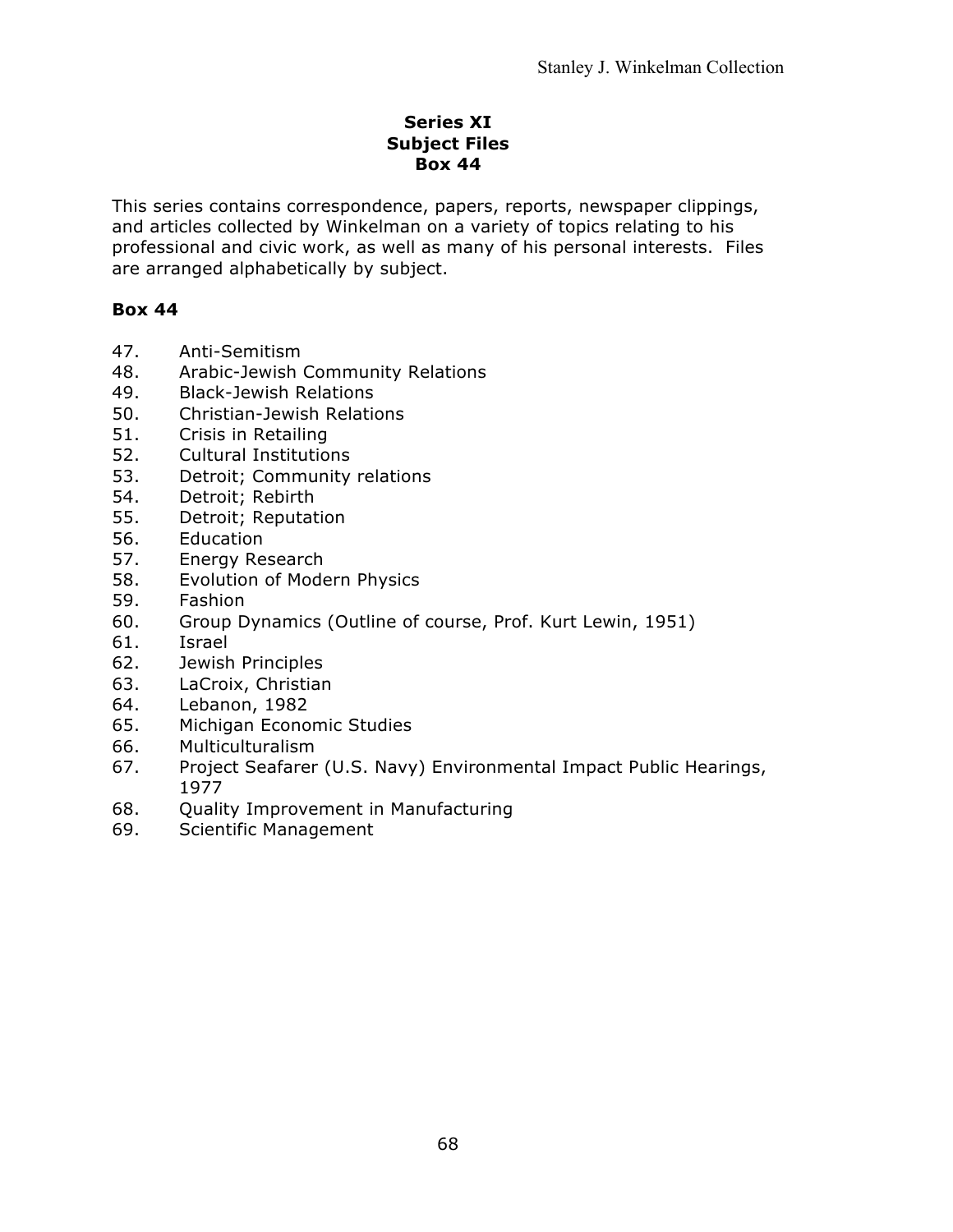### **Series XII Honors and Awards, 1968-1997 Box 45**

This series contains correspondence, newspaper clippings, notes, programs, proclamations and other materials related to some of the many honors and awards bestowed upon Winkelman, such as the prestigious B'nai B'rith Great American Traditions award, the Jewish Welfare Federation's Fred M. Butzel award, which is the highest leadership honor of the Jewish Community, and the Doctor of Humane Letters Honorary Degree from Wayne State University. Many of the files contain congratulatory letters and refer to contributions made in Winkelman's honor. The Jewish National Fund Tree of Life award and the Mercy College "Mercy Medallion," were presented to both Stanley and Margaret (Peggy) Winkelman for their outstanding dedication to community service. Awards are arranged alphabetically by name of sponsoring organization.

- 1. American-Israel Chamber of Commerce and Industry; Leon & Josephine Winkelman Foundation Recognition Award, 1979
- 2. American Jewish Congress, Detroit Women's Division; Amity Award, 1968
- 3. Birthday Card to "the chain store exec…who keeps pulling Detroiters together year after year," Signed by (Mayor) Coleman A. Young, n.d.
- 4. Blue Book: Leaders of the English Speaking World, 1973-1974
- 5. B'nai B'rith Foundation; Great American Traditions Award and Recognition Dinner, 1982
- 6. Booker T. Washington Brotherhood Award, Feb. 1985
- 7. City of Detroit, Office of the Mayor; Proclamation—Winkelman Stores' 50<sup>th</sup> Anniversary, 9-11-78
- 8. Detroit Bar Association; Liberty Bell Award, 1968
- 9. Detroit City Council; Testimonial Resolution—Winkelman Stores' 50<sup>th</sup> Anniversary, 9-11-78
- 10. Detroit City Council; Testimonial Resolution-SJW's 75<sup>th</sup> Birthdav. 9-22-97
- 11. Episcopal Church of St. Cyprian; Citation of Appreciation, 9-19-65
- 12. Human Rights Day Recognition Dinner; Citation for Learning, 12-10-68
- 13. Israel Histadrut Campaign Award; Congratulatory Letters/Scholarship Fund Contributions, 1975-1976
- 14. Israel Histadrut Campaign Award and Tribute Dinner, 9-28-75
- 15. Jewish Community Council of Metropolitan Detroit; Past President Award for Exemplary Leadership from 1960 to 1963
- 16. Jewish National Fund; Tree of Life Award (Stanley and Peggy Winkelman), 1983
- 17. Jewish National Fund; Tree of Life Award, Congratulatory Letters/Memorial Fund Contributions, 1983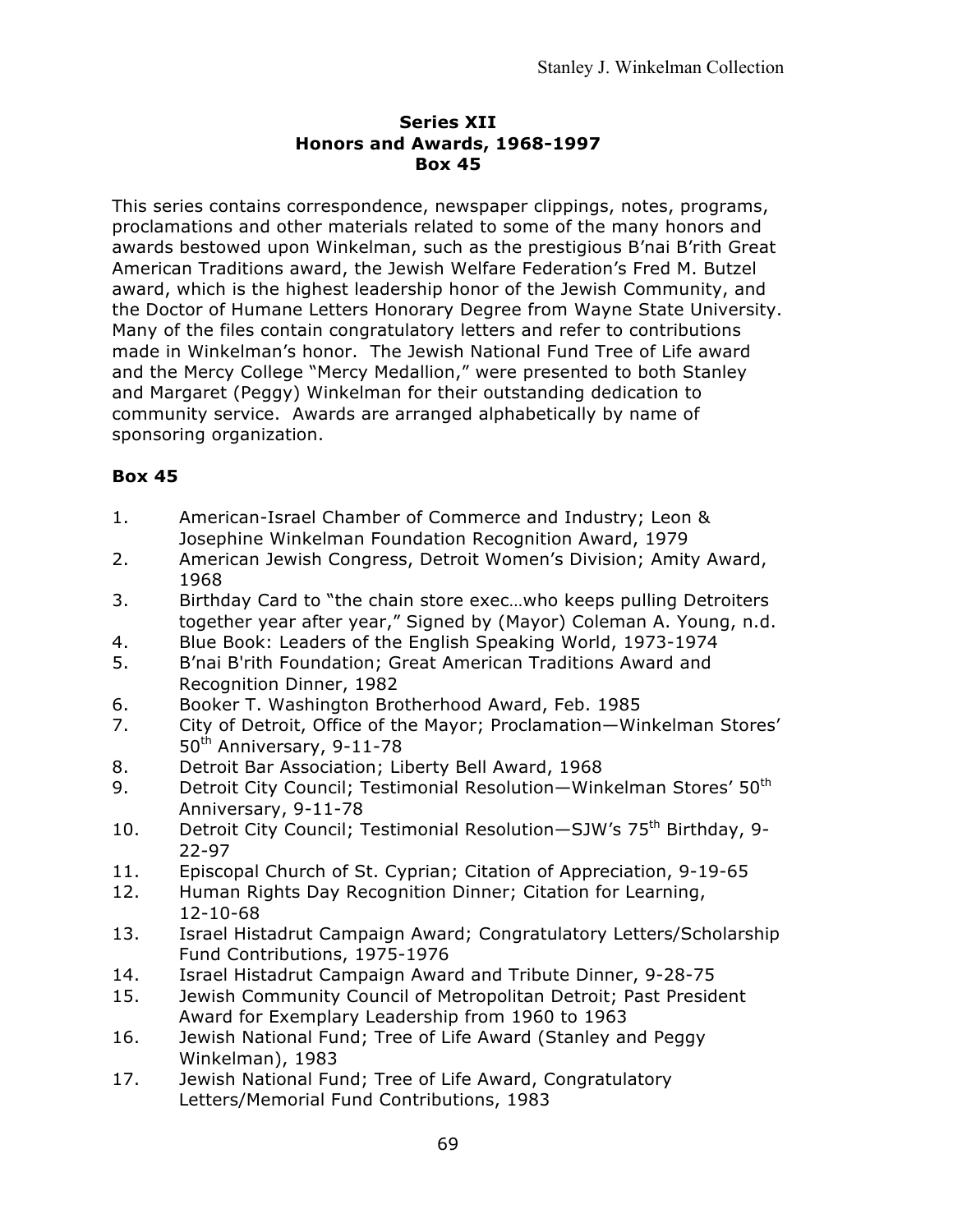- 18. Jewish National Fund; Tree of Life Award—"Stanley and Peggy Winkelman Family Forest*,*" Information and Brochures, 1983
- 19. Jewish Welfare Federation; Fred M. Butzel Memorial Award, 1979
- 20. Mercy College; Mercy Medallion Award (Stanley and Peggy Winkelman), 1986
- 21. Michigan Chronicle; Bridge-Builder of Good Will, 1967
- 22. NRMA; Appreciation Scroll for Service on Board of Directors, 1-16-85
- 23. NRMA; Silver Plaque Award, 1-11-82
- 24. P.I.M.E. Missionaries; Knights of Charity Award, 2-25-84
- 25. Procrastination Press and Torrington House Photographic Studio; 50<sup>th</sup> Anniversary Keepsake Scroll for Peggy and Stanley Winkelman, n.d.
- 26. Romney, (Gov.) George, Portrait and Thank You Note for Contributions to City of Detroit (Photocopies), n.d.
- 27. St. Patrick's Parish Community and Senior Citizen's Center; Acclamation Bestowing "Honorary Irishman" Title, 3-17-80
- 28. SEMCOG; Regional Ambassador Award, 6-24-82
- 29. Standard & Poor's Register of Corporations, Directors and Executives, 1977, 1982
- 30. State of Michigan; Governors' Appointments—State Art Committees, 9-18-69, 3-28-86
- 31. State of Michigan; House Concurrent Resolution No. 954 in Honor SJW Retirement, Adopted 6-5-84
- 32. State of Michigan, Senate Concurrent Resolution No. 849 in Honor of B'nai B'rith Great American Traditions Award, Adopted 9-14-82
- 33. State of Michigan (House of Representatives); Special 75<sup>th</sup> Birthday Tribute, 9-23-97
- 34. State of Michigan (Senate); Special 75<sup>th</sup> Birthday Tribute, 10-2-97
- 35. UofD Center for Human Relations; Human Relations Award, 7-19-68
- 36. UofM School of Social Work; Community Leadership Award, 9-21-84
- 37. Wayne County, Michigan; Resolution-SJW 75<sup>th</sup> Birthday.
- 38. Wayne County Juvenile Court; Plaque to Founding Co-Chairperson of Citizens Advisory Committee (1985-1988).
- 39. WSU; Builder of Detroit Award, Recognition Dinner, 4-16-75
- 40. WSU; Doctor of Humane Letters "Honorary Degree," 1993
- 41. WSU; "Honorary Degree," Congratulatory Letters, 1992-1993
- 42. Who's Who in America, 1977-1985
- 43. Who's Who in American Jewry, 1979
- 44. Who's Who in Finance and Industry, 1982
- 45. Who's Who in the Midwest, 1980-1985
- 46. Who's Who in the World, 1980-1984
- 47. Who's Who in World Jewry, 1976-1984
- 48. Miscellaneous Certificates, n.d., 1958-1994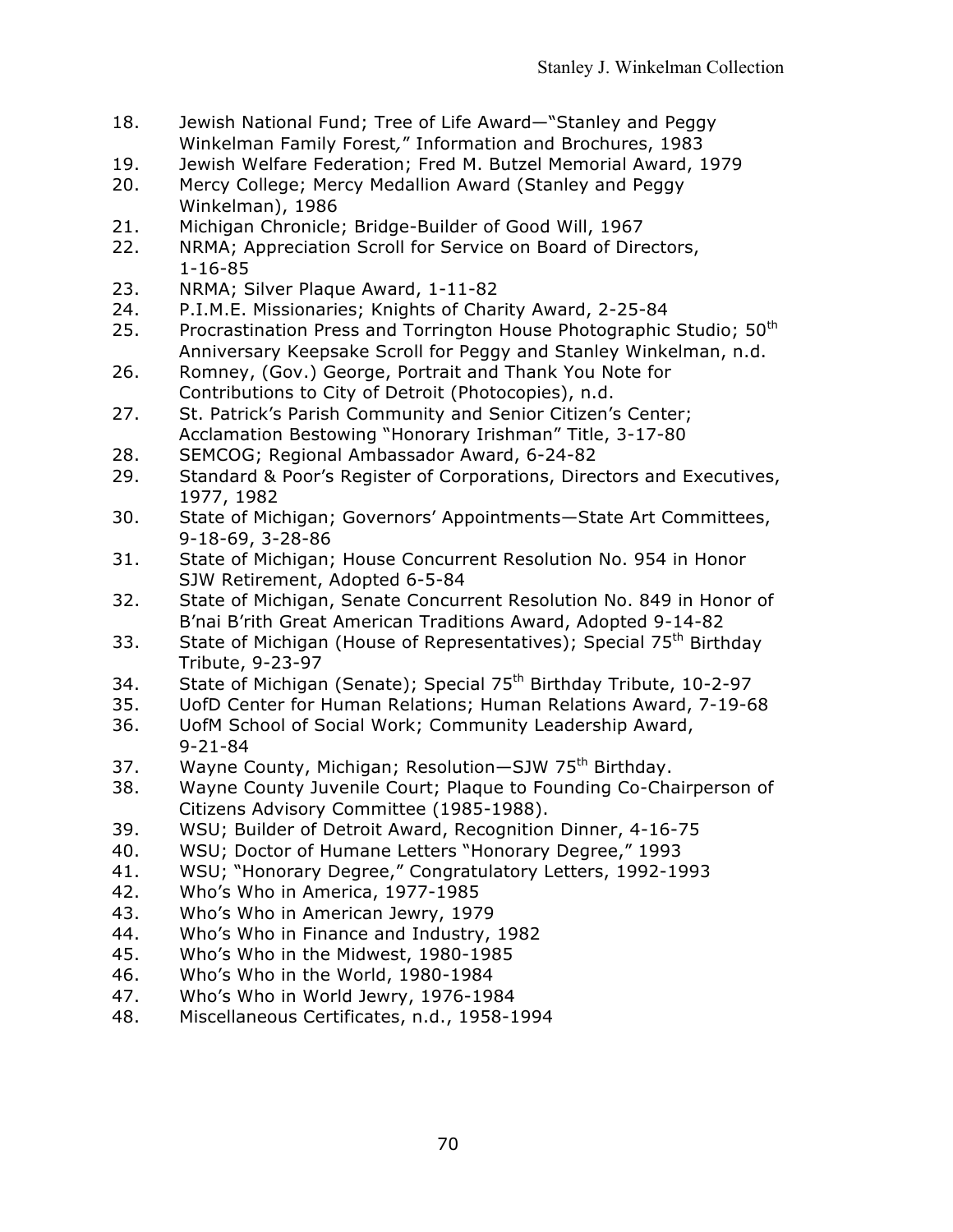#### **Series XIII Personal and Biographical, 1922-1999 Boxes 45-47**

The files in this series contain papers documenting the personal life of Stanley J. Winkelman, as well as materials relating to his wife and family. The series is divided into two subseries.

**Subseries A: Personal Papers, 1922-1999**, Boxes 45-46 and 49 The papers in this subseries include a birth certificate, school, fraternity and military records, early employment information and expense records, correspondence from a young Stanley Winkelman from 1934 to 1945 and personal correspondence from 1946 to 1994, greeting cards, information relating to birthday celebrations, residences and club memberships, resumes, publicity and feature articles, poetry, and other miscellaneous items. Also included are obituaries and a transcription of the funeral eulogy following Winkelman's death in 1999, as well as information on the Stanley and Margaret Winkelman Fund for Social Justice. Of special interest is a letter to his children and their spouses dictated by Winkelman on December 7, 1981 which describes world events leading up to the bombing of Pearl Harbor in 1941, details his life through World War II, and provides his personal perspective on that period in history and on current (1981) world events. Early records in this subseries (up to 1945) are arranged chronologically. Later records are arranged alphabetically, with the exception of papers relating to Winkelman's death, which are placed at the end of this subseries. Two items (46:37 and Box 49) were added to this series at a later date, accounting for the non-consectutive numbering.

- 49. Biographical Information; Resumes, Personal Information Forms, Letter to Children, n.d., 1981
- 50. Birth Certificate and Congratulatory Telegram, 1922
- 51. Report Cards, Certificates and National Honor Society Membership Card, 1928-1939
- 52. Correspondence from SJW, 1934-1945
- 53. College (University of Michigan); Grades and Physical Examination Report, 1939-1942
- 54. Fraternity (Zeta Beta Tau); Initiation Program, 1940 and Newsletter, 1942
- 55. Expense, Tax and Insurance Records, 1943-1945
- 56. University of Southern California; Conference Agenda and Correspondence, 1943-1944
- 57. U.S. Navy; Correspondence, Application, Receipts, Clippings, Request for Release from Active Duty, Photos (Photocopies) and Identification Cards, 1944-1945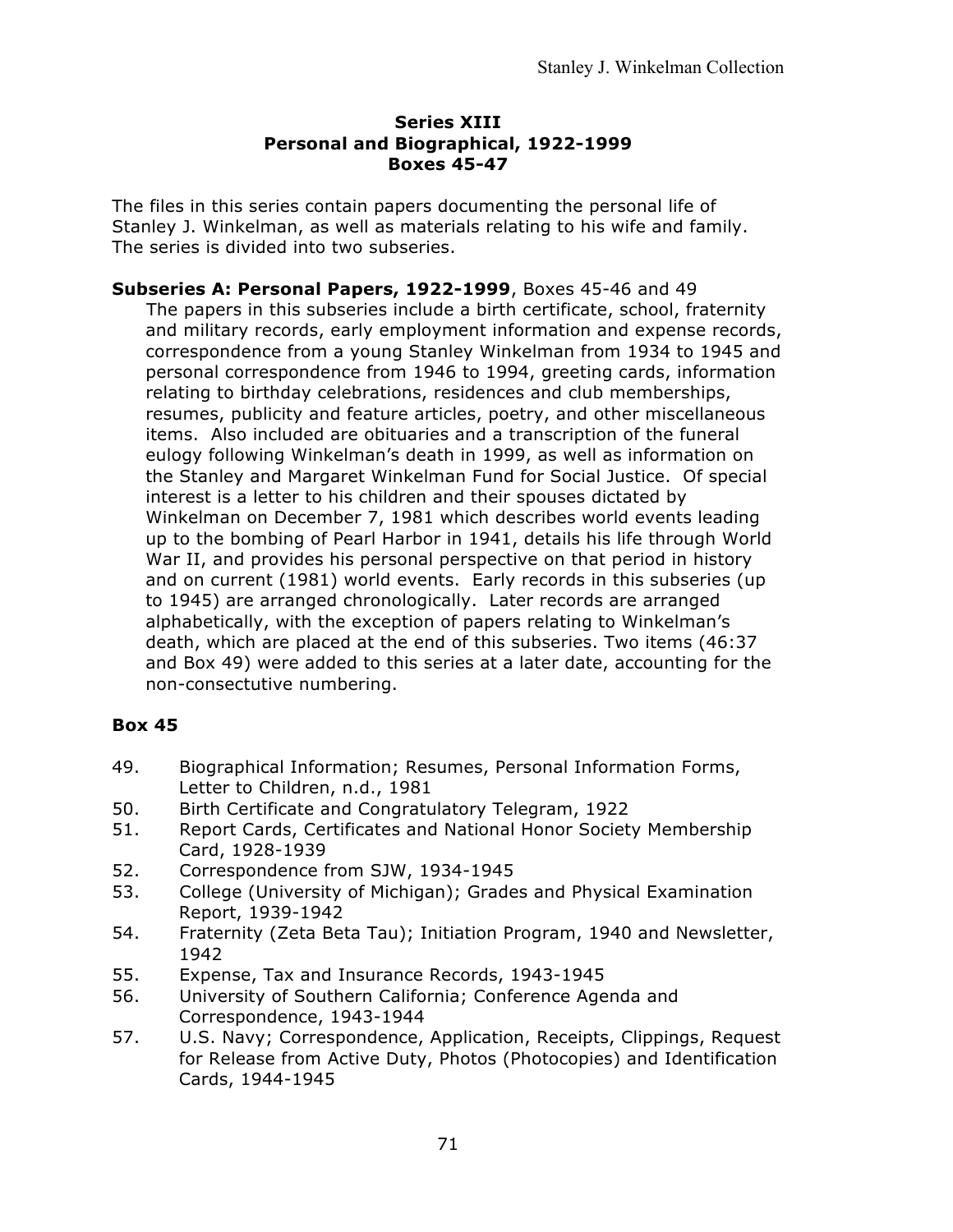- 58. U.S. Navy; U.S.S. LST 384 Travel Log, 1942-1945; Naval Ships Status: Saipan, 6-22-45
- 59. Baby Birth Announcement of Daughter Andra (Telegram) and Gift List, 1945
- 60. Birthday Greetings  $(40<sup>th</sup>)$ , 1962
- 61. Birthday Celebration/Greetings  $(50<sup>th</sup>)$ , 1972
- 62. Birthday Celebration/Greetings  $(60<sup>th</sup>)$ , 1982
- 63. Birthday Greetings ( $61^{st}$ ), 1983 and ( $65^{th}$ ), 1987
- 64. Birthday Celebration  $(70<sup>th</sup>)$ , 1992

- 1. Business Cards and Relocation Announcement
- 2. Clippings/Publicity, n.d., 1955-1996
- 3. Confirmation (Temple Beth El); 60<sup>th</sup> Anniversary Class Reunion, 1996
- 4. Contributions (Personal), 1965-1995
- 5. Correspondence (Personal), n.d., 1946-1996
- 6. Greeting and Holiday Cards
- 7. Greeting Cards and Notes from MWW
- 8. Health Evaluation, 1979; Eyeglass Prescription, 1990
- 9. Homes, 1946-1999
- 10. Homes; Wabeek Pines Association, Ad Hoc Real Estate Committee, 1975-1976
- 11. Homes; Wabeek Pines Condominium Purchase, 1973-1984
- 12. Invitations
- 13. Memberships;

Circumnavigators Club, 1963-1978

Detroit Club, 1978-1983

Detroit Plaza Dinner Club, 1980

Franklin Hills Country Club, 1983-1984

Interlochen Center for the Arts Presidents Club, 1994-1995

- NAACP (Lifetime Membership)
- Renaissance Club, 1978, 1981, 1985
	- University of Michigan Presidents Club, 1975-1983 (SEE University Affiliations and Activities, Series VIII)
- 14. Memorial Services and Obituaries of Friends and Colleagues
- 15. Passports and Visa Information, 1975-1986
- 16. Poems:

"Ode to Fuzzy Billy: Successor to Fuzzy Wuzzy," 12-5-80 "An Ode to Peggy Jayne," 1-15-94

- 
- 17. "Positions not accepted" List
- 18. Red Squad File Information, 1982
- 19. Souvenirs:

1940 World's Fair Ticket Book

"Admiral of the Flagship Fleet" Identification Card, 5-12-49

"Walk to Freedom" with Martin Luther King, Jr., Dignitary Pass, 6-23-63

United States Senate Chamber Admission, 4-14-66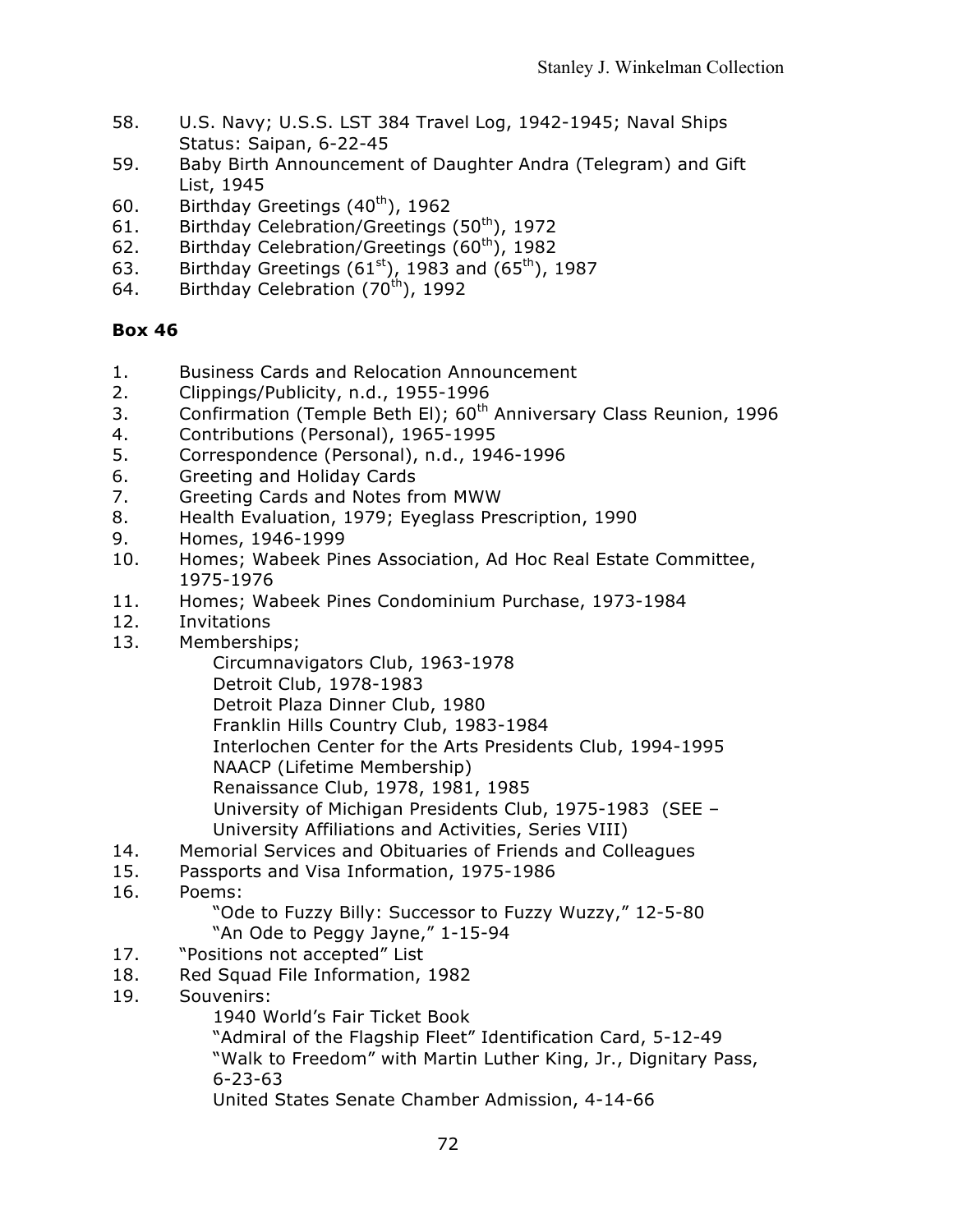Jesse Jackson '88 Press Credentials

- 20. Surgery; Correspondence and Get Well Wishes, 1995
- 21. Funeral Eulogy Transcription, 7-22-99
- 22. Obituaries, Clippings and Memorials, 1999
- 23. Stanley and Margaret Winkelman Fund for Social Justice
- 37. Stanley Winkelman Funeral Book, August 22, 1999

## **Box 49**

Stanley J. Winkelman Memorial Scrapbook 1922-1999, 1999

## **Subseries B: Family Papers, 1892-1997**, Boxes 46-47

The files in this subseries contain materials relating to Winkelman's wife Margaret (Peggy) Winkelman, his children, grandchildren, parents, grandparents, and extended family members, and are arranged in that order, then listed alphabetically by name within these categories. Included in these records are photo biographies containing photographs (photocopies) taken and compiled by Winkelman for Margaret Winkelman's  $70<sup>th</sup>$  birthday, as well as photo biographies for each of their three children. Also included is information on the history of the Winkelman family, consisting primarily of correspondence and newspaper clippings.

## **Box 46**

- 24. Margaret (Peggy) Winkelman (MWW); Bibliophile Association Internationale colloquia, Los Angeles and San Francisco, 1985, Istanbul, 1986
- 25. MWW; Birthday Celebrations, 1-15-80, 1-15-82
- 26. MWW; Biography, Stocks and Investments Lists, 1972, 1983-1984
- 27. MWW; Clippings, n.d., 1960-1998
- 28. MWW; Cohn Engagement Party, 12-10-81
- 29. MWW; Correspondence, n.d., 1976-1986
- 30. MWW; Detroit Institute of Arts, Friends of Modern Art Board of Directors, 1974 Founders Society Board of Trustees, 1975 Museum Shops Advisory Committee, 1981
- 31. MWW; Memberships, Grolier Club of City of New York, Bibliophile Association Internationale **NAACP**
- 32. MWW; Opera Opening Party, 4-28-75
- 33. MWW; P.I.M.E. Knights of Charity Award, 11-15-80
- 34. MWW; Poems
- 35. MWW; Rosenblum Brunch, 4-17-83
- 36. MWW; Wayne State University, Hilberry Theatre, Understudies Committee, 1967-1973
- 37. MWW; Photo Biography (Photos taken and compiled by SJW), 1-15-93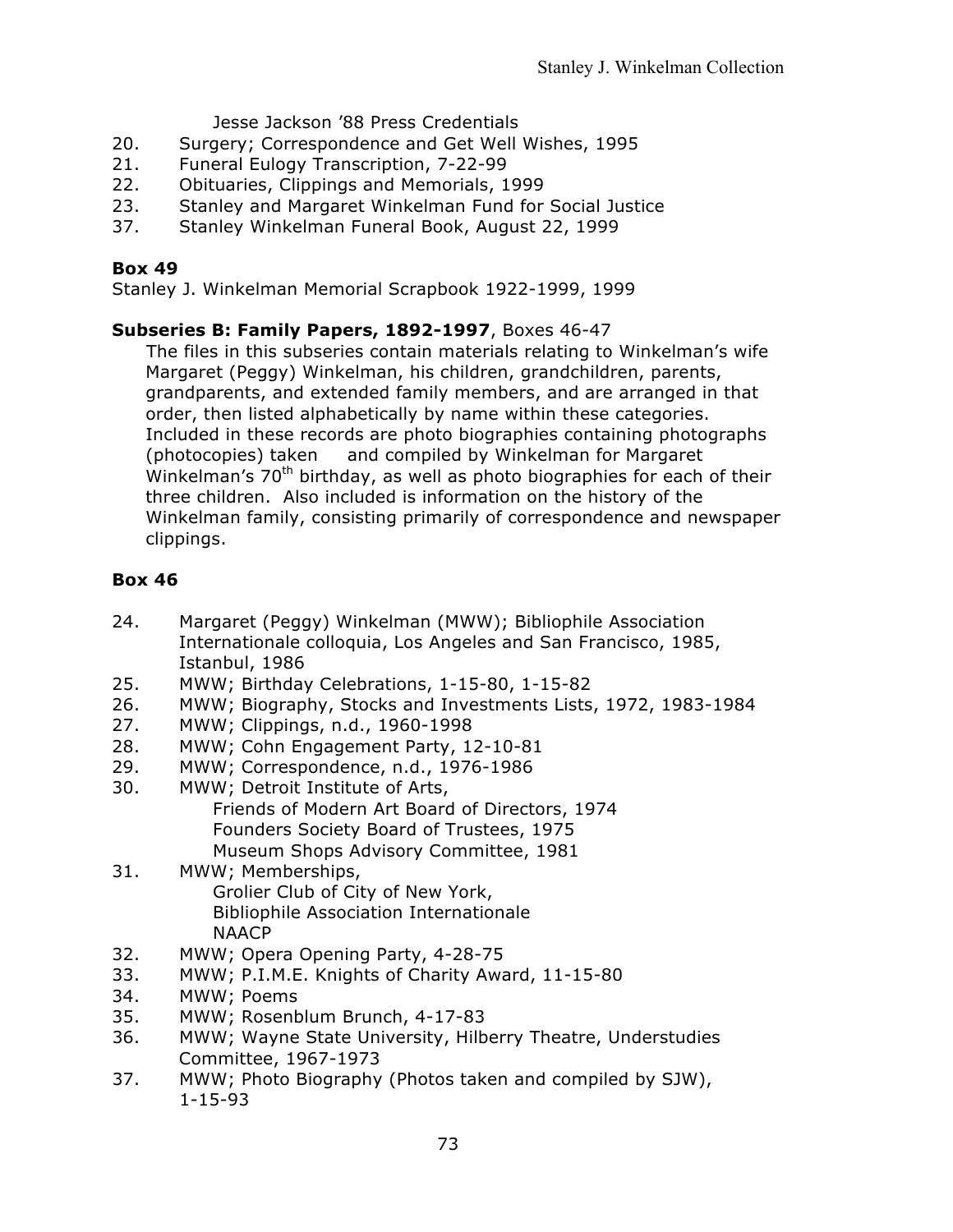### **Box 47**

- 1. Epstein, Marjory (Don); Correspondence and Poem, 1966-1997 Engagement Announcements, 1969
- 2. Epstein, Marjory; Photo Biography (Photos taken and compiled by SJW), 6-12-95
- 3. Sobel, Andra Barr (Bruce); Correspondence and Poem, 1966, 1995 Engagement Announcements, 1967 Paper, *The Jews from Hastings to the Bloomfields – An Oral Study*, 11-1-86
- 4. Sobel, Andra Barr; Photo Biography (Photos taken and compiled by SJW), 4-1-95
- 5. Winkelman, Roger (Linda); Correspondence, Clippings and Resume, n.d., 1980-1997
- 6. Winkelman, Roger; Photo Biography (Photos taken and compiled by SJW), 9-30-95
- 7. Grandchildren;
	- Barr, Alan; Clipping and Correspondence, n.d., 1970, 1983-1984 Barr, Pamela; Correspondence and Clipping, n.d., 1987, 1989 Barr, Tracey; Correspondence and Poem, 1986-1987 Epstein, Lillian; Correspondence, 1986-1987 Epstein, Lillian; Report, "My Day With Papa," n.d. Epstein, Lena Rose; Confirmation Program (Temple Beth-El), 5-26-96
- 8. Grandchildren: Barr, Pamela and Tracey, Bat Mitzva Planning, 1987
- 9. Winkelman, Josephine R. (Mother); Power of Attorney, 6-25-51
- 10. Winkelman, Josephine R.; 70<sup>th</sup> Birthday Celebration, 1968
- 11. Winkelman, Josephine R.; Revocable Trust, Designation of Trustees (Unsigned), 1-73
- 12. Winkelman, Josephine R.; Death Certificate, 5-19-75
- 13. Winkelman, Josephine R.; Obituaries, 1975
- 14. Winkelman, Josephine R.; Condolences, 1975
- 15. Winkelman, Josephine R.; Memorial, Temple Beth-El, 1975-1976
- 16. Winkelman, Josephine R.; Memorials, Status of, 1975
- 17. Winkelman, Leon G. (Father); Navy Discharge, 1919 and Caricature, n.d.
- 18. Winkelman, Leon G.; Financial Records (Business), 1925-1926
- 19. Winkelman, Leon G.; Clippings, n.d., 1948, 1952-1957, 1984
- 20. Winkelman, Leon G.; African Safaris, 1954-1957
- 21. Winkelman, Leon G.; Obituaries, 1958
- 22. Winkelman, Leon G.; Funeral Home Guest Book, 1958
- 23. Winkelman, Leon G.; National Association of Women's and Children's Apparel Salesmen, "Retailer of the Year" Award (Accepted Posthumously by SJW), 1958
- 24. Winkelman, Leon G.; Memorial, Temple Beth-El—Gift of Organ, Newsletter, 1961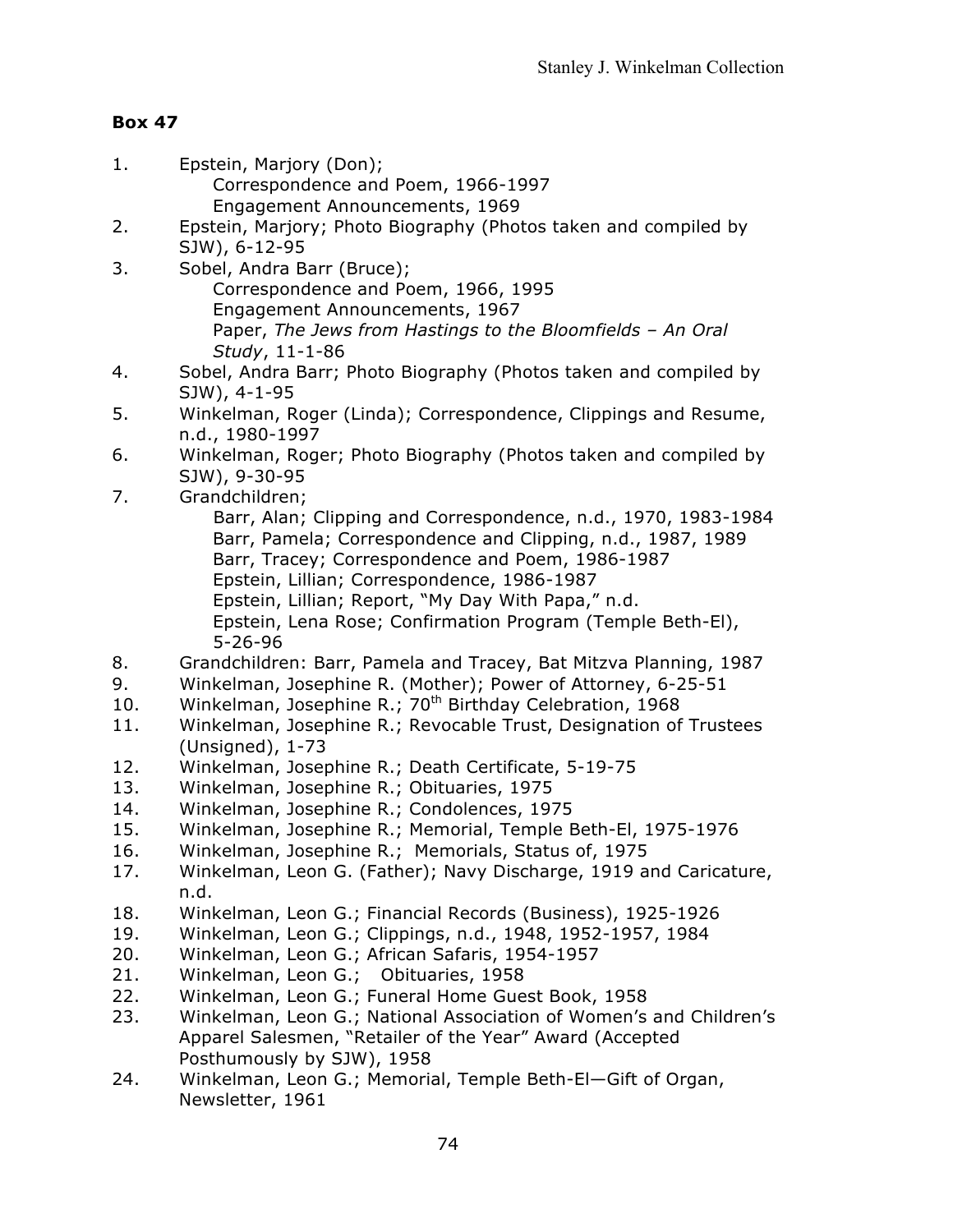- 25. Winkelman, Leon and Josephine; Correspondence, 1918, 1945, 1958
- 26. Winkelman, Leon and Josephine; Wedding, Anniversary and University Clippings 1920, 1945, 1965
- 27. Winkelman, Leon and Josephine; Financial Information, 1928, 1958
- 28. Winkelman, Leon and Josephine; Travels, 1950s
- 29. Winkelman, Mose (Grandfather); Obituaries, Clipping, 1940, 1986
- 30. Winkelman, Mose and Hattie (Grandmother); Wyoming Property, 1925-1926, 1937, 1968
- 31. Lewis, Anita (Aunt); Correspondence, 1968-1976 and Funeral Service Eulogy, 1979
- 32. Proctor, Margo (Niece); Memos, 1978
- 33. Rosenblum, Henry (Grandfather); Correspondence and Contract with Leon Winkelman, 1930, Poem and Obituaries, n.d.
- 34. Wallace, Sidney and Eva (Margaret's Parents); Correspondence, 1970-1975, 1984
- 35. Wallace, Eva (Mrs. Sidney); Correspondence, 1986-1987
- 36. Winkelman, Eric (Nephew); Correspondence, Notes and Management Bulletin, 1971-1972
- 37. Winkelman, Fred (Brother); Birth Certificate, 5-14-29, Telegram and Note, n.d.
- 38. Winkelman, Henry (Brother); Graduation Program and Correspondence, 1951, 1982-1986
- 39. Winkelman, Isadore (Uncle), Relationship with SJW, Notes and Memo, 1958-1972
- 40. Winkelman, Isadore, Correspondence, n.d., 1960-1962
- 41. Winkelman, Isadore, Retirement Compensation Proposal, 1960, 1969, 1973
- 42. Winkelman, Isadore and Leon; Ledore Corporation, Financial Records, Stock Certificate, 1940s, 1950s
- 43. Winkelman, John Harley (Brother); Birth Certificate, 5-14-29, and Clippings, 1955, 1971
- 44. Winkelman, Julia Rosenblum; Correspondence, 1976
- 45. Winkelman Family Members; Correspondence, 1968-1988
- 46. Winkelman Family History; Correspondence and Clippings, 1892, 1901, 1965-1992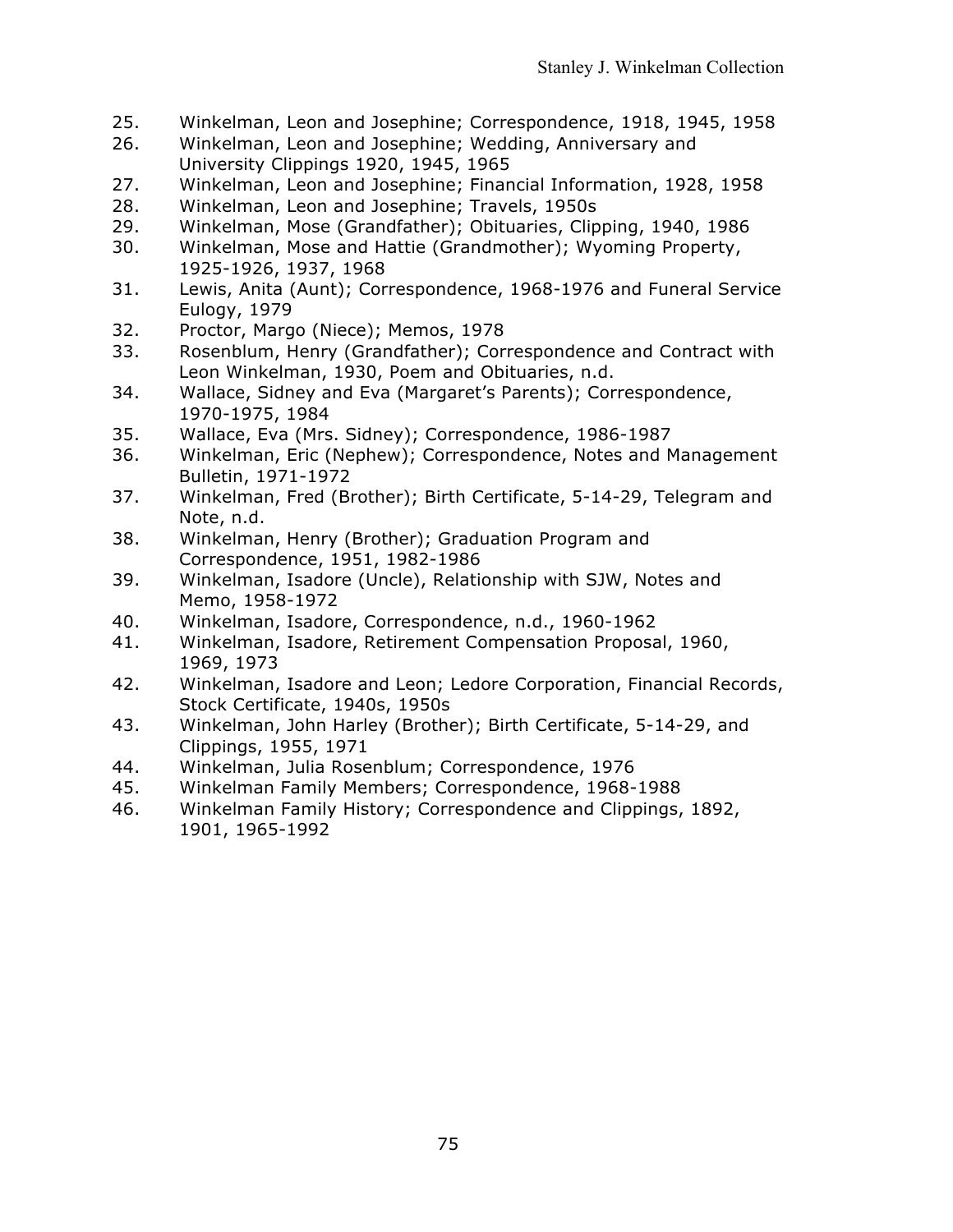#### **Series XIV Financial Planning, Foundations, and Trusts, 1951-1990 Boxes 47-48**

This series contains materials relating to financial planning by Winkelman and the Winkelman family, including information regarding investments, family trusts and foundations. The bulk of these materials consist of records of the Leon and Josephine Winkelman Foundation and the Stanley and Margaret Winkelman/Marstan Foundation. Financial planning files are followed by foundation records and both groups are arranged alphabetically. (SEE ALSO – Winkelman Brothers Apparel Foundation, Series II)

# **Box 47**

- 47. SJW Financial Planning; Correspondence, 1960, 1971-1989
- 48-50. Winkelman Family Financial Planning; Correspondence and Memos— Samuel J. Rosenthal, 1963-1984
- 51. Winkelman Family Financial Planning; Foundations and Trusts, 1975- 1978
- 52. Winkelman Family Financial Planning; Termination Agreement of Trust Indenture (Dated 1-15-51, As Amended), 12-26-59
- 53. Leon and Josephine Winkelman (L&JW) Foundation; Annual Reports, 1977, 1983 and Form 990, 1977
- 54-55. L&JW Foundation; Budgets, 1959-1977
- 56. L&JW Foundation; Budgets, 1980

## **Box 48**

- 1. L&JW Foundation; Contributions, Allied Jewish Campaign, 1969-1976
- 2. L&JW Foundation; Contributions, B'nai B'rith Hillel Foundation, 1966- 1970
- 3. L&JW Foundation; Contributions, Brandeis University, 1959-1961, 1965, 1968, 1981-1983
- 4. L&JW Foundation; Contributions, Cranbrook School Memorial Scholarship Fund, 1963-1971
- 5. L&JW Foundation; Contributions, Detroit Institute of Arts, 1960-1972, 1977
- 6. L&JW Foundation; Contributions, Detroit Symphony, 1960-1977
- 7. L&JW Foundation; Contributions, Gladstone Public Schools, Henry and Rose Rosenblum Memorial Scholarship Fund, 1955, 1960-1983
- 8. L&JW Foundation; Contributions, Grace-Harper Hospitals Building Fund, 1975-1978
- 9. L&JW Foundation; Contributions, Harper-Webber Memorial Center Fund, 1970-1974
- 10. L&JW Foundation; Contributions, Lake Superior State College, Walker Cisler College Center, 1970-1972
- 11. L&JW Foundation; Contributions, Merrill-Palmer Institute, Operations & Development Fund, 1966-1970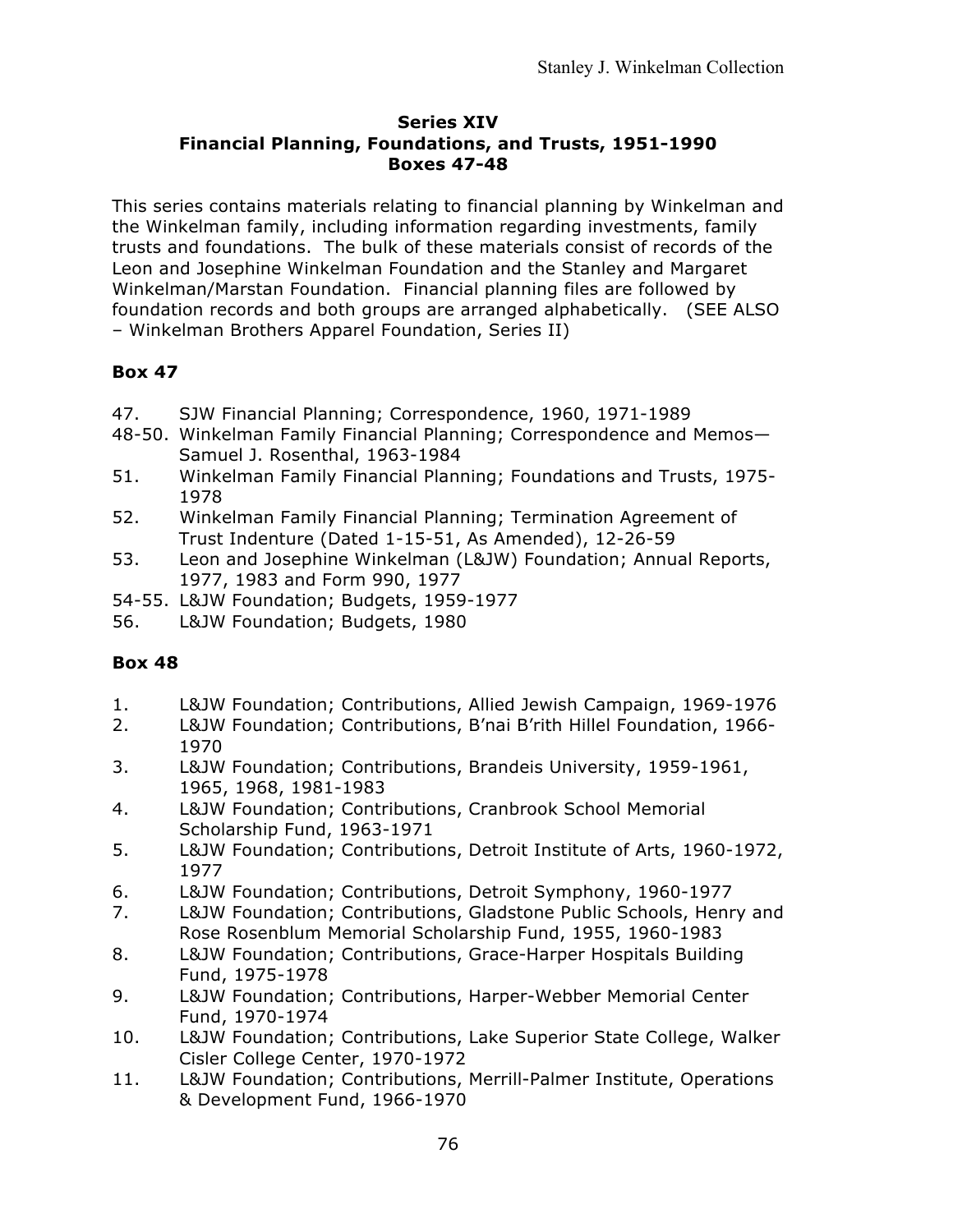- 12. L&JW Foundation; Contributions, Sinai Hospital Challenge Fund, 1966-1973
- 13. L&JW Foundation; Contributions, Temple Beth El Building Fund, 1970-1976, 1982
- 14. L&JW Foundation; Contributions, University of Michigan, \$55 Million Program Alumni Fund, 1960, 1965-1974
- 15. L&JW Foundation; Contributions, University of Michigan, Martin L. King Foundation, 1969-1972
- 16. L&JW Foundation; Contributions, University of Michigan, Memorial Lecture Fund, 1975-1977
- 17. L&JW Foundation; Contributions, Wayne State University, Leon Winkelman Memorial Fellowship, 1960-1984
- 18. L&JW Foundation; Contributions, Yeshiva University, 1974
- 19. L&JW Foundation; Contributions (Past), 1975-1976
- 20. L&JW Foundation; Correspondence, Financial, 1967-1983
- 21. L&JW Foundation; Correspondence, General, 1951-1978, 1990
- 22. L&JW Foundation; Israel Bond, 1969-1970
- 23. L&JW Foundation; Jewish Welfare Federation, 1976-1979
- 24. L&JW Foundation; Planning, 1972-1977, 1989
- 25. L&JW Foundation; Quarterly Reports, 1960-1969
- 26. L&JW Foundation; Quarterly Reports, 1970-1977
- 27. L&JW Foundation; Stein Roe & Farnum Balanced Fund, 1961-1979
- 28. L&JW Foundation; WSI Stock, 1966-1974
- 29. L&JW Foundation; WSI Stock, Gifts Received, 1964, 1970-1971, 1977
- 30. L&JW Foundation; Wyoming Street Property, 1952-1970
- 31. L&JW Foundation; Wyoming Street Property, Monthly Statements of Operation, 1961-1968
- 32. Stanley and Margaret Winkelman (S&MW) Foundation/Marstan Foundation; Articles of Incorporation, By-Laws and Minutes, 1961- 1977
- 33. S&MW Foundation; Budgets, 1964-1977
- 34. S&MW Foundation; Budgets, 1979, 1988-1989
- 35. S&MW Foundation; Contributions, 1976-1977
- 36. S&MW Foundation; Contributions, 1980
- 37. S&MW Foundation; Contributions, Allied Jewish Campaign, 1971- 1977
- 38. S&MW Foundation; Contributions, UofM President's Club, 1971-1974
- 39. S&MW Foundation; Correspondence, General, 1962, 1970-1978
- 40. S&MW Foundation; Jewish Welfare Federation, 1977-1978
- 41. S&MW Foundation; Memberships, 1972-1973
- 42. S&MW Foundation; Michigan Annual Reports, 1962-1974, 1977, 1983
- 43. S&MW Foundation; Resolutions, 1971
- 44. S&MW Foundation; Stock Transfers, 1962, 1970-1973, 1976
- 45. S&MW Foundation; Taxes, 1964 thru 1971
- 46. S&MW Foundation; Taxes, 1972 thru 1976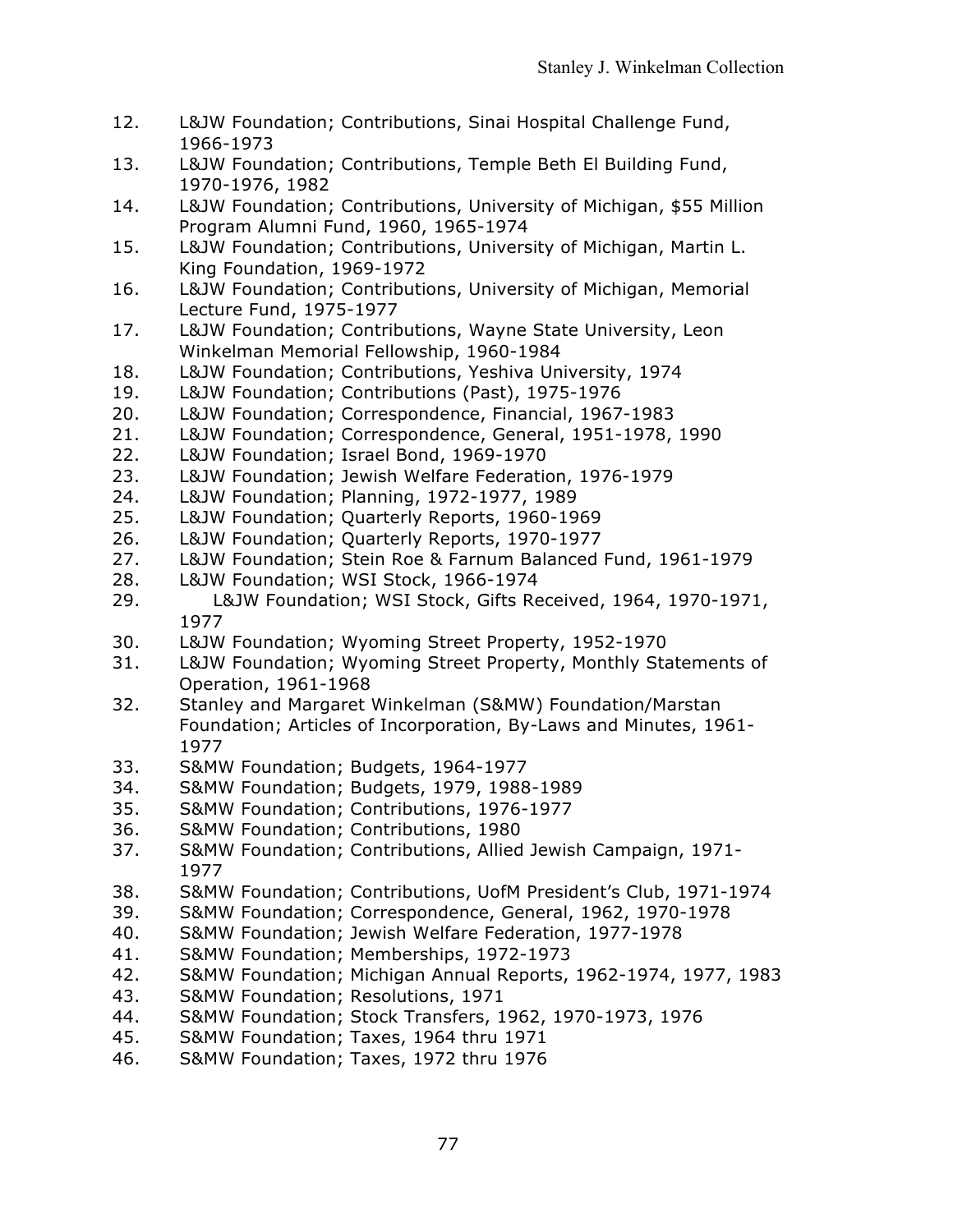#### **Index to Subjects and Correspondents**

**A. J. de Keijzer** & Associates, 19:36, 19:38 AAA Michigan, 17:29 Aaronson, Arnold, 1:1 Abraham, Lee, 1:1 Abrams, George, 1:1 Abrams, Steve L., 1:1 Ackroyd, Keith, 1:1 Adamany, David, 22:15, 43:23, 43:26, 45:40 Adams, Charles G. (Rev.), 1:1, 3:10 Adams, Frederick B. and Marie-Louise, 2:21 Adams, Thomas B., 40:35 Adele, Joyce, 17:18 Adler, Morris (Rabbi), 28:32 Agee, William, 26:18 Agee, William and Mary, 1:1 Aguilar, Rose, 32:14 Ahrens, Buz, 17:18 Alade, Art, 19:21 Alessandri, Juliana, 2:25, 20:10 Alexander, Jay F., 36:49 Alexander, R. J., 26:18 Alexander's, Inc., 17:27 Alfus, Albert and Marge, 1:1 Aliber, James A., 26:22 Allan, Norman and Esther, 1:1 Allen, Helen (Mrs. Jay), 1:1 Allen, Jay W., 47:15 Allen-Meares, Paula, 43:6 Allied Stores International, Inc., 17:18, 17:20, 20:4 Allied Stores Marketing Corporation, 17:27 Alpern, Robert, 47:47 Alpern, Robert and Marge, 1:1 Alpert, Sidney, 1:1 Alpha Merchandising Service, Ltd., 19:36, 19:38, 20:4, 20:14 Alterman, Sharon, 37:46 Altman, Stuart H., 43:6, 48:3 Alvarez, Lynn, 32:1 AMA Center for Strategic Planning, 24:2 Ambassador, People's Republic of China, 2:18, 19:33 Amberger, John, 25:36, 26:16, 26:31, 27:8 American Express Travel Related Services Co., 18:16 American Library Association, 17:29 American Management Association, Inc., 32:14 Amitay, Morris J., 38:4 Amway Corporation, 24:23 Anati, Gabriel, 1:1, 20:9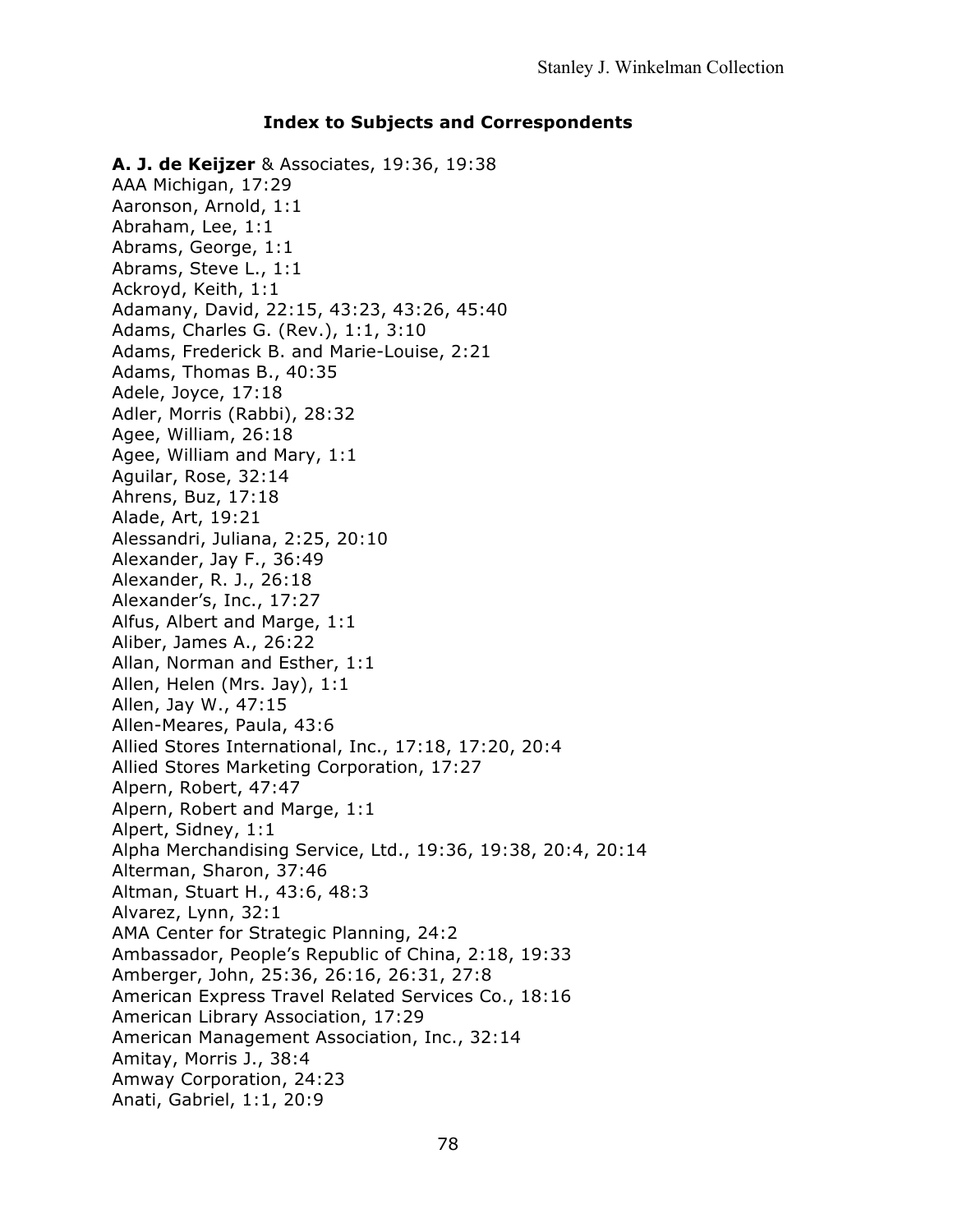Anati, Gabriel and Sandra, 1:1 Andrews, Gary R., 19:23 Andrews, H. Raymond, 23:39 Angelo, Frank, 1:1 Angott, Thomas V., 1:1, 36:48, 42:3 Apparel Contractors Association, 17:18, 17:20, 17:27 Apparel Trading Corporation, 17:20 Appleberry, James D., 1:1, 22:13 Apted, Janis, 42:10, 42:21 Arbulu C., Agustin V., 1:1 Archeological Museum (Athens), 2:25 Archer, Dennis, 41:42 Armstrong, Don and Carolyn, 1:1 Arnone, Francis H., 1:1 Arthur Andersen & Co., 24:5, 24:12 Arts Foundation of Michigan, 22:8 Ascher, Albert I., 37:47 Ash, Jerome M., 40:28 Ashihara, Yoshinobu, 1:1, 20:14, 22:10 Ashihara, Yoshinobu and Hatsuko, 1:1 Ashworth, Margaret C., 35:5 Aspen Institute for Humanistic Studies, 1:12, 20:28 Associated Merchandising Corporation, 17:18, 17:20, 18:12 Association for Jewish Retarded, 36:46 Aubremont, Bernard and Marie Therese, 1:1 Aubremont-Jestaz, Micheline, 1:1 Auslander, Herb, 1:1 Austin, Richard H., 3:9, 22:15, 41:43 Austin, Sarah S., 32:14 Avignone, John J., 21:29 Axelrod, S. J., 1:1 **B'nai** B'rith Hillel Foundation, 37:46 Baba, Marietta L., 43:23 Baelstra, Renato, 1:2 Baey, Lian Peck, 20:20 Bain, Iain, 2:25 Baker, Deane, 42:14 Balan, Saralyn S., 40:28 Bank of East Asia, Ltd., 20:20 Barbados Spinning and Knitting Co., 17:20 Barker, Nicolas, 2:21, 2:25, 42:10 Barnett, Victor, 1:2, 18:16 Barr, Alan, 20:9, 47:7 Barr, Andra, 20:9, 47:3 Barr, Pamela, 47:7

- Barr, Tracey, 47:7
- Barsamian, Y. Gladys, 39:21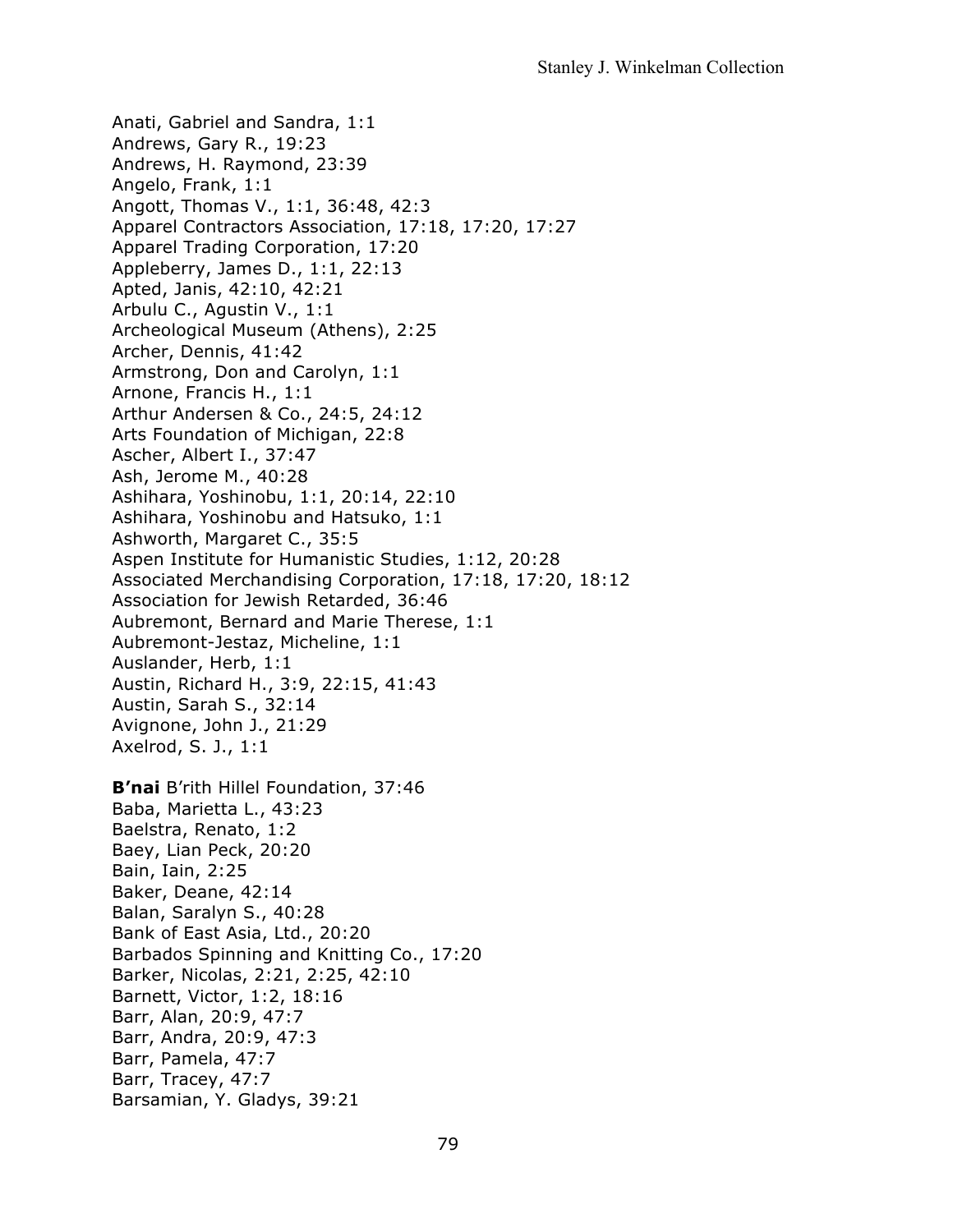Bartell, F. E., 45:56 Bartlett, Charles, 41:51 Barton, Jery E., 18:16 Basciani, Cynthia, 18:16 Bashara, George, 39:20 Bass, Andrew R., 1:2 Batten, James K., 3:1 Batus, Inc., 17:27 Baum, Victor J., 2:26 Baumberger, Roger, 1:2 Bayerisch Staatsbibliothek (Federal Republic of Germany), 2:25 Bayliss, George V., 42:10 Beauty of California, 17:18 Beck, Mary V., 2:23 Beck, Maurice, 40:12 Becker, Don C., 3:1 Beckham, William J., Jr., 1:2 Beckwith, Gladys, 40:13 Bedford, Edward T., 1:2 Belchem, David (Maj. Gen.), 1:2 Belchem, David and Ellen, 1:2 Belcher, Louis, 26:21 Belkin, Hedy, 1:2 Belkin, Samuel, 39:36 Bell, Griffin, 41:51 Belleville, City of, 26:26 Benediktiner Stiftbibliothek (Austria), 2:25, 19:24 Bennett, Marcia, 41:13 Bentley Historical Library, 2:25 Berger, Clarence Q., 48:3 Bergmann, Joan, 3:1 Berkowitz, Philip (Rabbi), 3:10 Berlowitz, Jacques, 1:2 Berman, Mandell L., 1:2, 41:41, 45:5 Berman, Norton L., 22:14 Bernadotte Biblioteket (Stockholm), 2:25 Bernhard, Kent, 3:1 Bernstein, Marver H., 1:3 Berris, Jan Carol, 19:24 Berris, Shimon L. (Rabbi), 3:10 Berry, Harold, 18:3 Berry, Louis, 1:2, 45:16 Bertola, Giuseppe, 2:21; 20:23 Bianco, Joseph P., 26:18, 26:22-23, 27:16, 40:9 Biblioteca Apostolica Vaticana (Vatican City), 2:25, 20:12 Biblioteca Laurenziana (Florence), 2:25, 20:10 Biblioteca Riccordiana (Florence), 2:25, 20:10 Biblioteque de L'Arsenal (Paris), 2:25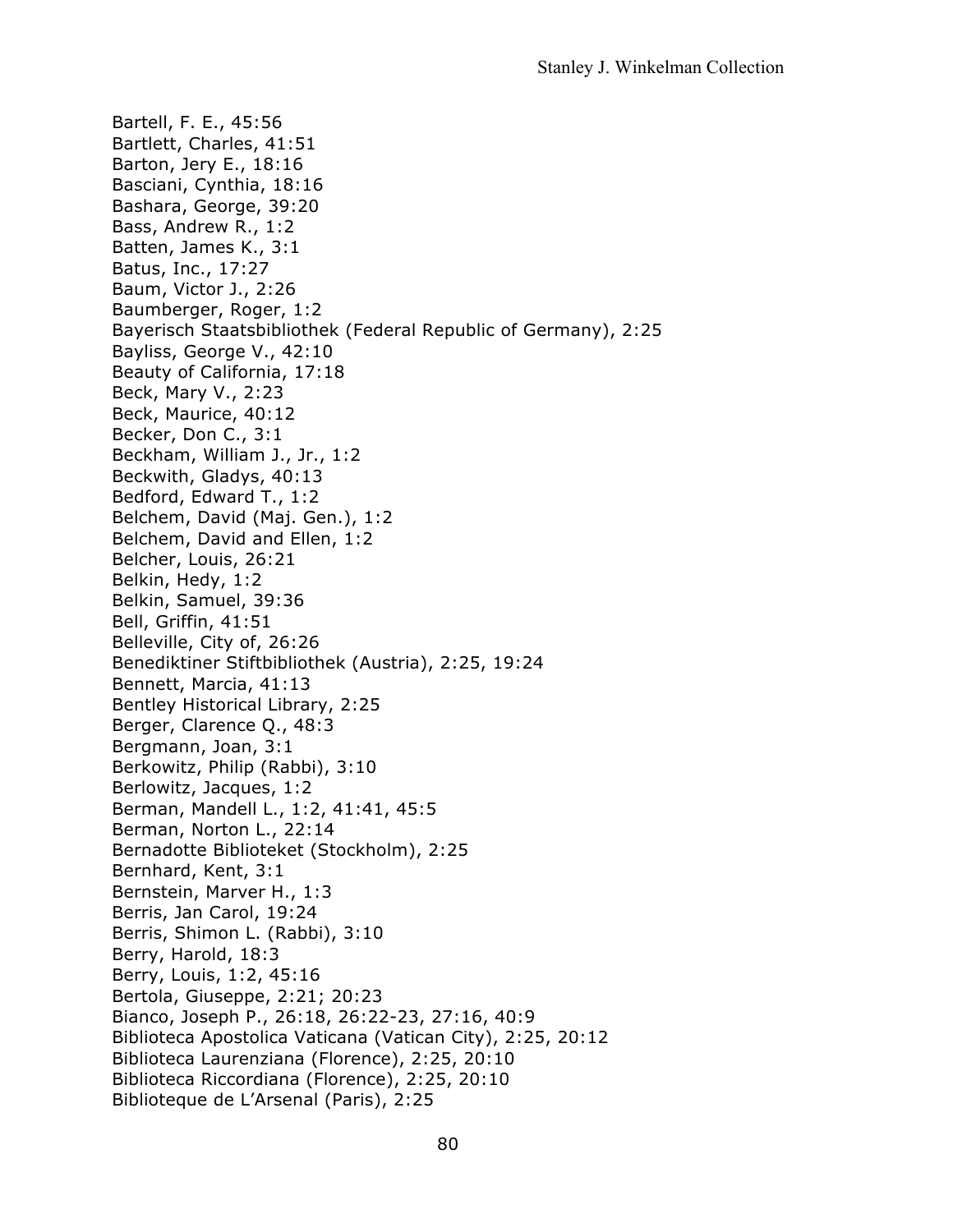Biblioteque Nationale (Paris), 2:25 Bibliothek des Benediktinerkosters (Melk, Austria), 2:25 Bibliotheksoberat, (Federal Republic of Germany), 2:25, 20:1 Bidermann Industries, Inc., 17:18 Bieber, Owen, 3:11 Biederman, Howard W., 1:2 Bielski, Ewa, 44:15 Bill, Max, 2:19; 20:23 Binder, Charles A., 27:30, 28:15 Bing, Dave, 1:2, 24:8 Binsfield, Connie, 22:11, 22:15 Biran, Avraham, 20:9, 39:45 Birdwell, C. David and Caprice, 1:2 Birmingham Bookstore, 1:2 Bittker, David L., 39:14 Black, Gordon, 1:2 Blanchard, James J., 3:2, 3:13, 22:9, 23:31, 27:7, 36:26, 41:40-41, 41:44, 45:16 Blanchard, Paula 1:2, 21:27, 22:9 Blatas, Arbit and Regine Resnick, 2:19 Bleznak, Richard, 46:11 Bliss, James J., 1:16, 28:14 Block, Henry W., 43:19 Bloom, Marty, 1:2, 17:20, 17:27, 19:36 Bloom, Stephen R., 40:28 Bloomingdales, 1:2, 18:15, 18:16 Blouin, Francis X., Jr., 1:2, 2:25 Blue Bell, 17:18 Blue Cross and Blue Shield of Michigan, 24:37 Bluestein, Milton and Gaby, 1:2 Bluestein, Richard N., 48:3 Bluestone, Irving, 3:11, 24:22, 24:28, 41:24-25, 43:23, 45:40 Bluhm, Neil, 17:29 Blum, Stella, 2:25 Blumenthal, W. Michael, 1:2, 3:12, 24:30, 26:20, 26:26, 42:18 Boas, Morrie G., 43:19 Bock, John H., 26:18 Bodleian Library (Oxford), 2:25 Bogdan, Albert, 26:18 Bollag, Siegfried 1:3, 20:23 Bonicatti, Patricia W., 2:25 Bonini, Maureen, 20:11 Bonior, David E., 3:13, 28:15 Bonner, Thomas N., 1:3, 43:23 Booker, Jayne M., 1:3, 17:18, 17:20 Booth, William A., 43:23 Borakove, Martin, 17:27 Borman, Paul, 1:3, 44:49, 48:11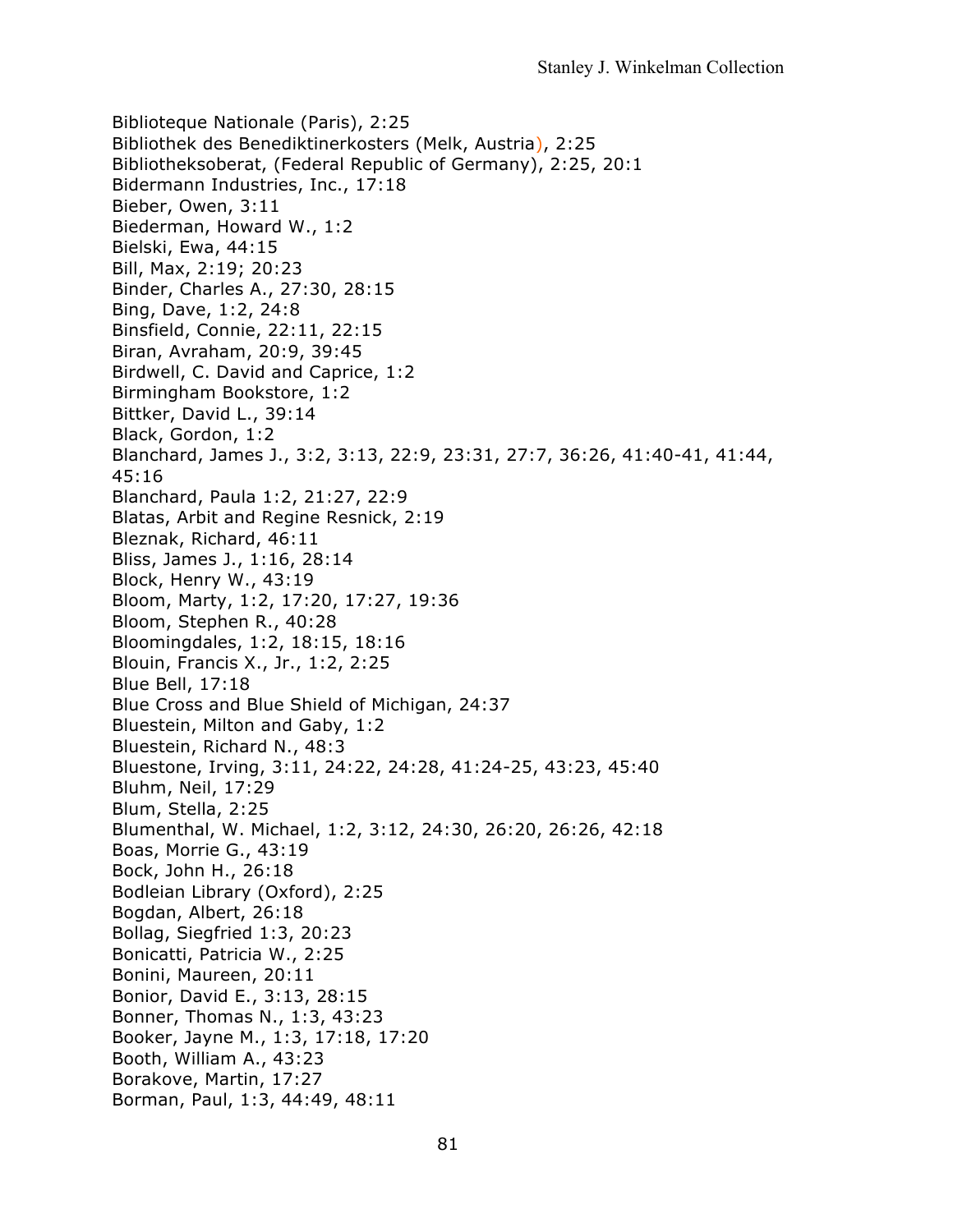Boston Company, The, 18:18 Bouccara, Daniel, 1:3 Bouccara, Lucien and Lise, 1:3 Boulin, Marie, 2:25 Bovitz, Robert L., 26:18 Boxer, Leonard, 17:18 Boxton, Benjamin, 17:18 Boyle, Leonard (Rev.), 2:25, 40:34 Boyle, Patricia J., 2:26 Brandeis University, 1:3 Brasher, C. Donald, Jr., 1:3 Brasley, Mrs., 1:3 Braunstein, A. A., 19:24 Breidenstein, C. Lane, 1:3 Breslauer, B. H., 1:3 Breton Industries, 17:18 Bricard, Anne Marie, 1:3 Bricard, Christian, 1:3, 14:14 Bricard, Christian and Anne Marie, 1:3, 45:41 Brickley, James H., 26:12, 44:3 Brickner, Balfour (Rabbi), 3:10 British Library, 2:25 Brod, Joanna, 42:21 Brodhead William M., 3:13 Brogan, Marcie, 40:37 Brooks, Nathaniel, 32:1, 32:29 Broomfield, William S., 3:13, 28:15 Brown, George, 3:13 Brown, James, 24:2 Brown, John Y., 1:3 Brown, Prentiss M., Jr., 1:3 Brown, Robert E., 1:3, 17:11, 17:20 Brown, Willard A., Jr., 1:3 Browne, Evelyn, 32:14 Brownell, Herbert, 41:51 Brundle, Gerald R., 24:12 Buchanan, Marjory, 1:3 Buhai, James and Sherry, 1:3 Bullion, Marie, 2:21 Burdick, Benjamin D., 2:26 Burg, Anton B., 45:56 Burke, Corinne, 6:22 Burns, Paul F., 34:34 Burroughs Corporation, 17:18 Bursey, M. B., 2:18 Burstein, Robert H., 43:19 Butler, Ronald, 18:12 Bykovitz, Nicolas and Helena, 2:21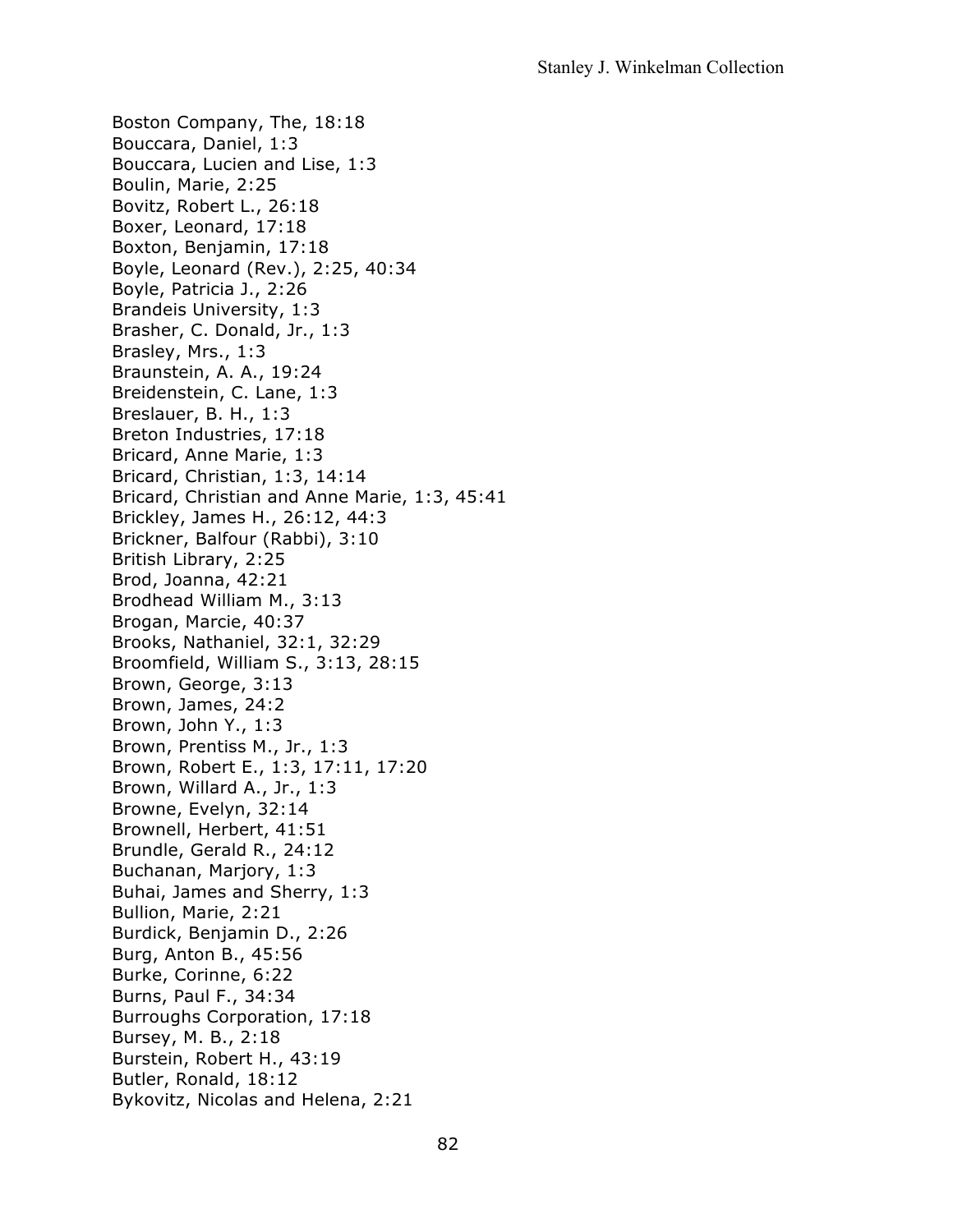Byrne, Judy, 17:29 Byström, Waldemar, 20:22 **Cady**, Janet A., 40:14 Cahill, James, 42:7 Caldwell, Philip, 2:20 Caldwell, William M., 2:20, 26:20, 26:31 California Apparel News, 3:1 Calvin Klein Industries, Inc., 1:4, 17:18 Campus Casuals, 17:18 Canvasser, Robert N., 48:22 Carducci, 17:18 Caribbean Business Development, 17:18 Carpentierie, Mrs. Henry, 32:14 Carr, Peter J., 1:4 Carr, Robert (Bob), 3:13, 22:16, 22:24, 28:15 Carr, Virgil H., 38:30 Carron, Malcolm, S. J. (Father), 26:18, 26:22, 32:1, 32:3, 32:14, 40:19, 42:8, 45:12 Carter Hawley Hale Stores, Inc., 17:18, 17:20, 17:27, 18:12 Carter, Arthur, 39:21 Carter, Jimmy, 3:15 Carter, Will, 1:4 Cartmill, George E., 48:9 Cartwright, Arthur, 32:14 Case Western Reserve University, 1:4 Case, Homer, 46:11 Cash, R. Patrick, 27:30 Cassella, William N., Jr., 26:23, 40:19 Casual Corner, 18:12 Caswell, Hollis L., 1:4 Catalina, Sportswear Division, 17:18 Cavanagh, Jerome P., 2:24 Celli, Robert, 1:4 Center for Urban and Regional Research, Princeton University, 24:2 Central Michigan University, 22:9 Ceyhan, Tulga, 20:26 Chiang Fu-tsung, 2:25 Chambre Syndicale de la Couture Parisienne, 3:1 Chapman, Alvah H., 3:1 Charles, James, 24:2 Chazen, Jerome A., 1:4, 42:23 Chess King, 17:27 Chestang, Leon W., 43:23, 48:17 Chiang Fu-tsung, 20:24 Chiarini, Marco, 2:25, 20:10 Chicago Tribune, 3:1 Chiesa, Carlo Alberto, 2:21, 20:10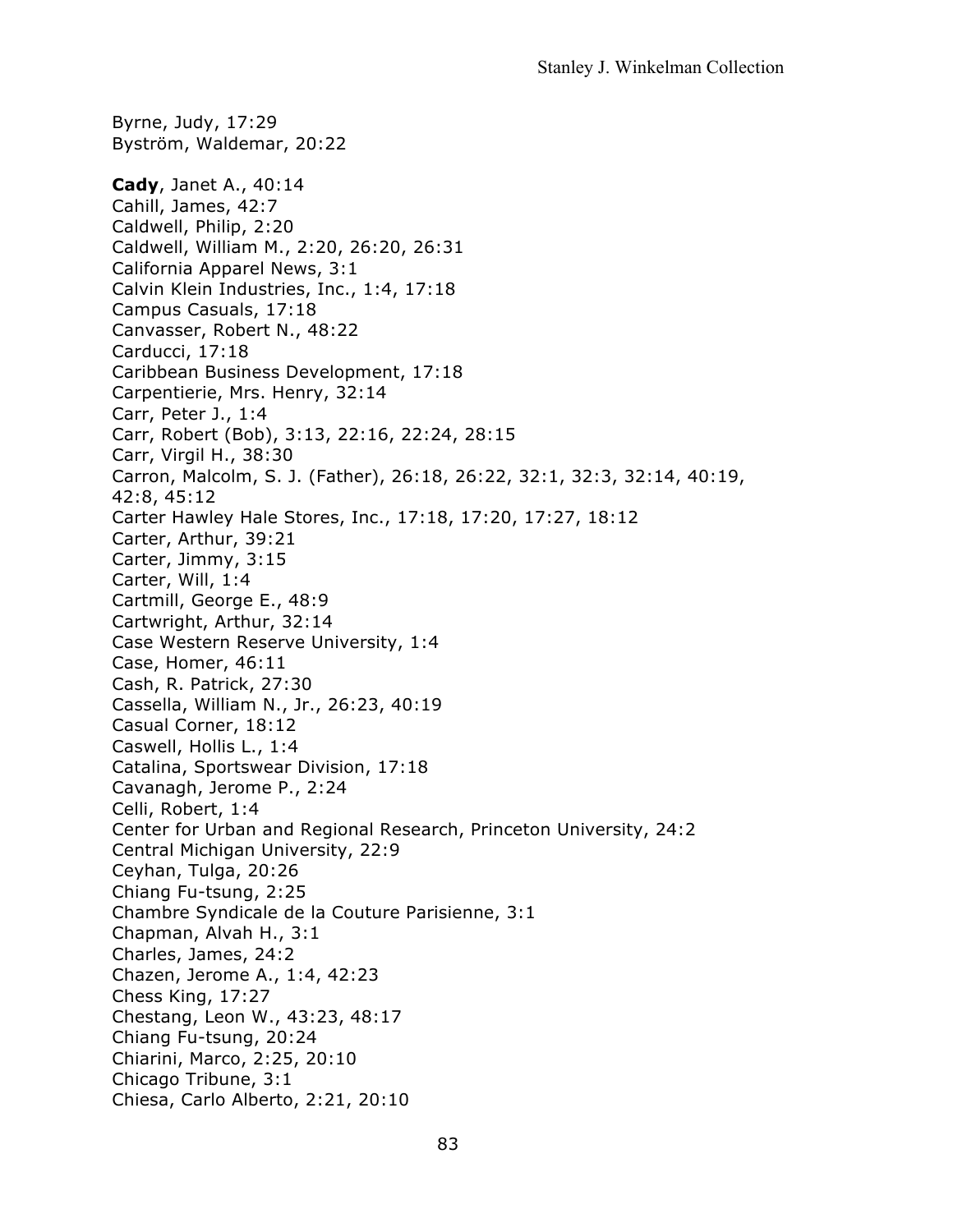Chiesa, Carlo Alberto and Elena, 2:21 China National Industrial Products, 19:34-35 China National Textiles, 19:33-36 Choi, S. Y., 1:4 Chou, Joseph, 1:4 Christie Brinkley, Inc., 17:18 Christie, Richard, 24:2, 24:8-9 Chrysler-Component Business Operations Group, 17:18 Church, G. Alexander, 39:20 Ciaramitaro, Nick, 3:8 Cincinnati Enquirer, 3:1 Cinelli, Ferdinand, 1:4 Cisler, Walker L., 1:4, 32:14, 41:6, 41:38, 41:41, 43:23 Citrin, Susan, 37:44 Claes, Doris, 19:25 Clapp, Schuyler L., 48:17 Clark, G. Edward, 2:18, 19:21 Clark, John W., 22:13 Clark, Peter B., 3:1 Clark-Arnold, Gloria, 39:33 Clarke, Roy, 17:20 Clements, William B., Jr., 1:4 Cleveland Press, 3:1 Cleveland, Clyde, 2:23, 41:41 Cohan, Leon, 42:23, 44:49 Cohen, Albert, 32:4, 39:4, 39:8, 40:9 Cohen, Eloise (Mrs. Wilbur), 1:4 Cohen, Irwin, 1:4 Cohen, John J., 1:4 Cohen, Paul, 1:4 Cohen, Ronald, 3:1 Cohen, Samuel, 1:4, 37:46, 45:16, 45:18 Cohen, Sanford N., 43:4 Cohen, Wilber J., 1:4, 40:19 Cohn, Avern, 2:26, 41:38, 41:41, 42:14 Cohodas, Sam, 23:31 Colby, Joy, 22:16 Cole of California, 17:18 Cole, Anne, 1:4, 14:13, 17:18 Cole, E. N., 41:6 Cole, Richard T., 36:26 Colland, Lewis and Madeline, 1:4 Collegetown, 17:18 Collins, Barbara Rose, 41:45 Comerica Bank, 17:29 Commercial Appeal, 3:1 Commercial Counselor, People's Republic of China, 19:33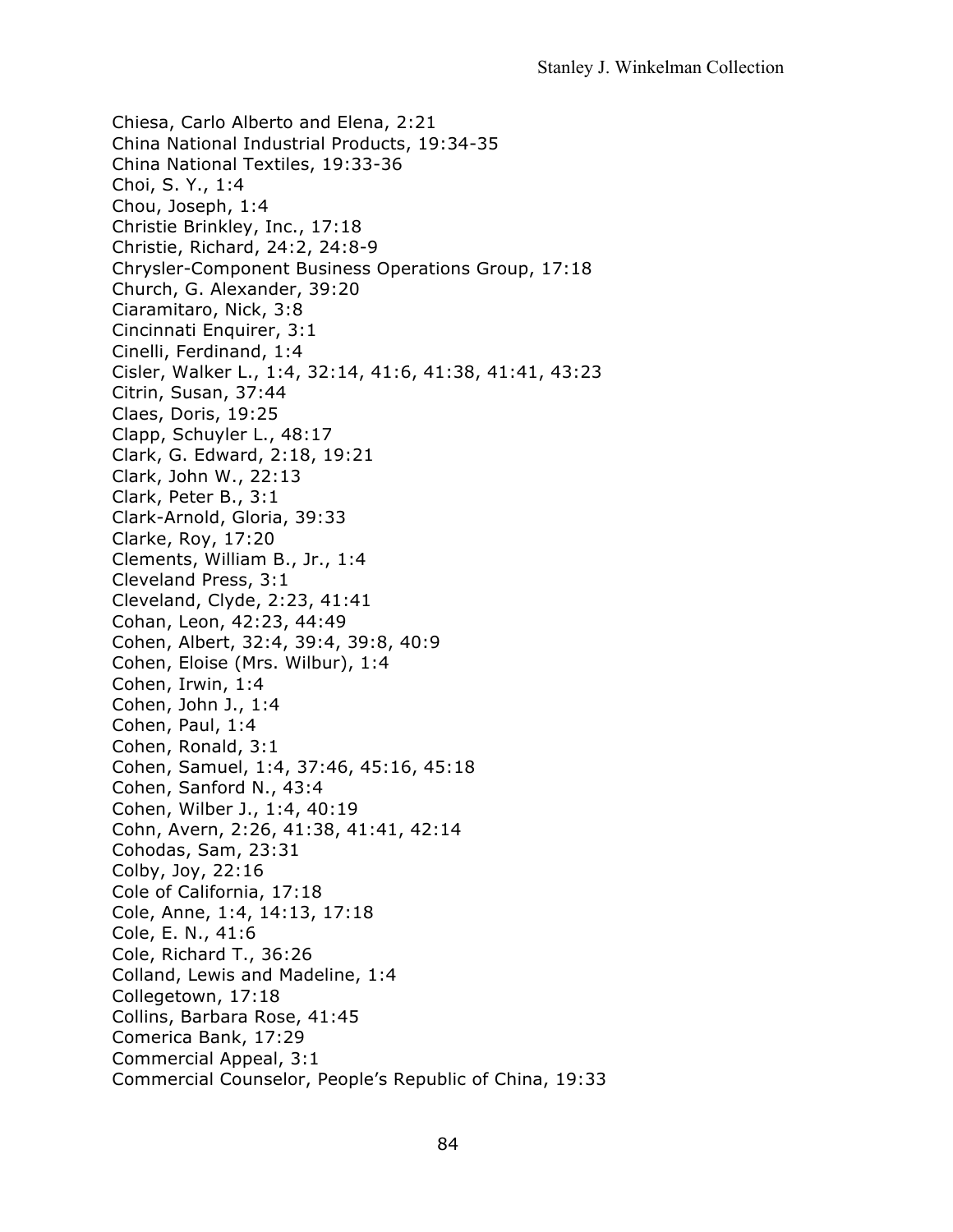Committee on Science, Space and Technology, U.S. House of Representatives, 41:32 Community Foundation for Southeastern Michigan, 16:15 Compass, 17:29 Componix, 17:18 CompuCo, Inc., 17:9 Concerned Citizens for the Arts in Michigan, 22:7-8 Conference Board, The, 16:13 Conner, Richard, 1:4 Conner, William E., 5:16, 14:16, 19:34, 20:20 Connor, Edward, 2:23 Conran, Terence, 1:4 Conservation Services Laboratory, Detroit Institute of Arts, 22:20 Consul of Canada, 2:18 Consulado de Portugal, 20:18 Consumers Power Company, 22:13 Continental Purchasing Company, 5:18 Conyers, John, Jr., 3:13, 28:15, 32:1, 41:25, 41:41, 44:52, 44:64 Cook, Julian Abele, Jr., 40:37 Cook, Julian I. (Rabbi), 46:3 Cooklin, Laurence, 1:4 Cooper, Gerson I., 1:4 Coopers & Lybrand, 17:18, 17:20, 20:43 Corbally, John E., Jr., 35:3 Cordes, James C., 24:5 Corley, Randy, 1:5 Corner, Philip W., 34:15 Corob, Sidney, 20:19, 41:41 Corob, Sidney and Betty, 1:5 Coron, Antoine, 2:21, 2:25 Cosovich, Jon, 42:14, 43:11 Counterparts, Inc. 17:18 Cousins, Norman, 3:1 Coyle, James and Doris, 1:5 Craddock, W. A., 1:5 Craighead, Rodkey, 1:5, 26:22, 32:3, 39:38 Crain Communications, 3:1 Crain, Keith E., 3:1 Cranbrook Academy of Art, 22:9, 22:15 Cranbrook School, 1:5 Cranston, Alan, 41:41 Crawford, Donald D., 25:26 Crawford, William M., 1:5 Crews, Gregory C., 1:5 Crim, Bobby D., 3:8 Crocket, Ethelene J., 32:14 Crockett, George, Jr., 3:13, 18:12, 28:15 Croft, Wardell, 1:5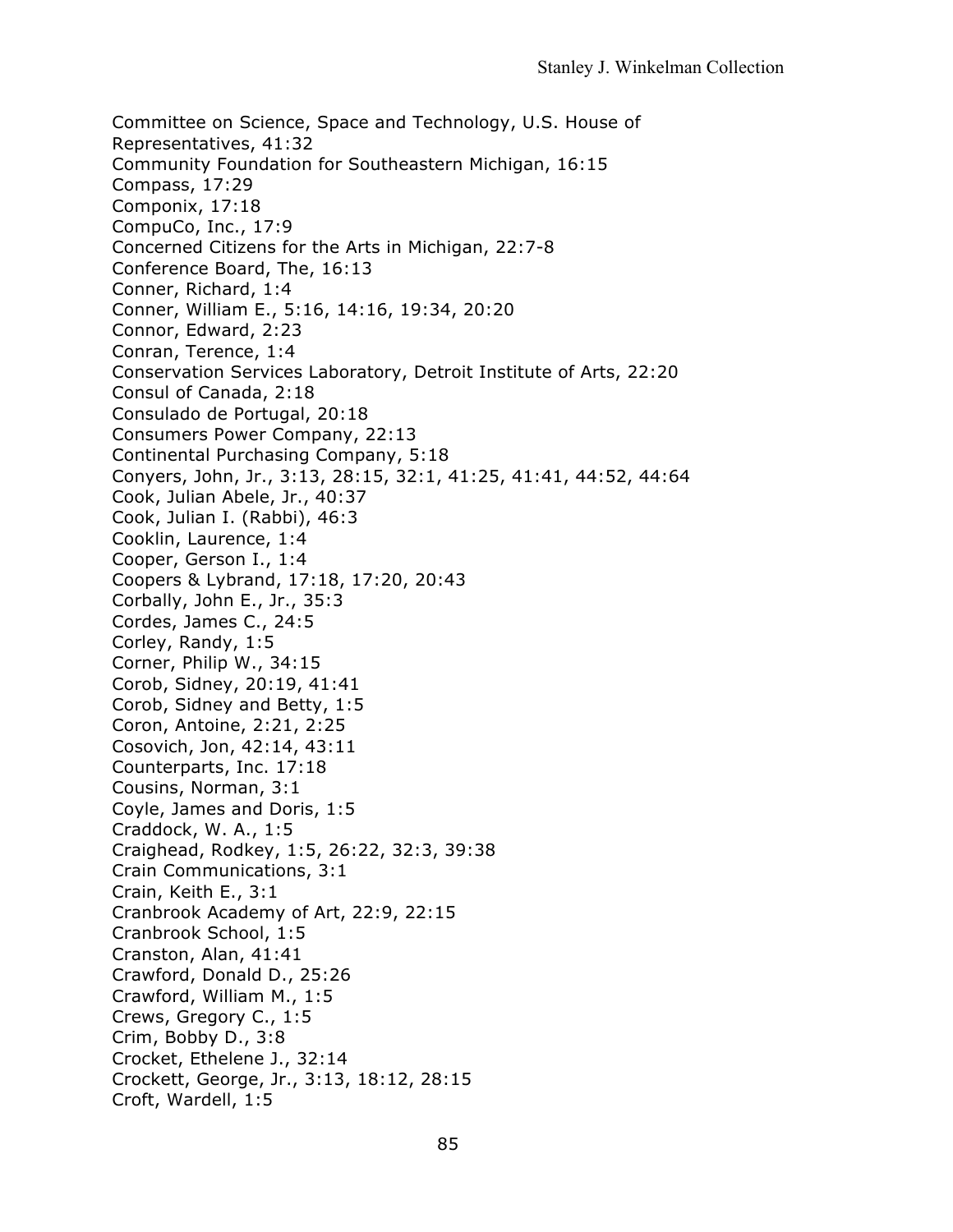Crohn, Lawrence W., 28:32 Cross, Charles T., 2:18 Cross, Richard E., 40:35 Crowley, Milner & Co., 18:7 Cruzat, Gwendolyn, 32:14 Crystal Knitters, Ltd., 17:18, 20:4 Culbertson, Peter, 17:18 Cummings, Frederick J., 14:11, 39:38, 46:29 Cunningham, Luvern L., 32:14, 35:3, 36:6 Cunningham, William T. (Rev.), 3:10 Currier, Frederick P., 1:5 Curtis, Lynn, 26:20 Curtis, Michael, 22:14 Cushman, Edward L., 32:14, 39:8, 43:23 Cynecki, Alex, 39:33 Czamanske, Paul W., 17:29 **Dade**, Malcolm G. (Reverend Cannon), 3:10, 45:11 Dale, Mrs. Forstein, 20:18 Damasio, Antonio R. and Hanna, 1:6 Dan River, Inc., 17:18 Danielak, Mary F., 1:6 Daniels, Derick, 34:34 Danto, Marvin, 1:21 Dasheene, 17:20 Davidowitz, Howard, 1:6 Davidson, William M., 1:6, 39:35 Davies, George, 1:6 Davis, Benjamin H., III, 32:22, 44:28 Day, W. M., 48:5 de Erice, Eduardo S., 20:21 de Keijzer, Arne J., 1:6, 19:34-36, 40:14 De Lorenzo, Anthony, 2:20 Dean Warburg Ltd., 19:41 Dean, Donald, 1:6 Dearden, John F. (Cardinal), 3:10 Debeneste, Christian, 19:21 Decker, Robert W., 27:5 DeGrazia, Nicholas J., 1:6 del Rosario, Ramon V., 2:18 Del Rosso, Patrick, 1:6, 18:12 Delta Air Lines, 1:6 Delta Reporter, 3:1 DeMascio, Robert E., 2:26 Department of the Air Force, Strategic Air Command, 41:31 Deputy Librarian of Congress, 20:1 Deshaw, D. A., 26:21 Detmers, Clayton F., 46:11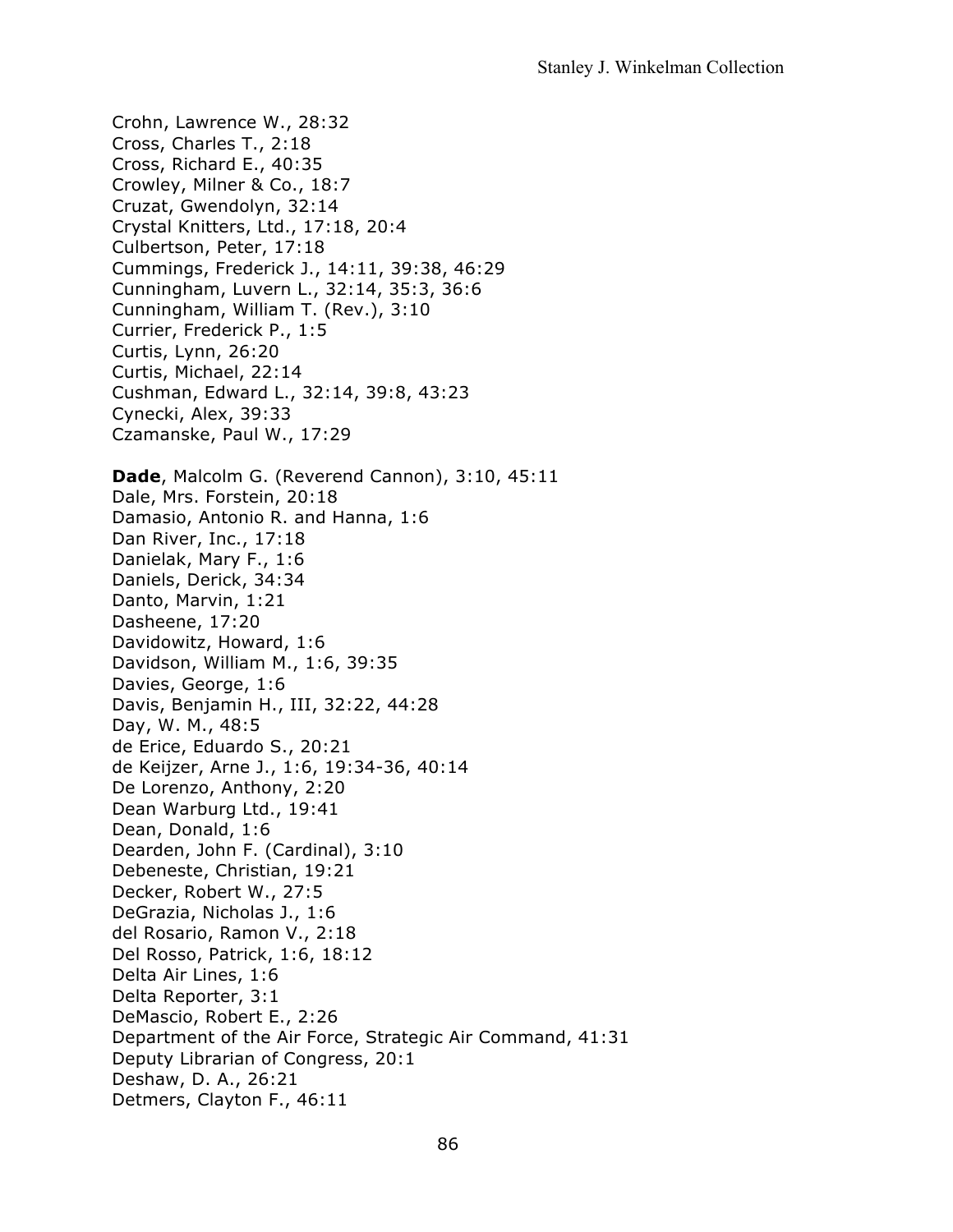Detrobel & Claes, 1:6, 19:25 Detroit Board of Education, 1:6, 35:5 Detroit Chamber (Board) of Commerce, 25:7 Detroit Free Press, 3:1, 22:8 Detroit Grand Opera Association, Inc., 16:15 Detroit Historical Department, City of Detroit, 14:11 Detroit Institute of Arts, 2:25, 14:11 Detroit News, 3:1 Detroit Public Library, 14:11 Detroit Science Center, 16:13, 16:15 Detroit Times, 3:1 Detroit Tribune, 3:1 Detroit Zoological Society, 16:13 DeVileg, Charles R., 39:35 Dewar, Robert E., 32:1, 38:30-31, 38:35, 39:4, 40:35 di Biumo, Guisseppe Panza, 20:11 DiChiera, David, 1:6, 40:10 DiChiera, Karen V., 1:6, 22:10 Diggs, Charles C., Jr., 3:13 Dillick, Sidney, 48:17 Dingell, John D., 3:13, 28:15, 41:25 Dizik, Paul J., 37:44 Doan, Herbert D., 42:21 Dobrinsky, Herbert C., 39:36 Docherty, Robert G., 26:21 Dodak, Lewis N., 3:8, 22:16 Dodwell & Company, Ltd., 20:14, 20:20 Dole, Bob, 3:13 Domino of California, Inc., 17:18 Doner, Fred, 1:6 Doner, Wilfred B., 1:6, 26:27 Doner, Wilfred B. and Rolla, 1:6 Donnely, Gerard, 26:31 Dooda, Hy, 23:21 Dorado Sportwear, 17:18 Doran, Wayne S., 2:20 Dorsey, Daniel A., 1:6 Doss, Lawrence P., 17:20, 26:18, 26:21, 32:4-5, 32:14, 34:22 Dougherty, Richard M., 42:14, 42:21 Douglas, Walter E., 1:6, 26:22, 27:6, 32:3, 32:5, 33:7, 34:28 Doxiadis, Constantinos A., 1:6, 41:6 Drachler, Norman, G., 1:6 Drachler, Sol, 1:6 Dragon Lady Traders, 19:34, 19:36 Dressner, Howard R., 26:16 Dreyfus, John, 1:6 Drouillard, Charles W., 1:6 Dubin, Harold J., 28:32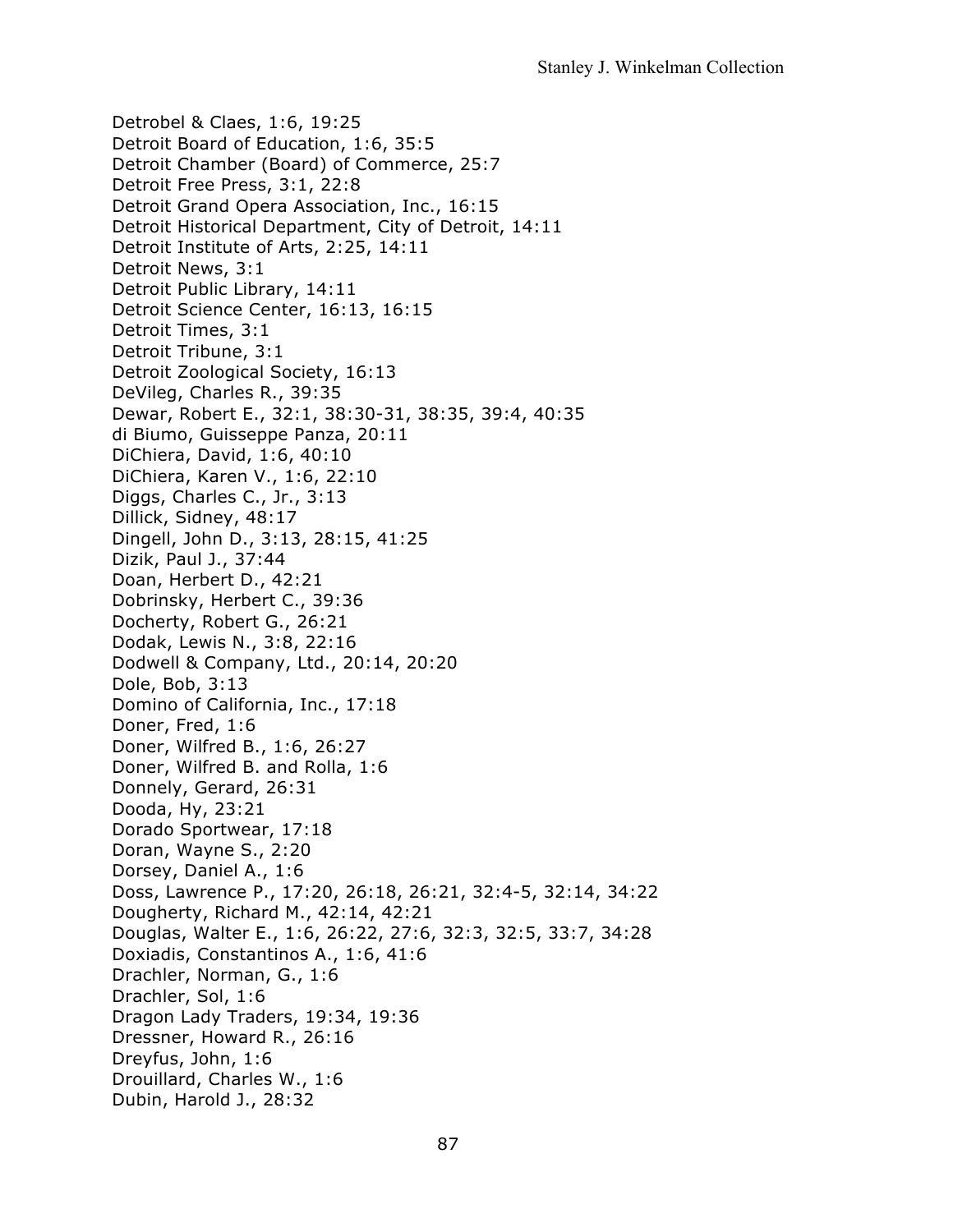Dubrowsky, Howard, 1:6 Duderstadt, James J., 42:10, 42:23 Duff, George A., 41:7 Duffy, Thomas J. (Rev.), 3:10 Dungan, Ralph, 1:6 Durkee, Almon J., 22:12 Dykema, Gossett, Spencer, Goodnow & Trigg, 26:13, 26:19-20 **E. M. Warburg**, Pincus & Co., Inc., 18:16 Eagle, Manny, 1:7 Easlick, David K., 1:7, 24:1, 24:14 Eastern Caribbean International Executive Service Corps, 17:20 Eastwall Alliance (China) Ltd., 20:24 Eber, Inc., 17:18 Eberhard, David, 2:23, 40:31 Eckstein, Peter, 3:11 Economic Alliance for Michigan, 16:15 Economic Club of Detroit, 25:2 Edison Brothers, 17:27 Edmundson, John, 1:7 Edwards, George, Jr., 2:26, 14:11, 41:38, 43:23 Eisen, Mark D., 1:7 Eisendrath, Maurice N. (Rabbi), 40:32 Eisenhower, Milton S., 41:51 Elazar, Daniel J., 1:7, 20:9 Eliezer, Isaac, 1:7 Ellinghaus, William M., 40:21 Elliott, Charles W., 40:8 Elliott, David, 2:25, 40:45 Ellis, Art, 22:16 Ellis, Joseph H., 1:7 Ellmann, Richard and Mary, 1:7 Ellmann, William, 1:7 Embassy of the People's Republic of China, 2:18, 19:37 Embassy of the Philippines, 2:18 Emrich, Richard S. (Bishop.), 3:10, 45:2, 46:4 Endelman, Todd M., 43:4 Engler, John M., 3:3, 3:8, 22:9, 22:16 Entertainment Copenhagen, 19:39 Entertainment Properties, Inc., 18:2 Entertainment Publications, Incorporated, 18:19 Epps, Jack, 1:7 Epstein, Arthur, 20:4 Epstein, Donald and Margie, 20:9 Epstein, Leonard, 17:18 Epstein, Lillian, 47:7 Epstein, Margory (Mrs. Donald), 47:1 Escanaba Daily Press, 3:1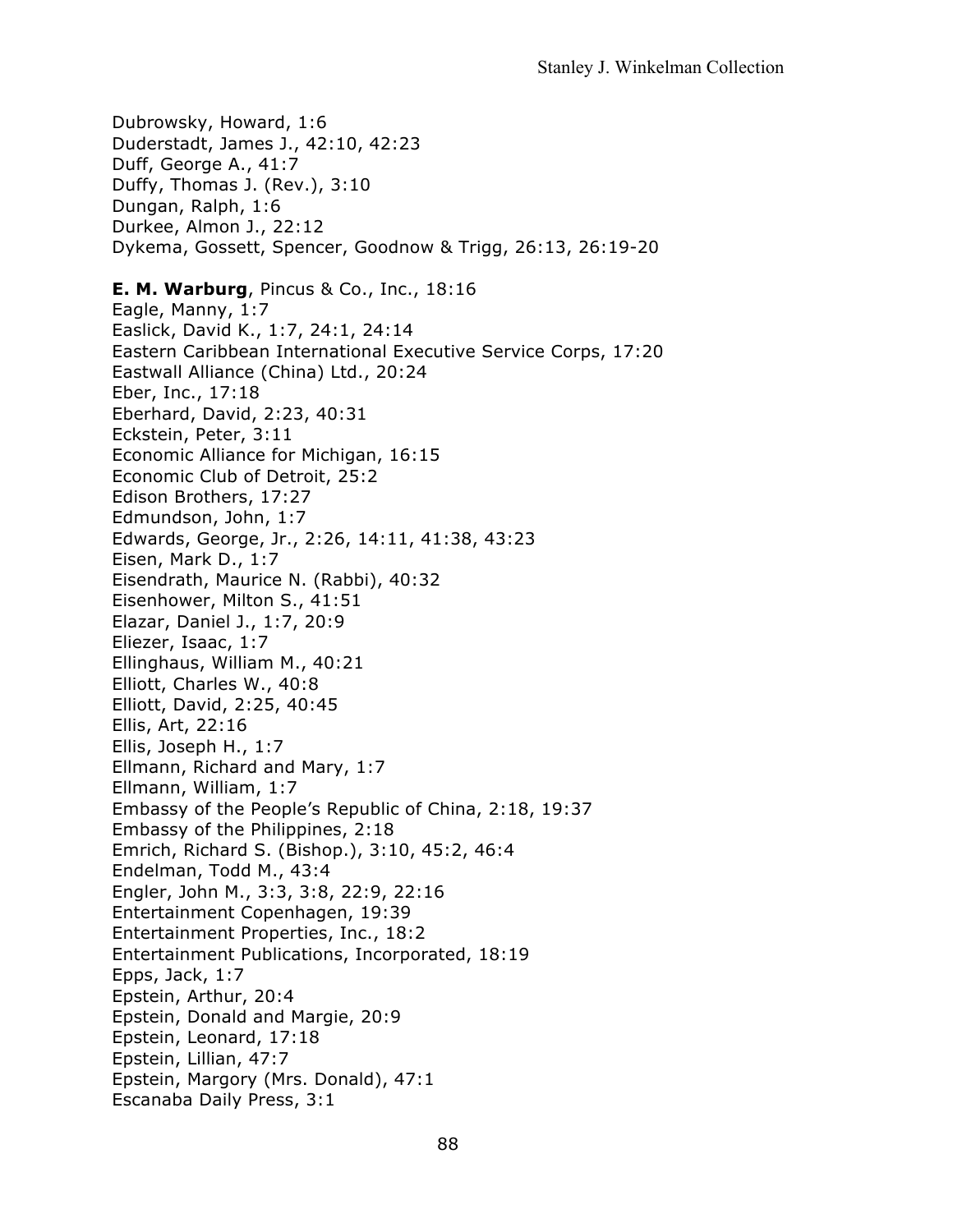Eschenburg, Norma J., 1:7 Espirit, 17:18 Evening News Association, 3:1 Export Buying Office (Paris), 19:43 Exstein, Louis H., 27:30

#### **F. W. Woolworth** Company, 17:27

Fain, Irving Jay, 40:33 Fajans, Kasimir, 42:14 Falbaum, Berl, 1:8 Fanto, Rosita, 1:8 Farley, Robert D., 26:23 Fashion Merchandising Corporation, 17:18 Fashion Systems Corporation, 17:31 Fashion Trading Corp., 17:27 Fausett, Richard L., 1:8 Faust, William, 3:8, 41:40 Faxon, Jack, 1:8, 3:8, 22:4, 22:10, 41:41 Fay, Maureen A. (Sr.), 45:20 Feikens, John, 2:26, 44:53 Feinstein, Wayne, 1:8, 41:41, 42:14 Feldberg, S., 1:8 Feldman, Seymour and Pearle Rae, 1:8 Fellin, Phillip A., 42:14, 43:6, 47:51, 48:16 Fenton, Robert L., 1:8 Ferguson, William C., 16:14 Ferragamo di San Giuliano, Fiamma, 1:8, 20:10 Ferronato, Alfred (Rev.), 45:24 Feuerwerker, Albert, 42:17-18 Field, Barbara, 1:8 Financo Investors Fund, L. P., 18:16 Findlater, Jeanne, 1:8, 38:31 Fink, Norman S., 48:3 Finley, Leon and Rosemary, 1:8 Fisher, Charles T., III, 1:8; 24:1 Fisher, Donald, 1:8, 17:18 Fisher, Max M., 1:8, 24:1, 24:4-5, 24:12, 26:24, 38:4, 39:26, 39:35 Fitzgerald, William B., 41:40 Fitzpatrick, Robert E., 26:18 Fleischman, Lawrence A., 2:25, 42:23, 48:5 Fleischman, Marvin, 37:46 Fleming, Robben W., 32:1, 42:10, 42:14-15, 42:17-18 Flemming-Hansen, 19:39 Foot, Mirjam M., 2:21, 42:22 Forbes, Joseph, 3:8 Forbes, Robert E., 43:20, 44:27 Ford Aerospace & Communications Corporation, 17:18 Ford Foundation, 26:16-17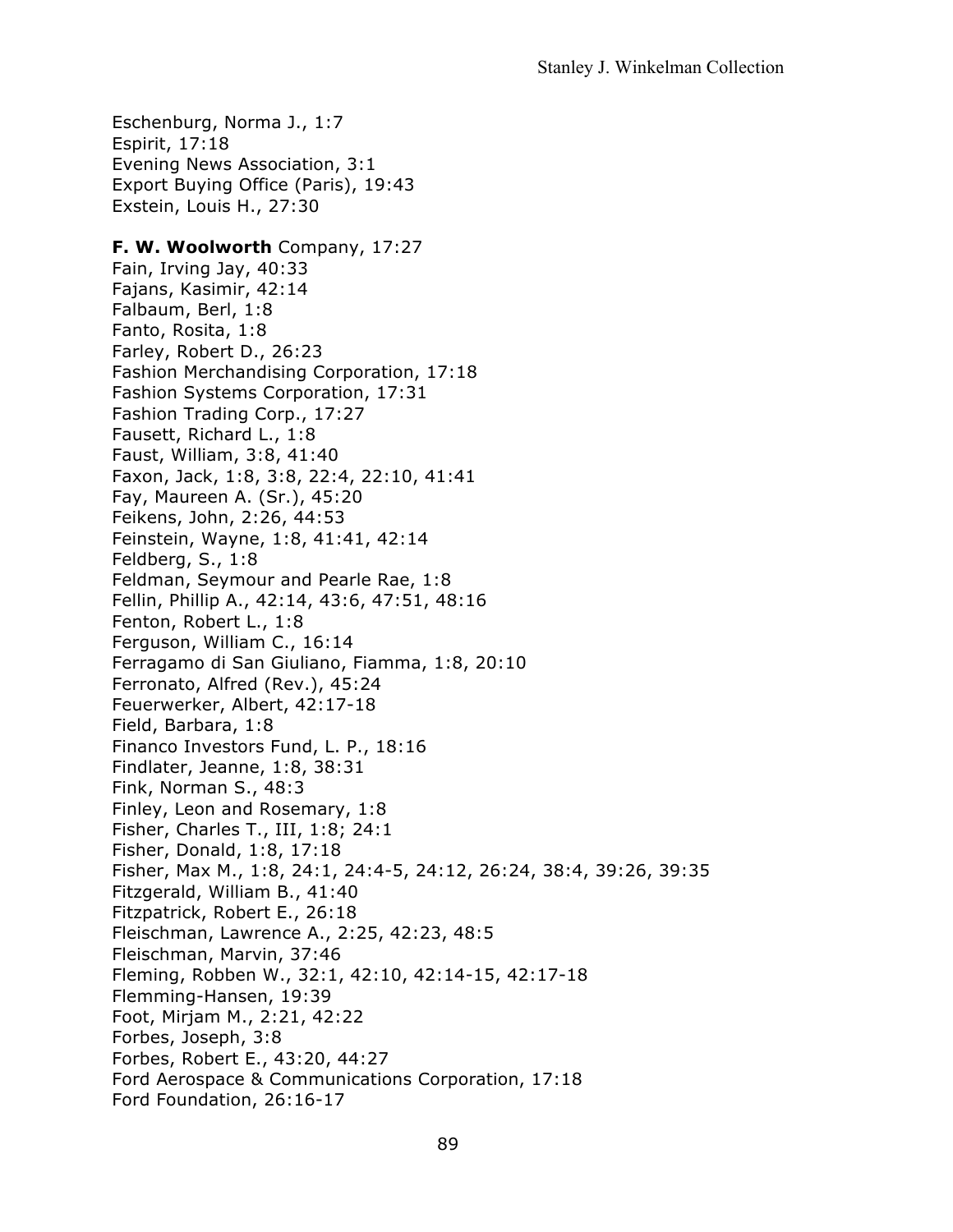Ford Motor Land Development Corporation, 2:20 Ford, Gerald R., 3:15, 42:21 Ford, Henry, II, 2:20, 24:13, 25:26, 26:20, 27:4, 38:30, 39:35 Ford, John, B., III, 22:8, 39:37 Ford, William D., 3:13, 22:24, 28:15 Forfia, Robert P., 1:8 Foster, Leona, 21:31 Fowler, J. R., 1:8 Fowler, R. D., 1:8 Foxmoor, 17:18 Fracassi, Donald F., 26:26 Fraile, Peter A., 42:9 Francilene, Mary (Sr.), 36:48, 45:24 Franco, Hillary C. (Msgr.), 3:10, 20:12 Fraser, Douglas A., 3:11, 32:14, 40:6, 41:38-39 Frederick Adkins Imports, 18:12 Frederick S. Wight Art Gallery, 2:25 Frederick Wholesale Corporation, 17:27 Frehse, Robert M., 39:42, 41:38 French, Nigel, 1:8 French, Verrick O., 1:8, 27:36, 28:14 Fresh Air Society, 37:47 Friedland, Dion R., 13:13 Friedman, Howard I., 1:8 Fries, Robert, 40:9 Frohnmayer, John E., 22:24 Fruehauf Party, 1:8 Fry, James W., 22:12 Frye, Billy, 42:14 Fung, Edmond, 17:18 **Gabbuggiani**, Elio, 14:15 Gad-Harf, David, 28:32 Gallagher, Rodney M., 17:20 Gannon, Philip J., 36:48-49 Ganz, Peter, 2:25 GAP Production Company, 17:18 Gard, Gordon S., 40:28 Gardner, Harold A., 43:16 Gardner, Harold H., 39:8 Garten, Jan, 1:9 Garvey, W. H., Jr., 1:9 Gast, Henry, Jr., 22:10 Gates, Thomas, 2:18, 19:34 Gauci, Louis, 40:37 Geest Industries, Ltd., 17:20 Gehrke, Hans, Jr., 25:7 Geliebter, Marianne, 46:11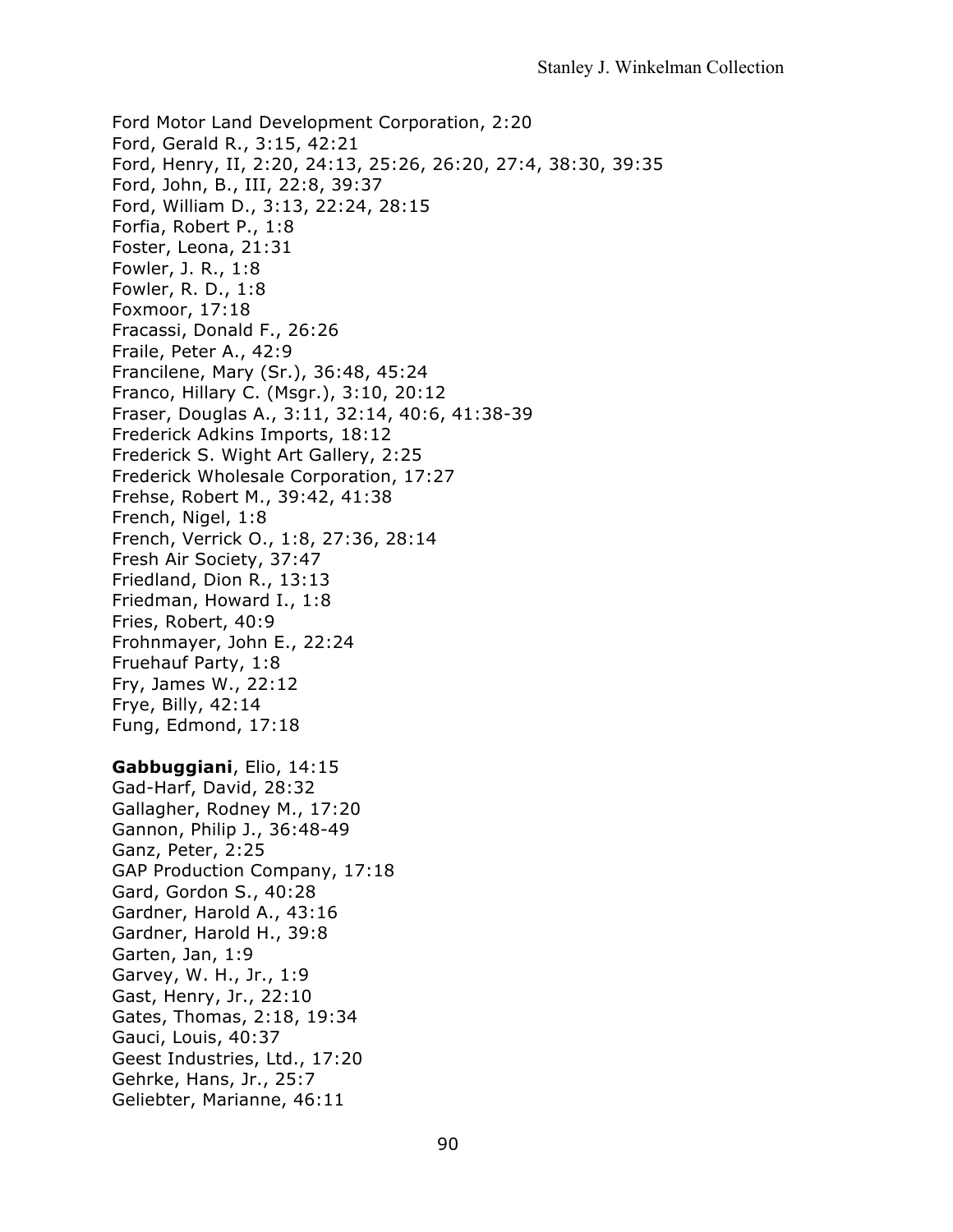General Motors Corporation, Electrical Components Group, 17:18 Genser, Lillian, 43:23 Gershenson, Samuel and Elaine, 1:9 Gerson, Bud, 1:9 Gerson, Ralph J., 3:9, 24:10, 39:33, 41:41 Gerson, Ralph J. and Erika, 1:9 Gerson, Ramon and Jean, 1:9 Gerstenberg, Richard C., 2:20, 32:14 Getty Grant Program, The, 22:20 Giebe, Hubertus, 2:19 Gies, Carol, 40:9 Gilbertson, Eric R., 21:31, 22:5 Giles, Conrad, L., 1:9, 38:9 Giles, Robert H., 3:1 Gill, Max, 1:9 Gillespie, Gwain H., 38:30 Gilman, Alan B., 1:9, 40:9 Gilman, Alan L., 1:9 Gilmore, Horace W., 2:26 Gilmore, Robert W., 40:14 Giovan, William J., 22:9 Girardin, Ray, 2:23 Gitelman, Zvi, 42:14 Givertz, Don L., 1:9 Gladstone Reporter, 37:12 Glancy, Alfred R., III, 26:27 Glassner, Christine, 2:25 Glassner, P. Gottfried (Rev.), 2:25 Glenn, John, 41:49 Gloria Vanderbilt-Regatta, 17:18 Glueck, Nelson, 39:45 Glusac, Michael M., 1:9, 25:15, 25:28, 26:31, 27:7 Goddard, Kitty, 1:9 Gold, Bertram H., 1:9, 44:49 Gold, Norman, 1:9 Goldberg, Theodore, 38:9, 43:6 Golden Rock Industries, Ltd., 17:20 Goldenberg, Edie, 42:14 Goldenberg, Evan, 1:9, 17:27 Goldman, Murray, 2:3 Goldstone, George H., 45:49 Golightly, Cornelius L., 35:5 Goodall, Leonard E., 43:20 Goode, W. Wilson, 46:12 Goodman, Marvin, 17:18 Goodman, Stanley J., 1:9, 42:15 Goodnow, Nathan, 26:20 Goodwin, R. William, 42:3, 42:14-15, 43:6, 47:51, 48:16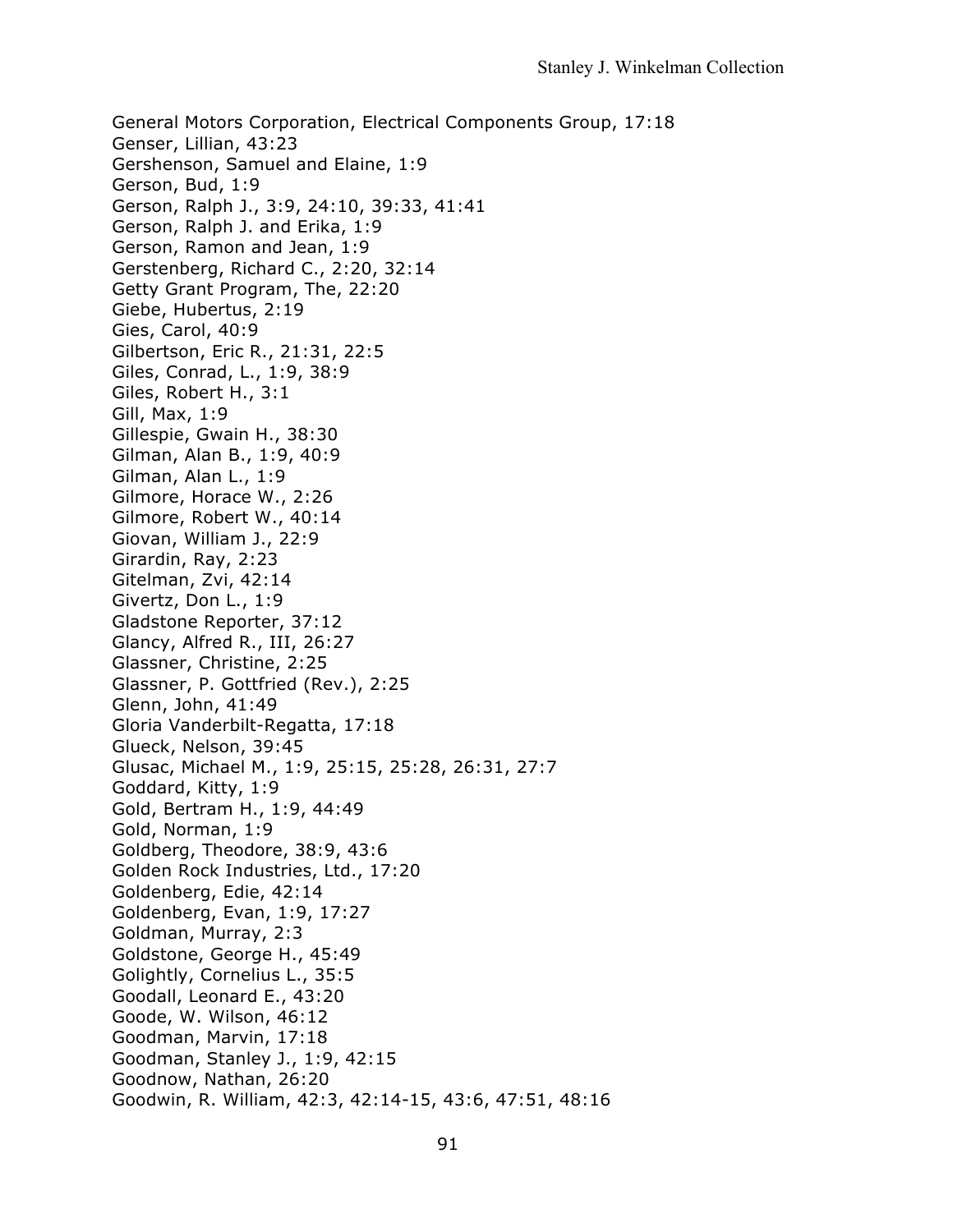Gordon, Robert A., 42:14 Gordon, Robert C. F., 14:15 Gore, Jerome S., 1:9 Gorin, Daniel, 3:1 Gotbaum, Victor, 3:11 Gottlieb, Simone, 1:9, 17:18 Gottschalk, Alfred, 39:45 Grace Brothers Holding Limited, 1:9 Grace, Michael, 1:9 Graham Limitada, 20:17 Graham, Katherine, 3:1 Granada Chamber of Commerce, 17:20 Granada Industrial Development Corp., 17:2 Grant, Barry M., 2:26 Grauer, Richard D., 42:21 Graves, Helen M., 43:20 Greater Copenhagen Council, 19:39 Green, Robert L., 38:30 Greenberg, Jon, 18:2 Greene, Walter R., 1:9 Greensmith, Denis, 1:9 Greenwald, Gerald, 2:20, 41:32 Greenway, V. W. H., 1:9 Gribbs, Roman S., 2:24 Griffin, Robert P., 3:13, 38:4 Grigull, Elizabeth, 40:45 Groner, Irwin (Rabbi), 3:10, 38:4 Gross, Bertram, 41:25, 41:41 Grossberg, Edmund J., 1:9, 43:19 Grosse Pointe, City of, 26:17 Grosse Pointe-Harper Woods Communities, 26:29 Grossman, Jerome B., 1:9 Grossman, Lewis, 1:9 Grover, Charles, 1:9 Gruen, Victor, 1:9, 19:24 Gubow, Lawrence, 2:26 Guerin, Claude, 1:9 Guigue, Odette, 1:9, 5:18, 21:18 Gullen, George E., Jr., 35:19, 36:10, 39:8, 43:23, 43:25-27, 45:39, 48:17 Gumbleton, Thomas J. (Bishop), 3:10 Gundle, Don L., 40:1 Gurin, Arnold, 48:3 Gutmann, Max, 1:9 **Haas**, Robert D., 1:10 Haber, William, 20:9, 32:14, 42:14, 43:10, 45:12

Haberman, Sam, 1:10 Haddad, Ferris J., 17:10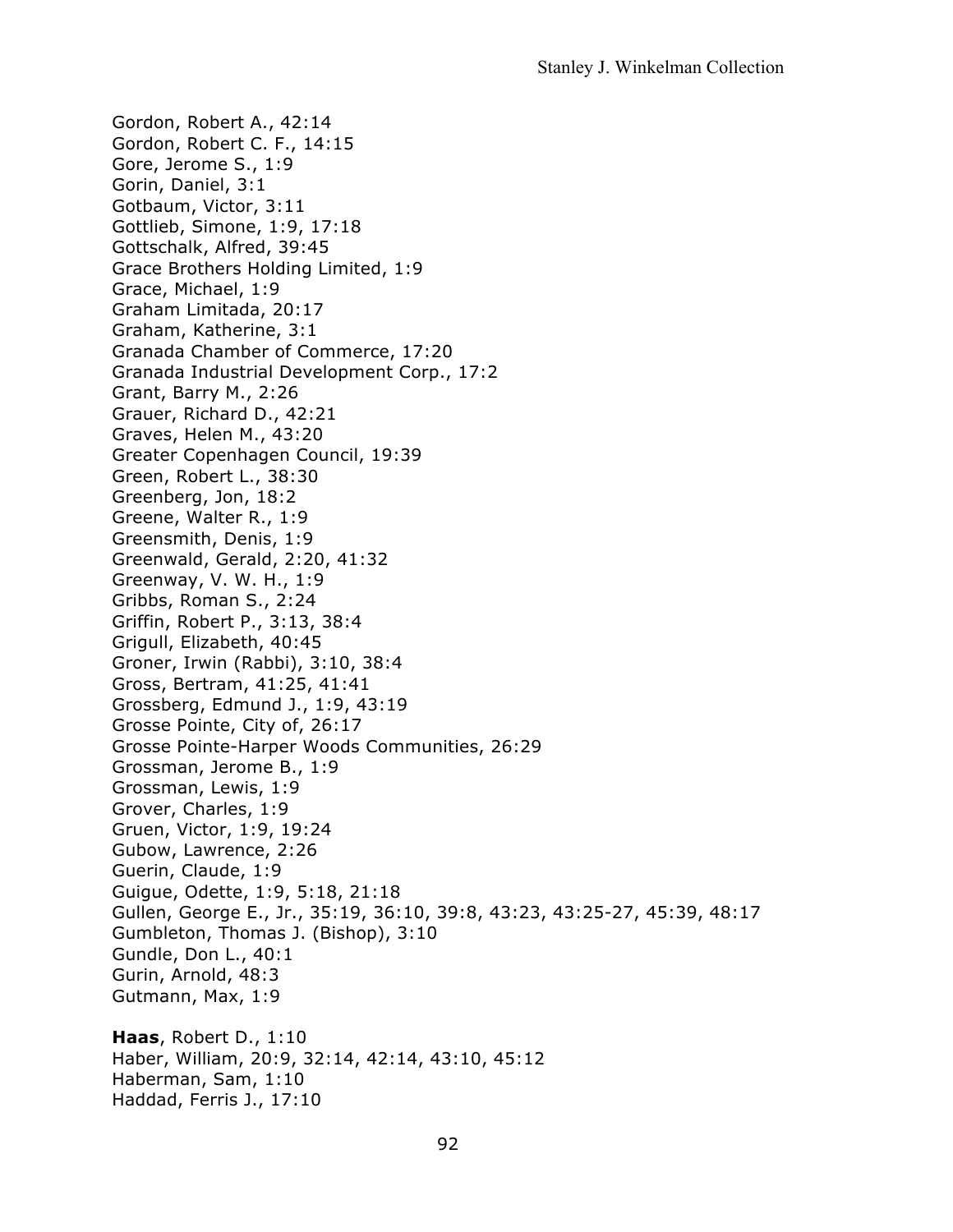Hagler, Charles V., 26:18 Hagler, Charles V. and Kottie, 1:10 Hahn, Douglas H., 28:6 Hahn, Ernest, 1:10 Hahn, Harold D. (Rabbi), 40:28 Hailwood, J. A. F., 1:10 Haimes, Alex and Mady, 1:10 Haimes, Theodore, 1:10 Hakun, Dolores, 18:12 Hale, Prentis C., 28:20 Haley, Kay, 2:21 Hall, Robert J., 3:1 Halling, William R., 25:2 Halmode Apparel, Inc., 17: 18 Halpern, Ralph, 1:10 Halprin, Lawrence, 1:10 Hamamsy, Ahmas El, 19:40 Hammel, Patricia, 46:10 Hammer, Armand, 1:10 Han, Xu, 2:18, 42:17 Handleman, David, 1:21, 2:2 Hannah, Robert W., 36:49 Hardy, John, Jr., 18:12 Harenbrin, Lillian, 1:10 Harkin, Tom, 3:13 Harper Woods, City of, 26:17 Harriman, W. Averell, 3:12 Harris, Beverly J., 39:33 Harris, Jeffrey, 1:10, 18:16 Harris, John, 2:25 Harris, Paul, 1:10 Harrison, David, 34:17 Hart, Philip A., 3:13, 19:33 Hartmarx Corporation, 1:10, 17:27 Harvard Business Review, 3:1 Harvard Center for State and Local Government, 24:2 Harvard University, 1:10 Harwood, Julius J., 37:47 Hastings, Robert F., 41:38 Hatcher, Harlan, 42:10, 42:14 Hathaway, James A., 35:5, 35:9, 41:38 Haughton, Ronald W., 43:26 Haughton, Ronald W. and Anne, 1:10 Hauke, Hermann, 2:25 Hauser, James J., Jr., 1:10 Hauser, Mrs. I. Jerome, 38:4 Havens, Dwight, 25:7, 26:20, 28:14 Hayes, Raymond E., 43:23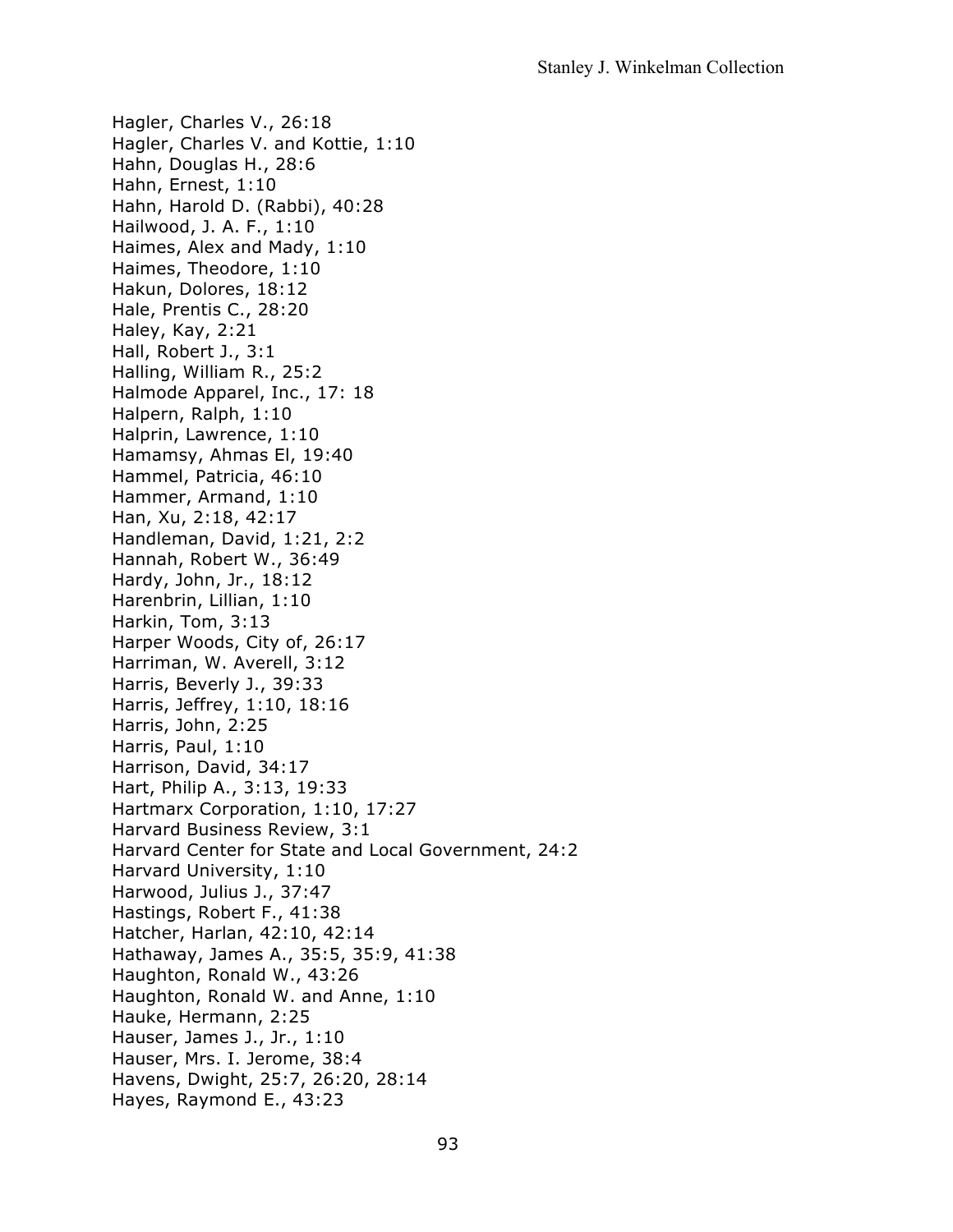Hedmark, Ann, 2:25, 20:22 Hefferman, Carl, 45:21 Heineman, Warner, 1:10, 43:19 Heineman, Warner and Anne, 1:10 Heiskell, Andrew, 40:21 Heiskell, Charles and Claire, 1:10 Heller, Barbara, 22:20 Henderson, Erma, 2:23, 40:19 Hendricks, Leonard G., 26:18 Henkel, Robert T., 1:10 Hennessey, Frank M., 26:22, 32:3, 40:40, 42:10 Henry Donegar Associates, Inc., 17:18 Henry, Dewitt, 26:18 Henry, Paul B., 22:24 Herbig, Günther, 1:10 Herbst, Joseph W., 1:10, 20:4 Hershend, Peer, 19:39, 20:18 Herson, Selwyn, 1:10 Hertel, Dennis M., 3:13, 28:15 Hertz, Richard C. (Rabbi), 3:10, 40:28 Herzog August Bibliothek (Republic of Germany), 2:25, 20:1 Heseltine, Michael, 1:10 Heumann, Milton, 37:46 Heymowski, Adam, 2:25 Hiat, Philip (Rabbi), 40:34 Hilberry, Clarence, 39:8 Hildebrand, J. Bruce, 18:12 Hill, Henry D., 1:10 Hillegonds, Paul, 3:8 Hills, Lee, 3:1 Himelhoch, Carol R., 1:10 Himelhoch, Charles S., 42:6 Hinkley, Jane M., 20:14 Hirsch, Nat, 1:10 Hirsch, Warren, 18:2 Ho, Alexander, 19:34, 20:24 Hobar, Patricia, 43:31 Hobson, Anthony R. A., 2:21 Hock, Susan Winkelman, 47:45 Hodges, Edward N., III, 32:1 Hodges, William, 2:25 Hogan, Thomas B., 1:10 Hoge, Paul S., 42:14 Holman, M. Carl, 40:21 Holmes, David S., Jr., 22:10-11 Holmes, Robert B., 42:14 Holstein, Jürgen, 1:10 Homer, Edwin N., 46:11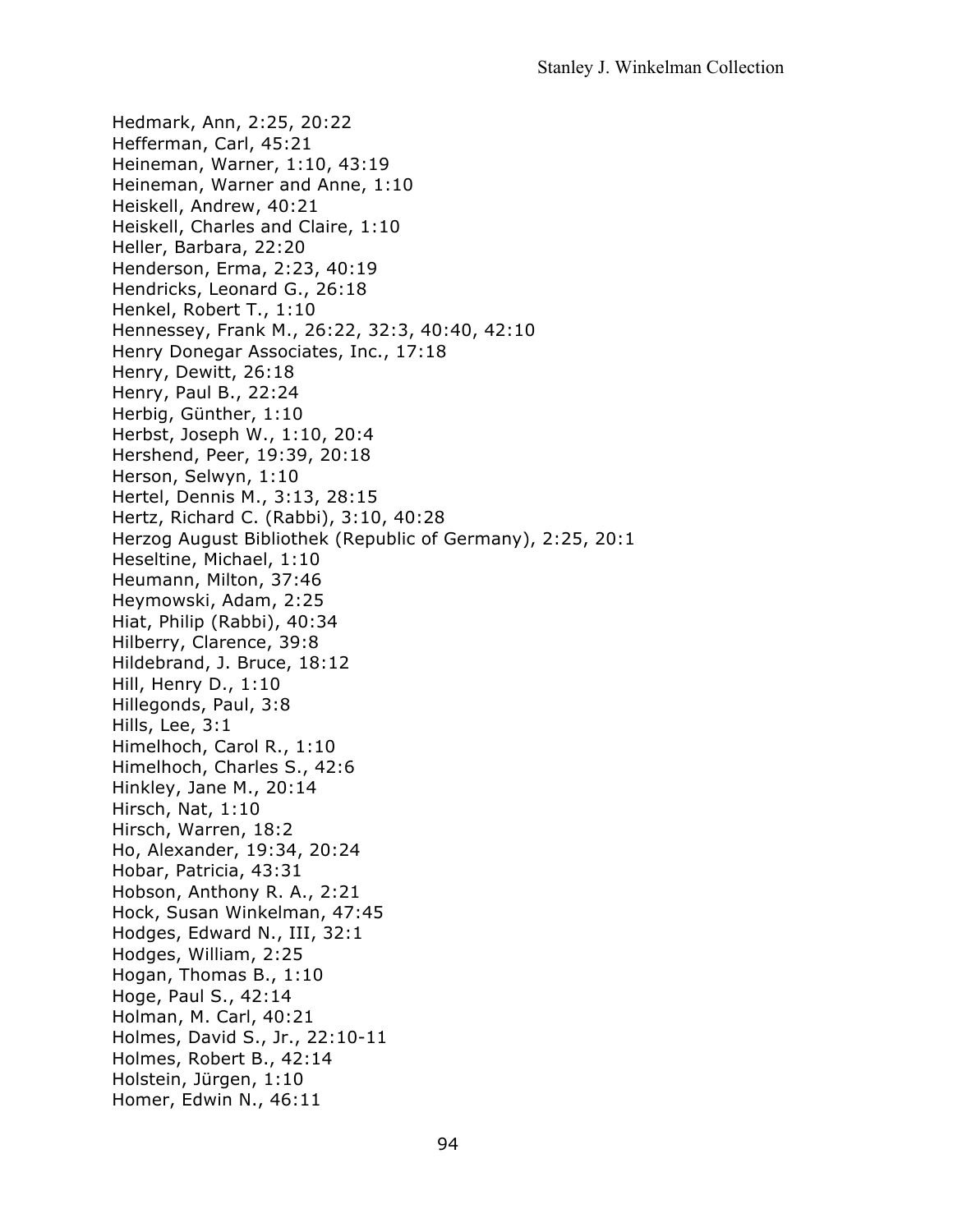Hong Kong Banking Corporation, 1:10 Hong Kong Department of Trade, 17:18 Hong Kong-Shanghai Bank, 17:20, 19:33 Honigman, Daniel M., 41:40 Hood, Morris W., Jr., 3:8, 22:10 Hood, Nicholas, 2:23, 41:38 Hornback, Bert G., 42:14 Horton, Sharon Freeman, 20:4 Horton, Tom, 1:10 Hosp, Richard H., 1:10 Hothersall, Christopher, 1:10 Hough, Leslie S., 1:10 House, James E., 32:14, 36.4 Howe, Harold, II, 32:14 Howell, H. Clay, 1:10, 38:30-31 Hu, Lijiao, 19:37 Hubbard, Paul L., 44:20 Hudson, Gilbert, 26:25, 27:7 Hudson, Joseph L., Jr., 1:10, 24:1, 24:4, 24:11-12, 25:26, 25:39, 26:18-20, 26:22-23, 26:26, 26:33-34, 27:36, 32:3, 38:30-31, 38:35, 39:26, 40:19 Hudson-Webber Foundation, 26:18, 26:25 Huegli, Richard, 1:10, 38:21 Huerta, Michael, 17:20 Hult, Naomi (Mrs. Otto), 1:10 Humphrey, Hubert H., 3:15 Hunter, Bill, 44:28 Hurley, John W., 26:22 Hyman, Saul, 42:14 **Iacocca**, Lee A., 2:20, 32:3 IBM, 1:11 Imcomex, 19:24 Imerman, Dorothy (Mrs. Sidney J.), 1:11 Industrial Electronics and Engineering, Ltd., 20:20 Ingraham, Carl F., 40:12 Institute of Chicago, 1:11 Interlochen Center for the Arts, 1:13, 16:15, 20:35 Isham, Richard D., 3:1 Isphording, Eduard, 2:25, 20:1 Israel Marcia, 1:11 Israel Museum (Jerusalem), 2:25 Israel, Lawrence J., 1:11

**J. C. Penney**, 17:27 J. Paul Getty Museum, 2:25 Jackier, Joseph and Edythe, 1:11 Jacobetti, Dominic J., 3:8, 22:10, 22:13 Jacobi, Roger E., 1:11, 20:35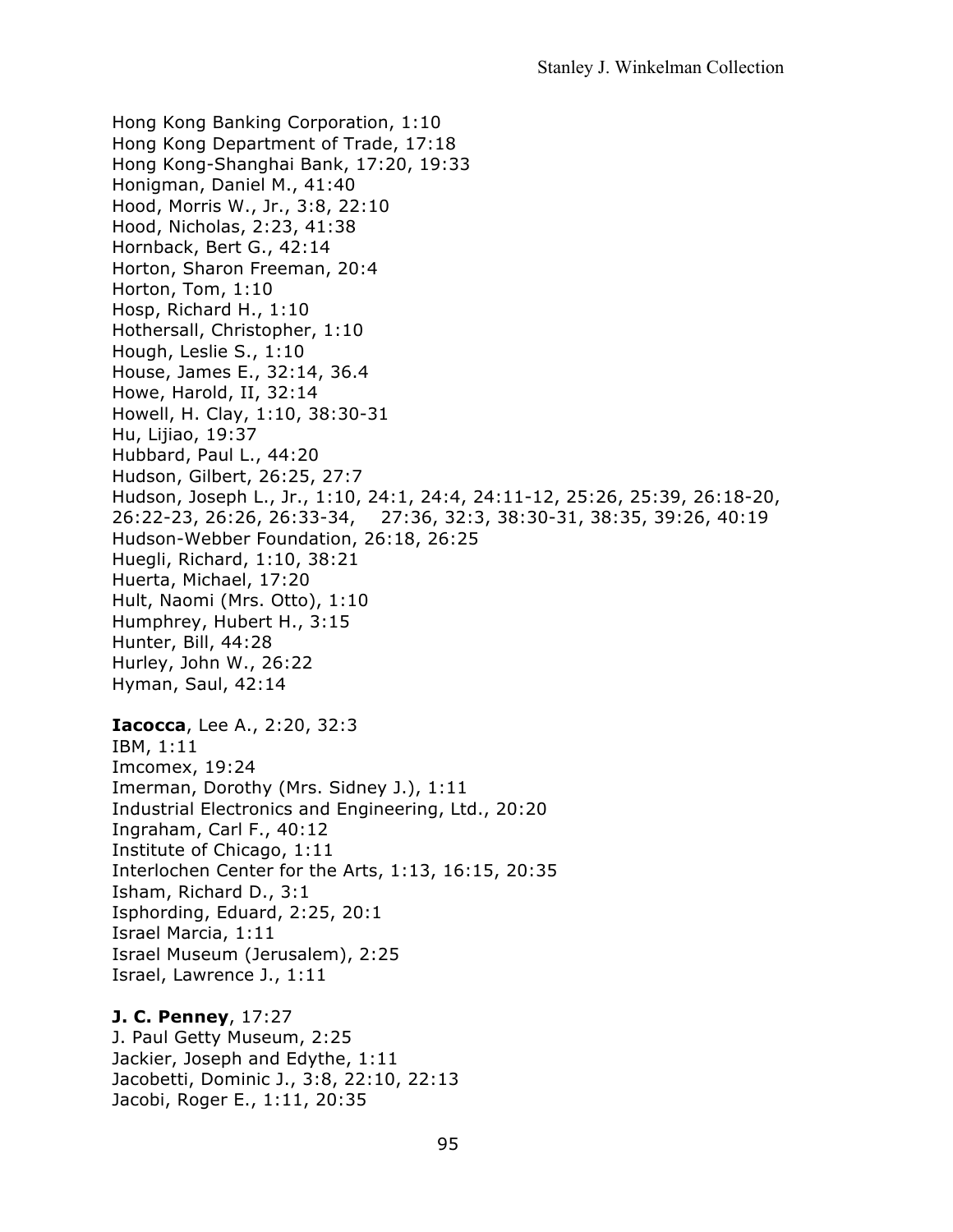Jacobs, John E., 39:13 Jacobs, Richard, 1:11 Jacobson, Bernard B., 39:47, 45:13 Jaffe, Harold W., 32:1, 42:14 James, Florence, 15:26 James, Roderick, 40:25 Janeway, Eliot, 25:3, 43:35 Jeans West, 17:18 Jefferson, Arthur, 32:1, 35:5, 35:8, 40:19 Jeffrey, Mildred, 3:11, 36:28 Jeffs, Thomas H., II, 1:11 Jenkins, William A., 43:20, 44:27 Jenks, Lynn, 1:11 Jestaz, David, 1:11 Jewish Association for Retarded Citizens, 37:46-47 Jewish Community Foundation, 37:46-47 Jewish Family Service, 37:46 Jewish Home for Aged, 37:46 Jewish National Fund, 1:11 Jewish News, 3:1 Jewish Vocational Service and Community Workshop, 36:46-47 John Rylands University Library (Manchester), 2:25 Johnson, Allan R., 27:31 Johnson, Arthur, L., 32:1, 43:21 Johnson, Colleen, 47:46 Johnson, Harold R., 42:10, 42:14, 43:6, 48:3 Johnson, John H. and Eunice, 1:11 Jon Greenberg & Associates, 18:2, 18:3 Jondahl, H. Lynn, 22:10 Jones Apparel Group, Inc., 17:18, 18:12 Jones, Anthony, 1:11 Jones, Clara S., 14:11 Jones, Ellen, 22:5, 22:11, 22:13 Jones, Ernest A., 40:9 Jones, Mrs. Ben, 38:4 Jones, William B., 3:13, 18:12 Jordan, Barbara L., 48:3 Jorge, P., 20:17 Judd, Richard, 2:25 Judge, Frank T., Jr., 2:20, 24:2, 26:18 Judge, Jean F., 1:11, 28:6, 28:9 Juliar, Rose Marie (Mrs. Ben), 1:11 Juris, Allen S., 43:3 Just Mort, 17:18 Justis, Bob, 17:20-21, 18:12 **Kahn**, Robert, 27:36, 32:14 Kalderèn, Erik, 1:12

96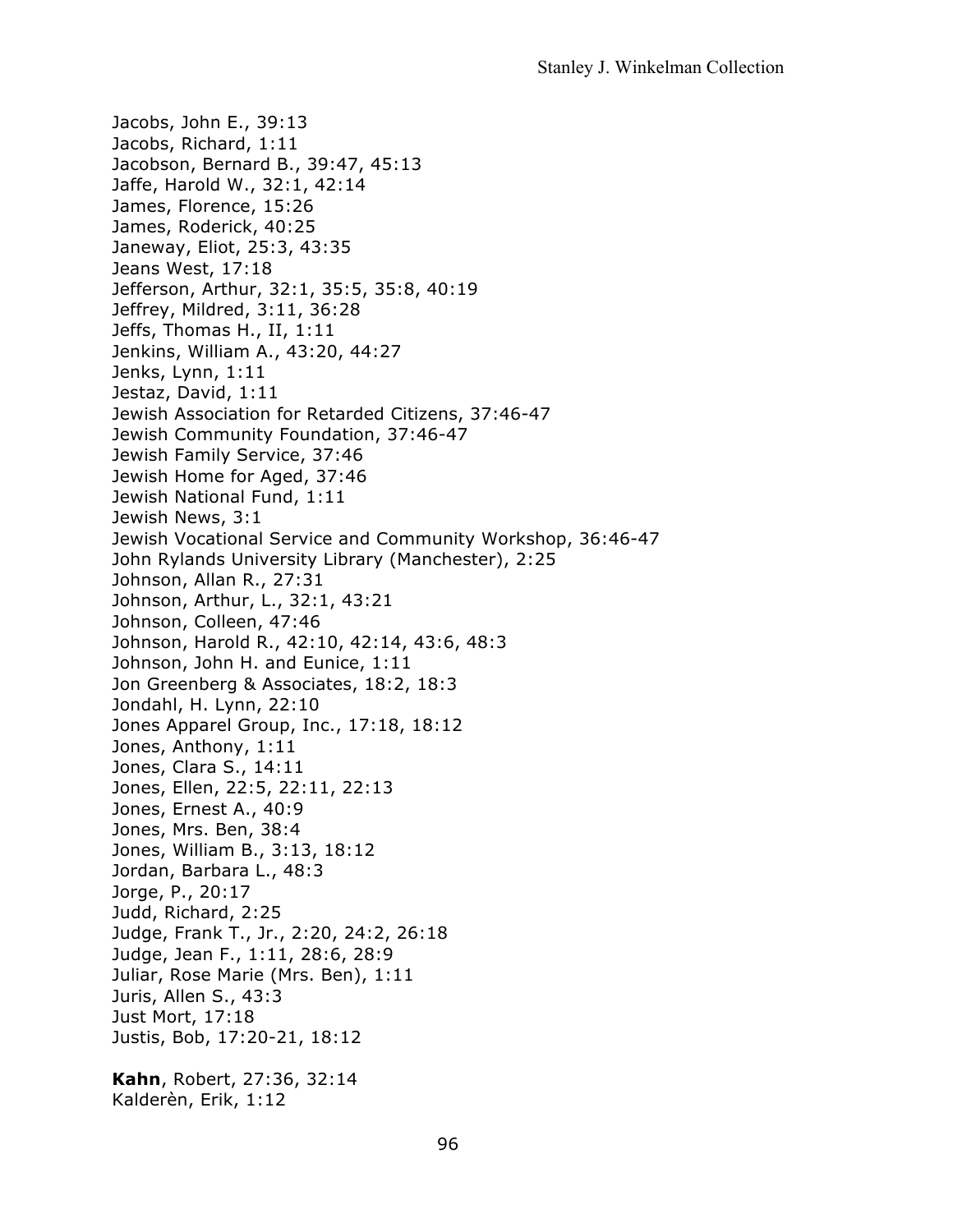Kalen, Per, Nordiska, 1:12 Kaltwasser, Franz Georg, 2:25 Kamehameha Garment Co., 1:12 Kamen, Martin, 48:3 Kan, Y. F., 20:20 Kanter, Austin A., 1:12 Kanter, Morton M. (Rabbi), 32:14 Kantrowitz, Adrian, 1:12 Kantrowitz, Jean, 1:12 Kapustin, Max (Rabbi), 47:56 Kasle, Evelyn, 43:3, 43:23 Kass, Paul, 1:12 Kast, William H., 24:33 Kauffman, Jack, 28:14 Kaufman, Herbert (Rabbi), 3:10 Kaufman, Nathan, 2:26 Kaye, Rose, 37:46-47 Kaye, Walter and Selma, 1:12 Kayser, Tom, 21:29, 21:31, 22:5-6, 22:13 Kayser-Roth Corporation, 17:18 Kazzmarek, Jeff, 26:18 Keane, William G., 26:26 Keast, William R., 43:23 Keating, William J., 3:1 Keeler, Maryann (Mrs. Miner Spalding), 21:36, 22:9-10 Keith, Damon J., 2:27, 25:2, 38:30, 44:49, 44:53 Kelbaugh, Douglas S., 42:10, 42:14 Kellogg Foundation, 21:29 Kelly, Frank J., 3:9, 16:15 Kelly, James A., 32:14 Kennedy Galleries, 2:25 Kennedy, John F., 3:15 Kennedy, Richard L., 42:14 Kern, Clement (Rev.), 3:10, 45:2 Kessler, William, 22:2, 22:11-13 Kessler, William and Margot, 1:12 Kettner, Gerhard, 2:19 Key-Rec Systems, Inc., 15:18 Kim, Chewon, 1:12 Kim, Howard, 1:12, 17:18 Kimmel, Richard, 1:12 Kindsvatter, Christian H., 1:12 King, Art, 26:20 King, Irving, 1:12, 26:21, 35:26, 39:4 Kinnear, Thomas, 42:23 Kinnebrew, Joseph, IV, 1:12 Kintigh, William, 1:21 Kinzler, Morris, 1:12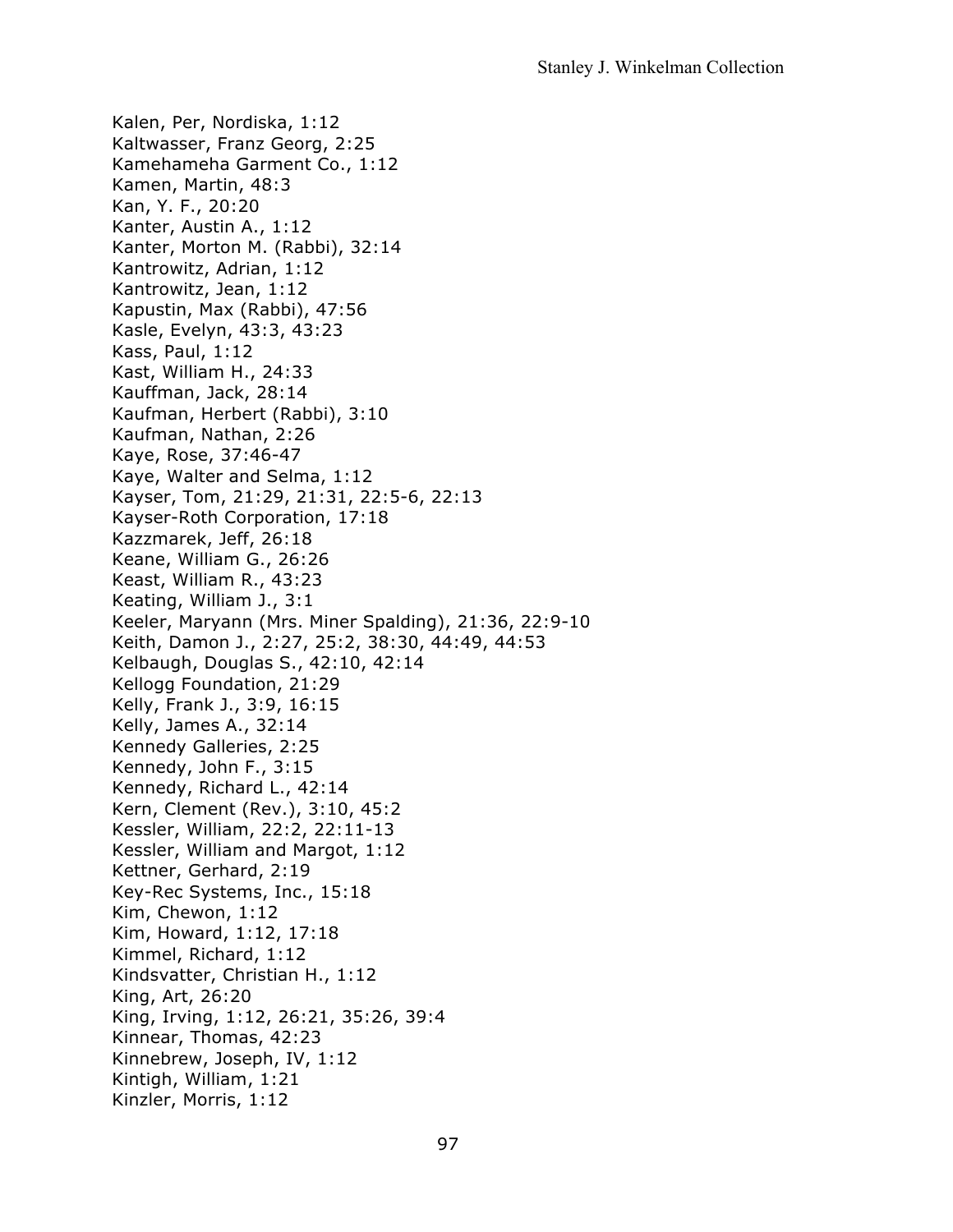Kipperman, Michael, 1:12 Kirby, Art, 44:21 Kirkpatrick, Charles, 1:12 Kirkpatrick, Diane, 21:29-31, 22:4-6, 22:13, 22:20 Kirschstein, Fred K., 42:17-18 Kjellbefrgs Successors A/S, 19:39 Klein, Bernard, 26:18 Klein, Esther (Mrs. Walter), 1:12 Klein, George, 38:5 Klein, Maurice, 45:55 Klein, Thomas I., 38:9 Klein, Walter, 28:32, 45:12 Kleinman, Shmarya, 1:12 Klinger, Al, 1:12 Klutznick, Philip M. Kluznick, Jim, 5:1 K-Mart Corporation, 17:27 Knabe, James, 18:12 Knight, John S., 3:1 Knight-Ridder Newspapers, Inc., 3:1 Knollenberg, Joseph, 41:42 Knox, Philip M., Jr., 28:16 Knudsen, Semon E., 39:35 Kogan, Jay M., 1:12 Kolderie, Ted, 26:20 Kolitz, Zvi, 1:12 Kologlu, Fatih, 1:12, 20:26 Komada, Mitsuo, 2:21 Koo, Daniel, 1:12, 20:4 Kornegay, Francis A., 1:12 Korney, Gertrude O. (Mrs. Andrew), 2:4 Koschatzky, Walter, 46:29 Kotula, Mark A., 18:19 Kraar, Martin S., 38:10, 43:22 Kramer, Douglas, 1:12 Krasney, Martin, 1:12, 20:28 Krause, Willie, 1:12 Krieger, Hans, 1:12 Krinsley, Richard A., 1:12 Kughn, Richard P., 39:18 Kuhne & Nagel, 20:26 Kurtzman, Sol G., 45:19 Kushner, Alvin L., 45:20 Küttner, Rüdiger, 2:19, 20:1, 40:45 Kyes, Robert L., 42:14

**Lacroix**, Christian, 2:22 Lafond, James F., 18:19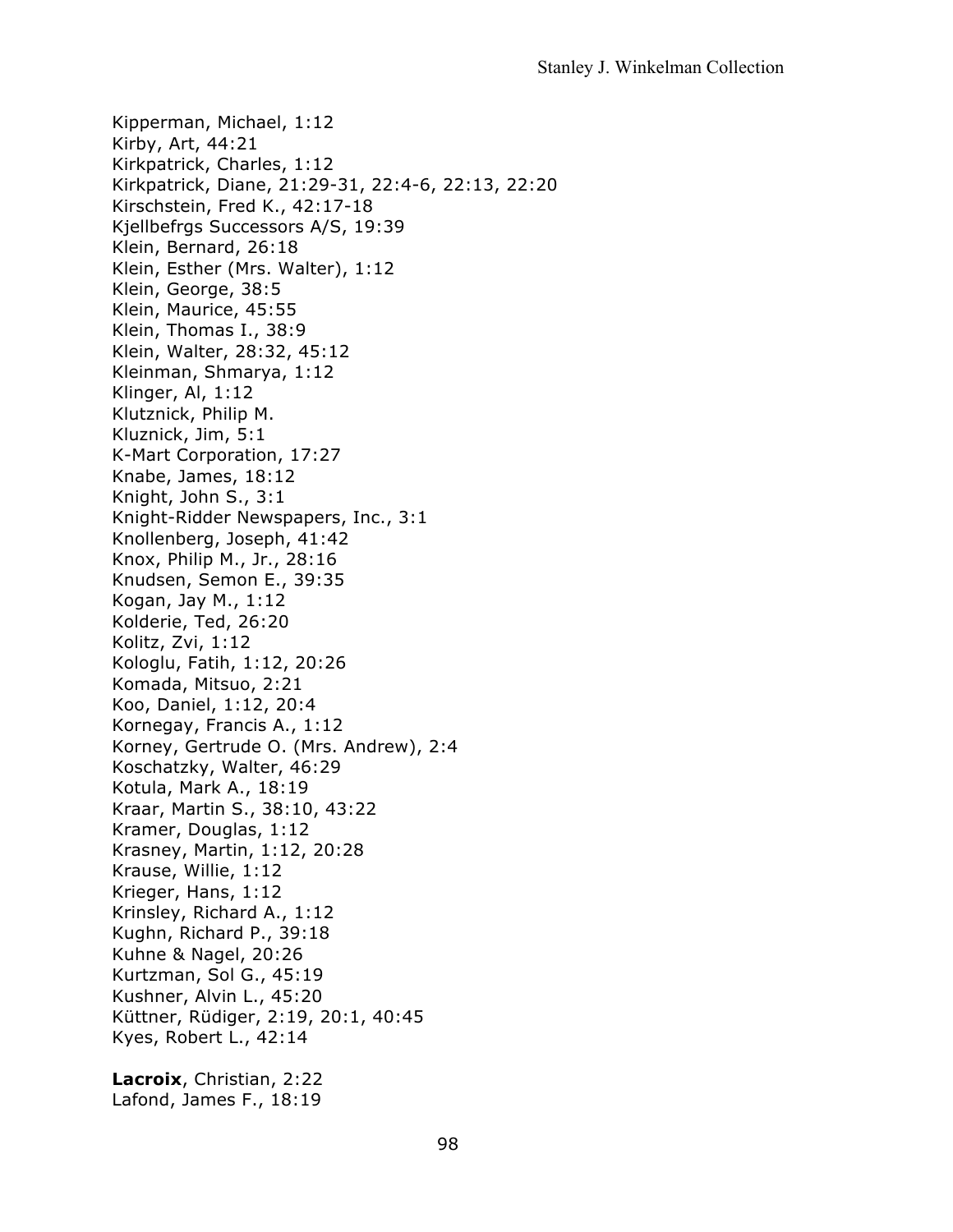Laker, Irving, 1:13 LaLonde, Leo R., 26:33 Lansing, Bruno, 17:31 Lapensky, M. J., 1:13 Lark-Horton Connection Ltd., 20:4 Larkin, John, 42:10 la Rinascente, 1:19 Larson, Robert, 1:13, 25:19, 26:18, 26:27 Lauffer, Armand, 37:46 Lautenberg, Frank R., 3:13 Lawrence, David, Jr., 3:1, 22:8, 41:20 Le Massoury, 1:13 Leach, Harvey L., 1:13 Lebell, Don, 18:9 Leblang, Paul, 1:13 Lecester, Allen, 39:16 Lee, Louis Randolf, 41:38 Lefton, Celia (Mrs. Jack), 1:13 Lehburger, William, 1:13 Lemberg, Kai, 19:39 Leone, Leonard, 1:13, 20:11-12, 43:23 Leonetti, Ronald P., 44:2 Lesher, Jack, 1:13 Leslie Faye, Inc., 17:18, 18:12 Levin, Carl, 2:23, 3:14, 22:13, 22:24, 28:15, 41:25, 41:41 Levin, Charles L., 2:27 Levin, David M., 1:13 Levin, Joseph, 32:1 Levin, Sander, 3:14, 22:24, 28:15, 41:25, 41:49 Levine, Jesse, 18:8 Levi-Strauss, Eximco Ltd., 17:18 Levy, Gerald D., 1:13 Levy, H. Irwin, 38:5 Levy, Mac, 1:13 Levy, Walter K., 1:13 Lewis, Anita, 47:31 Lewis, David B., 1:13, 24:2 Lewis, Ralph F., 3:1 Liaison Office, People's Republic of China, 19:34-35 Liberatore, Robert G., 2:20 Library of Michigan, 22:12 Lieberman, Morris, 45:13 Liekens, Jacqueline, 2:21 Lifvendahl, Harold R., 3:1 Lindberg, Sten G., 2:21 Linder, Lionel, 3:1 Linowitz, Sol M., 1:13, 25:2 Lion Rock, Inc., 17:18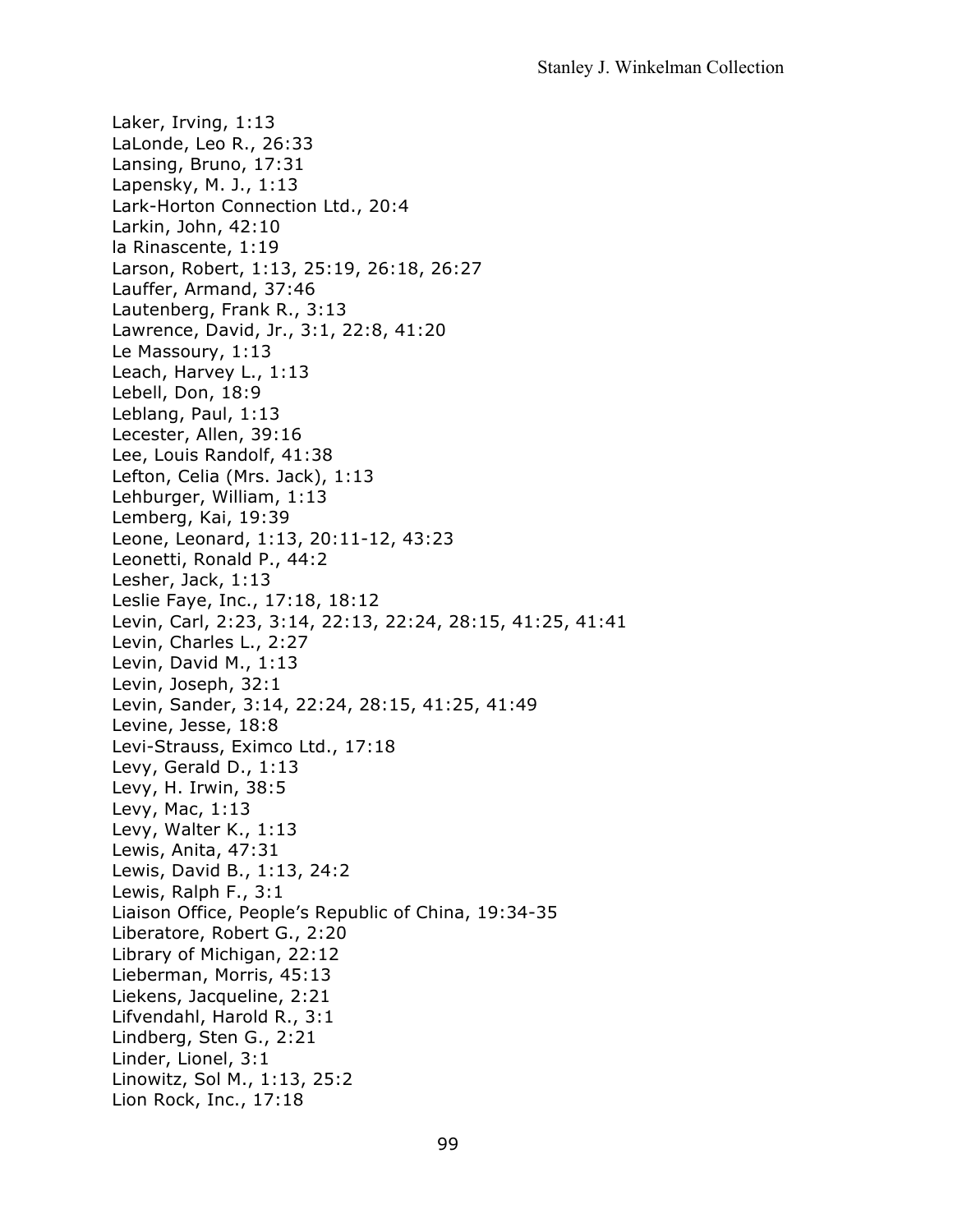Lion, Nigel, 1:13 Lipman, Eugene R. (Rabbi), 3:10, 40:28 Lippincott, William, 1:13 Littler, Mark D., 24:23, 24:28 Livonia, City of, 26:17 Liz Claiborne, 17:18 Llewelyn-Davies, Richard (Lord), 1:13 Lo, Kenneth L. F., 1:13, 20:4 Lobenthal, Richard H., 1:13, 39:12 Locke, Hubert G., 1:13, 3:1 Lockwood, Emil, 3:8 Loeb, Walter F., 1:13 Loh (Liu), Mary Man-Li, 20:24 (SEE ALSO – Man-Li Loh, Mary, 2:25) Lohan, Dirk, 1:13 Lohmeier, Philip S., 43:24 Lohse, Richard, 1:13, 20:23 Lolis, Edward, 19:21 Loughran, John, 2:18 Loup, Robert E., 38:5 Lowenstein, Beth E., 1:13 Loweth-National Buying Service Corp., 15:18 Lozen, Timothy J., 26:21 Luby, Robert R., 1:13 Lucarelli, A. S., 1:13 Lucas, Leon, 48:17 Ludtke, Kurt, 1:13 Lui, Edward, 1:13, 20:4 Lundy, Marilyn, 1:13 Lunn, Trevor P., 1:13 Lurie, Harold, 18:12 Lutzeier, Dan, 26:18 Luzzatto, Patricia A., 1:13, 20:12 Lyons, James R. (Rev.), 44:50 Lyons, Wendell, R., 48:14, 48:16 **MacDonald**, Ray W., 26:21, 32:3, 32:5 Macioce, Thomas M., 28:6 Mack, Joseph, Jr., 18:8 Madden, Michael J., 38:21 Madonna College, 16:15 Maggioni, Eugene (Reverend), 45:24 Magnin, Donald, 1:14 Mahey, John A., 44:52 Maida, Adam J. (Cardinal), 3:10 Maines, George H., 47:45 Mainland, W. L., 26:31 Malagarriga & Cia. S.A, 20:21 Malsin, Raphael, 1:14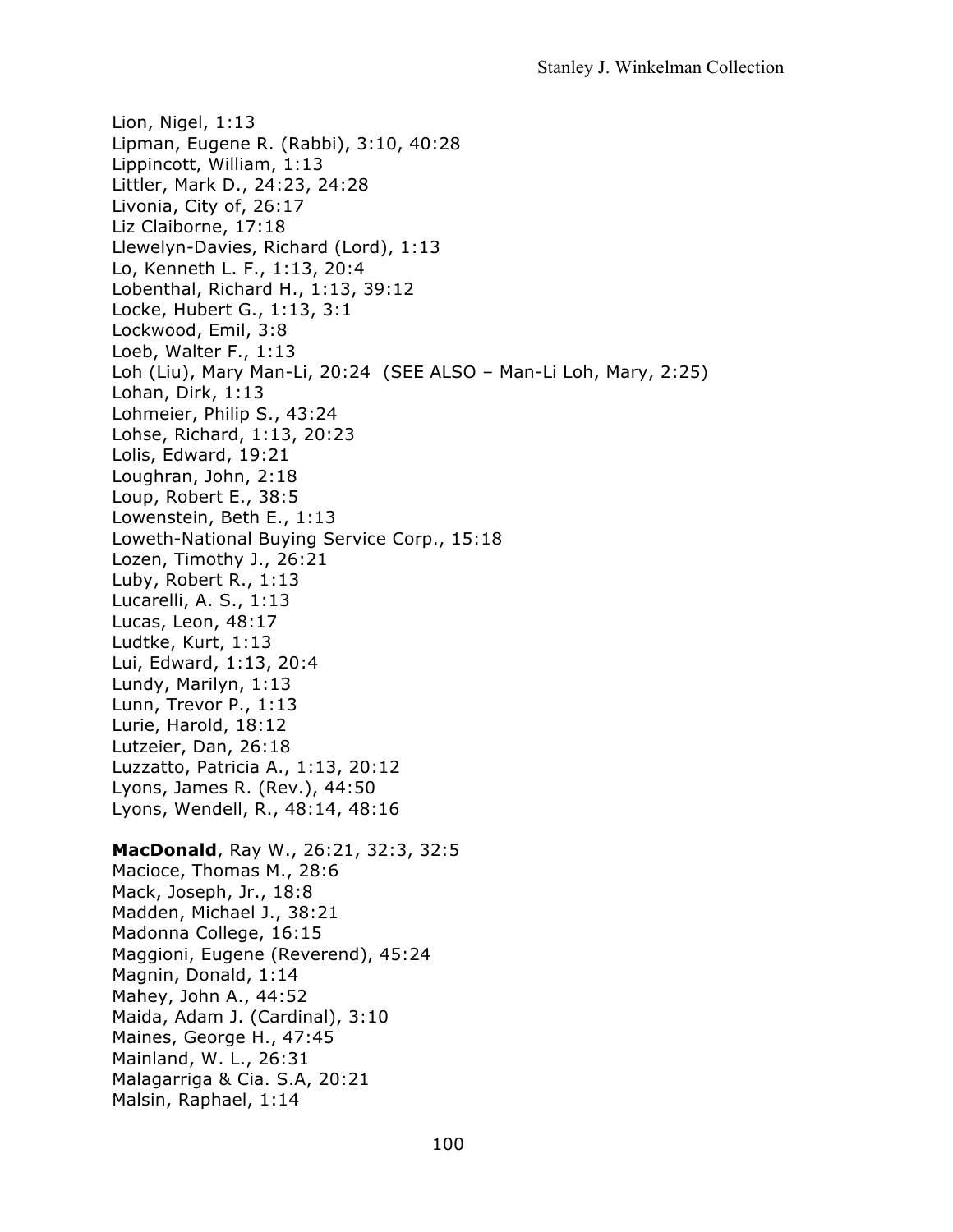Mandel, Robert A., 41:29, 43:22 Mandev Training Corporation 13:13 Mandich, Donald R., 1:14, 25:29, 26:24 Man-Li Loh, Mary, 2:25 (SEE ALSO – Loh [Liu], Mary Man-Li, 20:24) Mann, Douglas L., 47:47, 47:51 Manning, Richard, 26:22 Manoogian, Richard, 26:26 Mantler, Marshall J., 47:23 Mantzarlis, Basil G., 20:2 Manus, Arnold, 15:12 Marblestone, Frederic L., 43:10 Marchessault, Barry, 1:14 Marchetti, Carol, 1:14, 8:25, 20:14 Marcus, Arthur, 1:14 Margolis, Henry M., 1:14 Mark, Florine, 1:14 (SEE ALSO – Ross, Florine Mark, 1:20) Market Associated Dry Goods Corp., 17:27 Marko, Harold M., 1:14 Marks, Paul A. and Joan, 1:14 Markwart, Eduard, 22:4, 22:12 Marques, Daniel A., 1:14 Marrow, Deborah, 22:20 Martin, Claude R., Jr., 42:24-25 Marx Advertising, 1:14 Marx, Frederick H., 1:14 Mason, Philip P., 1:14 Massey, Marshall, 26:19 Massey, Walter E., 1:14 Mast Industries, Inc., 17:18 Mastex Impex Limited, 17:18, 20:4 Matelski, H., 39:8 Matheson, G. A., 2:25 Matheson, William, 2:21 Mathewson, Kent, 1:14, 26:19-21, 26:23, 27:14 Mathewson, Kent and Mariana, 1:14 Matias, A. C., 14:14 Matthaei, F. C., Jr., 32:1, 32:3, 32:7, 34:22 Mauer, Heather (Mrs. John), 1:14 Maurer, Evan, 42:14 Mawby, Russell, 21:29, 39:30 Maxam, Victor J. (Rev.), 3:10 May Company, 1:2, 17:20, 17:27 May Department Stores International, 18:12 Mayberry, Thomas O., 26:26 Mayer, Morris L., 1:14 Maynard, Olivia, 41:39 Mayon, Fred, 17:18 Mazal, Otto, 2:25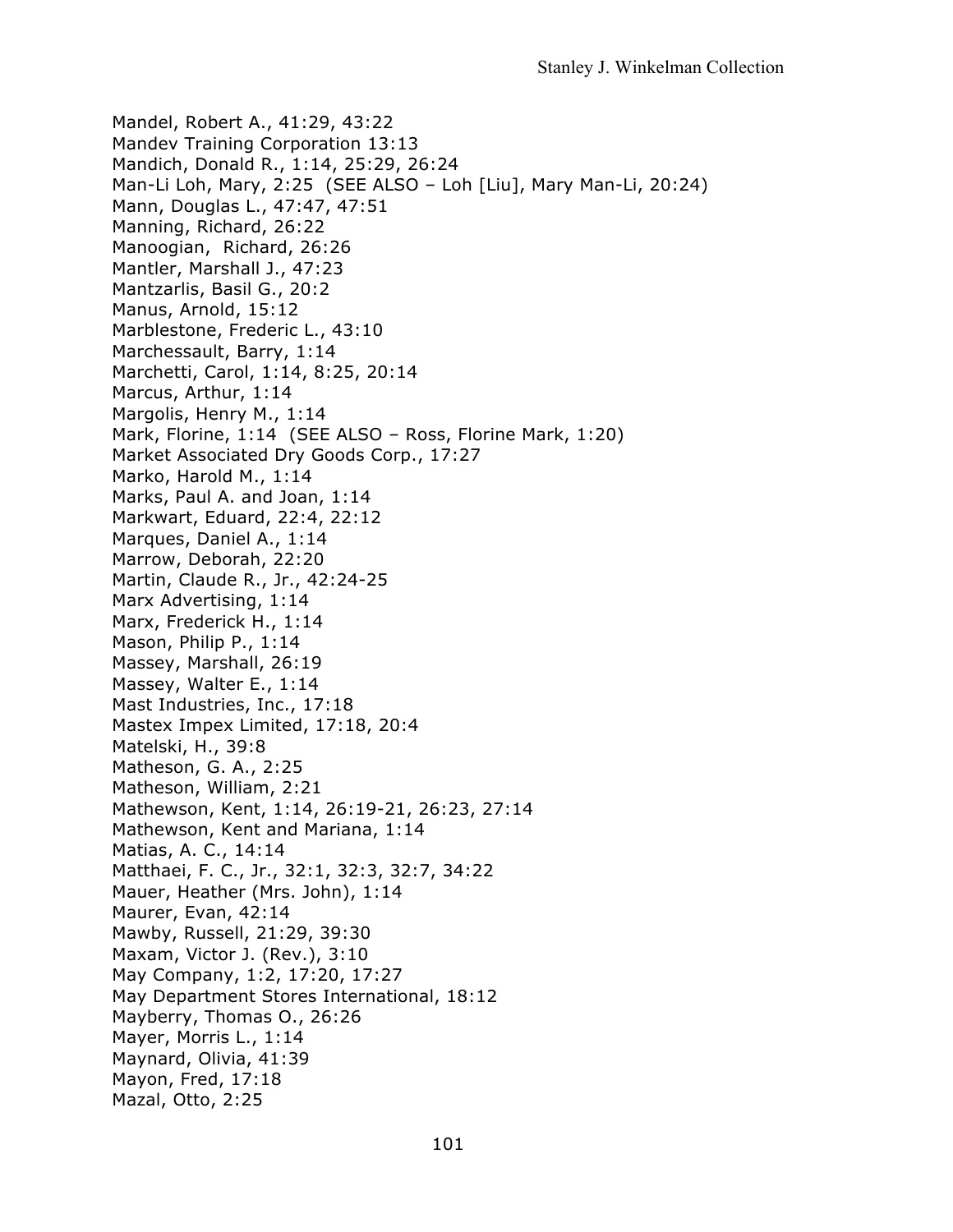McCabe, Robert E., 24:10, 24:12, 26:18, 26:25, 27:6 McCarthy, Walter J., Jr., 24:22, 39:2, 41:40 McCollough, Lucille H, 3:8 McCollough, Patrick H., 22:9 McCormick, James P., 48:17 McCormick, William T., Jr., 1:14 McCracken, Paul W., 42:14 McCree, Wade H., Jr., 2:27 McCutcheon, Aubrey V., 35:5 McDonough, Edward G., Jr., 1:14 McElvenny, Ralph T., 41:35 McGehee, H. Coleman, Jr. (Bishop), 44:53 McGonigle, George, L., 40:19 McLaren, Robert, 1:14 McManus, Shirley, 1:14 McMurtry, Walter M., Jr., 1:14 McNamara, Edward H., 26:29 McQuade, Verenice (Sr.), 3:10 Meade, Edward J., Jr., 1:14, 26:16 Measelle, Richard L., 1:14, 26:18, 26:22, 26:25-27, 27:8, 40:35 Meathe, Philip J., 1:14 Mecke, Theodore H., Jr., 2:20, 25:2 Meese, Edwin, III, 3:12 Meir, Golda, 44:61 Mellis, Lee, 1:14 Memorial Sloan-Kettering Cancer Center, 1:22 Meriwether, Heath, 3:1 MERSCO, 17:27 Mervyn's, 17:27 Mesbla S.A., 19:27 Metropolitan Museum of Art, 2:25 Metzenbaum, Howard M., 3:14 Meyer, Georges, 1:14 Miami Herald, 3:1 Michelin Service Desk de Tourisme, 1:15 Michelin, Irving S., 1:15 Michigan Advocates for the Arts, 22:14 Michigan Association of Police, 1:15 Michigan Cancer Foundation, 16:13 Michigan Department of Labor, 1:15 Michigan Foundation for the Arts, 1:15 Michigan Hospital Association, 24:23 Michigan Merchants Council & Associates, Inc., 36:26 Michigan State Chamber of Commerce, 1:15 Michigan Thanksgiving Parade Foundation, 16:13, 16:15 Michigan, State of, Department of Management and Budget, 21-22, 21:37, 22:5, 22:9-11, 22:13-15 Michigan, State of, Department of Management, 22:4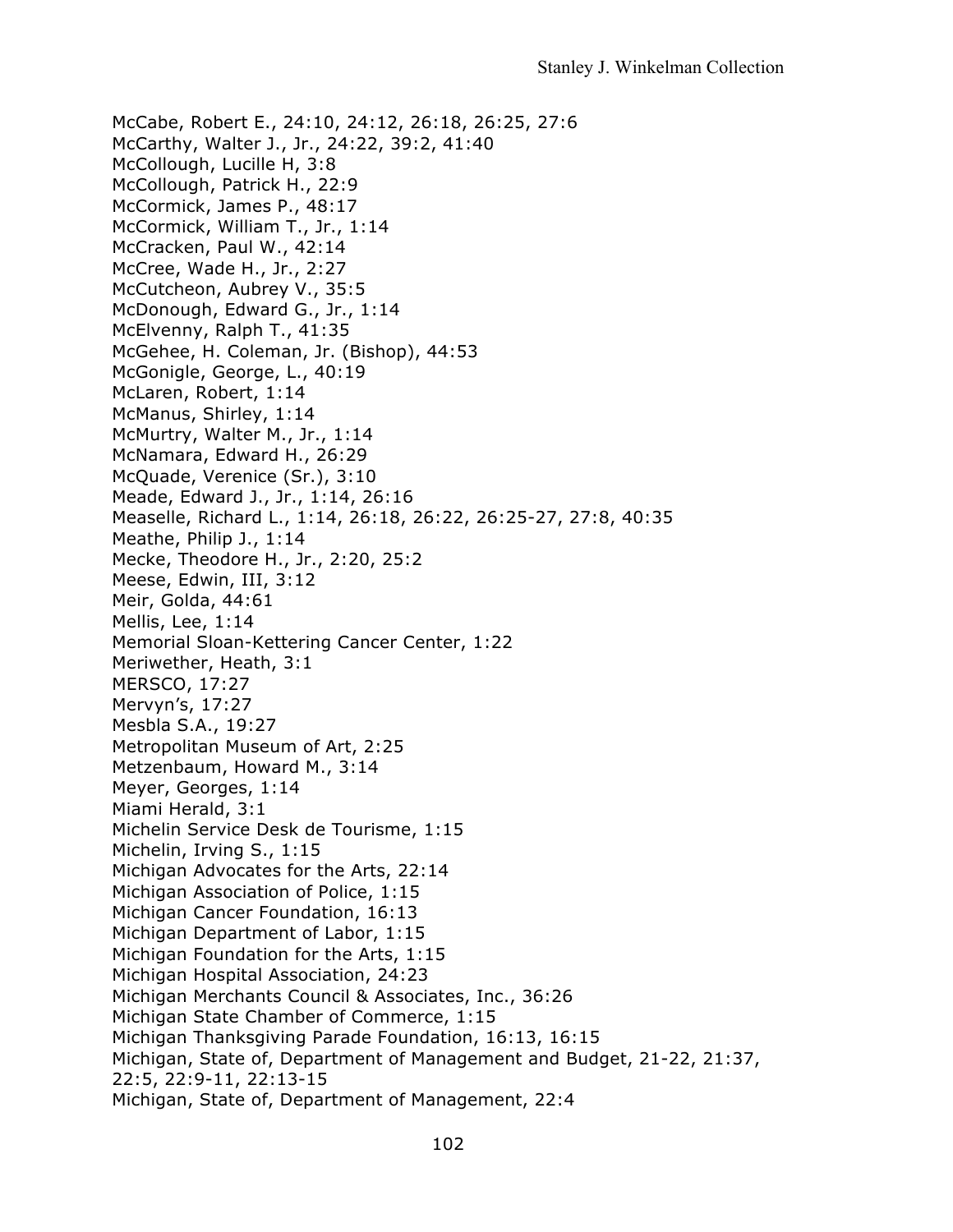Midrasha College of Jewish Studies, 37:46-47 Milgrom, Louis, 1:15 Milius, Robert, 1:15 Miller, Arjay, 2:20 Miller, Elliott L., 43:19 Miller, Eugene A., 1:15 Miller, Philip B., 1:15 Milles Garden (Stockholm), 2:25, 20:22 Milliken, William G., 3:4, 23:31, 25:29, 26:7, 26:11-12, 26:21-22, 39:26, 41:40-41, 41:52 Mines, Herbert, 1:15, 44:51 Minkoff, Isaiah, 40:15 Minkoff, Mrs. Isaiah, 1:15 Mirabito, Paul S., 26:21 Miraglia, Dott. Raffaele, 1:15 Miraglia, Thomas, 1:15 Miro, David, 1:15 Mitchell, Robert A. (Rev.), 3:10, 36:49 Mitchell, Robert L., 22:9 Mittler, Elmar, 2:25 Molin, Keith, 22:10, 41:39 Monaghan, Thomas, 1:15 Monahan, Michael T., 17:29 Mondale, Walter F., 3:15, 26:20 Monro, Father, 2:25, 19:24 Monro, James A., 17:29 Montgomery Ward & Company, 17:27 Monumenti Musei E Gallerie Pontificie (Vatican City), 2:25 Moody, Mrs. Blair, Jr., 1:15 Moon, Barbara, 1:15 Morandini, Antonetta, 2:25, 20:10 Morel, Andre and Janine, 1:15 Morris, Joel J., 26:19 Morris, Kenneth, 1:15 Morris, Merwin C., 1:15 Morrison, Robert, 43:19 Morse, David A., 19:21 Morton, Charles (Rev.), 37:25 Moss, Martin, 1:15 Moten, Emmett S., Jr., 26:18 Moynihan, Daniel Patrick, 3:14 Mueller, George E., 40:44 Muer, Chuck, 26:16, 26:26 Muir, Roy E., 42:14 Mullin, Tracy, 1:15, 28:14-15 Murphy, Daniel T., 1:15, 27:16 Murphy, Franklin, 3:1 Murphy, John A., 3:1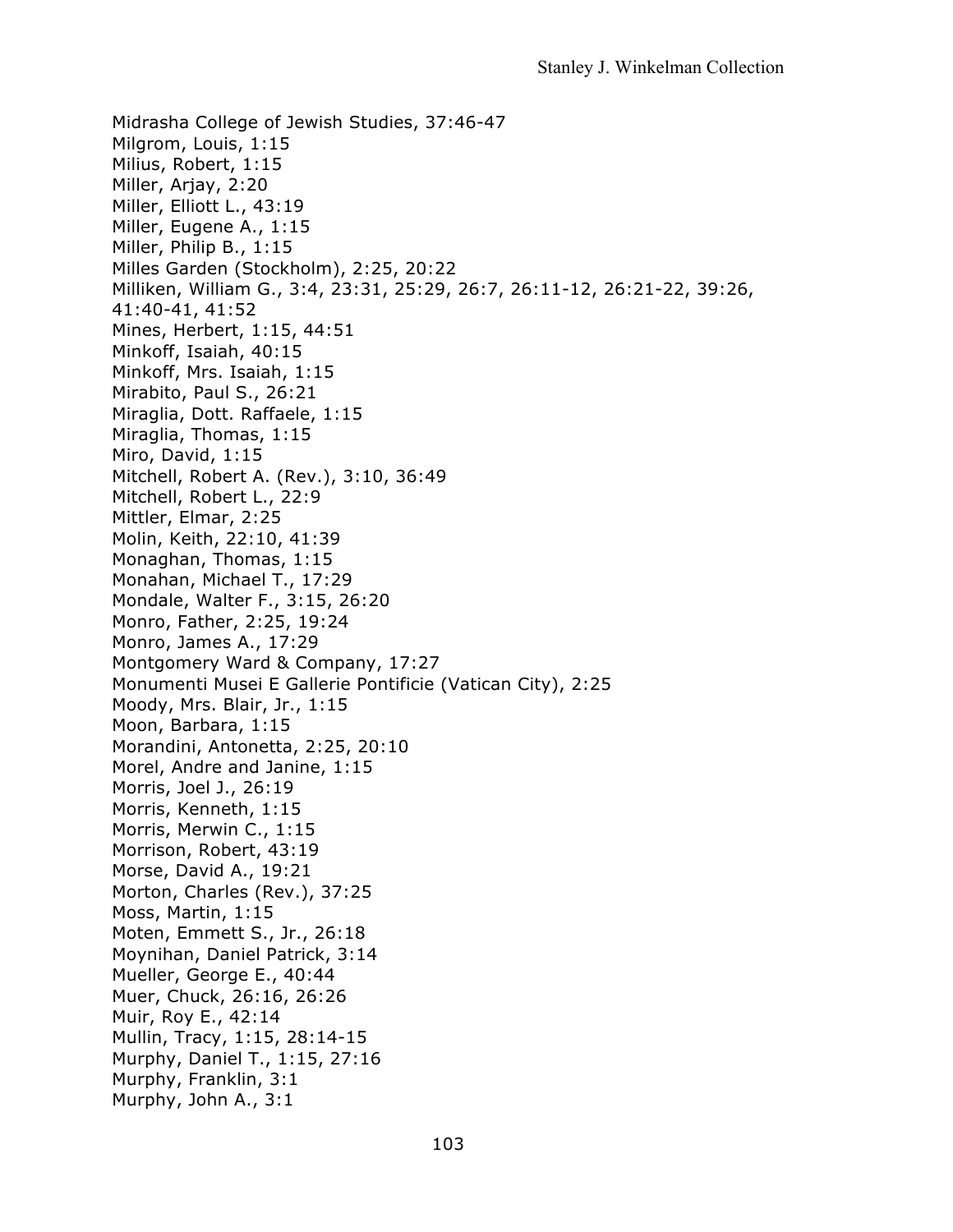Murphy, John, 28:19 Murphy, Patrick V., 2:23 Murphy, Peter K., 2:18, 20:12 Murphy, Thomas A., 2:20, 25:26, 27:5, 27:7, 39:26 Museum of Modern Art (Oxford), 2:25 Myers, Rodman N., 48:39 Mylanos, George , 2:25 Mylonas, George E., 20:26 Myron, Burt, 1:15 **Nachman**, Allan, 1:16 Nadel, Leonard, 1:16 Nadler, Henry, 43:23 Naftaly, Robert H., 3:9, 21:22, 21:37, 22:9-11 Najman, Chaim (Cantor), 3:10, 44:3 Nathan, Richard, 24:2 National Achievement Scholarship Program for Outstanding Negro Students, 16:13 National Aeronautics and Space Administration, 40:44 National Bank of Detroit, 22:13 National Committee on U.S.-China Relations, 19:33-34, 19:38, 40:14 National Council for U.S.-China Trade, 19:34-35 National Endowment for the Arts, 22:24 National Jewish Hospital, 1:16 National Palace Museum (Taiwan), 2:25, 19:38, 20:24 National Retail Merchants Association, 1:16 National Tourist Organization of Greece, 20:2 NBC News, 3:1 Nebehay, Christian M., 2:19, 19:24 Nebel, Barbara A., 3:1 Nederlander, Robert E., 1:16, 41:24 Neff, Tom, 1:16 Nefri, Nicolo, 1:16 Neideffer, David, 1:16 Network Shipping/Tropical Shipping, 17:27 Neuner, Dennis G., 22:11 New York Board of Education, 1:16 Newman, Walter S., 1:16 Next Limited, 1:16 Nexus America, 1:16 Nichols, John R., 2:23 Nies, Nelson, 45:56 Nigoghosian, Alice, 21:29-30 Nisch, Kenneth, 18:2 Nitta, Mitsuo, 2:21, 20:26 Nixon, Richard M., 3:15 Noble, Andrew S., 1:16 Noras, Fuat, 1:16, 20:26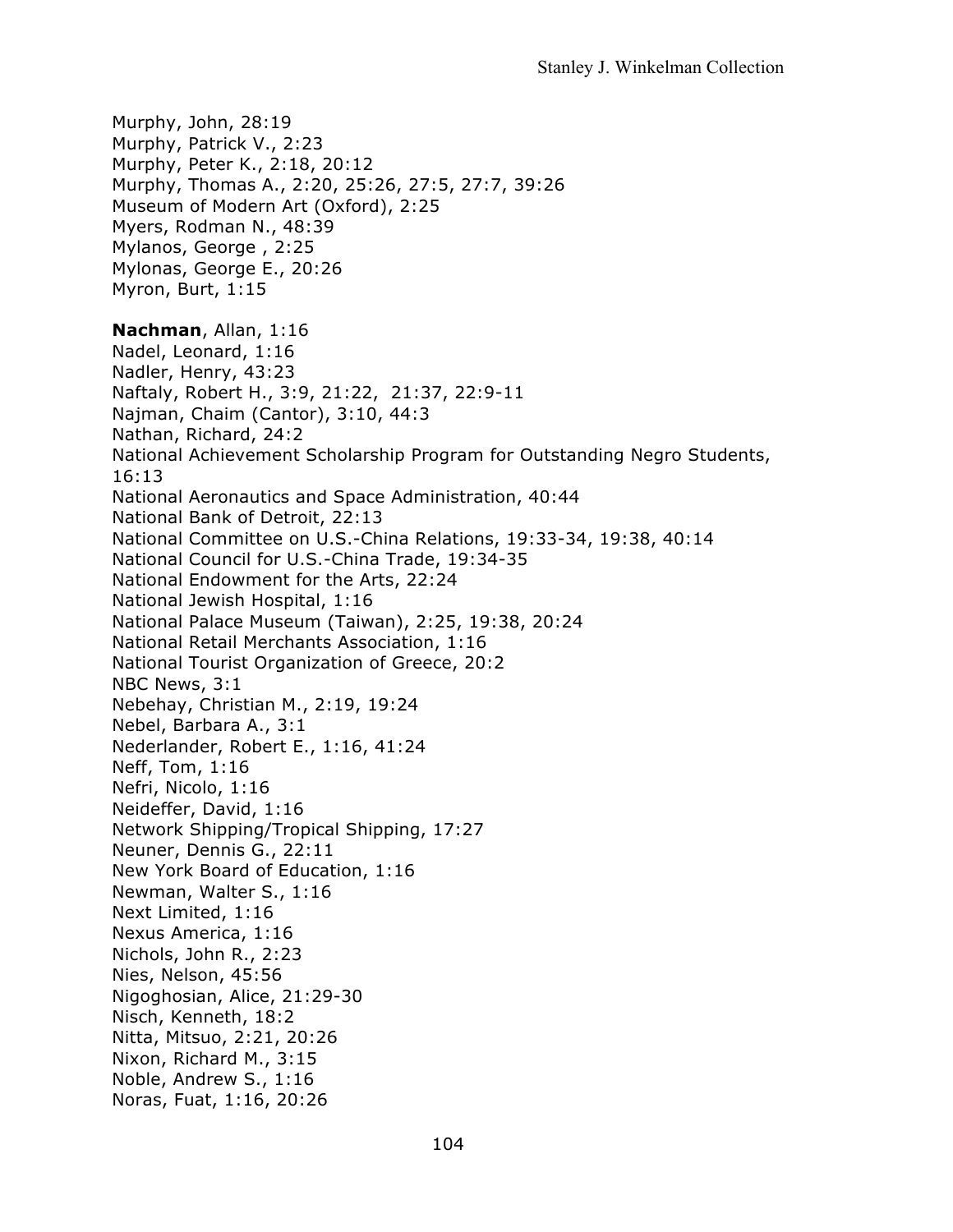Nördback, Magnus, 40:45 Norris, Harold, 1:16, 47:45 Northern Michigan University, 1:16, 22:13 **O'Dowd**, Donald D., 1:17 O'Neill, Thomas P., Jr., 3:14 Observer and Eccentric Newspapers, 3:1 Ochsenseein, Peter, 2:25, 20:23 Oksenberg, Michael, 42:14 Oladimeji, N. R. Raimi, 19:21 Olds, Marilyn L., 48:17 Olsze, Mildred, 45:5, 47:46 Opel, John R., 40:35 Orbach, Evelyn, 28:32 Orbach, Harold (Cantor) and Evelyn, 3:10 Oribello, Mrs. Julian, 1:17 Osborne, Joan Abraham, 1:17 Osterlund, Mrs. Solveig , 2:21 Osterreichische Nationalbibliothek (Wien, Austria), 2:25, 19:24 Osterweis, Steven L., 1:7 Ostrager, Gary, 18:15 Overseas Union Bank, 20:20 Owens, Clyde W., 38:30 Owyang, Hsuan, 20:20 Oxford Centre for Postgraduate Hebrew Studies, 1:17 Oxford Industries, Inc., 17:18 **Page**, Addison Franklin, 48:5

Page, David K., 41:3, 44:49 Paisner, Martin, 1:18, 20:19 Palazzo Pitti (Florence), 2:25, 20:10 Pan American World Airways, 1:18, 17:27 Paparella, Anthony, 22:9 Papas, Norman A., 47:47 Papes, Theodore, Jr., 1:18 Paquin, Renau B., 1:18 Parker, Bernard, 24:9 Parker, Clifford, 17:18 Parks, Nicholas R., 1:18 Patriarche, John M., 26:25 Patrick, William T., 1:18, 32:4 Patterson, David, 1:17, 41:29, 42:10 Patterson, Ronan, 44:2 Paul Reed, Inc., 17:18 Paul, John D., 40:19 Paul, Richard, 18:12 Pauling, Linus, 42:1 Payne, Lee, 1:18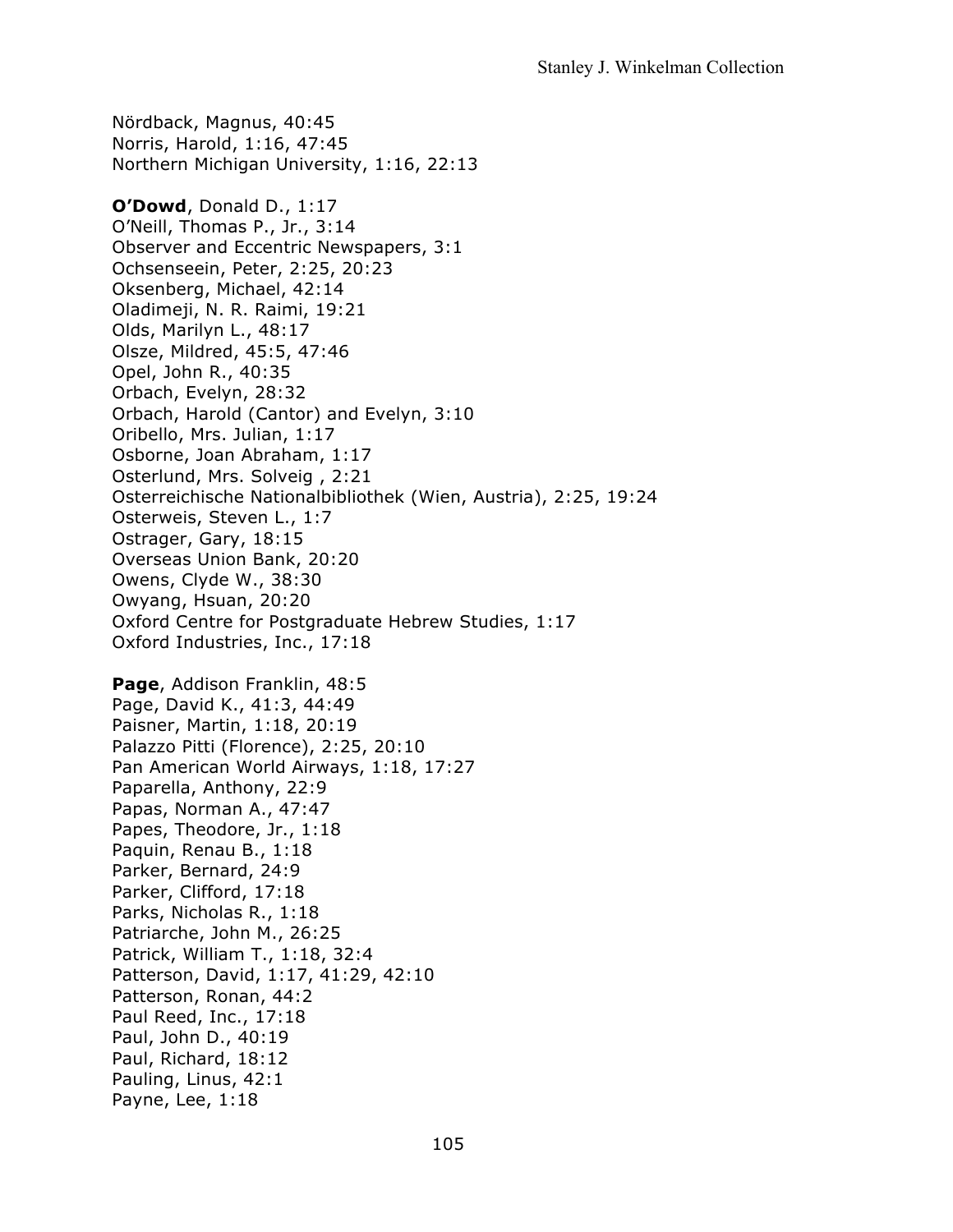Payzs, Tibor, 45:35 Peacock, Stanley, 1:18 Peck, Ben, 1:18 Pegg, Ma, 2:25 Pegna, Robert, 1:18 Pelham, Alfred, 32:14 Pelham, Doris (Mrs. Alfred), 1:18 Pellerito, Peter M., 42:14 People's Congress of Henan Province, China, Standing Committee, 19:37 Persegati, Walter, 2:25, 20:12 Persson, Stefan, 1:18 Peterson, Donald J., 2:20 Peterson, Peter G., 39:12 Peterson, Rudolph A., 40:20 Petok, Samuel and Fain, 1:18 Petrie, Milton J., 1:18, 10:16 Petrovsky, Wolfgang, 2:19 Phillips, Michael, 1:18, 20:19 Piacenti-Ashengreen, Kirsten, 2:25, 20:10 Pickering, John H., 43:6 Pickup, Robert E., 1:18, 27:6, 32:14 Piersante, Vincent W., 2:23 Pincus, Irwin J., 2:21 Pincus, Lionel I., 1:18 Pincus, Max J., 41:38 Pioneer Industries (Singapore), Ltd., 20:20 Pisano, Mark A., 1:18 Pistner, Stephen, 1:18 Pizer, Marvin and Roselle, 1:18 Pizzimenti, Donald, 26:18 Platt, Evelyn (Mrs. Harry), 1:18 Plummer, David, 1:28 Plymouth, City of, 25:30 Pokempner, I., 45:12 Polak, Wolfgang, 2:19, 40:45 Polatium, The, 1:18 Poling, Harold A., 2:20 Pollack, David, 1:18, 45:16 Pollack, Lana, 22:15 Pomerantz, John, 1:18, 17:18, 18:12 Poole-Wilson, Nicholas, 1:18 Pope, Steven K., 41:33 Popoli, A. F., 38:21 Porsman, Overlaege V. A., 1:18, 19:39 Porter, John W., 35:5, 40:19 Poster, Francis X., 3:1 Postley, John, 1:18 Potiker, Hughes, L., 26:27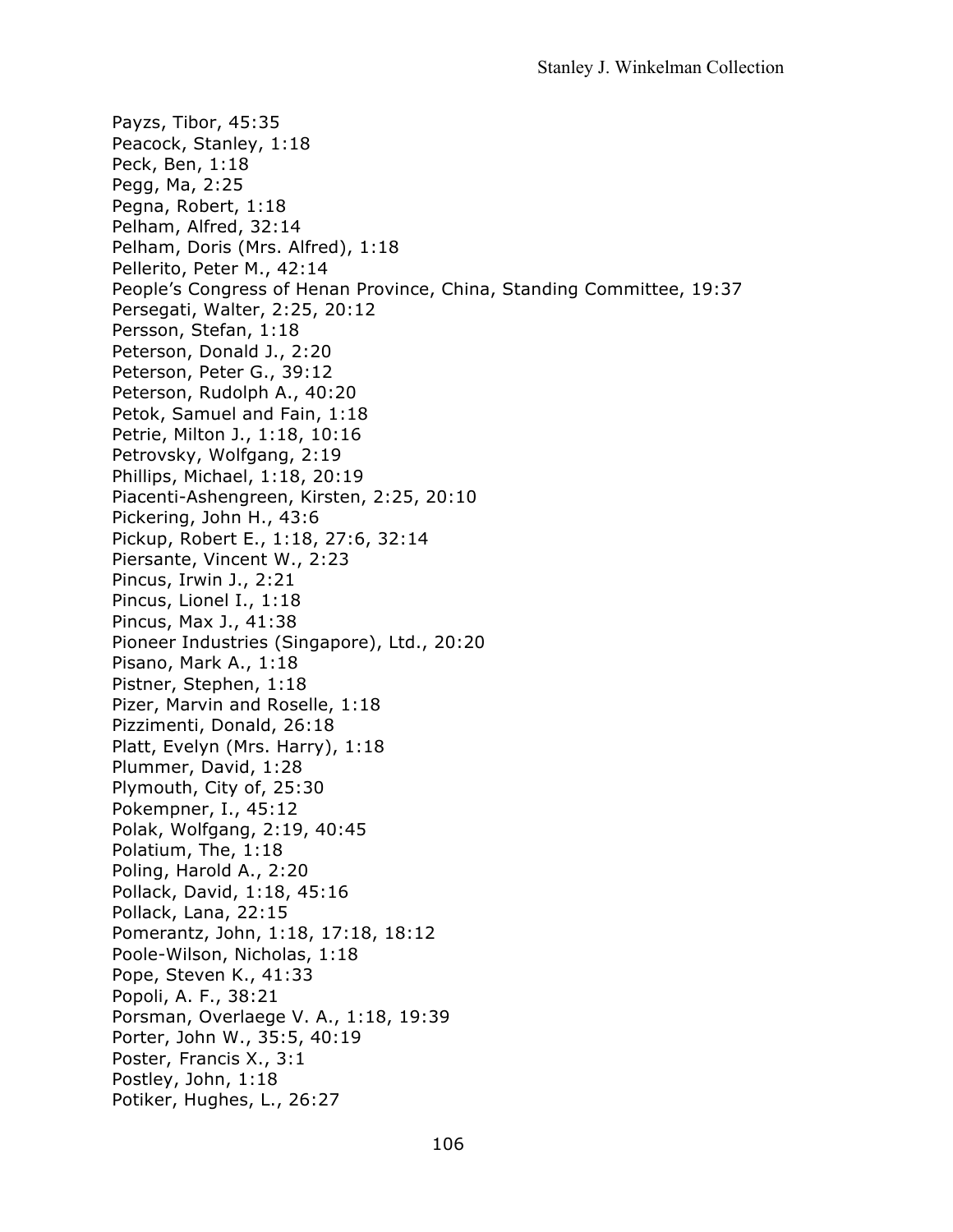Potter, David S., 2:20 Powell, Earl A., III, 2:21 Power, Philip H., 36:28, 37:13, 42:14, 43:6 Power, Sarah Goddard, 42:14 Pregulman, Julian, 1:18 Pregulman, Mervin, 1:18 Prescott Ball & Turben, Inc., 17:29 Pressley, Gladys, 47:46 Pritzger, Jay A., 1:18 Priver, Julien, 48:12 Proctor, Andrew, 17:20 Protech, Max, 1:18 Providence Hospital, 1:18 Provizer, Harold M., 45:8 Provost, David T., 17:29 Pucci, Emilio, 2:22, 20:10 Pucci, Laudomia, 2:22, 20:10 Puritan-Calvin Klein, 17:18 Pursell, Carl D., 22:24, 28:15 Putallaz, Ann F., 18:18 **Queller**, Robert, 26:18 Quinn, Vaughan M. (Rev.), 40:24 **R. H. Macy** Corporate Buying, 17:27 Raabe, Paul, 2:25 Rabb, Maxwell M., 2:18, 20:12 Radock, Mike, 42:14, 42:21 Rafaeli, Eliezer, 1:19 Raisbeck, Edward A., Jr., 1:19 Raiser, William, 1:19 Ramazanoglu, Ahmet Ali, 1:19 Randolph, A. Philip, 40:21 Rankin, Stuart C., 36:6 Rapoport, Amos, 1:19 Rassler, Frances (Mrs. Richard), 1:19 Ravitz, Mel, 1:19, 2:23, 26:11, 26:22 Rawson, Robert H., 40:19 Raymund, Christian, 1:19, 20:26 Rayner, Leonard, 20:20 RCA, 3:1 Reagan, Ronald, 3:15, 41:41 Red Lantern Shop 14:16 Reddy, John, 36:26, 44:51 Redstone, Louis G., 1:19 Regine Resnick and Arbit Blatas, 2:19 Reid, Thomas, 26:19 Reilly, Jack and Matilda, 1:19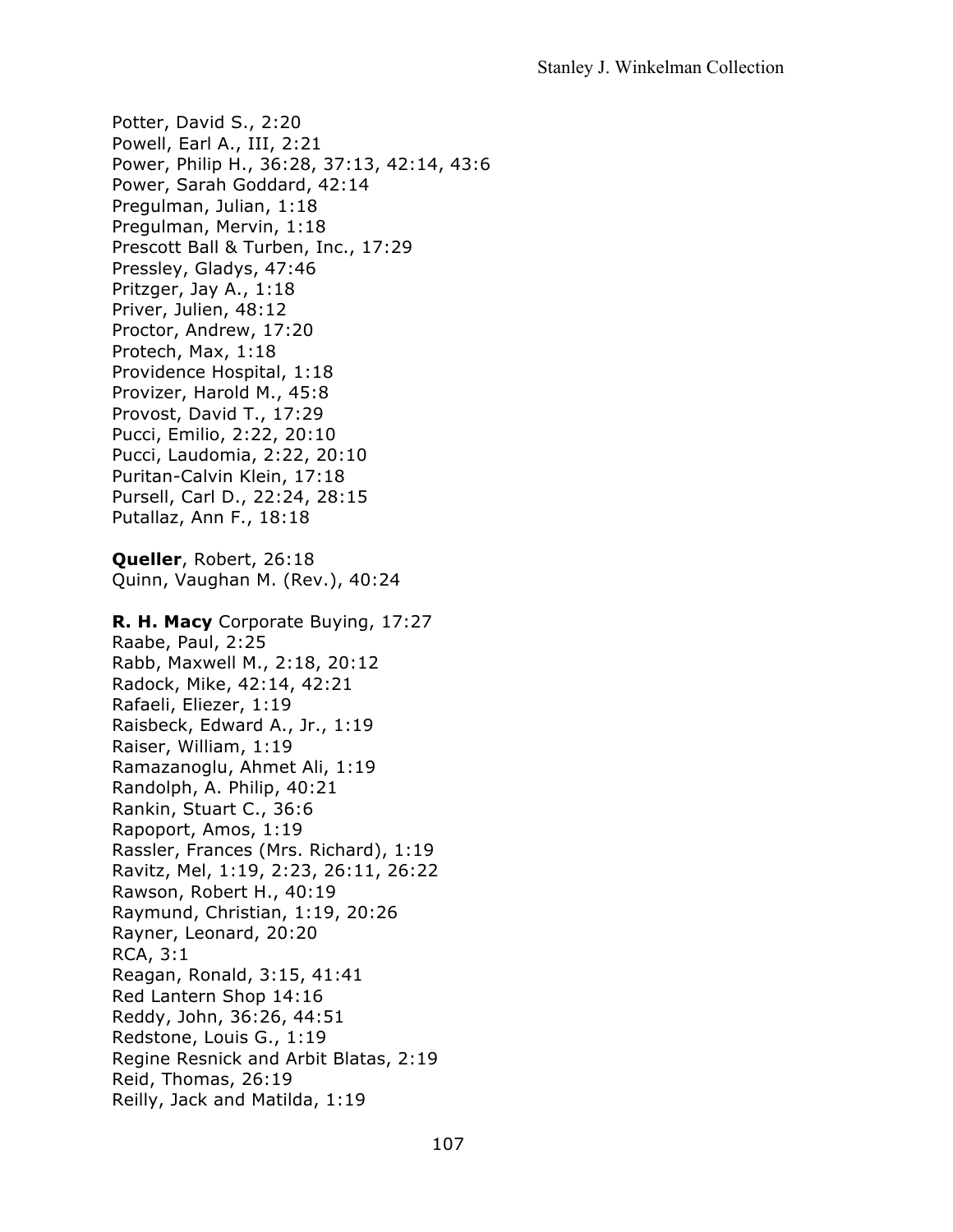Reimann & Co., 20:1 Reinhardt, Carolyn L., 2:18 Reinhardt, John E., 2:18 Reinhart, Paul, 36:26 Reinharz, Yehuda, 37:46 Reiter, Harold D., 44:51 Remick, Oscar E., 1:19, 36:48 Renick, James C., 43:20 Resnick, Regine, 1:19 Ress, William, 1:19 Reuther, Victor G., 3:11, 43:26 Reuther, Walter, 3:11 Reynolds, Richard G., 43:20 Rezzonico, Ermidio, 1:19 Riad, Tarek F., 19:40 Riccardo, John J., 2:20, 32:29 Rich, John, Jr., 1:19, 3:1, 19:33, 20:14 Rich, John, Jr. and D. Lee, 1:19 Richards, Gilbert F., 1:19 Richter, Albert, 1:19 Richter, Jacques and Marion, 1:19 Richter, Martin L., 1:19 Ricochon, Annick, 19:43 Riegle, Donald W., Jr., 3: 14, 22:24, 28:15, 38:4 Riggs, Donald E., 42:21-22 la Rinascente, 1:19 Riordan, Mary, 1:19, 22:11 Riter, Emanuel, 1:19 del Rosario, Ramon V., 2:18 Robb, Charles S., 1:20 Roberts, Clark G., 41:38 Roberts, Edwin G., 1:20 Roberts, Jean-Marc, 1:20 Robinson, Jack A., 1:20, 39:35 Robinson, James K., 1:20, 22:9, 36:26, 36:51 Roche, James M., 2:20, 38:30 Rockefeller Foundation, 1:20 Roman, Norman T. (Rabbi), 3:10 Romanoff, Milford, 43:19 Romney, George, 3:5, 44:53 Root, John, 2:18 Rose, Alvin W., 43:21 Rosemurgy, Steven K., 1:16 Rosen, Arthur H., 40:14 Rosen, Douglas, 43:19 Rosen, Elmer and Bobbie, 1:20 Rosen, Stuart, 1:20 Rosenbaum, Paul, 3:8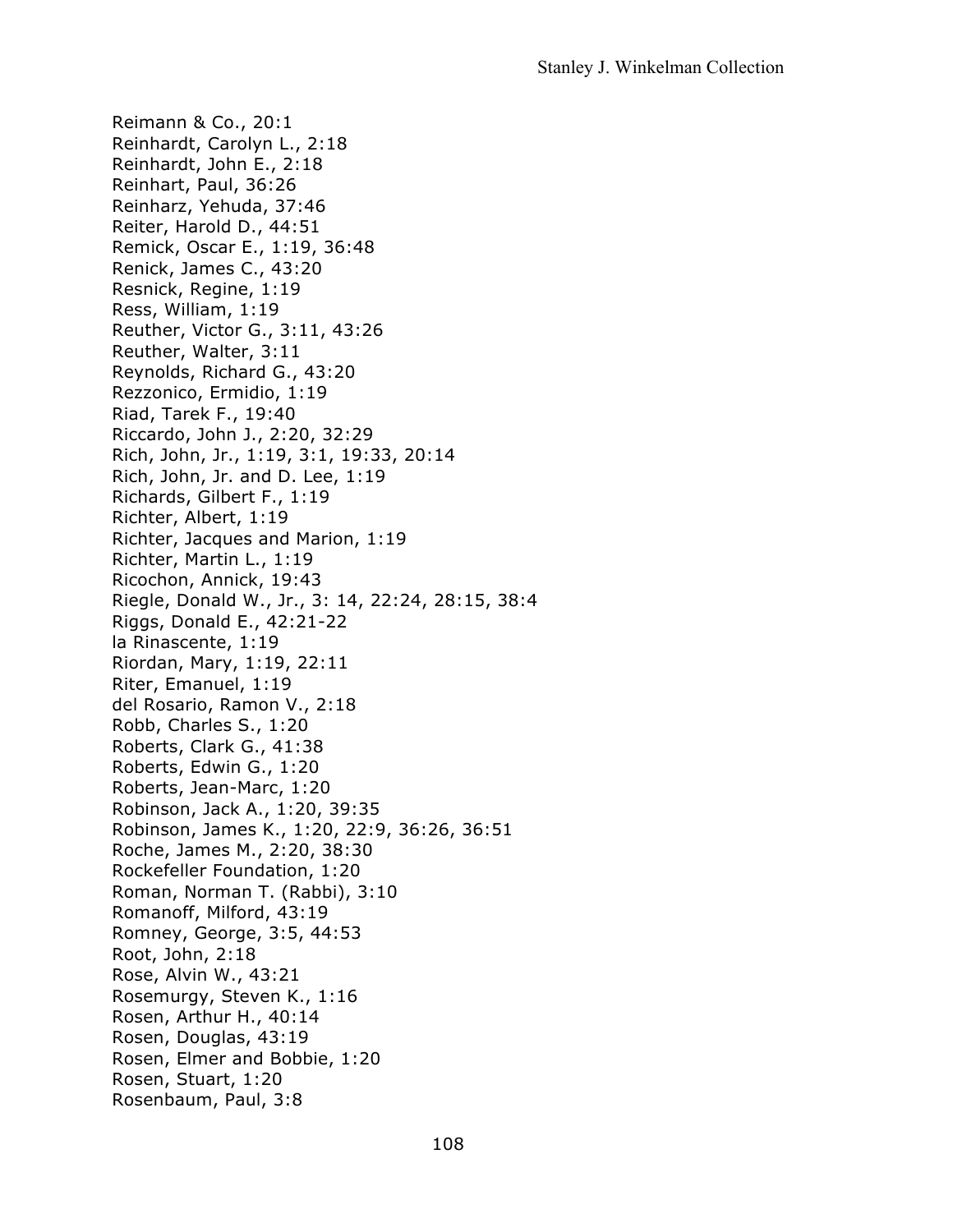Rosenblum, Bea, 47:45 Rosenblum, Ida (Mrs. Albert), 28:32 Rosenfeld, Norman, 1:20 Rosenstein, Allen B., 1:20, 20:43, 41:24-25, 45:62 Rosenstein, Betty, 32:14 Rosenthal, Bernard M., 1:20 Rosenthal, Edward, 45:16 Rosenthal, Samuel R., 1:20, 42:10, 42:21, 42:23, 47:48-51, 48:3, 48:16, 48:21 Ross, Doug, 3:8-9 Ross, Florine Mark, 1:20 (SEE ALSO – Mark, Florine, 1:14) Rossen, Carole, 40:3 Rossen, Jordan, 3:11, 46:18 Rota, Anthony, 1:20, 2:21, 20:38 Rothchild, Charles J., Jr., 1:20, 43:19 Rothchild, Charles J., Jr. and Marge, 1:20 Rottenberg, Leon and Barbara, 2:21 Roulier, Caroline, 39:21 Rouse, James, 1:20 Rowland, Ellis, 43:32 Royal Institute of British Architects (London), 2:25 Rubenstein, Irving, Sr., 1:20 Rubenstein, Nathan D., 45:5 Rudd, Tom, 21:25 Runk, Lee H., 2:20, 17:18 Runkel, Phillip E., 37:25, 36:28 Ruskin, Ronald, 1:20 Russ Togs, 17:18 Russell, Thomas F., 26:26 Rutherford, James W., 1:20 Ruyschaert, Jose (Msgr.), 20:12 Ryan, Earl M., 37:21 Ryberg, Anders, 2:25 Rydholm, E. Harwood, 2:20, 25:26, 26:18, 26:21-24, 41:35 **Sachar**, Abram L., 48:3 Sachs, Samuel, II, 2:25, 40:34 Safran, Hyman, 38:4 Saginaw Valley State University, 21:31, 22:5 Saibel, Mahlon R., 1:21 Sakowitz, Robert T., 1:21 Salci, Larry E., 26:22 Salmon, Ivor and Isobel, 1:21 Salmon, Walter J., 1:21 Salo, Ralph, 1:21 Samuelson, L. J., 1:21 Sandberg, Wil, 2:25 Sandburg, Wilhelm, 20:3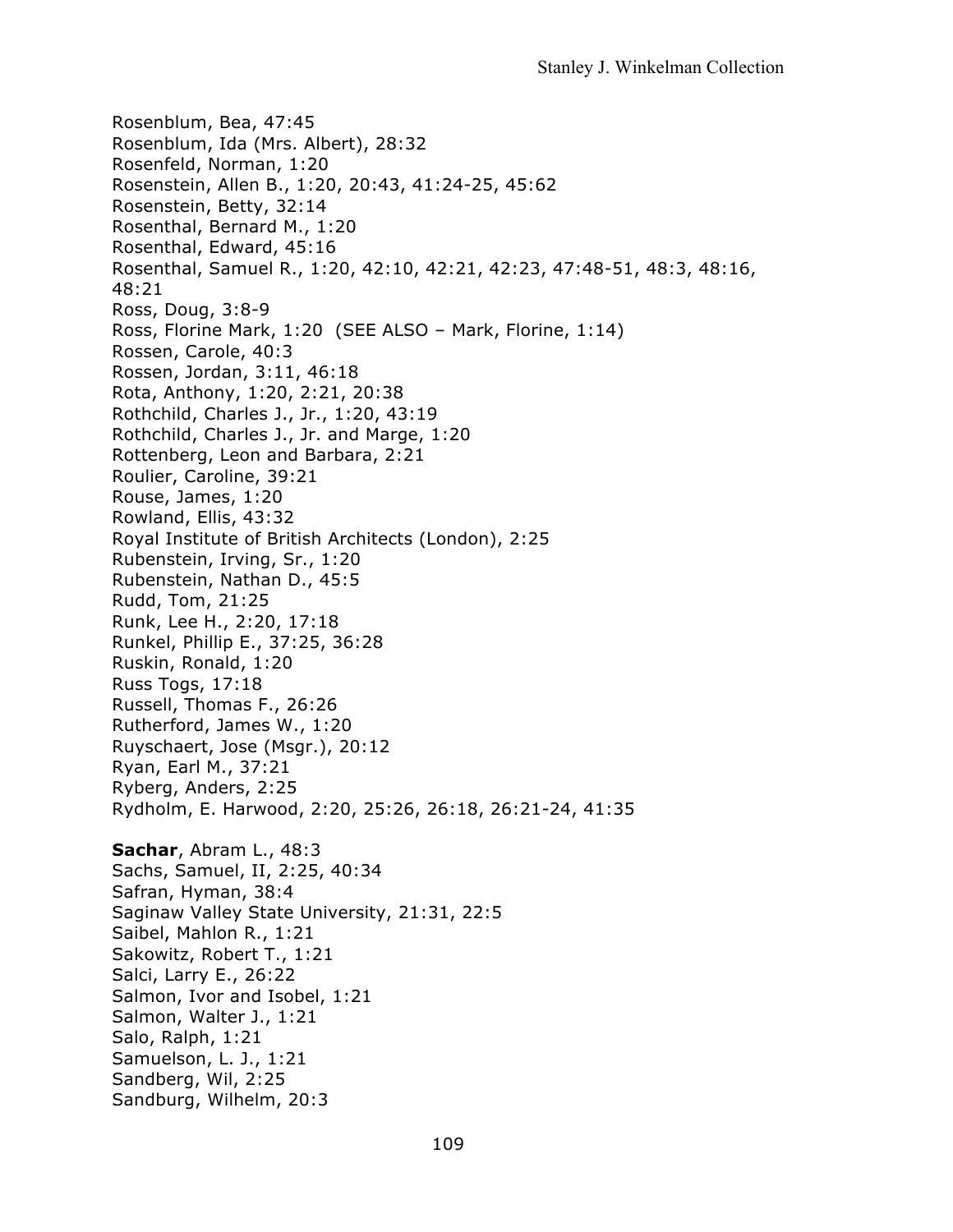Sanders, B. David, 26:16, 26:25, 26:27 Saperstein, David, 1:21 Sarasohn, Sydney, 38:4 Sarason, C. Kenneth, 48:39-40 Sardelli, Albert, 1:21 Sassafras, 17:18 Saturday Review, 3:1 Scandinavian Buying Service, 19:39, 20:18 Schaefer, Otto, 2:21, 20:1 Schafer, Jack, 1:21 Schama, Brian, H., 1:21 Schaver, Emma, 41:13 Schieferdecker, Jürgen U., 2:19, 40:45 Schiller, Anni, 1:21 Schiller, Henri, 2:21 Schiller, Ralph, 17:20 Schillerstrom, David O. (Col.), 41:31 Schindler, Alexander M. (Rabbi), 3:10 Schlesinger, James R., 41:35 Schlueter, John, 1:21 Schmoller, Hans and Tanya, 1:21 Schnapp, Mort, 17:18 Schonburn, Michael K., 1:21 Schostak Brothers & Company, 5:4 Schottland, Charles I., 48:3 Schultz, George, 3:12 Schumann, Wolfgang, 2:25 Schwartz, Alan E., 1:21, 14:8, 16:15, 24:2, 26:18, 26:22, 27:9, 32:3, 34:28, 38:30, 39:14, 45:19 Schwartz, Alan E. and Marianne, 1:21 Schwartz, Dannel I. (Rabbi), 3:10, 40:28 Schwartz, Ernest, 1:21 Schwartz, Richard, 1:21, 19:21 Schwartz, Robert and Leonre, 1:21 Scott, F. Ray, 21:22, 21:25, 21:27, 21:31, 21:37, 22:1-6, 22:8-16, 22:20, 22:24 Scott, Julian H., 37:46 Scott, Ken, 1:21 Scott, Thomas E., 3:8 Scott, Will, 26:20 Scribner, Harvey B., 32:14 St. Gallen Bibliothek (Switzerland), 2:25, 20:23 St. Kitts Apparel, Ltd., 17:20, 17:27 St. Kitts Enterprises Company, Ltd., 17:20 St. Kitts-Nevis-Anguilla Trading & Developing Company, Ltd., 17:20 St. Lucia National Development Corporation, 17:20 St. Luke's/Roosevelt Hospital Center, 1:21 St. Marie, Satenig, 1:21

110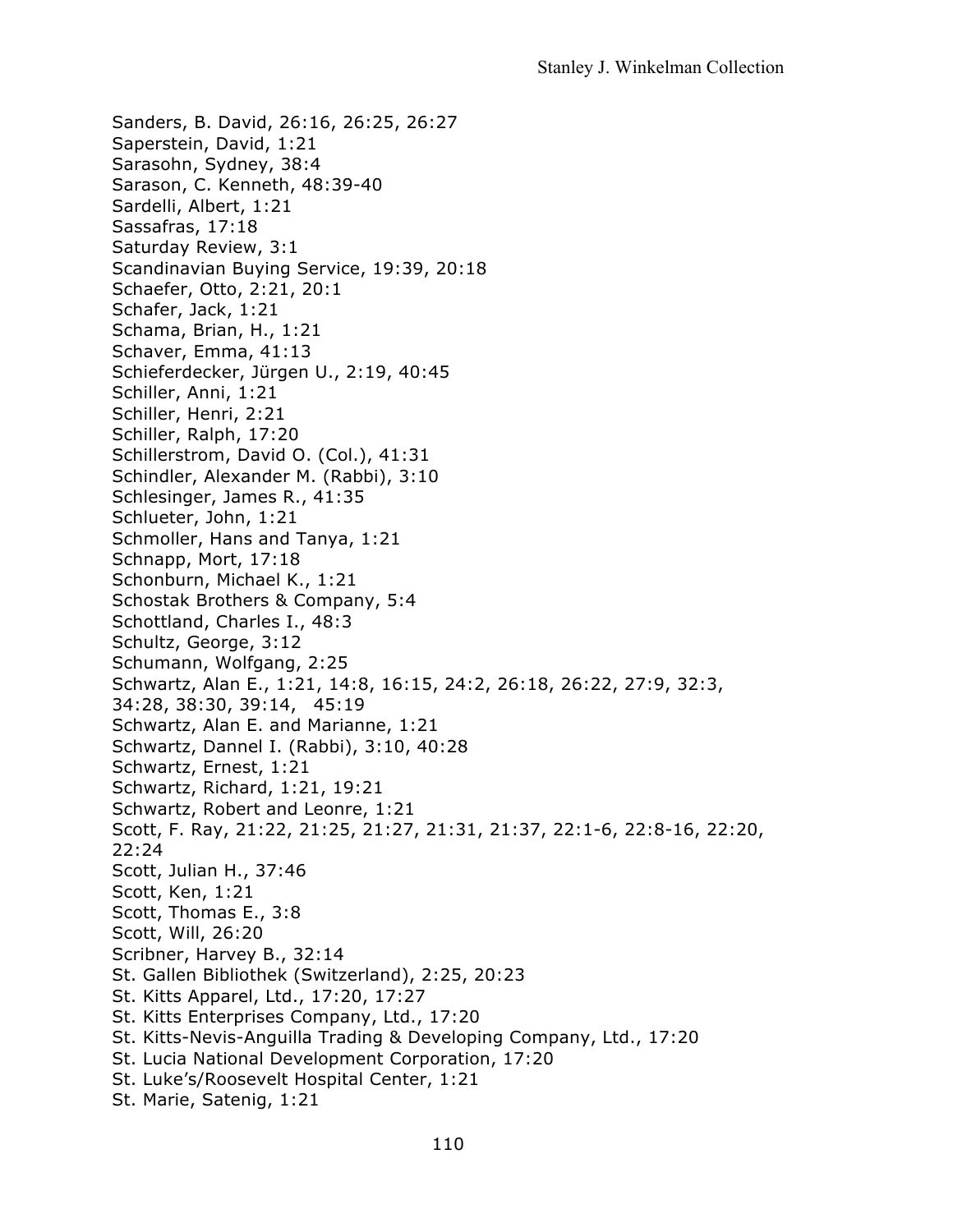Secrest, Fred, 24:22, 24:28 Seder, Arthur R., 1:22, 23:21, 27:7 Sederburg, William A., 22:9-11, 22:16 Sedran, Ed, 20:24 Seely, Frederick, 40:9 Segal, Eric B., 1:22 Seger, Martha, 3:12 Seibert, Donald V., 1:22, 42:18 Seibt, Pierre, 1:22 Seidman & Co., Inc., 18:6 Seidman, Samuel, 1:22, 18:6, 18:8, 19:21 Selesnick, Denyse, 18:12 Selick, Aileen, 32:14 Selikowitz, David, 1:22 Seltzer, Mildred M., 1:22 SEMTA, 26:22 Senghor, Leopold (President of Senegal), 2:18, 19:21 Shafer, Raymond Philip, 40:14 Shapero, Mary, 40:37 Shapiro, Harold T., 22:10, 26:24, 36:26, 42:10, 42:14-15, 43:3, 43:6, 43:15 Shapiro, Irving A., 1:22 Shaver, Emma, 41:13 Shay, John E., Jr., 41:19 Shedd, Mark, 32:14 Sheibley, Evangeline, 48:17 Shelton, Donn, 25:26, 26:16, 26:18-20, 26:31, 26:34, 27:16 Shepherd, David H., 26:20 Shepherd, Frances (Mrs. David), 26:24 Shepherd, John H., 2:27, 28:32 Shevitz, Sidney M., 28:32 Shifrin, Norma, 44:4, 45:16 Shine, Neil, 3:1 Shottenfels, Dan, 26:18 Shui Hing Company, Ltd., 17:18, 20:4 Shum, Peter, 1:22, 18:24-31, 19:22, 20:14 Siden, Ida (Mrs. Maurice), 45:12, 47:46 Siefker, Joyce, 17:18 Siegel, Sheldon, 43:6 Silbert, Jules R., 1:22, 17:29 Silverberg, Gene, 1:22 Silverman, Gilbert, 37:44 Silverstein, Joseph H., 1:22 Simmons, Jarrette, 26:21 Simon Freres, 19:25 Simon, Erwin S., 14:10, 16:14-15, 16:22, 42:23, 47:51, 48:23 Simon, Melvin, 1:22, 2:3 Simon, Richard S., 43:19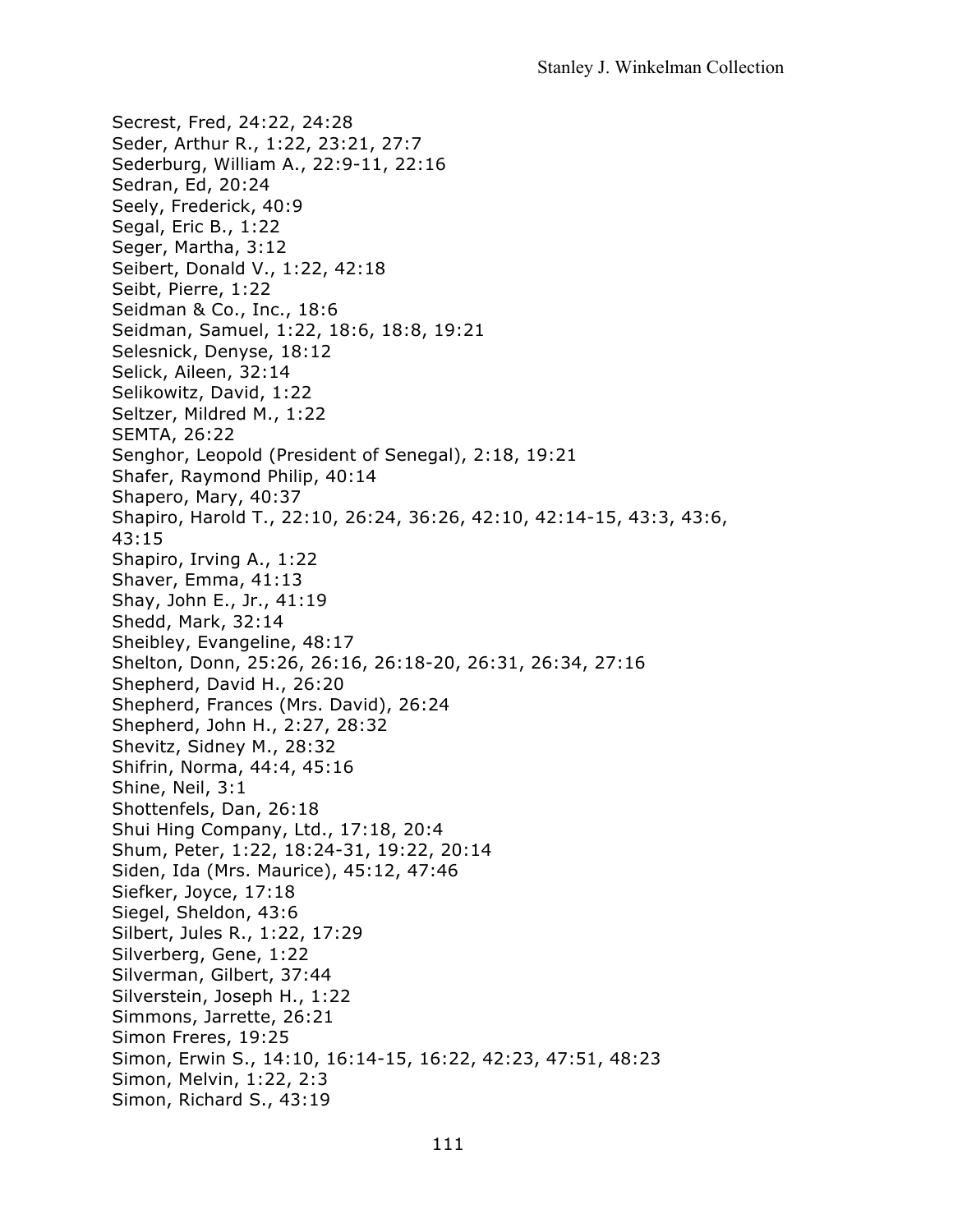Simon, William, 41:51 Simons, Leonard N., 1:22, 40:28, 45:41 Simpkins, Edward, 35:5 Sizeland, Ron, 17:9 Sjogren, Cliff, 42:14 Sklar, Marshall, 1:22 Slade, Roy, 22:9, 22:11, 22:15-16 Slayton, William L., 1:22 Sloan-Kettering Cancer Center, 1:22 Slom, Stanley H., 43:32 Slomovitz, Philip, 1:22, 3:1, 28:32, 45:16 Smiley, William E., 26:18 Smith, Allan F., 26:11, 42:10 Smith, Charles T., 25:26, 26:18, 26:22-23 Smith, Craig, 42:23 Smith, F. Alan, 24:2, 24:8 Smith, Frank E., 25:7, 26:22, 27:6 Smith, Graham, 42:10 Smith, Leonard B., 5:30 Smith, Mary Beth, 44:52 Smith, Michael A., 39:43 Smith, Otis M., 2:20, 43:10 Smith, Robert E., 26:18 Smith, Roger B., 2:20, 17:20, 38:30, 39:1 Smydra, David F., 32:1 Sobel, Andra Barr, 47:3 Sobeloff, Isidore, 38:4 Soffel, Andrew, 18:7 Solomon, Julius F., Jr., 43:19 Solomon, Peter, 1:23 Solomon, Shelby, 22:13-15 Solomon, William R., 1:23 Sonnabend, A. M., 1:23 Soskin, Dan, 45:23 Southern California Advisory Group, 18:9 Southfield, City of, 26:17, 26:26, 26:29 Southgate, City of, 25:32, 26:26 Speelman, Louis, 1:23 Spencer, Robert W., 14:14, 23:20-21, 23:25, 23:31, 26:18, 27:6, 32:1, 32:14, 35:2, 37:9 Speno, Anne Marie, 2:25, 20:10 Spero, Al, 1:23 Speyer, Darthea, 1:23 Spiller, Owsley G., 39:16 Spina, Tony, 3:1 Spitzer, Jack J., 45:5 Spreen, Johannes F., 2:23 Springs Industries, Inc., 1:23; 17:18, 17:20, 18:12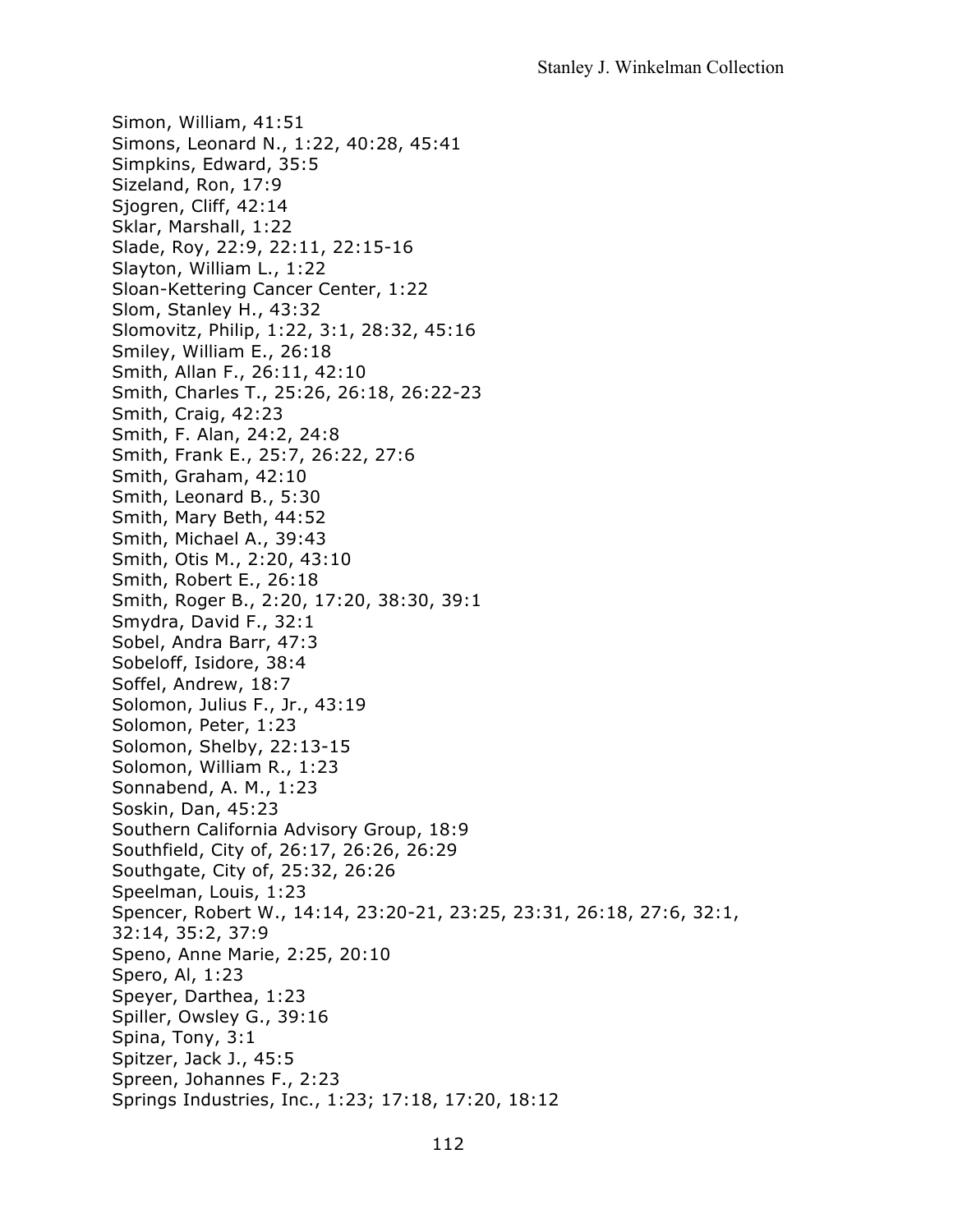Sroge, Maxwell, 1:23 Stadtbibliothek (Berlin), 2:25 Stadtbibliothek (Nürnberg), 2:25, 20:1 Stare, Frederick J., 1:23 Stark, Al, 3:1 Starring, Robert J., 42:10 State of Michigan, Department of Attorney General, 16:15 Steffens, Ronald L, 17:29, 21:29 Steinberg, Robert E., 43:19 Steinberger, 46:11 Steiner, Mary Lou (Mrs. Charles), 1:23 Stella, Frank D., 1:23, 25:7, 40:34, 45:24 Stephens, Roy N., 1:23 Stepp, Marc, 3:11, 26:23, 26:27 Stern, George L., 40:28 Stern, Saul I., 39:29 Stevenson, A. Robert, 26:18 Stewart, Darneau (Rev.), 35:5 Stewart, Robert W., 33:7 Stickler, Alfons (Cardinal), 20:12 Stillman, Donald, 3:11 Stockton, David A., 3:12 Stodghill, Ronald, 32:1, 35:2 Stoner, Madeleine R., 43:6 Stores Magazine, 3:1 Stover, Carl F., 19:33, 44:52 Strand, Forrest, 40:23, 42:25 Strategic Air Command, 41:31 Straus, Kathleen, 41:38 Strawbridge, Herbert E., 27:36 Strebl, Maga, 2:25, 19:24 Stroh, Peter W., 1:23, 22:7 Strong, Curtis C., 2:18 Stroud, Joe H., 3:1 Style Chic, Inc., 15:12 Suburban Communications Corporation, 36:26 Sudarsky, Jerry and Millie, 1:23 Summers, Thomas W., 1:23, 20:19 Surdam, Robert M., 26:31, 32:24 Suslow, Robert, 17:18 Svenska Akademiens Nobelbibliotek (Stockholm), 2:25 Swain, Derrick W., 1:23 Swainson, John B., 3:6 Swamstrom, Thomas E., 1:23, 17:27 Swaney, Russel A., 25:2, 43:34 Swelin, Nabil M., 19:40 Swift, A. Dean, 28:6, 28:16 Szoka, Edmund C. (Archbishop), 3:10, 20:12, 40:34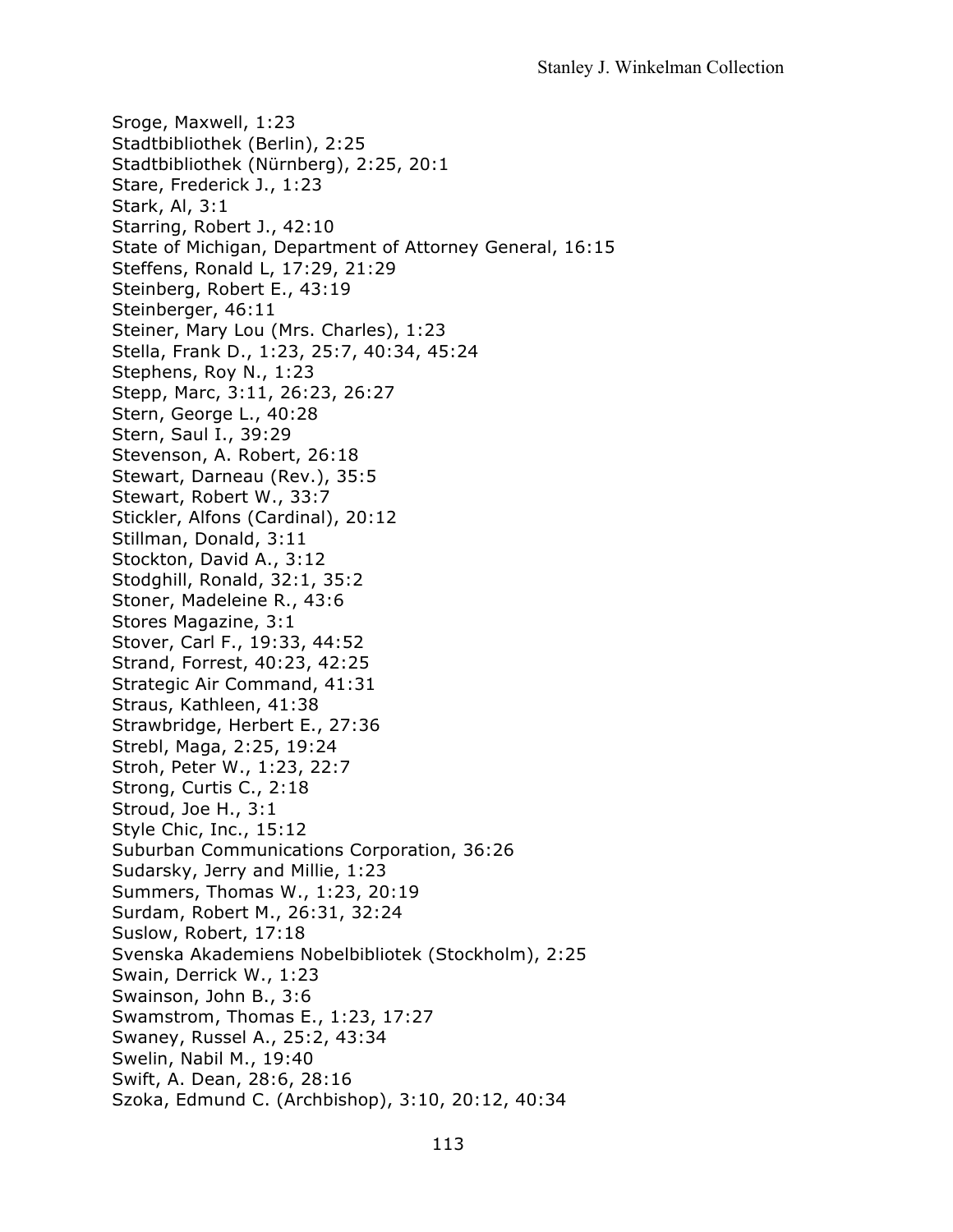**Takeshita**, I., 2:1 Talbot Company, 18:12 Tam, C. C., 17:18, 20:4 Tamex Limited, 17:18, 20:4 Tannian, Philip G., 2:23 Taoff, David and Terry, 2:1 Tate Gallery (London), 2:25 Taubman Company, 15:14-15 Taubman, A. Alfred, 2:1, 15:14, 15:15, 39:35 Taubman, A. Alfred and Judy, 2:1 Taubman, Robert S., 2:1 Tayar, Enzo C., 2:1, 6:22, 14:13, 20:10 Taylor, Alfred H., 2:1 Taylor, S. Martin, 32:5 Taysom, John and Sheila, 2:1 Teagert, Werner, 2:25 Tell, Robert, 44:25 Thayer, Ron, 41:44 Thomann, Gunther, 2:25, 20:1 Thomas, John R., 2:1, 41:35 Thomas, John R. and Mitzie, 2:1 Thomas, Ralph, 35:16, 35:20-23 Thomas, Stephen, 43:6 Thurber, Mr. and Mrs. Donald, 42:23 Tickton, Jason H., 2:1 Tilis, Jerome S., 3:1 Time, 3:1 Times Mirror, 3:1 Tobias, Julian S., 43:27 Tolford, Hugh C. and Jean, 2:21 Tonelli, Edith A., 2:25 Toriyama, Akira, 2:1 Townsend, Lynn A., 2:20, 23:21, 23:26, 38:30 Townsend, Lynn A. and Ruth, 2:20 Travis, Thomas, 18:12 Traxler, Robert, 28:15 Trizec Properties, Inc., 17:29 Tropical Shipping and Construction Co., Ltd., 17:20 Tung, Bertrand, 20:24 Turner, Thomas, 3:11, 26:18, 26:20 Turtle Bay Enterprises, Inc., 17:18

**U.S.** Ambassador, Holy See, 2:18, 20:12 U.S. Ambassador, Ivory Coast, 2:18 U.S. Ambassador, Nigeria, 2:18 U.S. Ambassador, People's Republic of China, 2:18 U.S. Ambassador, Rome, 2:18, 20:12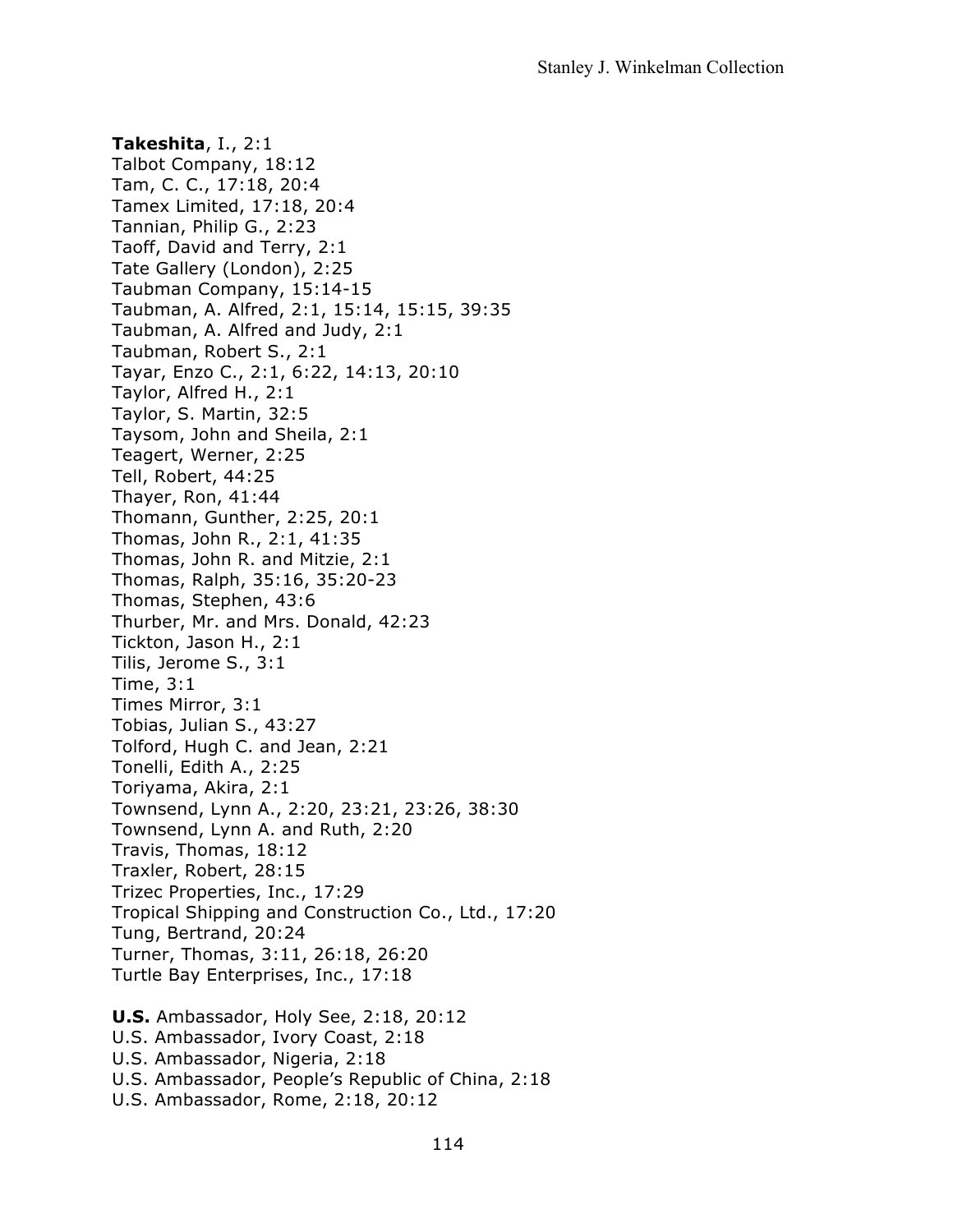U.S. Ambassador, Senegal, 2:18 U.S. Consul General, Hong Kong, 2:18 U.S. Embassy, Barbados, 17:20 U.S. Embassy, Bathurst (The Gambia), 2:18 U.S. Liaison Office, People's Republic of China, 19:34-35 U.S. Shoe Corporation, 17:27 U.S. Treasury Department, Exemption Organizations, 16:14-15 Union Bank of Switzerland, 20:23 United Foundation, 16:13 United Hebrew Schools, 37:46-47 United Jewish Charities, 2:2 Universitats Bibliothek (Bamburg), 2:25 Universitats Bibliothek (Heidelberg), 2:25 University Affiliated Hospitals of Flint, Inc. 16:13 University of Michigan, 26:11 USAID-RDO/C, 17:20, 18:12 Usdan, Michael D., 40:3 Usher, Rob, 17:20 Uygur, Vural, 46:11 **Van Buren**-Neiman Associates, 17:27 Van DerMarck, Jan, 2:25 Vance, Cyrus, 41:51 Vandevusse, Bert, 26:18 Vatican Library and Archives, 20:12 Vaughn, Clarence, 2:2 Vaughn, Jackie, III, 3:8, 45:41 Vecht, Jack A. and Mary, 2:2 Verola, Thomas A., 18:12 Victor, Harold and Marge, 2:2 Vinci, Anthony (Tony), 2:2, 38:30, 39:4, 39:8, 47:31 Vinci, Anthony and Evelyn, 2:2 Vinitsky, Chaim, 2:2, 20:9, 44:61 Vititoe, William P., 2:2 Vogler, Richard, 2:25 Voigt, Frank, 2:19 Volpe, Mark, 44:52 Von Arnim, Manfred, 2:21, 2:25 Von Katte, Maria, 2:25, 20:1 Vorspan, Albert, 2:2, 40:28, 40:33 **Wachler**, Norman G., 37:44

Wagstaff, Samuel J., Jr., 44:52 Wahba, Josephine, 2:3, 19:40 Wahba, Magdi and Josephine, 2:3 Wahls, Myron, 2:27 Wald, Jeffrey, 2:3 Waldemar, Bystrom, 20:18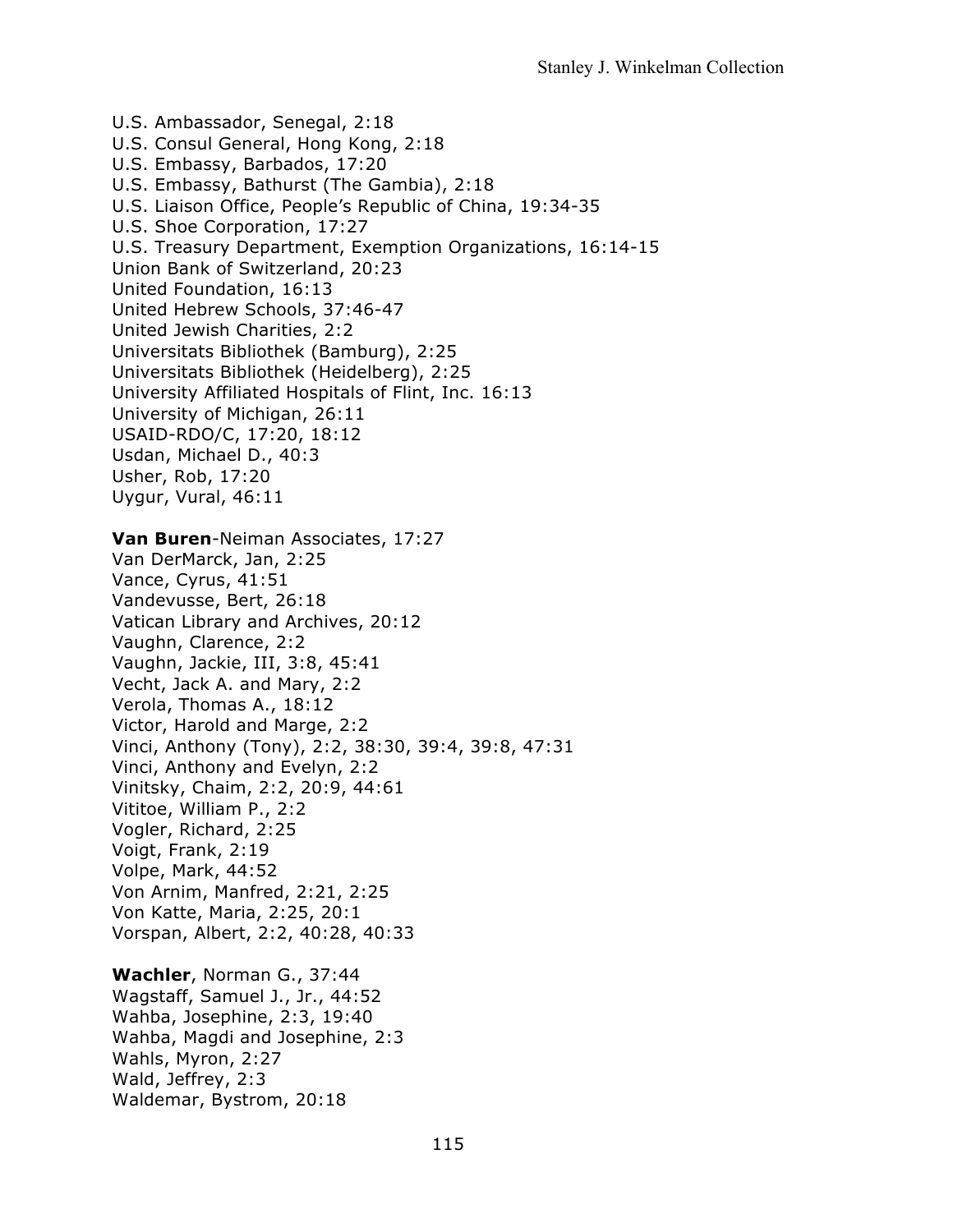Walgren, Doug, 41:32 Walker, Ken, 2:3 Wallace, Eva (Mrs. Sidney), 47:35 Wallace, Sidney, 47:34 Wallace, Sidney and Eva, 45:19 Wallachs, 2:3 Waller, Bret, 2:25 Walmart Stores, Inc., 17:27 Walt, Alexander, 45:39 Walt, Irene, 2:3, 22:9 Walters, Peter S., 44:65 Walton, Jonathan T., 5:19 Walzman, Stanley, 18:12 Wang, Richard C. T., 2:25, 20:24 Wang, Tien-Ming, 19:34-35 Warburg, James, 2:3, 19:41, 20:19 Warburg, James and Betty, 2:3 Warburg, Jane, 2:3 Ward, James G., Jr., 3:1 Wardy, Amen, 2:3 Warnaco Sourcing, 17:18 Warner, Robert M., 42:10, 42:21 Warren, Gerald E., 22:13, 25:2, 26:18, 26:22 Washington Post, 3:1 Wattenberg, William W., 37:16 Webb, James E., 40:44 Weber, Louis, 45:5 Weeks, Solan W., 14:11, 46:4 Weil, Louis A., III, 3:1 Weinberg, Harvey A., 2:3 Weinberg, Lawrence, 38:4 Weinberg, Sylvan L., 2:3 Weinstein, Lewis H., 2:3, 40:15 Weinstein, Milton M., 48:2 Weinstein, Sidney M., 38:4 Weiss, Steve, 22:13 Welsh, T., 2:3 Welsh, William J., 20:1 Werner Management Consultants, Inc., 18:12 Westerfield, William U., 2:3 Western V Community Conference, 26:17, 26:29 Westland, City of, 26:11 Wharton, Clifton R., Jr., 2:3, 3:12 Whipple, Kenneth, 2:20, 38:30 Whitaker, Gilbert R., Jr., 42:14, 42:23-24 White, B. Joseph, 42:10, 44:68 White, Graham, 2:3 White, Helene N., 2:3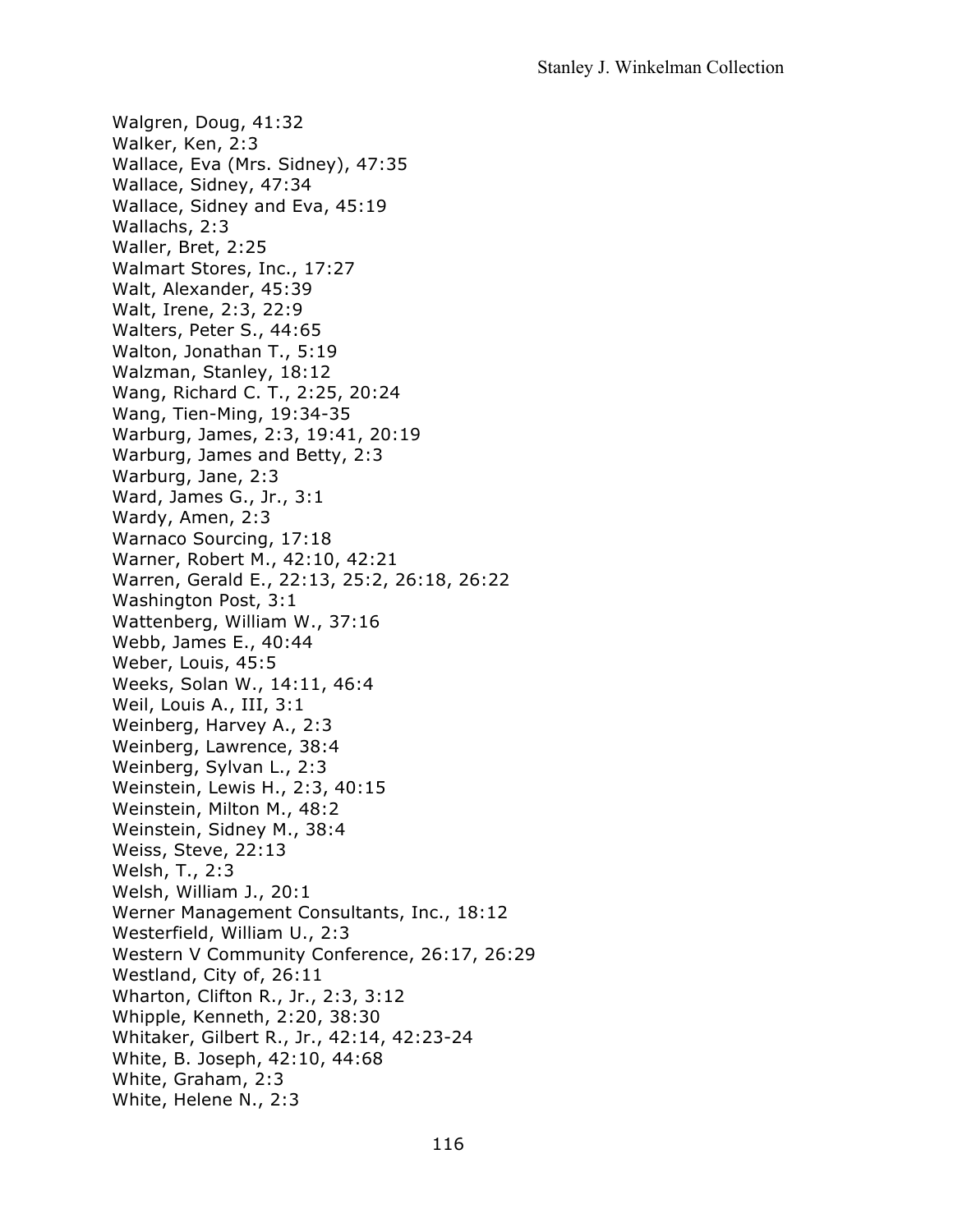Whiting, Allen S., 42:17-18 Wible, Arthur E., 3:1 Widmayer, Patricia, R., 36:26 Wiegner, Edward A., 27:9 Wierzbicki, Anthony J., 2:23 Wiggins, William J., 39:22 Williams, G. Mennen, 3:7, 19:21 Williams, James, 2:3, 28:6, 28:8, 28:15, 28:17, 28:26 Williams, Roy L., 26:18, 27:6 Willison, Ian, 2:25 Wills, George S., 2:3, 41:51 Wilner, Mary Ann, 48:3 Wilson, Cyrus C., 2:3 Wilson, Sylvia, 48:17 Win Spot Company, 20:14 Wineman, James H., 2:3, 41:38-39 Wingate, Paul D., 43:19 Winkelman, Babe, 47:45 Winkelman, Beryl (Mrs. Isadore), 17:4 Winkelman, Eugene I., 43:6, 47:45 Winkelman, Fred, 47:51 Winkelman, Henry (Hank), 47:15, 47:38, 47:51 Winkelman, Howard, 47:45 Winkelman, James, 47:45 Winkelman, John (Jack), 47:51 Winkelman, Lee, 47:45 Winkelman, Leon and Josephine, 45:52 Winkelman, Marvin, 47:45 Winkelman, Roger E., 18:16, 41:42, 47:5 Winkelman, Roger E. and Linda, 47:5 Winkelman, Rosalind, 47:45 Winkelman, Stephen, 47:45 Winkelman, Stuart, 47:45 Winnick, Louis, 26:17 Winterland, Vincent P., 26:31 WMB Consulting, 18:16 Wolf, Frederick H., 43:19 Wolf, James, 43:19 Wolf, Milton A., 2:18, 19:24 Wolfe, Charles J., 32:14, 34:33, 35:5 Wolin, Barbara, 2:3 Wolk, Sarah, 2:3 Wolpe, Howard, 3:14, 28:15 Women's Wear Daily, 3:1 Wong, Jeff, 42:14 Wong, Paul K. C., 2:3, 17:18 Wood, Jack, 26:20 Woodbridge Capital Management, 18:1